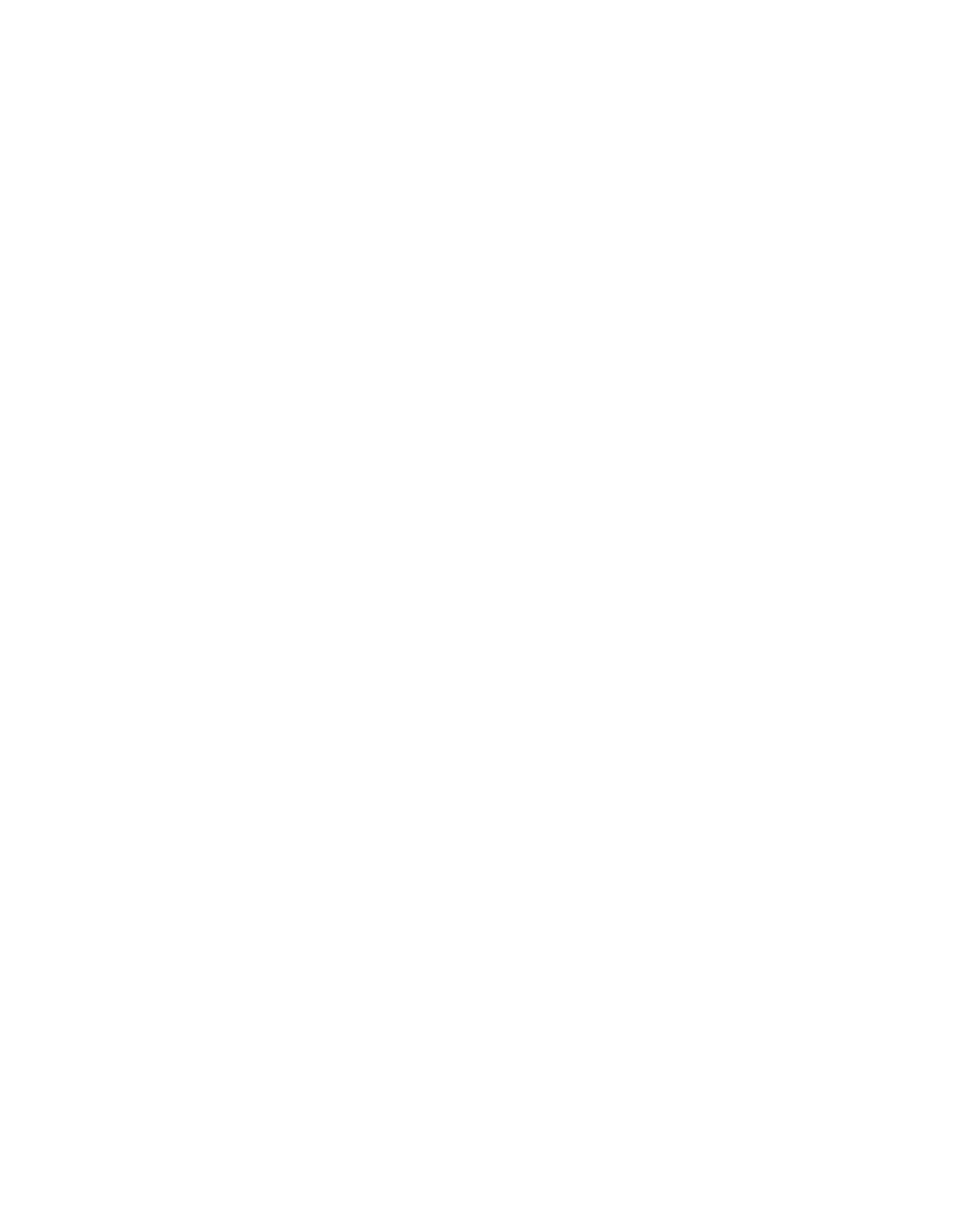## **Contents**

#### Part I Concurrent Programs and Petri Nets

| $\mathbf{1}$            | 3   |                                                     |    |  |  |
|-------------------------|-----|-----------------------------------------------------|----|--|--|
|                         | 1.1 |                                                     | 3  |  |  |
|                         | 1.2 |                                                     | 5  |  |  |
| $\mathbf{2}$            | 11  |                                                     |    |  |  |
|                         | 2.1 |                                                     | 11 |  |  |
|                         | 2.2 | Structural and Transition Invariants                | 13 |  |  |
|                         | 2.3 |                                                     | 15 |  |  |
|                         | 2.4 |                                                     | 17 |  |  |
| 3                       | 23  |                                                     |    |  |  |
|                         | 3.1 |                                                     | 24 |  |  |
|                         | 3.2 |                                                     | 26 |  |  |
|                         | 3.3 |                                                     | 27 |  |  |
|                         |     | 3.3.1<br>Constructing a finite and complete prefix  | 27 |  |  |
| $\overline{\mathbf{4}}$ | 29  |                                                     |    |  |  |
|                         | 4.1 |                                                     | 29 |  |  |
|                         |     | Part II Network Protocols and Lossy Channel Systems |    |  |  |
| 5                       |     |                                                     |    |  |  |
|                         | 5.1 |                                                     | 35 |  |  |
| 6                       | 39  |                                                     |    |  |  |
|                         | 6.1 |                                                     | 39 |  |  |
|                         | 6.2 |                                                     | 41 |  |  |
|                         | 6.3 |                                                     | 42 |  |  |
|                         | 6.4 | Well Structured Transition Systems                  | 43 |  |  |
|                         | 6.5 |                                                     | 44 |  |  |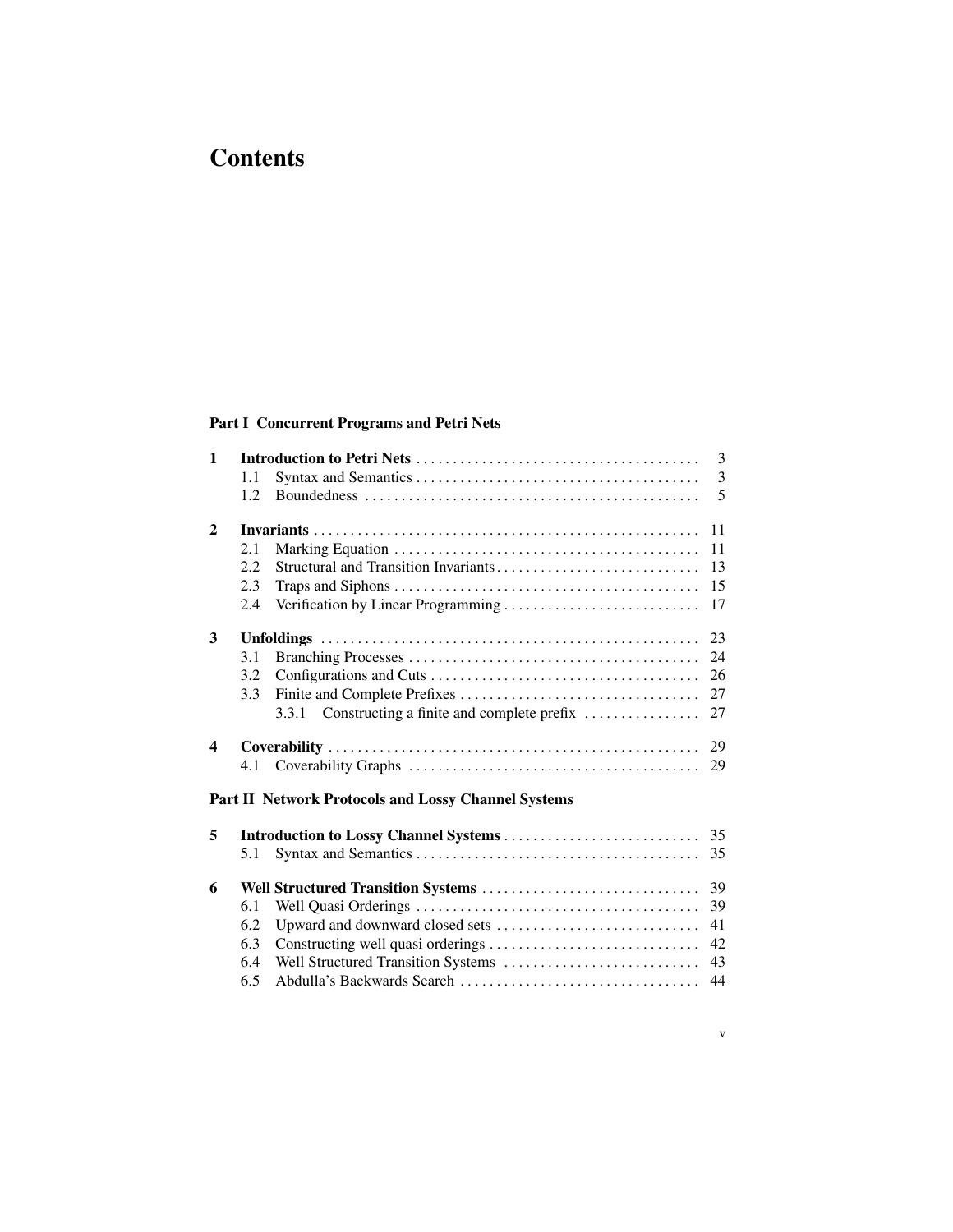| 7  | <b>Simple Regularity and Symbolic Forward Analysis </b> | 49 |  |  |  |
|----|---------------------------------------------------------|----|--|--|--|
|    | Simple Regular Expressions and Languages<br>7.1         | 49 |  |  |  |
|    | 7.2                                                     | 52 |  |  |  |
|    | 7.3                                                     | 53 |  |  |  |
|    | 7.4                                                     | 54 |  |  |  |
|    | A Symbolic Forward Algorithm for Coverability<br>7.5    | 56 |  |  |  |
| 8  | Undecidability Results for Lossy Channel Systems        | 59 |  |  |  |
| 9  |                                                         | 63 |  |  |  |
|    | 9.1                                                     | 64 |  |  |  |
|    | 9.2                                                     | 65 |  |  |  |
|    | 9.3                                                     | 65 |  |  |  |
|    | 9.3.1                                                   | 66 |  |  |  |
|    | 9.3.2                                                   | 66 |  |  |  |
|    | 9.4                                                     | 68 |  |  |  |
|    | Part III Dynamic Networks and $\pi$ -Calculus           |    |  |  |  |
| 10 |                                                         | 73 |  |  |  |
|    |                                                         | 74 |  |  |  |
|    |                                                         | 75 |  |  |  |
|    |                                                         | 76 |  |  |  |
|    |                                                         | 77 |  |  |  |
| 11 |                                                         | 79 |  |  |  |
|    |                                                         | 80 |  |  |  |
|    |                                                         | 82 |  |  |  |
| 12 |                                                         | 87 |  |  |  |
|    | 12.1 Structural Stationarity and Finiteness             | 87 |  |  |  |
|    |                                                         | 88 |  |  |  |
|    | 12.3 First Characterization of Structural Stationarity  | 89 |  |  |  |
|    | 12.4 Second Characterization of Structural Stationarity | 91 |  |  |  |
| 13 |                                                         |    |  |  |  |
|    |                                                         | 95 |  |  |  |
|    | 13.2 From Counter Machines to Bounded Breadth           | 96 |  |  |  |
|    | 13.3 Undecidability of Structural Stationarity          | 98 |  |  |  |

13.4 Undecidability of Reachability in Depth 1 . . . . . . . . . . . . . . . . . . . . . . 100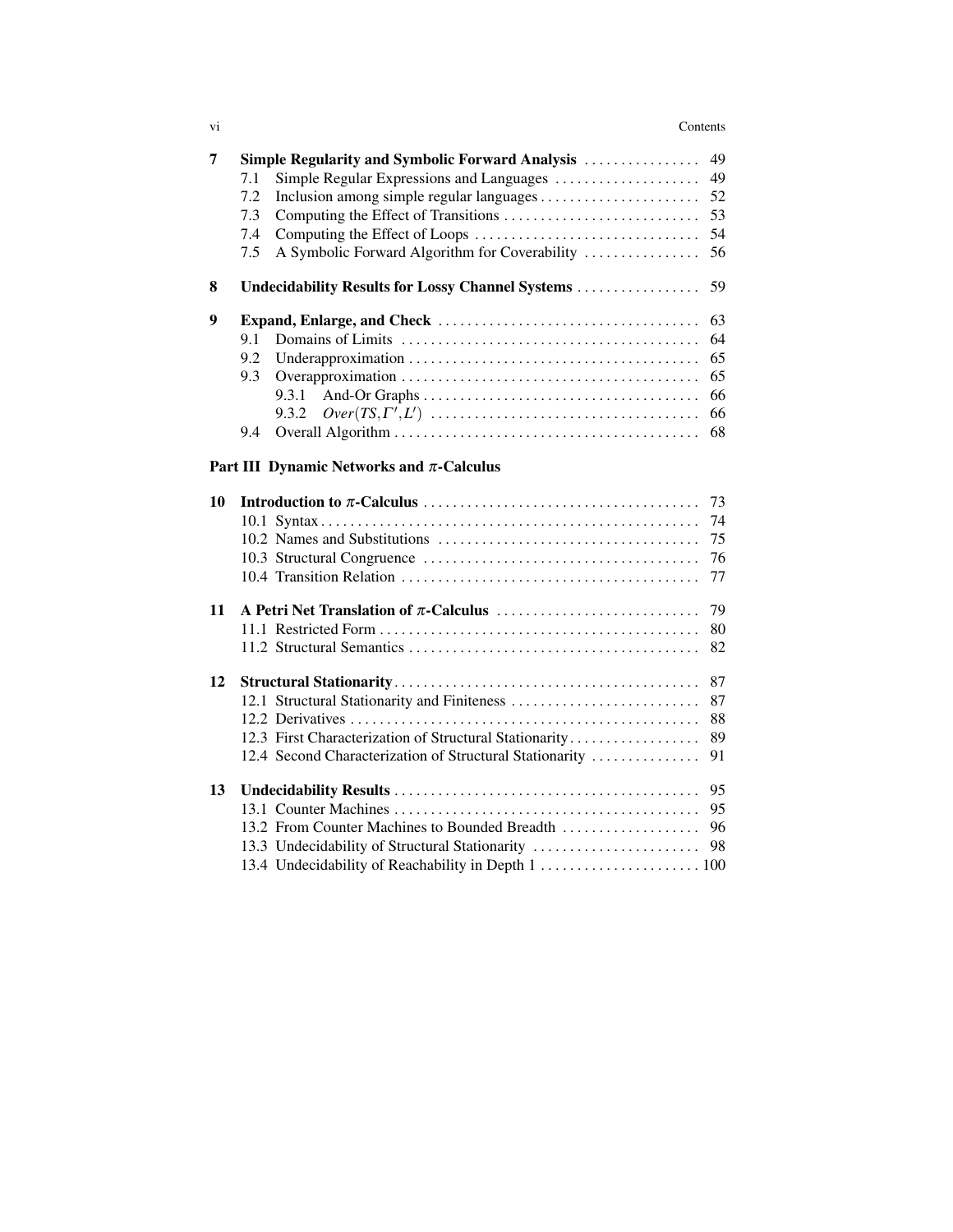## List of Figures

| 1.1 | $\tau$<br>Tree computation in the decision procedure for boundedness                        |    |  |
|-----|---------------------------------------------------------------------------------------------|----|--|
| 1.2 | Petri net $N_0$ computing $A_0(x) := x + 1, \ldots, \ldots, \ldots, \ldots, \ldots, \ldots$ | 9  |  |
| 1.3 | Petri net $N_{n+1}$ computing $A_{n+1}(x+1) := A_n(A_{n+1}(x))$ .                           | 10 |  |
| 3.1 |                                                                                             | 28 |  |
| 4.1 |                                                                                             | 31 |  |
| 7.1 |                                                                                             |    |  |
| 8.1 | Sketch of the lossy channel system in the encoding of CPCP $\dots\dots$                     | 60 |  |
| 8.2 |                                                                                             | 62 |  |
| 9.1 |                                                                                             | 69 |  |
|     |                                                                                             | 80 |  |
|     |                                                                                             | 84 |  |
|     | 11.3 Structural semantics of an example process                                             | 85 |  |
|     | 11.4 Illustration of the transition system isomorphism in Theorem 11.1                      | 86 |  |
|     | 12.1 Transition sequence illustrating unbounded breadth                                     | 91 |  |
|     | 12.2 Transition sequence illustrating unbounded depth                                       | 92 |  |
|     |                                                                                             |    |  |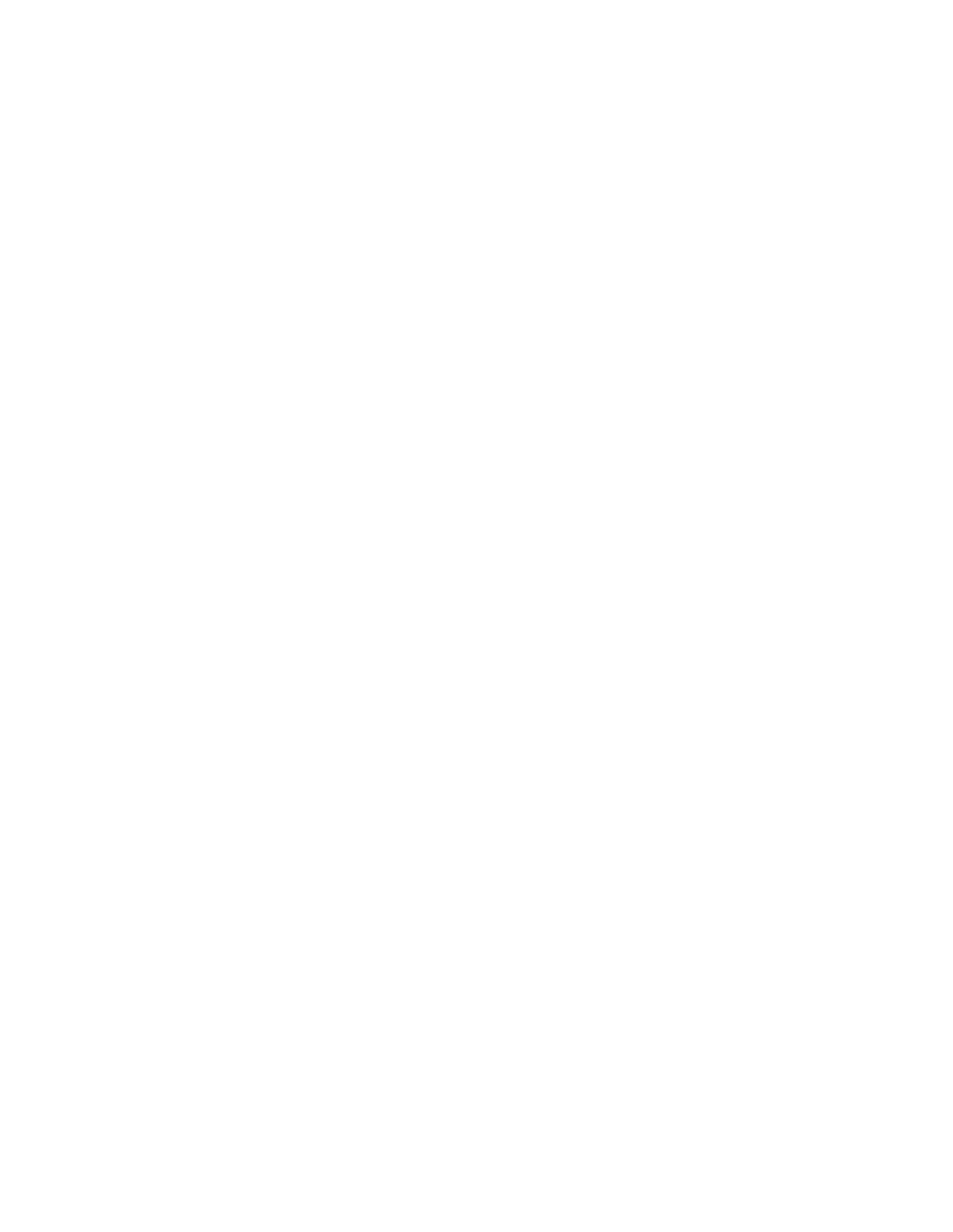## Part I Concurrent Programs and Petri Nets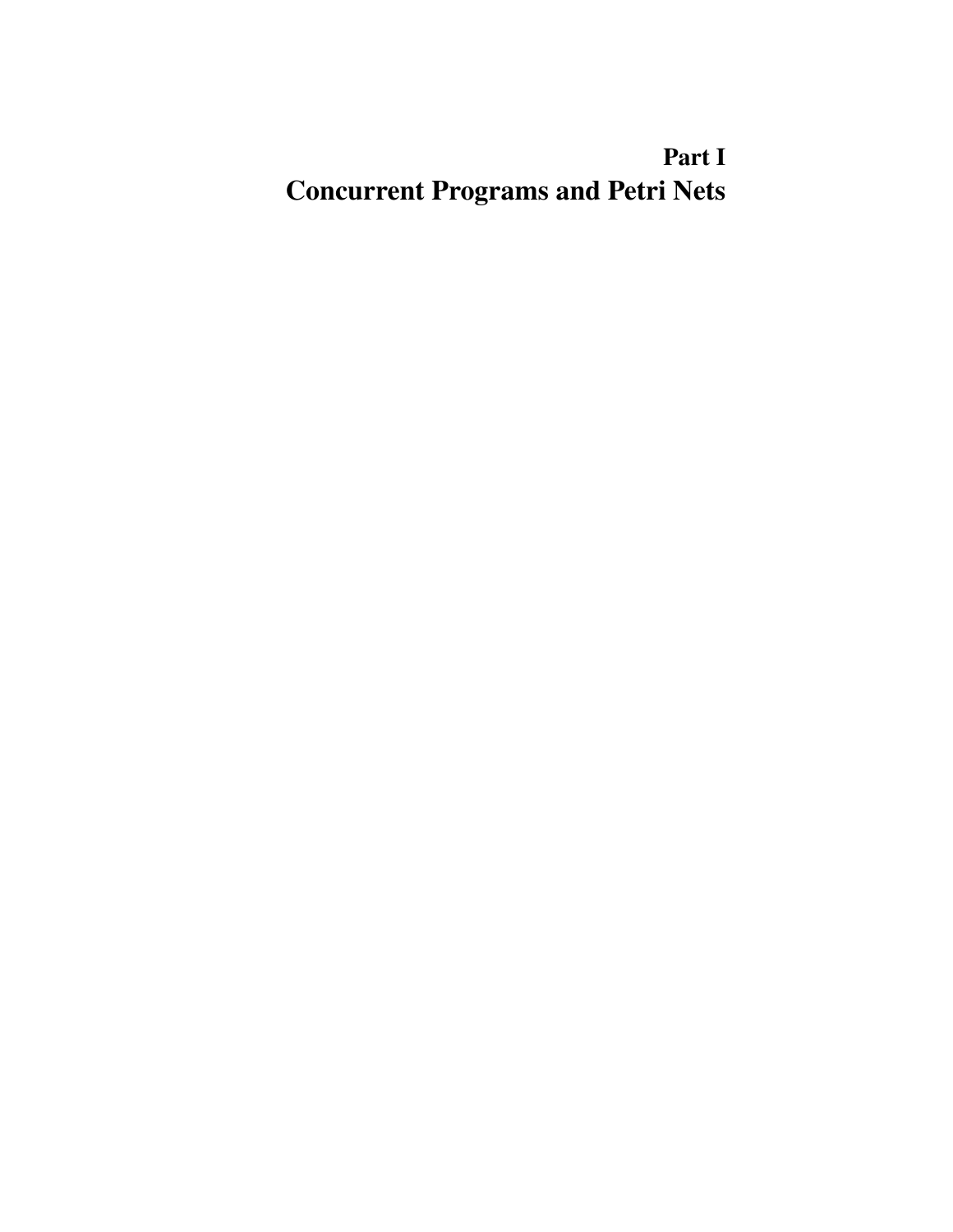Concurrent programs, communicating asynchronously over a shared memory or synchronously via remote method invocation, can be conveniently modelled in terms of Petri nets. We introduce the basics of place/transition Petri nets, discuss fundamental verification problems, and study related analysis algorithms.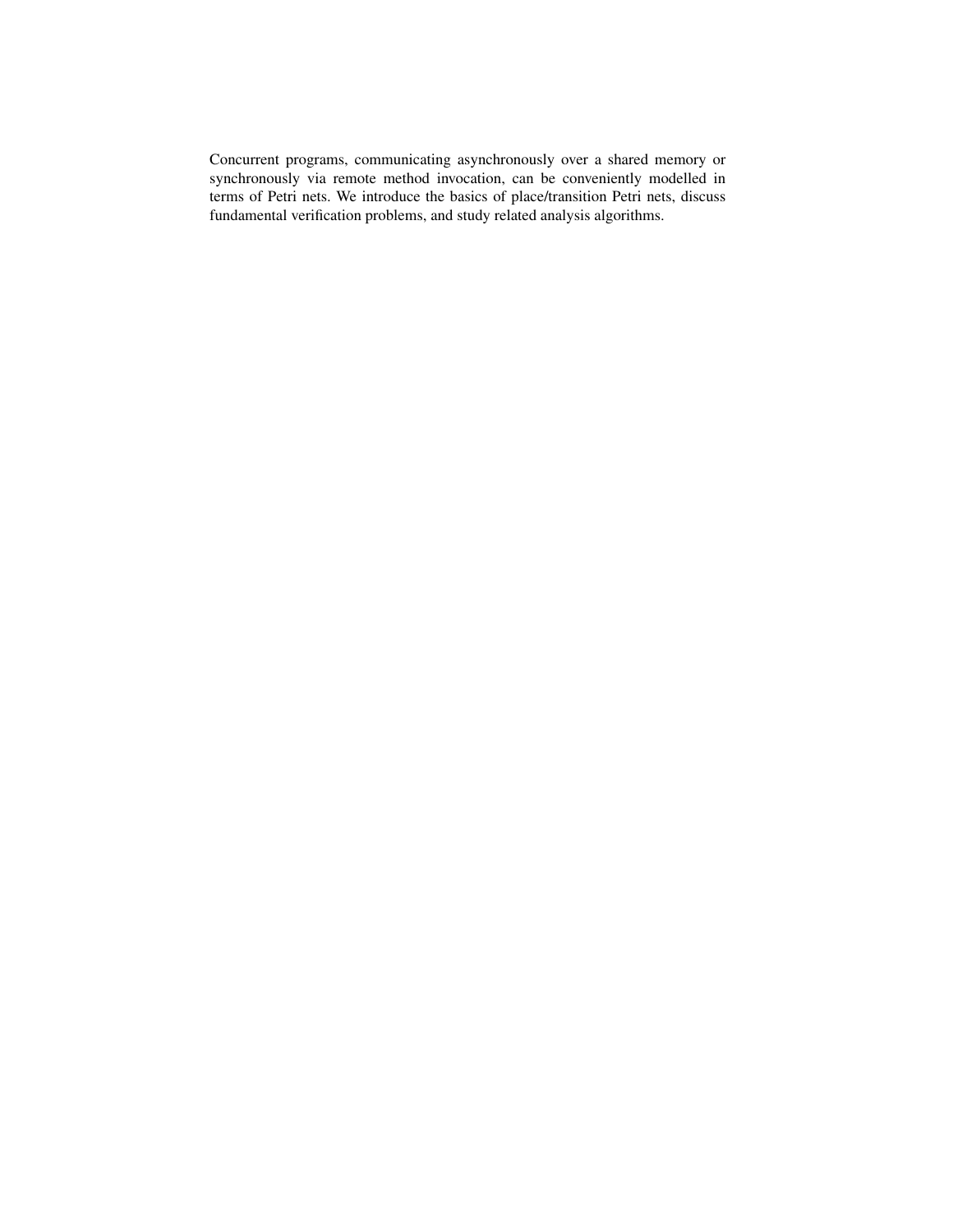### Chapter 1 Introduction to Petri Nets

Abstract First definitions on Petri nets and the notion of boundedness.

#### 1.1 Syntax and Semantics

We present the basic concepts of Petri nets along the lines of [?, ?, ?]. Different from classical textbooks, we put some emphasis verification problems like deadlock freedom, reachability, coverability, and boundedness.

**Definition 1.1 (Petri net).** A *Petri net* is a triple  $N = (S, T, W)$  where *S* is a finite set of so-called *places*, *T* a finite set of *transitions*, and  $W : (S \times T) \cup (T \times S) \rightarrow \mathbb{N}$ a *weight function*. Places and transitions are disjoint,  $S \cap T = \emptyset$ .

Graphically, we represent places by circles, transitions by boxes, and the weight function by directed edges. More precisely, for  $W(s,t) = k$  with  $k \in \mathbb{N}$  we draw an edge from *s* to *t* that is labelled by *k*, and similar for edges  $W(t, s)$  from *t* to *s*. We omit edges weighted zero, and draw unlabelled ones if the weight is one.

The *preset* • *s* of a place  $s \in S$  contains the transitions with an arc leading to this place,  $\bullet s := \{t \in T \mid W(t, s) > 0\}$ . Those transitions act productive on *s*. The transitions that consume from *s* are in the *postset of s*,  $s^{\bullet} := \{t \in T \mid W(s,t) > 0\}.$ For transitions  $t \in T$ , the notions are similar. They operate upon the places in their *preset* •  $t := \{ s \in S \mid W(s,t) > 0 \}$  and in their *postset*  $t^{\bullet} := \{ s \in S \mid W(t,s) > 0 \}.$ 

Petri nets are automata comparable to finite state automata or Turing machines. Like every automaton model, they come equipped with a notion of state — called a marking in Petri nets — that influences the actions taken along a computation. What differentiates Petri nets from the remaining automata is the concurrency they reflect. A single Petri net typically captures the interaction of several programs. Therefore, a marking has to determine the next actions in all programs. The solution is to collect the places the different programs are currently in.

**Definition 1.2 (Marking and marked Petri net).** Let  $N = (S, T, W)$ . A *marking* is a function  $M \in \mathbb{N}^S$  that assigns a natural number to every place. A *marked Petri net* is a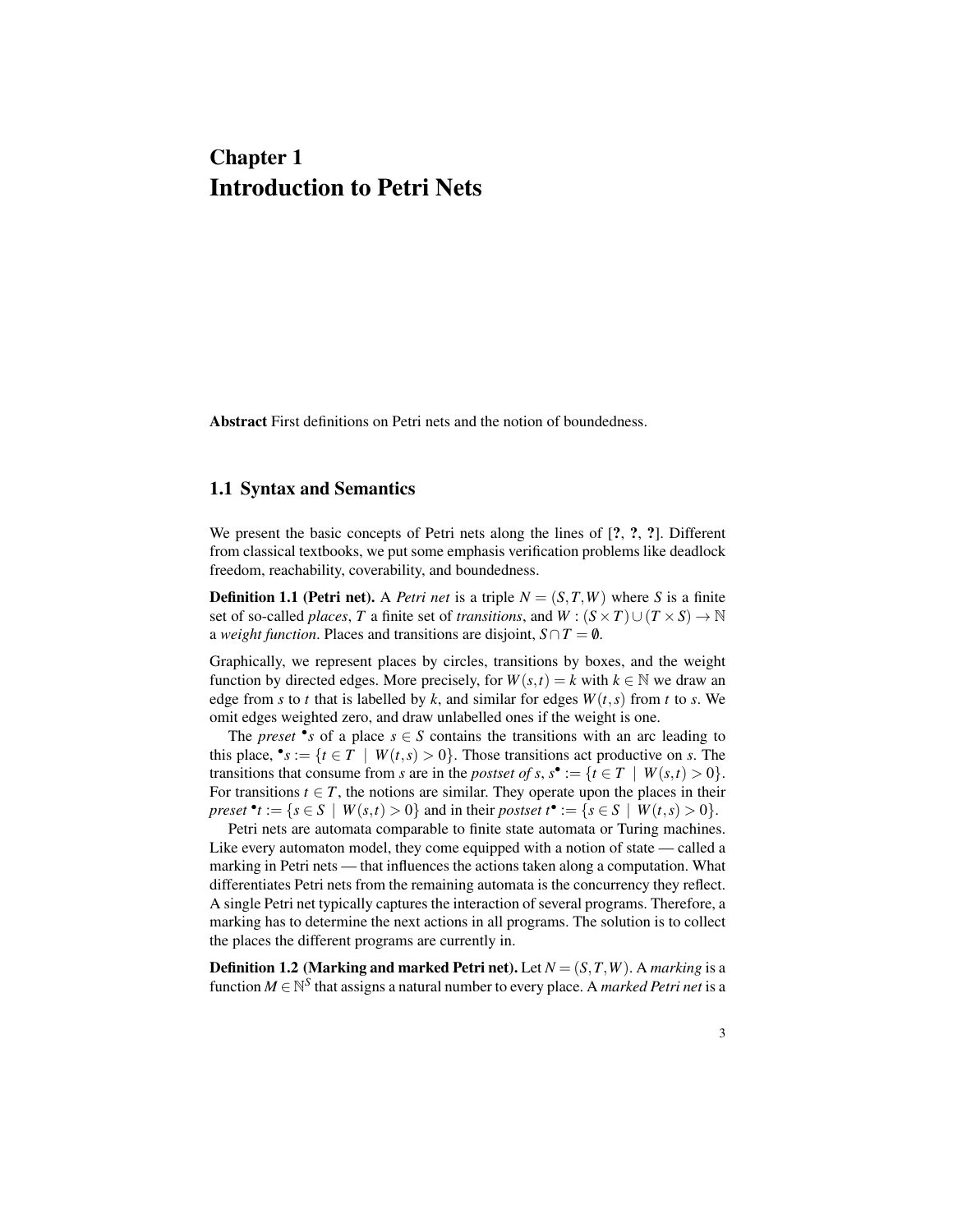pair  $(N, M_0)$  of a Petri net and an *initial marking*  $M_0$ . We also write  $N = (S, T, W, M_0)$ for a marked Petri net.

Markings are visualised by *tokens*, dots inserted into the circles that represent the places of a Petri net. For  $M(s) = k$  with  $k \in \mathbb{N}$  we put k dots into the corresponding circle and say that *place s contains k tokens*.

To assess the complexity of verification problems for Petri nets, we measure their size by counting the number of places, transitions, arcs, and tokens.

**Definition 1.3 (Size of a Petri net).** The *size* of  $N = (S, T, W, M_0)$  is  $||N|| := |S| +$  $|T| + \sum_{s \in S} \sum_{t \in T} (W(s,t) + W(t,s)) + \sum_{s \in S} M_0(s).$ 

The execution of transitions, called firing and denoted by  $^1$   $M_1[t/M_2]$ , changes the token count. But as markings are defined to be semi-positive, there is a restriction. A transition can only be fired if the places in its preset contain enough tokens.

**Definition 1.4 (Enabledness and deadlock).** Consider  $N = (S, T, W)$  and  $M \in \mathbb{N}^S$ . Transition *t* ∈ *T* is *enabled in M* if *M* ≥ *W*(−,*t*). Marking *M* is a *deadlock of N* if it does not enable any transition.

The detection of deadlocks in a concurrent program is a fundamental problem in verification. Deadlocks point to incorrect assumptions on the synchronisation behaviour and thus to major flaws in the system of interest.

If transition *t* is enabled, its firing produces  $W(t, s)$  tokens on every place *s* in its postset and, at the same time, consumes  $W(s,t)$  tokens from the places in its preset.

**Definition 1.5 (Firing relation).** Let  $N = (S, T, W)$ . By definition, the *firing relation*  $[\n\} \subseteq \mathbb{N}^S \times T \times \mathbb{N}^S$  contains the triple  $(M_1, t, M_2)$ , denoted by  $M_1[t \setminus M_2]$ , if *t* is enabled in *M*<sub>1</sub> and *M*<sub>2</sub> = *M*<sub>1</sub> − *W*(−,*t*) + *W*(*t*,−).

We extend the firing relation to finite sequences of transitions  $\sigma \in T^*$  inductively as follows. The empty word  $\varepsilon$  does not change a marking,  $M[\varepsilon\rangle M$  for all  $M \in \mathbb{N}^{\tilde{S}}$ . For any two markings  $M_1, M_2 \in \mathbb{N}^S$  we then have  $M_1[\sigma.t M_2]$  if there is  $M \in \mathbb{N}^S$  with  $M_1[\sigma/M]$  and  $M[t/M_2]$ . The syntax  $M_1[\sigma)$  indicates that transition sequence  $\sigma \in T^*$ is *enabled in*  $M_1$ , which means there is a marking  $M_2 \in \mathbb{N}^S$  so that  $M_1[\sigma/M_2]$ . An infinite transition sequence  $\sigma \in T^{\omega}$  is *enabled in*  $M_1$ , if so are all its finite prefixes. This means for all  $\sigma_a \in T^*$  and  $\sigma_b \in T^{\omega}$  with  $\sigma = \sigma_a \cdot \sigma_b$  we have  $M_1[\sigma_a)$ .

**Definition 1.6 (Termination).** A Petri net  $N = (S, T, W, M_0)$  *terminates* if no infinite transition sequence is enabled in  $M_0$ .

Termination is a second elementary problem in verification. Infinite transition sequences point to livelocks in a concurrent program, where components fail to leave certain commands.

A marking  $M_2$  is said to be *reachable from marking*  $M_1$ , if there is a firing sequence leading from *M*<sup>1</sup> to *M*2. We denote the *set of all markings reachable from*  $M_1$  by  $R(M_1) := \{M_2 \in \mathbb{N}^S \mid M_1[\sigma/M_2 \text{ for some } \sigma \in T^*\}.$  For the initial marking,

<sup>&</sup>lt;sup>1</sup> Automata theory commonly uses the syntax  $M_1 \stackrel{t}{\rightarrow} M_2$  for the execution of transitions.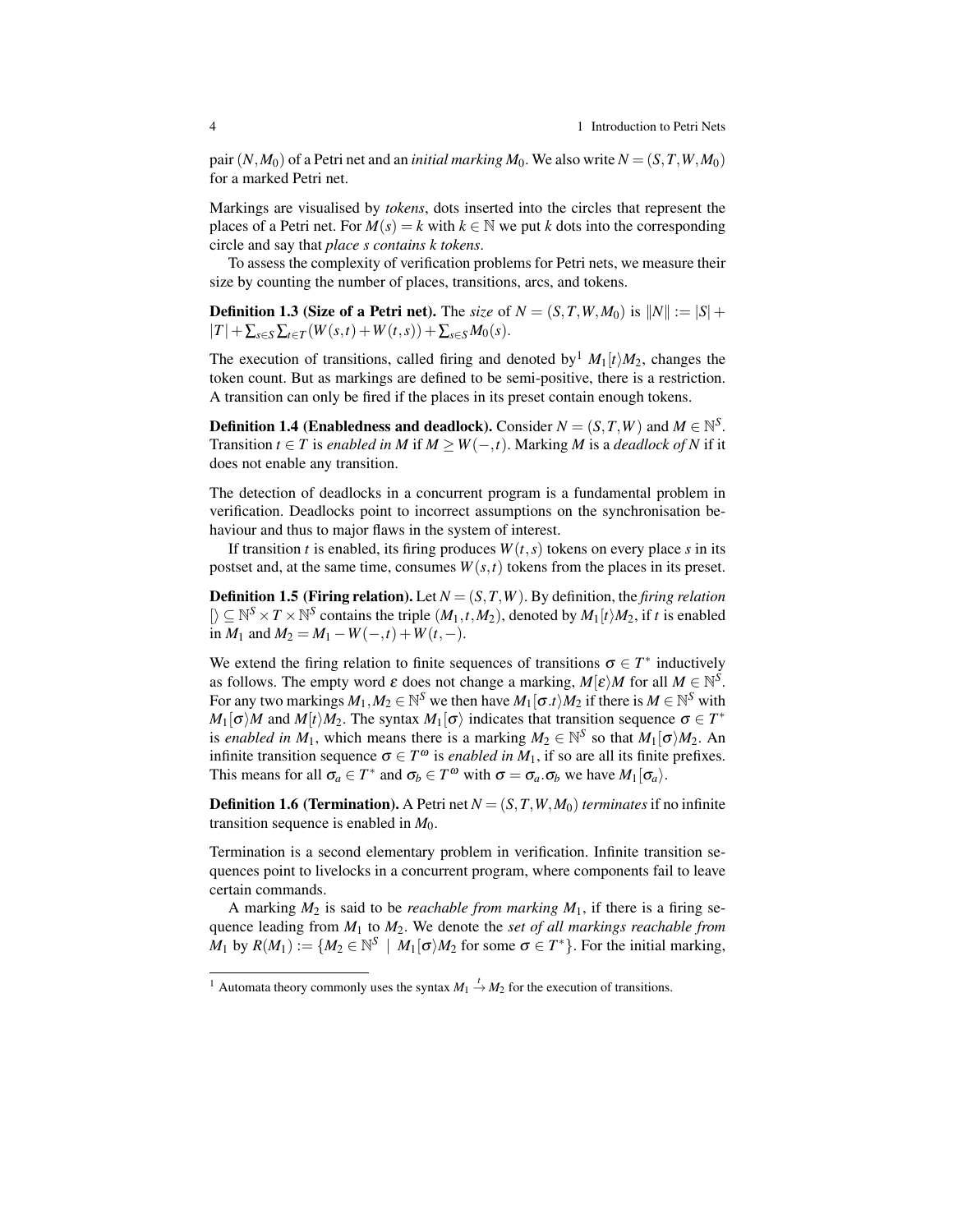#### 1.2 Boundedness 5

we typically write  $R(N)$  instead of  $R(M_0)$  and call it the *state space of Petri net* N. Based on these notions, we define the *reachability graph* that documents the full firing behaviour of a Petri net. Its set of vertices is the state space of the Petri net, the edges correspond to the firing relation. More precisely, a *t*-labelled edge from  $M_1$  to  $M_2$  represents the firing  $M_1[t\rangle M_2$ . The initial marking forms the initial vertex.

**Definition 1.7 (Reachability graph).** Consider the Petri net  $N = (S, T, W, M_0)$ . The *reachability graph of N* is  $RG(N) := (R(N), \{ \} \cap (R(N) \times T \times R(N)), M_0).$ 

Mutual exclusion properties fail if *at least two programs* enter the critical section. Hence, in the correctness proof one ensures that no marking  $M'$  is reachable that dominates marking *M* with two programs in the critical section. This weaker notion of reachability is called coverability.

**Definition 1.8 (Coverability).** Consider the Petri net  $N = (S, T, W)$ . Marking  $M_2$  is *coverable from*  $M_1$ , if there is  $M \in R(M_1)$  with  $M \geq M_2$ .

We give a precise definition of the ordering among markings. Let  $M, M' \in \mathbb{N}^S$ . We write  $M \ge M'$  for the fact that  $M(s) \ge M'(s)$  for all places  $s \in S$ . Syntax  $M \ge M'$ indicates that  $M \ge M'$  and additionally there is a place  $s \in S$  with  $M(s) > M'(s)$ .

Not only is coverability often sufficient to ensure a system's correctness. As we shall see, it is also a property that remains decidable for infinite state models where reachability is lost.

#### 1.2 Boundedness

Petri nets may have an infinite state space. Equivalently, there is no bound on the number of tokens that a place may contain. Amongst the bounded nets, safe nets where places carry at most one token play an important role.

**Definition 1.9 (Boundedness).** Consider Petri net  $N = (S, T, W, M_0)$ . Place  $s \in S$  is called *k-bounded* with  $k \in \mathbb{N}$  if in every reachable marking  $M \in R(N)$  it carries at most *k* tokens,  $M(s) \leq k$ . The place is *safe* if it is 1-bounded, and it is *bounded* if it is *k*-bounded for some  $k \in \mathbb{N}$ . The Petri net is called *k*-bounded, *safe*, or *bounded* if all its places satisfy the corresponding property.

We restrict our attention to unbounded and to safe Petri nets.

As was indicated above, unbounded Petri nets are those with an infinite state space.

Lemma 1.1 (Finiteness). *Petri net N is bounded if and only if R*(*N*) *is finite.*

One of the fascinating things about Petri nets is that important verification problems remain decidable in the infinite state case. In this section, we develop a decision procedure for boundedness that may be applied, for example, to examine the number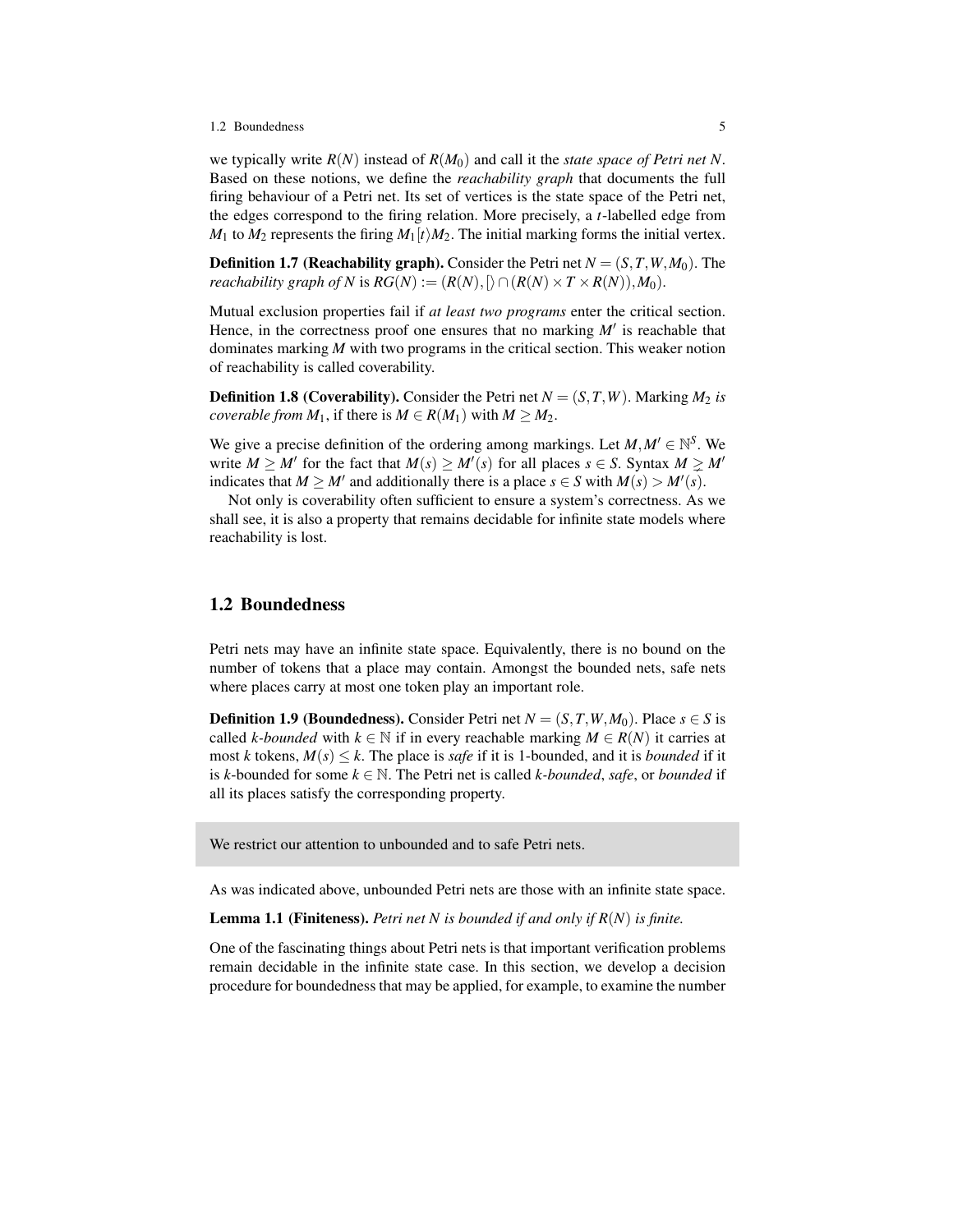of threads a server may generate. The argumentation serves as an appetiser for the proofs that are about to follow in this lecture. In particular, the idea of monotonicity appears in different flavours. Technically, *monotonicity* states that larger markings are able to imitate the behaviour of smaller ones.

**Lemma 1.2 (Monotonicity).** *Consider a Petri net*  $N = (S, T, W)$  *and markings*  $M, M_1, M_2 \in \mathbb{N}^S$ *. If*  $M_1[\sigma \rangle M_2$  *then*  $(M_1 + M)[\sigma \rangle (M_2 + M)$ *.* 

Monotonicity shows that sequences of increasing markings point to an infinite state space.

Lemma 1.3 (From increasing markings to unboundedness). *Consider some Petri net N. If there are*  $M_1 \in R(N)$  *and*  $M_2 \in R(M_1)$  *with*  $M_2 \geq M_1$ *, then* N *is unbounded.* 

*Idea.* By monotonicity, a transition sequence  $\sigma$  from  $M_1$  to  $M_2$  with  $M_2 \geq M_1$  can be repeated in  $M_2$ . It leads to a marking  $M_3$  with  $M_3 \ge M_2$  for which the argumentation again holds. We thus obtain

 $M_0[\tau \rangle M_1[\sigma \rangle M_2[\sigma \rangle M_3[\sigma \rangle \dots$  with  $M_1 \leq M_2 \leq M_3 \leq \dots$ 

The sequence adds an unbounded number of tokens to at least one place.

*Proof.* Assume  $M_0[\tau/M_1[\sigma/M_2 \text{ with } M_2 \ge M_1 \text{ and } \sigma, \tau \in T^*$ . Since  $M_2 \ge M_1$ , the difference  $M := M_2 - M_1$  is greater zero,  $M \geq 0$ . The observation that  $M_2 = M_1 + M_2$ now justifies  $M_1[\sigma\rangle(M_1 + M)$ . With monotonicity in Lemma 1.2, we add *M* to  $M_1$ and have  $(M_1 + M)(\sigma)(M_1 + 2M)$ . This means, sequence  $\sigma$  can also be fired in  $M_1 + M$ . Repeating the argumentation shows that  $M_1[\sigma^i\rangle(M_1 + iM)$  for every  $i \in \mathbb{N}$ .

To establish unboundedness, we proceed by contradiction. Let  $k \in \mathbb{N}$  bound the token count in all markings on all places. Since  $M \geq 0$ , there is a place  $s \in S$  with  $M(s) > 0$ . We argued above that firing  $\sigma$  for  $(k+1)$ -times is feasible and yields  $M_1[\sigma^{k+1}](M_1 + (k+1)M)$ . In the resulting marking, place *s* carries  $(M_1 + (k+1)M)(s) = M_1(s) + (k+1)M(s) \ge k+1$  tokens, which contradicts the boundedness assumption.  $\Box$ 

Interestingly, also the reverse holds. If a Petri net is unbounded, one finds the token count increasing on some path. The proof relies on the fact that  $\mathbb{N}^S$  is *well-quasiordered*. Every infinite sequence of markings  $(M_i)_{i \in \mathbb{N}}$  contains comparable elements  $i < j$  with  $M_i \leq M_j$ . We devote the full Section ?? to well-quasi-orderings and take this fact for granted.

Lemma 1.4 (Comparable elements). *Consider Petri net N. Every infinite sequence*  $(M_i)_{i \in \mathbb{N}}$  *of markings in*  $R(N)$  *contains indices i* < *j with*  $M_i \leq M_j$ *.* 

Lemma 1.5 (From unboundedness to increasing markings). *If N is unbounded, then there are*  $M_1 \in R(N)$  *and*  $M_2 \in R(M_1)$  *with*  $M_2 \geq M_1$ *.* 

*Idea.* We summarise all transition sequences that do not repeat markings in a tree. To be precise, we say that a transition sequence  $M_0[t_1/M_1[t_2)...[t_n/M_n]$  does not *repeat markings*, if  $M_i \neq M_j$  for all  $i \neq j$ . Note that every reachable marking can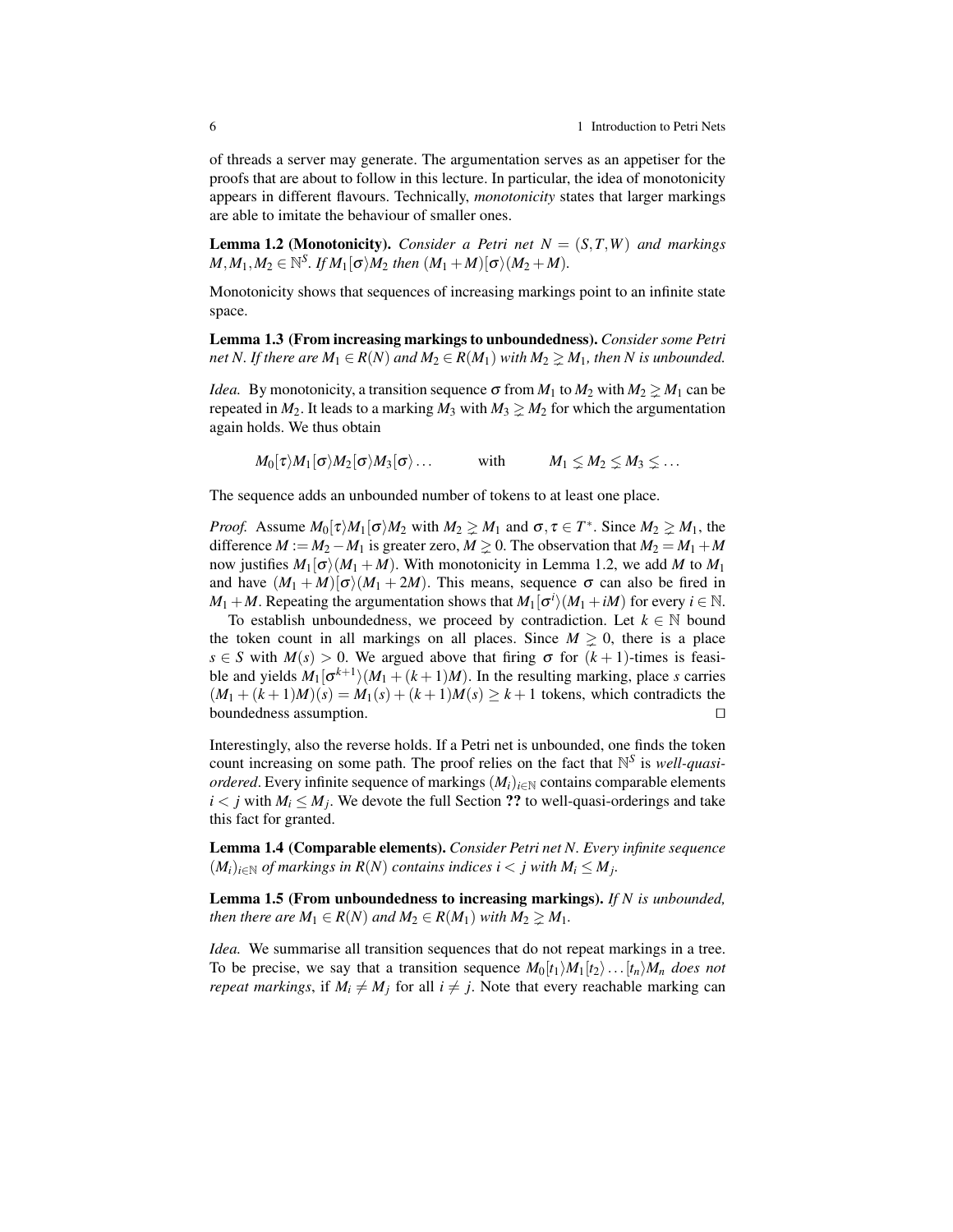#### 1.2 Boundedness 7

be obtained without repetitions. Hence, as we have an infinite state space, the tree is infinite. The outdegree is bounded by the number of transitions. An application of König's lemma<sup>2</sup> now shows the existence of an infinite path  $(M_i)_{i \in \mathbb{N}}$  in this tree. Lemma 1.4 gives two comparable elements  $i < j$  with  $M_i \leq M_j$  on the path. By construction, the markings are distinct,  $M_i \leq M_j$ , as required.

*Proof.* Consider the unbounded Petri net  $N = (S, T, W, M_0)$ . We construct a tree  $(Q, \rightarrow, q_0, lab)$  with vertices  $Q$ , edges  $\rightarrow \subseteq Q \times T \times Q$ , root  $q_0$ , and vertex labelling *lab* that assigns to every  $q \in Q$  a marking  $M \in \mathbb{N}^S$ . The procedure, stated in pseudo code in Figure 1.1, works as follows. The root  $q_0$  is labelled by the initial marking. For every vertex  $q_1 \in Q$  labelled by  $M_1$  and every transition  $t \in T$ , compute  $M_2$  with  $M_1[t/M_2]$ . If  $M_2$  does not label a vertex on the path from  $q_0$  to  $q_1$ , add a new vertex  $q_2$  to the tree and label it by  $M_2$ . Add the edge  $(q_1, t, q_2)$ . If transition *t* is disabled in *M*<sup>1</sup> or *M*<sup>2</sup> has already been seen, consider the next transition.

```
lab(q_0) = M_0for all q1 ∈ Q do
     for all t \in T do
          let lab(q_1) = M_1if M_1[t \mid M_2] and M_2 does not label a vertex on the path from q_0 to q_1 then
               add new vertex q_2 to Q with lab(q_2) = M_2add edge (q_1, t, q_2) to \rightarrow(♠) //decision procedure in Theorem 1.1
          end if
     end for all
end for all
(♣) //decision procedure in Theorem 1.1
```
Fig. 1.1 Tree computation in the decision procedure for boundedness.

Since *N* is unbounded, its state space is infinite according to Lemma 1.1. Every marking  $M \in R(N)$  is reachable without repetitions and thus labels some  $q \in Q$ . Therefore, the tree computed above is infinite. Its outdegree is bounded by the number of transitions, hence finite. By König's lemma, there is an infinite path  $q_0, t_1, q_1, t_2, q_2, t_3...$  in the tree with  $(q_i, t_{i+1}, q_{i+1}) \in \rightarrow$  for all  $i \in \mathbb{N}$ . Its vertex labelling  $lab(q_i) = M_i$  forms an infinite sequence of markings  $(M_i)_{i \in \mathbb{N}}$  for which Lemma 1.4 finds two comparable elements  $M_i \leq M_j$  with  $i < j$ . They are different by construction,  $M_i \leq M_j$ . The observation that edges represent transition firings yields  $M_0[t_1\}M_1[t_2\}M_2[t_3\}...$  and allows us to conclude  $M_i \in R(M_0)$  and  $M_i \in R(M_i).$ 

The proof of Lemma 1.5 suggests the following decision procedure for boundedness. Compute the tree of all transition sequences and report unboundedness at (♦)

 $2$  König's lemma states that every infinite tree of finite outdegree contains an infinite path.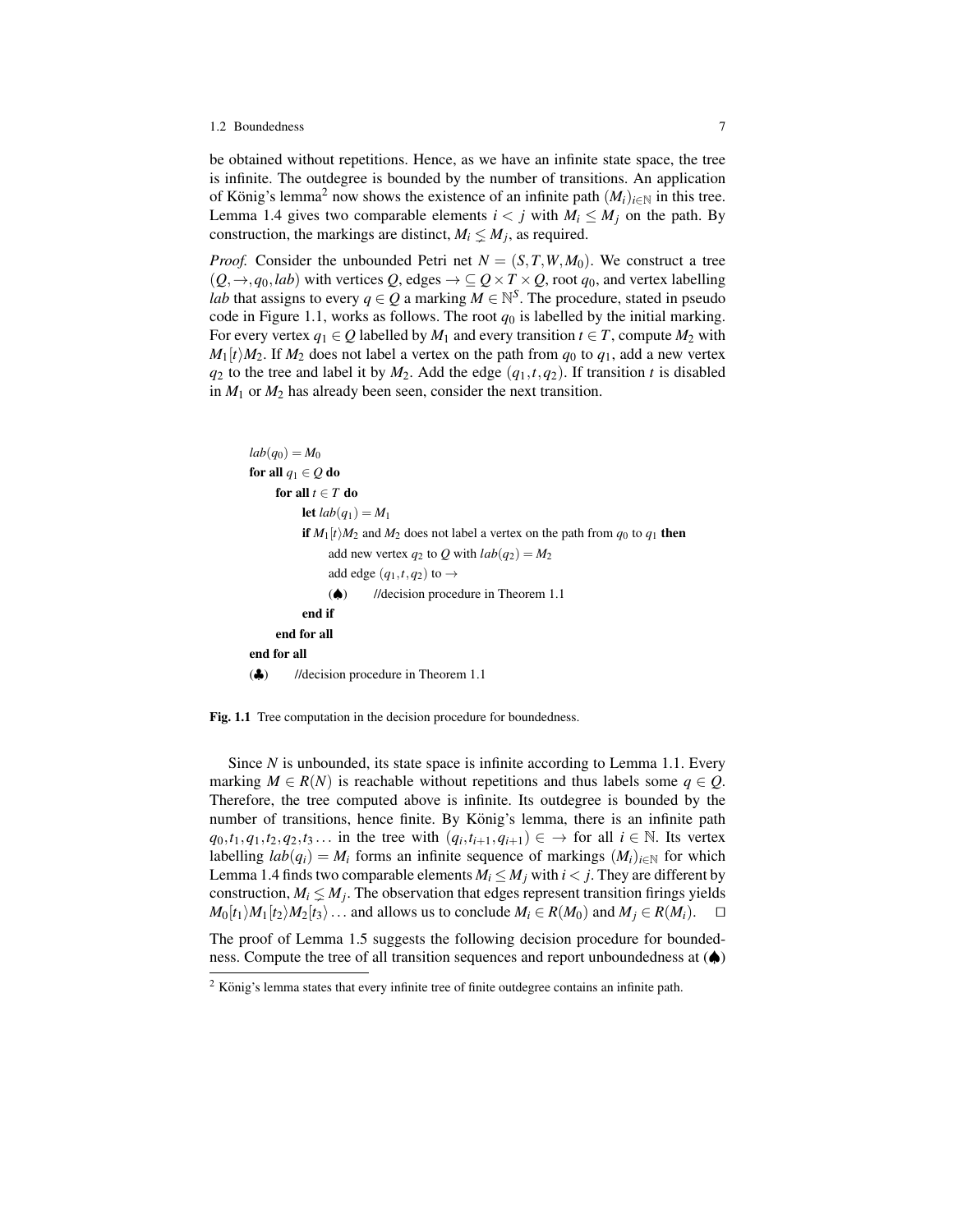when increasing markings are found. If no such markings exist, the computation eventually stops and returns boundedness at (♣). The procedure is correct for both, depth-first and breadth-first implementations of the tree computation.

Theorem 1.1 (Decidability of boundedness). *It is decidable, whether a Petri net N is bounded.*

To turn the algorithm given in Figure 1.1 into a decision procedure for boundedness, add the following commands at the points specified:

- ( $\spadesuit$ ) if  $M_2 \geq M$  for some *M* labelling a vertex on the path from  $q_0$  to  $q_1$  then return unbounded end if
- (♣) return bounded

*Proof.* To establish correctness, assume the decision procedure is applied to an unbounded Petri net. By Lemma 1.5, there are  $M_1 \in R(N)$  and  $M_2 \in R(M_1)$  with  $M_2 \geq M_1$ . Hence, a breadth-first implementation of the tree computation will find vertices  $q_1$  reachable from  $q_0$  and labelled by  $M_1$  as well as  $q_2$  reachable from  $q_1$ and labelled by *M*2. The if condition in (♠) applies and returns *unbounded*.

The proof of Lemma 1.5 actually shows that *every* infinite path contains two comparable elements  $M_2 \geq M_1$ . Hence, a depth-first implementation either finds (♠) satisfied or backtracks from a finite path. As the tree contains an infinite path, the search eventually returns the correct answer.

If the algorithm is applied to a bounded Petri net, by Lemma 1.3 (contraposition) there are no  $M_1 \in R(N)$  and  $M_2 \in R(M_1)$  with  $M_2 \geq M_1$ . Condition ( $\spadesuit$ ) never applies. However, as the Petri net is bounded its state space is finite by Lemma 1.1. The tree computation eventually stops and returns *bounded* at  $(\clubsuit)$ .

For bounded Petri nets, the decision procedure determines the full state space. To demonstrate that this leads to unacceptable runtimes, we present a construction by Ernst Mayr (∗1950) and Albert Meyer (∗1941). It provides bounded Petri nets of size  $O(n)$  that generate the astronomic number of  $A(n)$  tokens. The Ackermann function  $A(n)$  is well known to be not primitive recursive.

**Definition 1.10 (Ackermann function).** Consider the functions  $A_i \in \mathbb{N}^{\mathbb{N}}$  defined by

 $A_0(x) := x + 1$   $A_{n+1}(0) := A_n(1)$   $A_{n+1}(x+1) := A_n(A_{n+1}(x))$ 

The *Ackermann function*  $A \in \mathbb{N}^{\mathbb{N}}$  is defined as  $A(n) := A_n(n)$ .

**Theorem 1.2 (Mayr and Meyer [?]).** *For every n*  $\in \mathbb{N}$ *, there is a bounded Petri net*  $N_n$  *of size*  $O(n)$  *that generates*  $A(n)$  *tokens on some place.* 

As a consequence, there is no primitive recursive relationship between the size of a bounded Petri net and the size of its state space.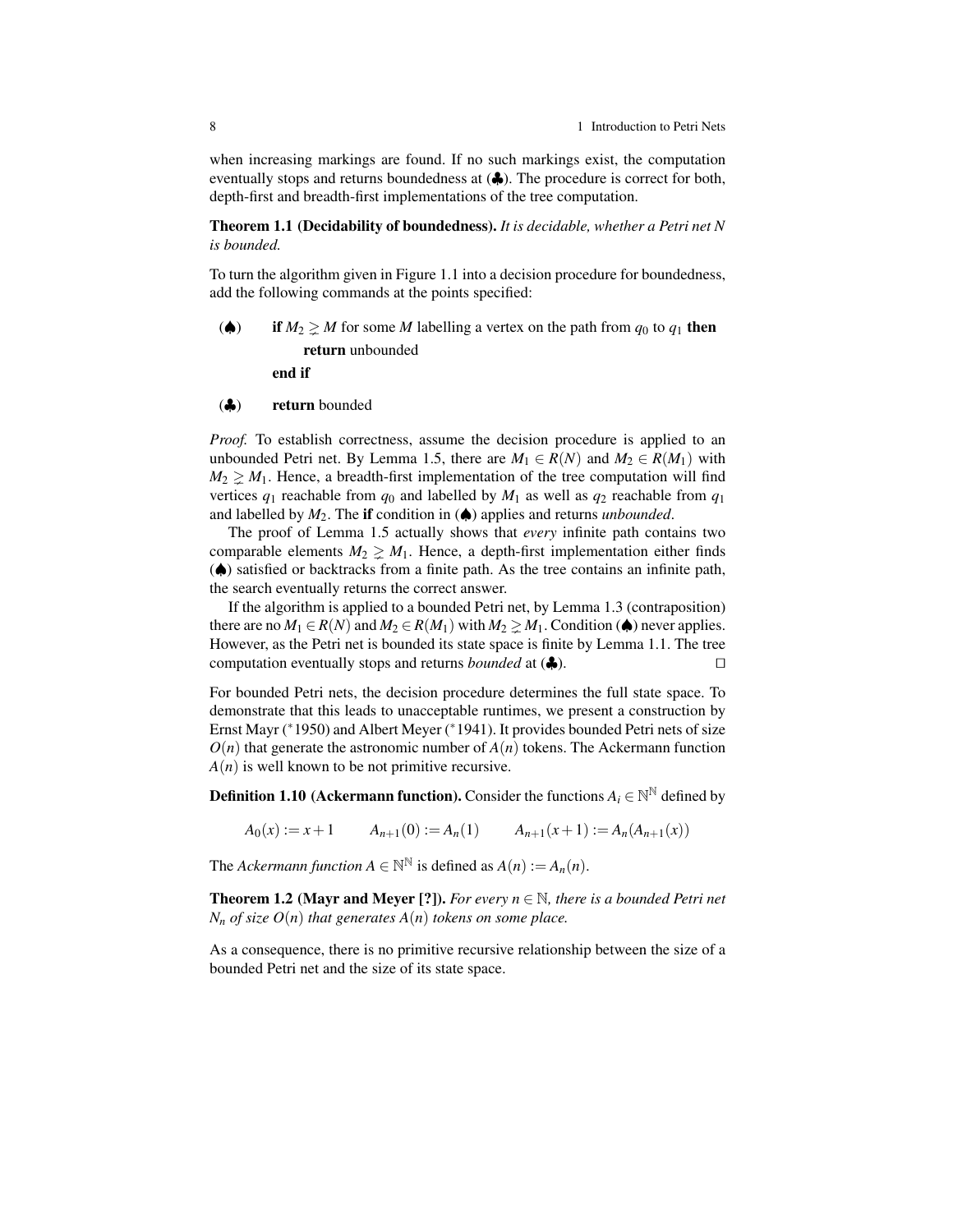#### 1.2 Boundedness 9

Corollary 1.1. *For bounded Petri nets N, the size of R*(*N*) *and thus RG*(*N*) *is not bounded by a primitive recursive function in the size of N.*

*Proof (of Theorem 1.2).* We follow the presentation in [?]. The sequence of Petri nets  $N_n$  is constructed inductively. To this end, we equip them with four interface places. A *starting* and a *halting place* control the computation so that the Petri nets terminate when the halting place gets marked. The *input place* expects  $x \in \mathbb{N}$  tokens and the transition sequences produce up to  $A_n(x)$  tokens on the *output place*.

Let  $N_n(x)$  mean that the input of  $N_n$  contains  $x \in \mathbb{N}$  tokens and the start place has a single token. The remaining places are unmarked. To make our statement precise, we require that  $N_n(x)$  is bounded by  $A_n(x)$ . The Petri net terminates. Moreover,  $M \in R(N_n(x))$  is a deadlock if and only if  $M(\text{stop}) = 1$  and  $M(\text{start}) = 0$ . There is such a deadlock with  $M(\text{stop}) = 1, M(\text{out}) = A_n(x)$ , and  $M(s) = 0$  otherwise.

Petri net  $N_0$  is depicted in Figure 1.2. It moves all tokens on the input place to the output place, and finally adds one token before halting. The conditions on boundedness and termination are readily checked.



Petri net  $N_{n+1}$  extends  $N_n$  by connecting to the interface places. The construction, given in Figure 1.3, exploits the equation

$$
A_{n+1}(x) = \underbrace{A_n(\ldots A_n(A_n(1))\ldots)}_{(x+1)-times}.
$$

To compute  $A_{n+1}(x)$  with  $N_{n+1}(x)$ , observe that by the induction hypothesis  $N_n(1)$ always terminates with a token on stop. Among the transition sequences there is one that, upon halting, gives  $A_n(1)$  tokens on the output place and an otherwise (up to stop) empty net  $N_n$ . We transfer the tokens back to the input place of  $N_n$ , thereby decrementing *x*. This restarts  $N_n$  with input  $A_n(1)$ ,  $N_n(A_n(1))$ . We again apply the hypothesis to find a terminating run that produces  $A_n(A_n(1))$  tokens on the output place of  $N_n$ . This means, we have  $A_{n+1}(1)$  tokens on the output place of  $N_n$  and still  $x - 1$  tokens in the input place of  $N_{n+1}$ . Repeating the computation and transfer of *N<sub>n</sub>* for another  $(x-1)$ -times provides  $A_{n+1}(x)$  tokens on the output place of  $N_n$ . The Petri net cannot be restarted as no tokens are left on the input of  $N_{n+1}$ . Instead the  $A_{n+1}(x)$  tokens on the output of  $N_n$  are transferred to the output of  $N_{n+1}$ . Petri net  $N_{n+1}(x)$  then halts with the required token count. In Figure 1.3, the start of  $N_n$  on 1 as well as the loop construction from the output place of  $N<sub>n</sub>$  back to its input place are highlighted in red and blue, respectively.

Petri net  $N_{n+1}(x)$  does not guarantee that all tokens on the output place of  $N_n$ are transferred back to the input. This does not lead to a bound larger than  $A_{n+1}(x)$ . Assume we transfer *y* tokens and *x* tokens remain in the output place of  $N<sub>n</sub>$ . After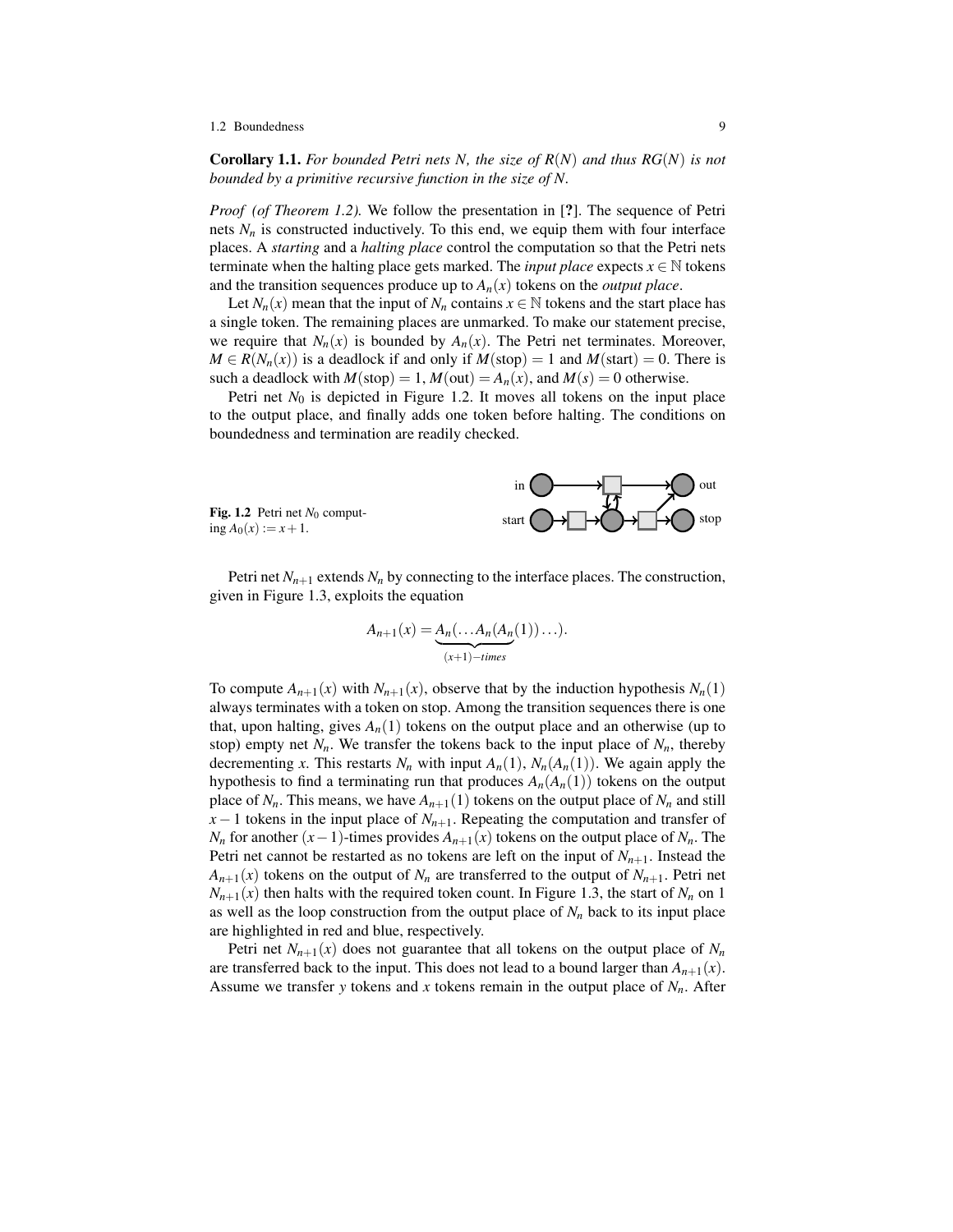10 10 1 Introduction to Petri Nets



**Fig. 1.3** Petri net  $N_{n+1}$  computing  $A_{n+1}(x+1) := A_n(A_{n+1}(x)).$ 

the computation of  $N_n(y)$ , we find at best  $A_n(y) + x$  tokens on the output of  $N_n$ . By  $A_n(y) + x \leq A_n(y + x)$ , keeping tokens in the output place only decreases the overall token count. Hence,  $A_{n+1}(x)$  in fact bounds the token count of  $N_{n+1}(x)$ .

The size of  $N_0$  is 17. For  $N_n$ , we add 33 items to the size of  $N_{n-1}$  and obtain

$$
||N_n|| = 33 + ||N_{n-1}|| = 33n + 17.
$$

Initially, the input place of  $N<sub>n</sub>$  carries  $n$  tokens and the start place has a single token. The marked Petri net thus has a size of  $34n + 18 \in O(n)$ .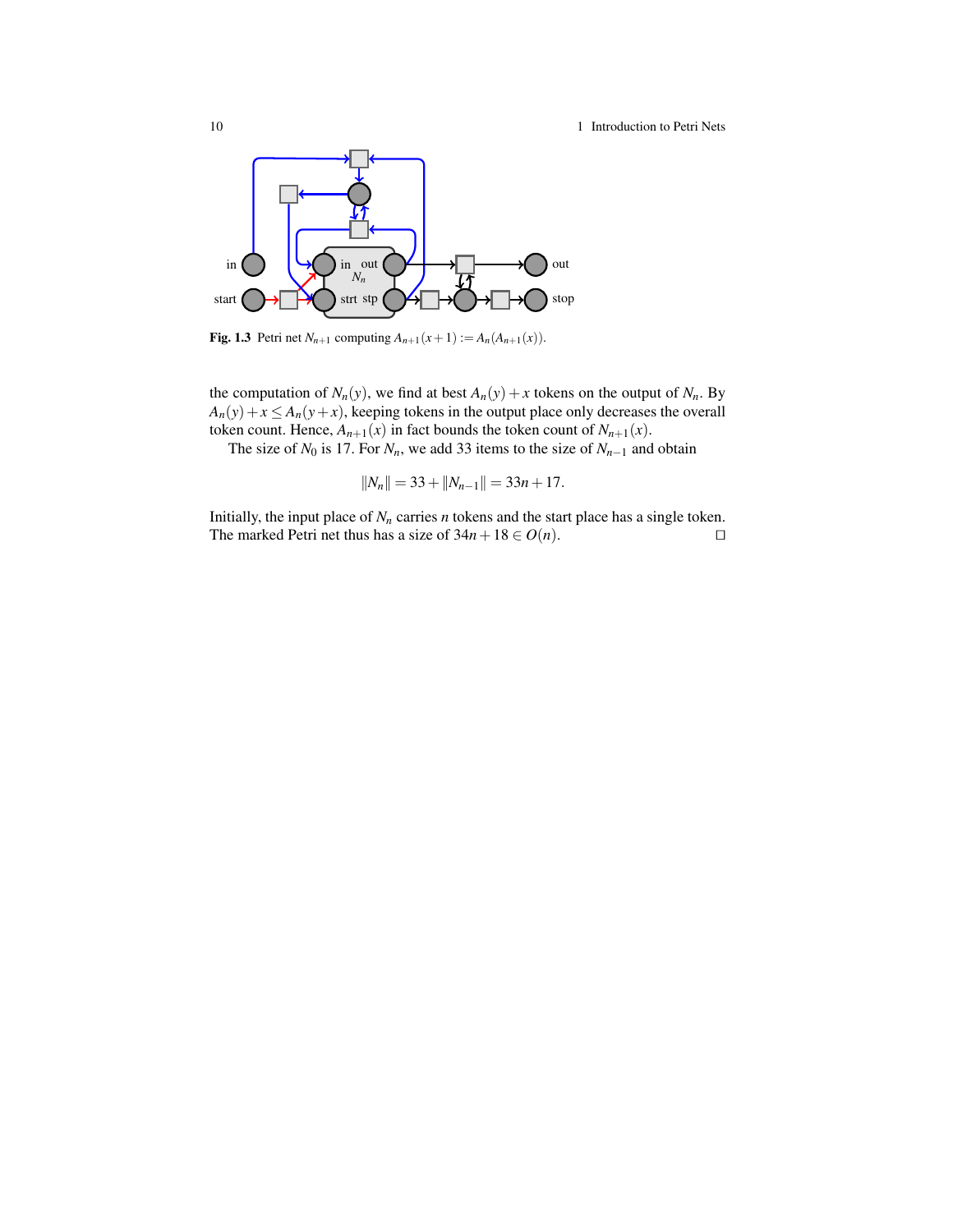## Chapter 2 Invariants

Abstract Linear programming techniques for Petri net verification.

#### 2.1 Marking Equation

Our goal is to exploit linear algebraic techniques for reasoning about (un)reachability and (non)coverability of markings. To this end, we rephrase the firing relation as a linear algebraic operation. As a first step, equip the set of places in  $N = (S, T, W, M_0)$ with a total ordering that we indicate by indices  $S = \{s_1, \ldots, s_n\}$ . It turns marking  $M \in \mathbb{N}^S$  into a vector  $M \in \mathbb{N}^{|S|}$  of dimension |*S*|. Similarly, for a fixed transition *t* ∈ *T* the weight function *W* :  $(S \times T) \cup (T \times S) \rightarrow \mathbb{N}$  is expressed by the two vectors

$$
W(-,t) := \begin{pmatrix} W(s_1,t) \\ \vdots \\ W(s_n,t) \end{pmatrix} \qquad W(t,-) := \begin{pmatrix} W(t,s_1) \\ \vdots \\ W(t,s_n) \end{pmatrix} \qquad \text{in } \mathbb{N}^{|S|}.
$$

With an additional ordering on transitions,  $T = \{t_1, \ldots, t_m\}$ , the weight function *W* yields two matrices. The *forward matrix*  $\mathbb{F} \in \mathbb{N}^{|\hat{S}| \times |T|}$  contains the weights on arcs from places to transitions, i.e., forward relative to the places. The *backwards matrix*  $\mathbb{B} \in \mathbb{N}^{|S| \times |T|}$  gives the arcs from transitions to places:

$$
\mathbb{F}:=\big(W(-,t_1)\ldots W(-,t_m)\big)\qquad \mathbb{B}:=\big(W(t_1,-)\ldots W(t_m,-)\big).
$$

Together, forward and backward matrix contain full information about the weight function so that we may alternatively give  $N = (S, T, W)$  as  $N = (S, T, \mathbb{F}, \mathbb{B})$ .

**Definition 2.1 (Connectivity matrix).** Let  $N = (S, T, \mathbb{F}, \mathbb{B})$ . Its *connectivity matrix* is  $\mathbb{C} := \mathbb{B} - \mathbb{F} \in \mathbb{Z}^{|S| \times |T|}$ .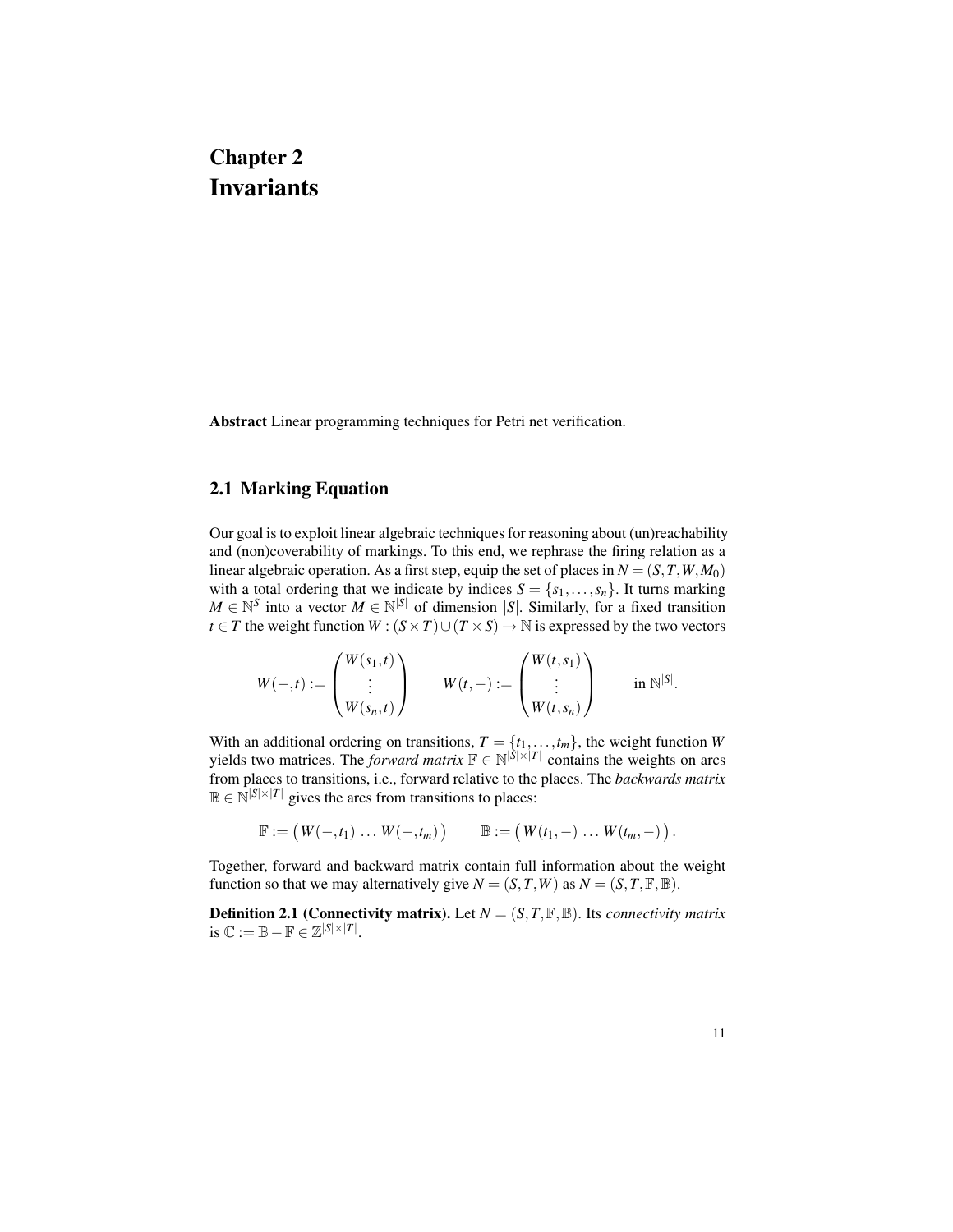The connectivity matrix does not indicate loops in the Petri net. If there are arcs from place *s* to transition *t* and vice versa,  $W(s,t) = 1 = W(t,s)$ , we get  $\mathbb{C}(s,t) = 0$ . Missing arcs with  $W(s,t) = 0 = W(t,s)$  have the same entry.

The *i*-th column of  $\mathbb C$  gives the difference  $W(t_i, -) - W(-, t_i)$ , which is precisely the vector added to a marking upon firing of  $t_i$ . With this insight, we can determine the goal marking  $M_2$  reached from  $M_1$  via a full transition sequence  $\sigma$  directly from  $M_1$  and  $\sigma$ , without intermediary firings. The key is that just the number of transitions but not their ordering in a firing sequence is important.

**Definition 2.2 (Parikh image).** Consider transitions *T*. The *Parikh image of*  $\sigma \in T^*$ is the function  $p(\sigma) \in \mathbb{N}^T$  with  $(p(\sigma))(t) =$  number of occurrences of *t* in  $\sigma$ .

To illustrate the independence of the transition ordering, consider some sequence  $\sigma = t_1 \cdot t_2 \cdot t_1$  over two transitions. If  $M_1[\sigma M_2]$  by definition of firing  $M_2$  satisfies

$$
M_2 = M_1 + \mathbb{C}(-,t_1) + \mathbb{C}(-,t_2) + \mathbb{C}(-,t_1)
$$
  
=  $M_1 + \mathbb{C}(-,t_1)(p(\sigma)(t_1)) + \mathbb{C}(-,t_2)(p(\sigma)(t_2)).$ 

Taking the Parikh image as a vector, this sum is  $M_0 + \mathbb{C} \cdot p(\sigma)$ .

**Lemma 2.1 (Marking equation).** *Consider N* =  $(S, T, W)$  *with connectivity matrix*  $\mathbb{C} \in \mathbb{N}^{|S| \times |T|}$ ,  $M_1, M_2 \in \mathbb{N}^{|S|}$ , and  $\sigma \in T^*$ . If  $M_1[\sigma \rangle M_2$  then  $M_2 = M_1 + \mathbb{C} \cdot p(\sigma)$ .

As an immediate consequence, if marking  $M_2$  is reachable from  $M_1$  the equation  $M_2 - M_1 = \mathbb{C} \cdot x$  has a solution in  $\mathbb{N}^{|T|}$ . This can be applied in contraposition for verification. If the equation has no solution then  $M_2$  is not reachable from  $M_1$ .

Vice versa, any vector  $K \in \mathbb{N}^{|T|}$  is the Parikh image of a transition sequence,  $K = p(\sigma)$  for some  $\sigma \in T^*$ . This  $\sigma$  has an enabling marking, say  $M_1 \in \mathbb{N}^{|S|}$ . Hence, the following weak reverse of the above holds. If  $M = \mathbb{C} \cdot x$  has a natural solution, then there is a marking  $M_1$  that reaches  $M_1 + M$ . We summarise both arguments.

**Lemma 2.2.** *Consider*  $N = (S, T, \mathbb{F}, \mathbb{B})$  *with connectivity matrix*  $\mathbb{C} \in \mathbb{N}^{|S| \times |T|}$  *and let*  $M\in \mathbb{N}^{|\mathcal{S}|}$  . There is a marking  $M_1\in \mathbb{N}^{|\mathcal{S}|}$  with  $M_1+M\in R(M_1)$  if and only if  $M=\mathbb{C}\cdot x$ *has a solution in*  $\mathbb{N}^{|T|}$ *.* 

Interestingly, in combination with the statements on boundedness from Section 1.2, Lemma 2.2 provides a characterisation of *structural boundedness*, i.e., boundedness under any initial marking.

Proposition 2.1 (Characterisation of structural boundedness). *Consider Petri*  $\mathcal{M} = (S, T, \mathbb{F}, \mathbb{B})$  with connectivity matrix  $\mathbb{C} \in \mathbb{N}^{|S|\times |T|}$  . There is an initial marking *M*<sub>0</sub> *so that*  $(N, M_0)$  *is unbounded if and only if*  $\mathbb{C} \cdot x \ge 0$  *has a solution in*  $\mathbb{N}^{|T|}$ *.* 

*Proof.* For the direction from right to left, assume  $C \cdot x \ge 0$  has a solution in  $\mathbb{N}^{|T|}$ . This means, there is a marking  $M \geq 0$  with  $\mathbb{C} \cdot x = M$ . By Lemma 2.2, we find a marking  $M_1$  with  $M_1 + M \in R(M_1)$ . We are thus in a position to apply Lemma 1.3 to the Petri net *N* with initial marking  $M_1$ , which proves unboundedness.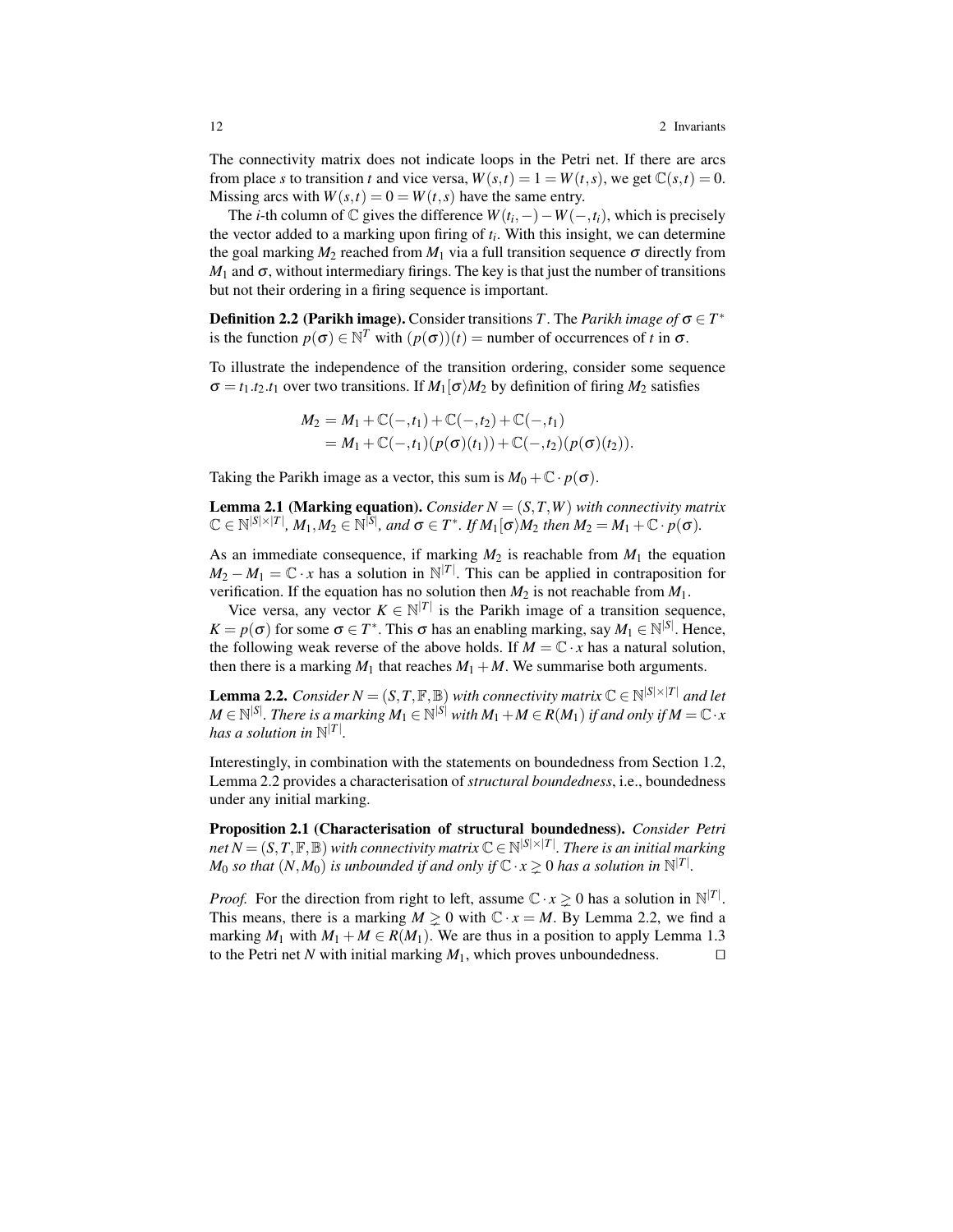Parametric verification considers families of systems where the instances differ only in certain parameters. A typical example are client server architectures that vary in the number of threads. In this light, Proposition 2.1 can be interpreted as follows. Solving  $C \cdot x > 0$  checks for whether the size, for example of buffers, is bounded in all instances of the architectural family.

#### 2.2 Structural and Transition Invariants

In our running example, we noticed that always either the semaphore or the critical section carries a token. This can be formulated as

$$
M(pcs) + M(sem) = 1,\t(2.1)
$$

and the equation holds in every reachable marking. Structural invariants provide a means to derive such equations. Technically, a structural invariant is a vector  $I \in \mathbb{Z}^{|S|}$ with  $\mathbb{C}^T \cdot I = 0$ . Here,  $\mathbb{C}^T$  denotes the transpose of the connectivity matrix, and therefore  $I$  is in fact an  $|S|$ -dimensional vector. The intuition is that  $I$  gives a weight to the tokens on each place.

**Definition 2.3 (Structural invariant).** Consider  $N = (S, T, W)$  with connectivity matrix  $\mathbb{C} \in \mathbb{Z}^{|S| \times |T|}$ . A *structural invariant*  $I \in \mathbb{Z}^{|S|}$  is a solution to  $\mathbb{C}^T \cdot x = 0$ .

The main property of structural invariants is that the *I*-weighted sum of tokens stays constant under transition firings. This follows, by a beautiful algebraic trick, from the marking equation and the requirement that  $\mathbb{C}^T \cdot I = 0$ .

**Theorem 2.1 (Invariance of structural invariants).** Let  $I \in \mathbb{Z}^{|S|}$  be a structural *invariant of*  $N = (S, T, W, M_0)$ *. Then for all*  $M \in R(N)$  *we have*  $I^T \cdot M = I^T \cdot M_0$ *.* 

Before we turn to the proof, we show how to derive Equation 2.1 in our example with the help of Theorem 2.1. Note that  $I(pw) = 0$  and  $I(pcs) = 1 = I(sem)$  is a structural invariant of  $N_{M+S}$ . The initial marking is  $M_0(pw) = 2$ ,  $M_0(sem) = 1$ , and  $M_0(pcs) = 0$ . An application of Theorem 2.1 yields

$$
I^T \cdot M = 0M(pw) + 1M(pcs) + 1M(sem) = 1 = I^T M_0,
$$

as required. The equation holds for all markings reachable in *NM*+*S*.

*Idea (Theorem 2.1)*. The proof relies on the marking equation  $M = M_0 + \mathbb{C} \cdot p(\sigma)$ . We multiply the invariant from the left and exploit the laws of transposition

$$
I^T \cdot (\mathbb{C} \cdot p(\sigma)) = (\mathbb{C}^T \cdot I)^T \cdot p(\sigma)
$$

to swap the positions of *I* and C. The definition of structural invariants concludes the proof.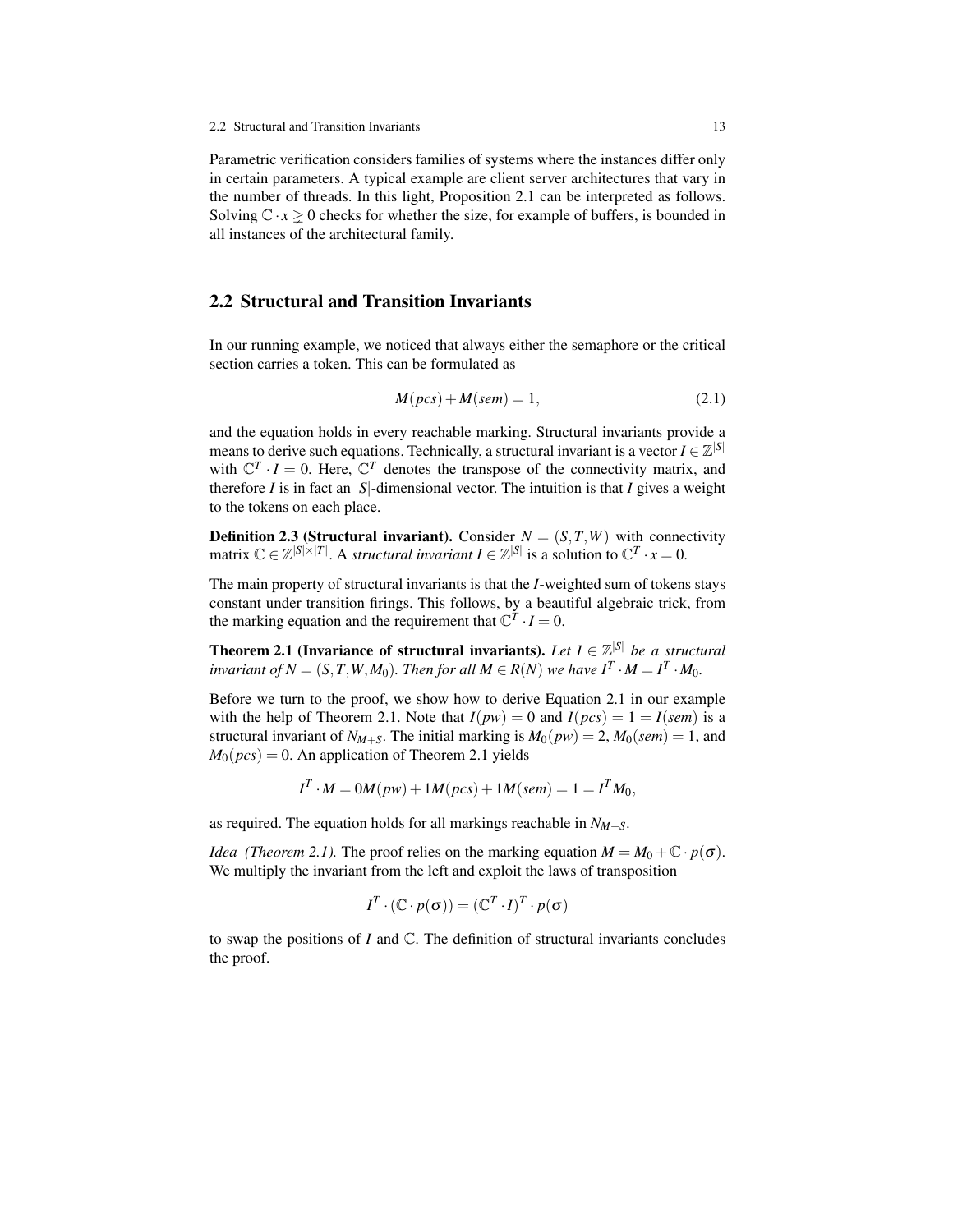*Proof.* Let  $N = (S, T, W, M_0)$  be a Petri net with connectivity matrix  $\mathbb{C} \in \mathbb{Z}^{|S| \times |T|}$  and structural invariant  $I \in \mathbb{Z}^{|S|}$ . Assume marking  $M \in R(N)$  is reachable by  $M_0[\sigma \rangle M$ for some  $\sigma \in T^*$ . The marking equation yields  $M = M_0 + \mathbb{C} \cdot p(\sigma)$ . We multiply the transposed of *I* to both sides and obtain

$$
I^T \cdot M
$$
  
\n{ Marking equation } =  $I^T \cdot (M_0 + \mathbb{C} \cdot p(\sigma))$   
\n{ Distributivity } =  $I^T \cdot M_0 + I^T \cdot (\mathbb{C} \cdot p(\sigma))$   
\n{ Associativity, transposition self inverse } =  $I^T \cdot M_0 + (I^T \cdot \mathbb{C}^{T^T}) \cdot p(\sigma)$   
\n{ Transposition law  $B^T \cdot A^T = (A \cdot B)^T$ } =  $I^T \cdot M_0 + (\mathbb{C}^T \cdot I)^T \cdot p(\sigma)$   
\n{ Definition structural invariant } =  $I^T \cdot M_0 + 0^T \cdot p(\sigma)$ .

The latter is  $I^T \cdot M_0$  which concludes the proof.

Applied in contraposition, Theorem 2.1 yields a reachability check. If a marking does not satisfy the equality stated above, it cannot be reachable.

Corollary 2.1 (Unreachability via structural invariants). Let  $N = (S, T, W, M_0)$ with structural invariant  $I \in \mathbb{Z}^{|S|}$  and  $M \in \mathbb{N}^{|S|}$ . If  $I^T \cdot M \neq I^T \cdot M_0$ , then  $M \notin R(N)$ .

Structural invariants can be computed in polynomial time using Gauss elimination with  $O(||N||^3)$ . Therefore, this test can be performed efficiently prior to heavier reachability analyses. To obtain more expressive structural invariants, they can be added up and scaled by a constant.

**Lemma 2.3.** *If*  $I_1$  *and*  $I_2$  *are structural invariants of* N, so are  $I_1 + I_2$  *and*  $kI_1, k \in \mathbb{Z}$ *.* Invariants also yield bounds for the places that are weighted strictly positive. The lemma follows from Theorem 2.1 and only holds for non-negative invariants.

**Lemma 2.4 (Place boundedness from structural invariants).** Let  $N = (S, T, W)$ with structural invariant  $I \in \mathbb{N}^{|S|}$ . Let  $s \in S$  with  $I(s) > 0$ . Then s is bounded under any initial marking  $M_0 \in \mathbb{N}^{|S|}$ .

As a consequence, a Petri net  $N = (S, T, W)$  that has a *covering structural invariant*  $I \in \mathbb{N}^{|S|}$  with  $I(s) > 0$  for all  $s \in S$  is bounded under any initial marking.

Corollary 2.2 (Structural boundedness from structural invariants). *If N has a covering structural invariant, it is structurally bounded.*

**Definition 2.4 (Transition invariant).** Consider  $N = (S, T, W)$  with connectivity matrix  $\mathbb{C} \in \mathbb{Z}^{|S| \times |T|}$ . A *transition invariant*  $J \in \mathbb{N}^{|T|}$  is a solution to  $\mathbb{C} \cdot x = 0$ .

Transition sequences with Parikh vector *J* do not change the marking. Vice versa, if a transition sequence does not change the marking, then its Parikh vector is a transition invariant.

Theorem 2.2 (Invariance of transition invariants). *Consider transition sequence*  $M[\sigma\rangle M'$  in a Petri net  $N=(S,T,W)$ . Then  $M'=M$  if and only if  $p(\sigma)$  is a transition *invariant of N.*

Transition invariants again can be added up and scaled by a constant. Reachability graphs of Petri nets without transition invariants are acyclic.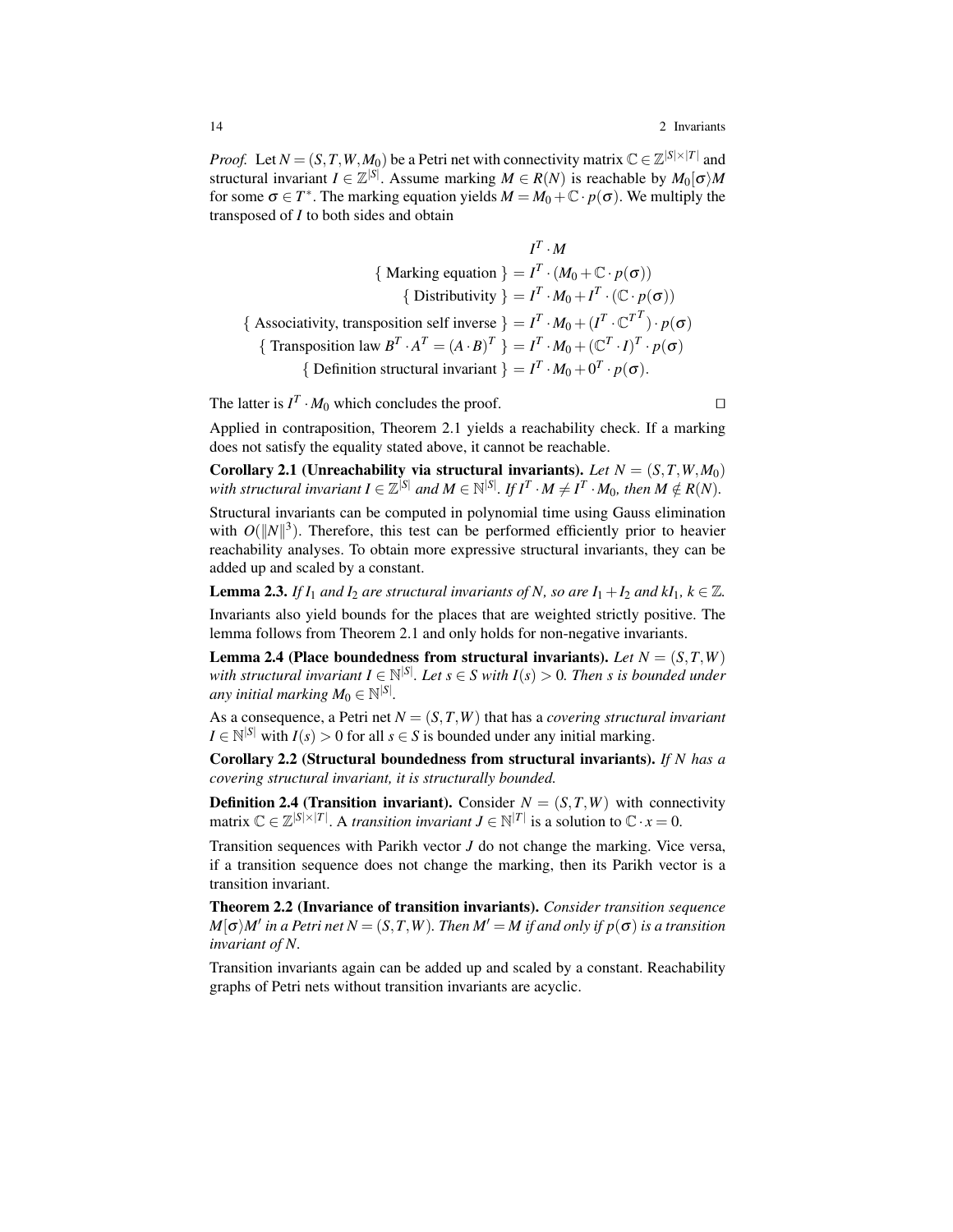#### 2.3 Traps and Siphons

Petri nets are bipartite graphs. Up to now, we have used this fact only indirectly when we defined the connectivity matrix. In this section, we explictily use the graph structure to derive inequalities on the token count that are invariant under firings. The corresponding notions of siphons and traps are classical in Petri net theory. They describe regions of places in a Petri net that tokens can never leave or enter.

Traps and siphons can be defined for Petri nets with weighted arcs, but this causes a formal overhead. We therefore assume that transitions are weighted either zero or one. More formally, in this section we consider *ordinary* Petri nets  $N = (S, T, W)$ where  $W : (S \times T) \cup (T \times S) \rightarrow \{0, 1\}.$ 

**Definition 2.5 (Trap).** A *trap* is a subset  $Q \subseteq S$  of places that satisfies  $Q^{\bullet} \subseteq {}^{\bullet}Q$ . A trap is said to be *marked under*  $M \in \mathbb{N}^{|S|}$  if  $M(q) \ge 1$  for some  $q \in Q$ .

Intuitively, whenever a transition intends to remove tokens from a place in the trap, then the transition will also produce tokens in some place in the trap. The places need not coincide. As a consequence, initially marked traps remain marked in all reachable markings.

**Lemma 2.5 (Trap property).** Let Q be a trap of Petri net  $N = (S, T, W, M_0)$  that is *marked under*  $M_0$ *. Then*  $\sum_{q \in Q} M(q) \geq 1$  *holds for all*  $M \in R(N)$ *.* 

The inequality may be satisfied by sets of places that do not form a trap. Therefore, the reverse of the implication does not hold. The statement may be interpreted as a necessary condition for reachability.

**Corollary 2.3.** *Let*  $Q \subseteq S$  *be an initially marked trap of N* and  $M \in \mathbb{N}^{|S|}$  a marking. *If*  $\sum_{q \in O} M(q) = 0$  *then M is not reachable,*  $M \notin R(N)$ *.* 

It can be shown that the union of traps again forms a trap. As a consequence, we can restrict ourselves to families of traps that generate the remaining traps by union. On the one hand, this reduces the effort when computing traps. On the other hand, smaller traps yield more precise inequalities in Lemma 2.5.

**Definition 2.6 (Generating family of traps).** Let  $\{Q_1, \ldots, Q_n\}$  be a family of traps in a Petri net *N*. The family is said to be *generating* if every trap *Q* of *N* can be obtained as union of traps in the family,  $Q = \bigcup_{j \in J} Q_j$  for some subset  $J \subseteq \{1, \ldots, n\}$ . A trap is called *minimal* if it does not contain further traps.

A generating family certainly contains all minimal traps in a Petri net. But in turn, the minimal traps do not necessarily form a generating family. Moreover, there are Petri nets with a single family of generating traps that is exponential in the size of the net. Therefore, to use traps in verification, we should represent them symbolically in some formalism instead of computing them explicitly.

As symbolic formalism, we again target linear programming. We set up a system of linear inequalities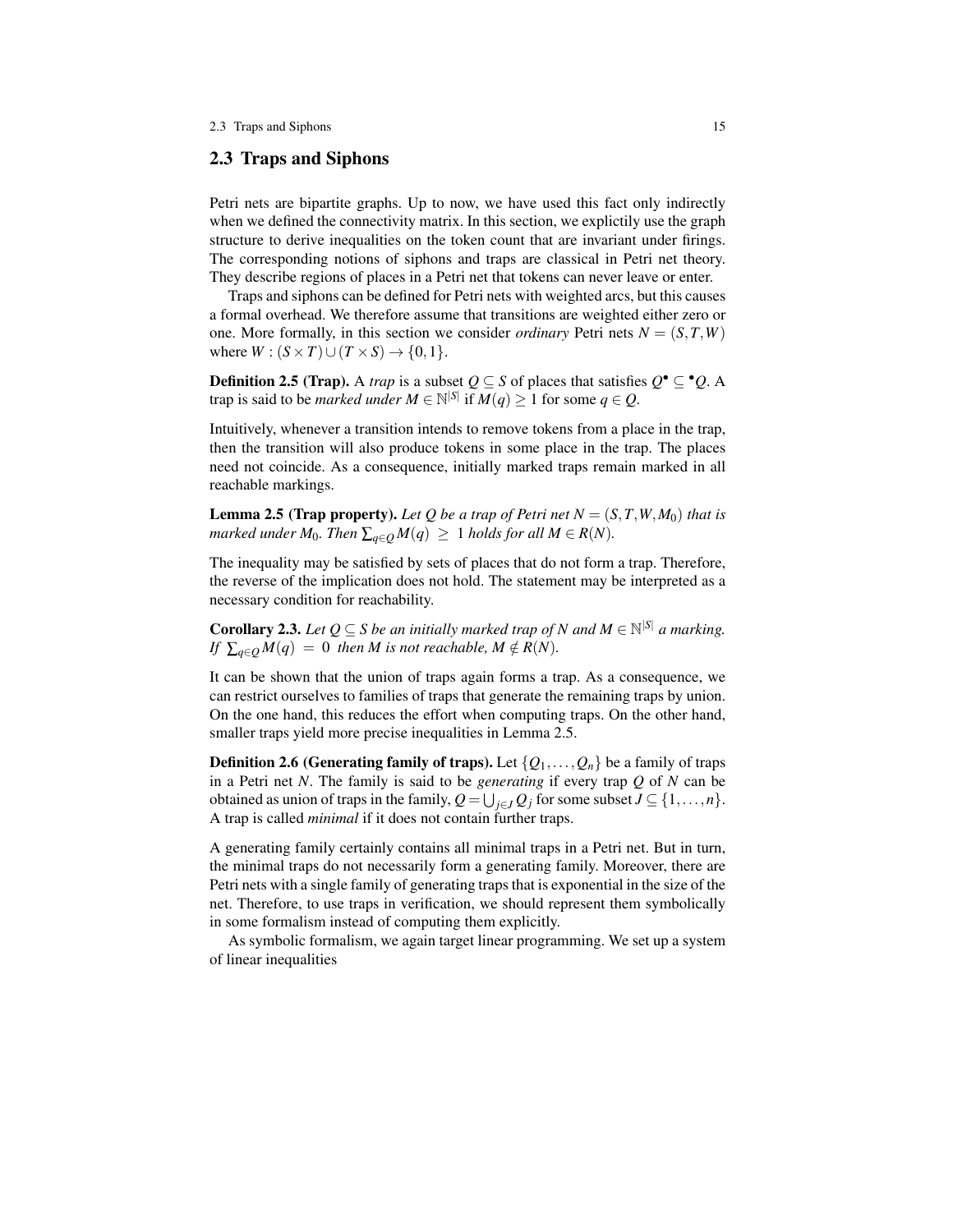16 2 Invariants

$$
Y^T \cdot \mathbb{C}_Q \ge 0
$$
  
 
$$
Y \ge 0
$$
 (2.2)

whose rational solutions characterize traps. For the technical development, we first introduce a variable *Y*(*s*) for every place  $s \in S$ . By definition, traps  $Q \subseteq S$  satisfy  $Q^{\bullet} \subseteq {}^{\bullet}Q$ . For every place  $s_1 \in Q$  and every transition  $t \in s_1^{\bullet}$  some place  $s_2 \in t^{\bullet}$ belongs to *Q*. With place variables, we formulate the requirement equivalently as

$$
Y(s_1) \leq \sum_{s_2 \in t^{\bullet}} Y(s_2).
$$

Fix  $s_1 \in S$  and  $t \in s_1^{\bullet}$ . To rephrase the above inequality with matrix multiplication, let *Es*1 denote the unit vector for dimension *s*1. Moreover, we set up the *postset vector*  $V_{t} \bullet \in \{0,1\}^{|S|}$  with  $V_{t} \bullet (s) = 1$  iff  $s \in t^{\bullet}$ . The inequality is then equivalent to

 $E_{s_1}^T \cdot Y \leq V_t^T \cdot Y$   $\Leftrightarrow$   $Y^T \cdot (V_t \cdot -E_{s_1}) \geq 0.$ 

To check the inclusion  $Q^{\bullet} \subseteq {}^{\bullet}Q$  on all places in a trap and all surrounding transitions, we summarize the above vectors  $V_t \bullet -E_{s_1}$  in a matrix.

**Definition 2.7 (Trap matrix).** The *trap matrix*  $\mathbb{C}_Q \in \mathbb{Z}^{|S| \times |S||T|}$  is defined by setting  $\mathbb{C}_Q(-, (s,t)) := V_t \cdot -E_s$  if  $t \in s^{\bullet}$  and  $\mathbb{C}_Q(-, (s,t)) := 0$  otherwise.

In combination with the equivalences derived above, we obtain a linear algebraic characterization of traps. For a concise statement, consider  $Q \subseteq S$ . The associated vector is  $K_Q \in \mathbb{Q}^{|S|}$  with  $K_Q(s) := 1$  if  $s \in Q$  and  $K_Q(s) := 0$  otherwise. Vice versa, every vector  $K \in \mathbb{Q}^{|S|}$  describes the set  $Q_K := \{ s \in S \mid K(s) > 0 \}.$ 

**Proposition 2.2.** Consider Petri net N. If  $Q \subseteq S$  is a trap, then  $K_Q \in \mathbb{Q}^{|S|}$  satisfies *Inequality 2.2. In turn, if*  $K \in \mathbb{Q}^{|S|}$  *satisfies Inequality 2.2, then*  $Q_K \subseteq S$  *is a trap.* 

The concept dual to traps are so-called siphons. They describe regions in a Petri net that cannot receive tokens. Technically, every transition that acts productive on the places in a siphon also consumes tokens from the siphon.

**Definition 2.8 (Siphon).** A *siphon* of Petri net *N* is a subset  $D \subseteq S$  of places that satisfies  $\bullet$  *D* ⊆ *D*<sup>•</sup>. A siphon is *empty under M* ∈ N<sup>[S]</sup> if *M*(*s*) = 0 for all *s* ∈ *D*.

A siphon that is initially empty blocks all transitions that produce tokens on it.

**Lemma 2.6 (Siphon property).** *Consider Petri net*  $N = (S, T, W, M_0)$  *with siphon*  $D \subseteq S$  that is empty under the initial marking  $M_0 \in \mathbb{N}^{|S|}$ . Then  $\sum_{s \in D} M(s) = 0$  holds *for all*  $M \in R(N)$ *.* 

Like for traps, a union of siphons again yields a siphon. Moreover, empty siphons characterize deadlock situations in a Petri net. The statement only holds for Petri nets where every transition depends on a place, i.e., in the following we assume that for each  $t \in T$  there is  $s \in S$  with  $s \in \bullet t$ .

**Lemma 2.7 (Deadlocks and empty siphons).** *If*  $M \in \mathbb{N}^{|S|}$  *is a deadlock of* N then *there is a siphon*  $D \subseteq S$  *that is empty under M.*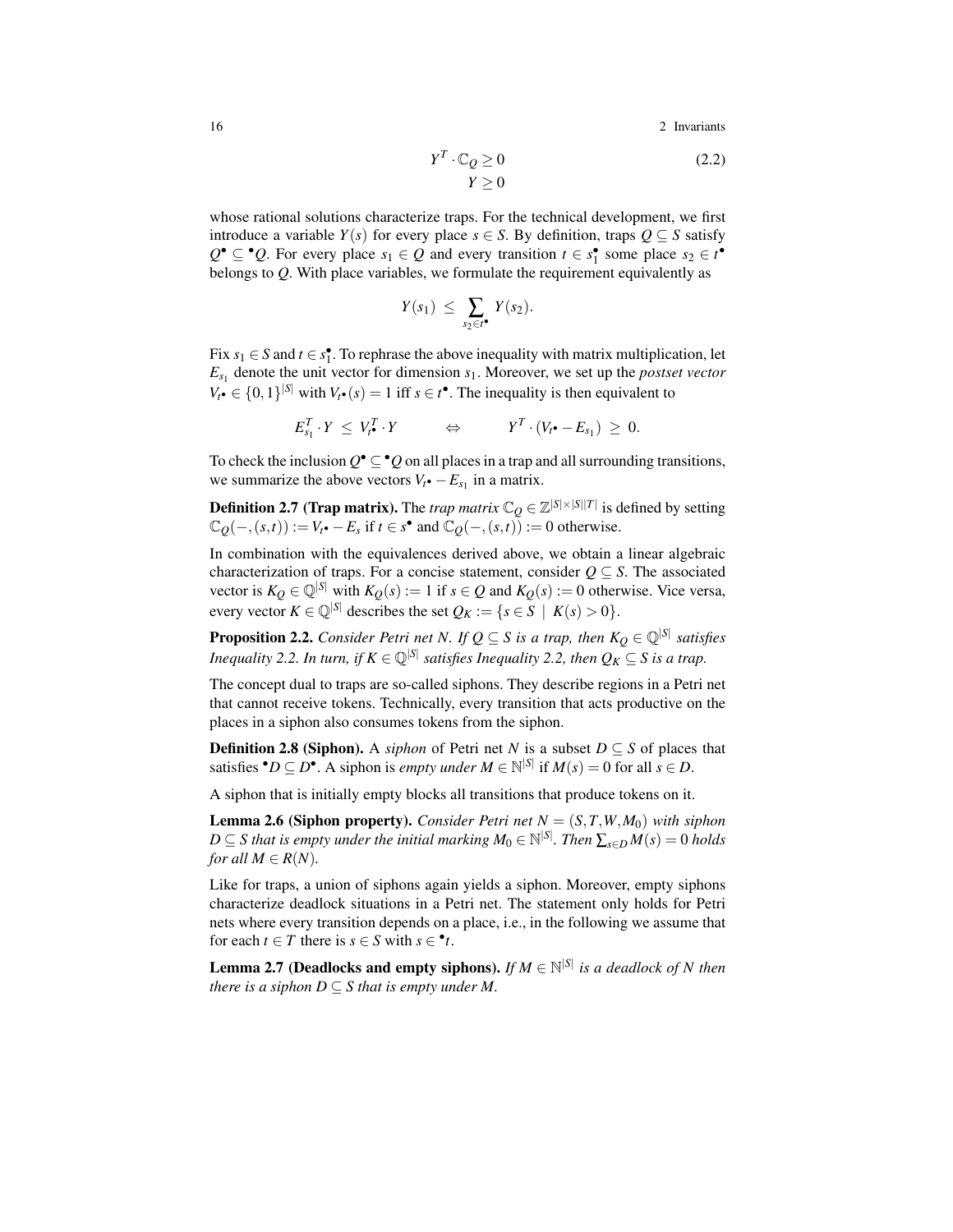Set  $D := \{s \in S \mid M(s) = 0\}$  to contain the places that are empty in M. Consider  $t \in \mathcal{P}$ . Since *t* is dead, there is  $s \in \mathcal{P}$  with  $M(s) = 0$ . This means  $t \in D^{\bullet}$ .

#### 2.4 Verification by Linear Programming

We develop a powerful constraint-based verification algorithm for Petri nets that is based on the linear algebraic insights obtained so far. Instead of constructing the Petri net's state space, the algorithm sets up a system of inequalities whose infeasibility proves correctness. As a consequence, the approach circumvents the state space explosion problem and is rather fast. Moreover, it is not restricted to finite state systems. On the downside, the algorithm is only sound but not complete. If it finds the constraint system infeasible, it concludes correctness of the Petri net. In turn, although the Petri net is correct the algorithm may find the constraint system feasible. In this case it returns unknown. To begin with, we make the notion of correctness precise.

**Definition 2.9 (Property).** A *property* is a function  $\mathscr{P}: \mathbb{N}^{|S|} \longrightarrow \mathbb{B}$  that assigns a Boolean value to each marking. We write  $\mathcal{P}(M)$  rather than  $\mathcal{P}(M) = t$  and similarly  $\neg \mathscr{P}(M)$  for  $\mathscr{P}(M) = f$ . A property *holds* for a Petri net *N* if  $\mathscr{P}(M)$  holds for all  $M \in R(N)$ . A property is *co-linear* if its violation can be expressed by a linear inequality:  $\neg \mathscr{P}(M)$  if and only if  $A \cdot M \geq B$  for some  $A \in \mathbb{Q}^{k \times |S|}$  and  $B \in \mathbb{Q}^k$  for some  $k \in \mathbb{N}$ .

Definition 2.10 (Linear, integer, mixed programming). A *linear programming problem* is a set of linear inequalities  $A \cdot X \leq B$  with  $A \in \mathbb{Q}^{m \times n}$  and  $B \in \mathbb{Q}^m$  on a set of variables  $X \in \mathbb{Q}^n$ . The inequalities are also called *constraints*. There may be an additional *objective function*  $C^T \cdot X$  with  $C \in \mathbb{Q}^n$  to be maximized. We denote a linear programming problem by

> Variables: *X* (potentially with type) Maximize  $C^T \cdot X$  subject to  $A \cdot X \leq B$ .

A *solution* to the problem is a vector  $K \in \mathbb{Q}^n$  that satisfies  $A \cdot X \leq B$ . The solution is *optimal* if it maximizes  $C^T \cdot X$  in the space of all solutions.

If the solution is required to be *integer*,  $K \in \mathbb{Z}^n$ , then the problem is called *integer programming problem*. If some variables are to receive integer values while others can be evaluated rational, we have a *mixed programming problem*. A linear, integer, or mixed programming problem is called *feasible* if it has a solution. Otherwise it is called *infeasible*.

Linear programming is in P while mixed and integer programming are NP-complete. We explain how integer programming helps checking whether a Petri net *N* satisfies a property  $\mathscr{P}$ . Assume this is not the case. Then there is a marking  $M \in R(N)$  that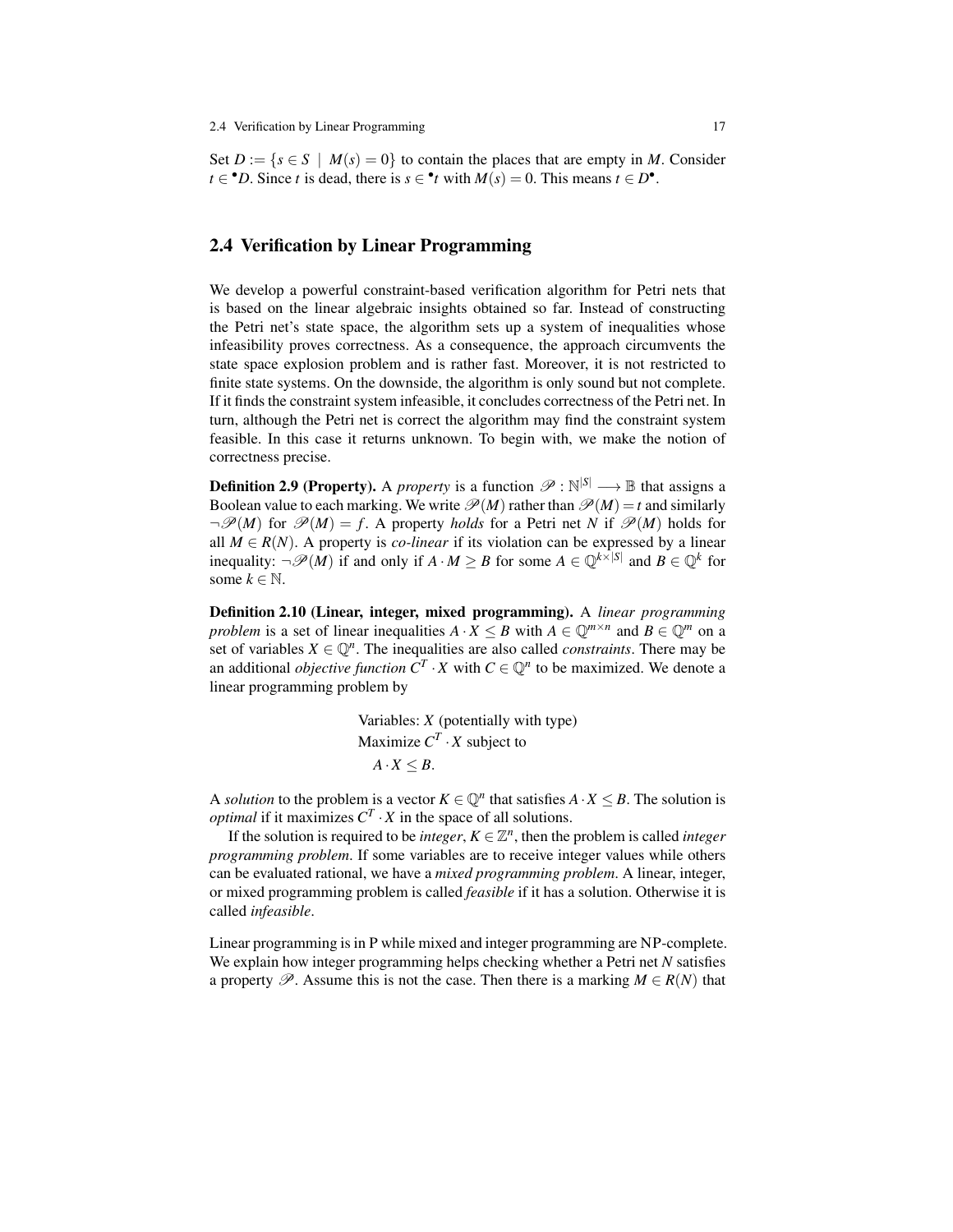violates the property. Recall that the marking equation overapproximates the state space. This means *M* satisfies  $M = M_0 + \mathbb{C} \cdot X$  for some  $X \in \mathbb{N}^{|T|}$ . By co-linearity, violation  $\neg \mathscr{P}(M)$  is expressed by  $A \cdot M \geq B$ . To sum up, a reachable marking that violates the property solves the following integer programming problem.

**Definition 2.11 (Basic verification system).** Consider Petri net  $N = (S, T, W, M_0)$ and a co-linear property  $\mathscr P$  defined by  $A \cdot X \geq B$  for some  $A \in \mathbb Q^{k \times |S|}$  and  $B \in \mathbb Q^k$ with  $k \in \mathbb{N}$ . The *basic verification system (BVS)* associated to *N* and  $\mathscr{P}$  is

Variables: *X*, *M* integer  
\n
$$
M = M_0 + \mathbb{C} \cdot X
$$
\n
$$
M, X \ge 0
$$
\n
$$
A \cdot M \ge B.
$$

We argued that feasibility of BVS is necessary for a violation to the property.

**Proposition 2.3.** *Consider a Petri net N and a property*  $\mathscr{P}$ *. If the associated BVS is infeasible, then*  $\mathscr P$  *holds for*  $N$ *.* 

Basic verification systems are too weak for the analysis of concurrent programs that communicate via shared variables. Programs typically rely on tests of the form

$$
c_0
$$
; if  $x = 0$  then  $c_1$ ; ... else ...

to determine the flow of control. These tests are canonically modelled by loops in Petri nets. There is a transition  $t$  leading from a place for command  $c_0$  to a place for command *c*1. This transition has arcs from and to a place *s* that reflects the valuation  $x = 0$ . In consequence, the connectivity matrix has entry  $\mathbb{C}(s,t) =$  $W(t,s) - W(s,t) = 0$ . Therefore, the connectivity matrix cannot distinguish the test from the absence of a test. As a result, Proposition 2.3 often is not applicable and a proof for unreachability of  $c_1$  fails. Indeed, the BVS does not change for program  $c_0$ ;  $c_1$  where the latter command is reachable.

To strengthen the verification approach, we refine the set of constraints in BVS. We add inequalities that reflect the trap property: all initially marked traps have to remain marked in the marking that solves the mixed programming problem. The resulting *enhanced verification system* is sensitive to guards.

To incorporate traps, we construct for a given marking *M* a *trap inequality*. It has a rational solution if and only if *M* satisfies the trap property. Note that it is not obvious how to check a universal quantifier (*all* initially marked traps remain marked in *M*) by means of feasibility (*there is* a solution to the trap inequality). The idea is to state the reverse. We set up a constraint system that is *feasible* iff *there is a trap* for which *M* violates the trap property. Then we use Farkas' lemma to capture by means of feasibility the negation of this statement: *for all traps M* satisfies the trap property. We briefly explain the steps in our construction.

1. We exploit the linear algebraic characterization of traps to set up a system of inequalities. This so-called primal system is feasible if and only if *M* violates the trap property for some trap.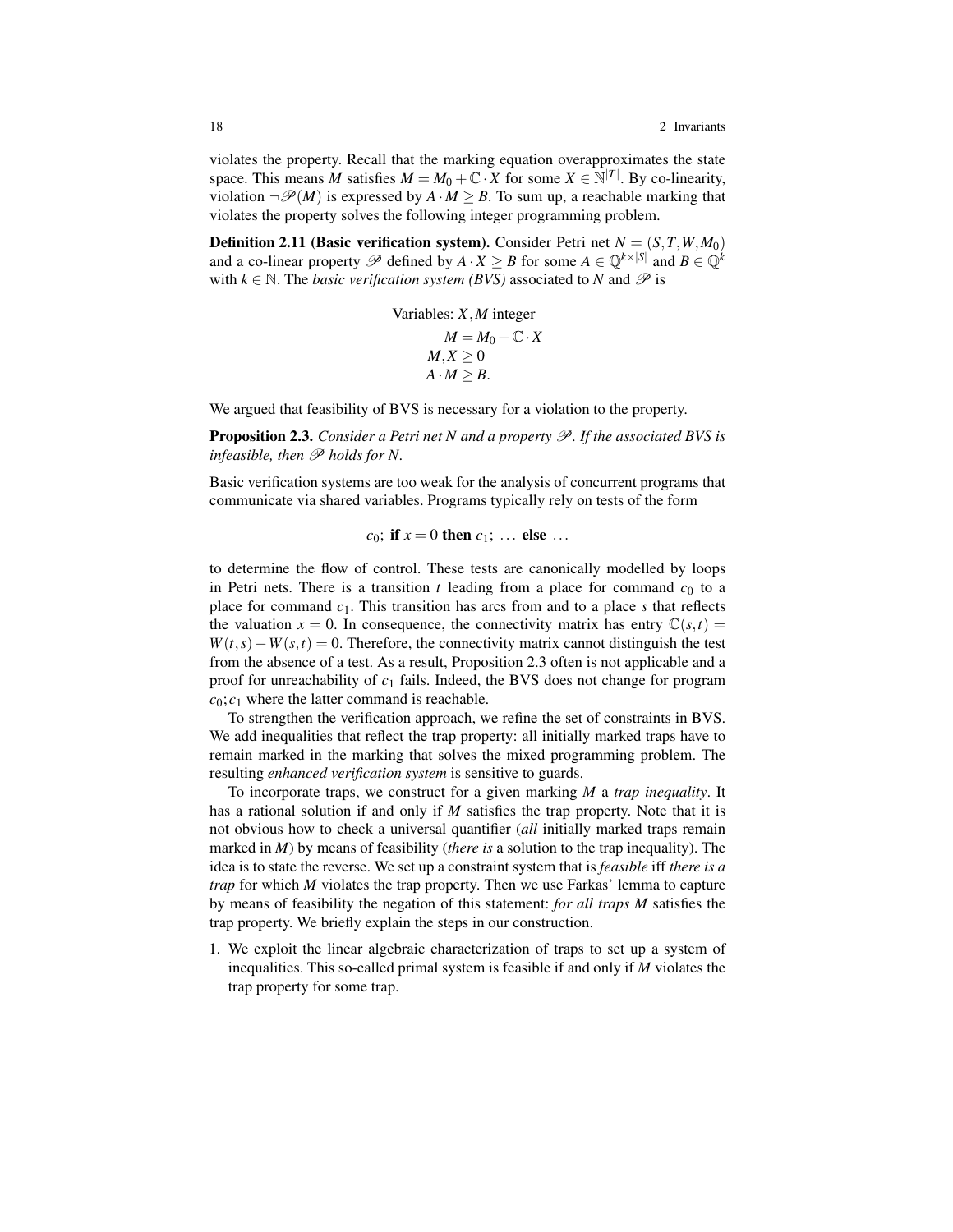- 2.4 Verification by Linear Programming 19
- 2. By Farkas' lemma we then construct a *dual system of inequalities* that is feasible if and only if the primal system is infeasible. Together with the first statement, the dual system is thus feasible if and only if *M* satisfies the trap property for all traps.
- 3. In combination with the marking equation, *M* becomes variable which leads to non-linearity of the resulting constraints. We manipulate the constraint system to deal with this.

The primal system is a reformulation of the trap property.

**Definition 2.12 (Primal system).** Consider Petri net  $N = (S, T, W, M_0)$  with trap matrix  $\mathbb{C}_Q \in \mathbb{Z}^{|S| \times |S||T|}$ . Let  $M \in \mathbb{N}^{|S|}$  be some marking. The *primal system* is

```
Variables: Y rational
    Y^T \cdot \mathbb{C}_Q \geq 0Y \geq 0Y^T \cdot M_0 > 0Y^T \cdot M = 0.
```
By the first two inequalities, *Y* forms a trap. The strict inequality then requires *Y* to be initially marked, and the equality finds *Y* unmarked at *M*. As a result, *M* violates the trap property for  $Q<sub>Y</sub>$  from Proposition 2.2.

#### Lemma 2.8. *The primal system is feasible if and only if M violates the trap property.*

For the second phase of our construction, we briefly recall Farkas' lemma. Certain systems of inequalities, so-called *primal systems*, have a *dual system* that enjoys the following equivalence. The primal system is infeasible if and only if the dual system is feasible.

Lemma 2.9 (Farkas 1894). *One and only one of the following linear programming problems is feasible:*

| Variables: X rational | Variables: Y rational |
|-----------------------|-----------------------|
| $A \cdot X \leq B$    | $Y^T \cdot A > 0$     |
| X > 0                 | $Y^T \cdot B < 0$     |
|                       | $Y > 0$ .             |

The system from Definition 2.12 is not quite in the form on the right hand side. We apply several transformations to obtain an equivalent constraint system of the required shape. Equivalent here means that the solutions do not change. To begin with, note that  $M \in \mathbb{N}^{|S|}$  and thus  $M \geq 0$ . Moreover, we require  $Y \geq 0$ . Hence, we have  $Y^T \cdot M = 0$  if and only if  $Y^T \cdot M \leq 0$ . Changing the signs inverts the inequality, i.e.,  $Y^T \cdot M \leq 0$  holds if and only if  $Y^T \cdot (-M) \geq 0$ . We treat  $M_0$  similarly and rewrite the system from Definition 2.12 to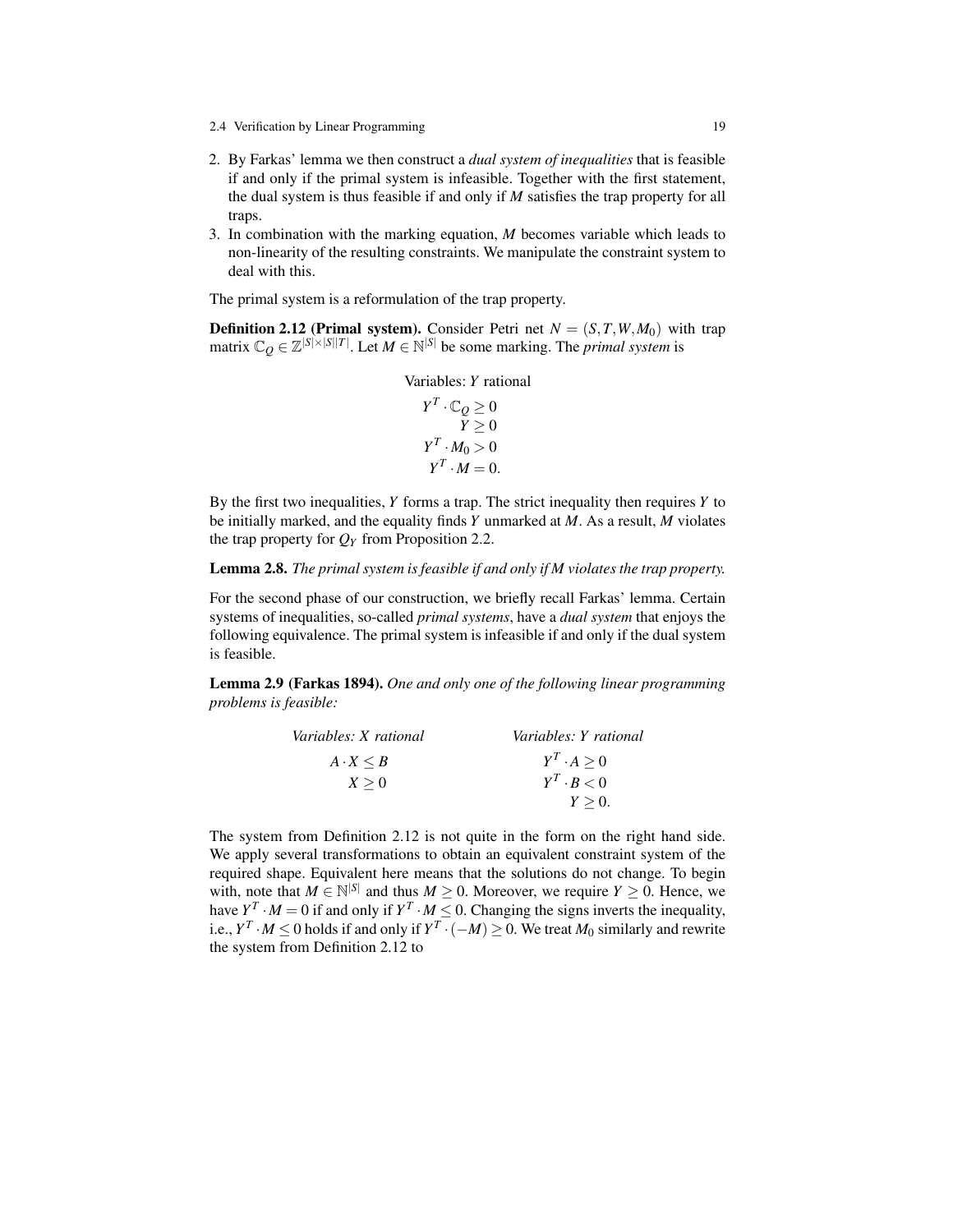20 2 Invariants

Variables: 
$$
Y
$$
 rational

$$
Y^T \cdot \mathbb{C}_Q \ge 0
$$
  
\n
$$
Y^T \cdot (-M_0) < 0
$$
  
\n
$$
Y^T \cdot (-M) \ge 0.
$$

A last step in constructing the desired shape is to extend C*<sup>Q</sup>* by a column for −*M*, denoted by  $(\mathbb{C}_Q - M)$ . This summarize the first and the last inequality. Indeed, we have  $Y^T \cdot \mathbb{C}_Q \ge 0$  and  $Y^T \cdot (-M) \ge 0$  if and only if  $Y^T \cdot (\mathbb{C}_Q - M) \ge 0$ .

Variables: *Y* rational

$$
Y^T \cdot (\mathbb{C}_Q - M) \ge 0
$$
  
 
$$
Y^T \cdot (-M_0) < 0
$$
  
 
$$
Y \ge 0.
$$

To this system, we apply Farkas' lemma.

**Definition 2.13 (Dual system).** Given Petri net *N* with trap matrix  $\mathbb{C}_Q \in \mathbb{Z}^{|\mathcal{S}| \times |\mathcal{S}||T|}$ and a marking  $M \in \mathbb{N}^{|S|}$ , the *dual system* is

Variables: X rational  
\n
$$
(\mathbb{C}_Q - M) \cdot X \leq -M_0
$$
  
\n $X \geq 0$ .

Combining Lemma 2.8 with Farkas' lemma immediately shows:

Lemma 2.10. *The dual system is feasible if and only if M satisfies the trap property: all initially marked traps remain marked at M.*

Up to now, *M* was assumed constant. The goal of the enhanced verification system, however, is to overapproximate all reachable markings that satisfy the trap property. To this end, we combine the dual system with the marking equation. The problem in this construction is in the product  $(-M) \cdot X$  that is non-linear, and hence out of scope for linear programming techniques. The solution is again to manipulate the constraint system. We turn to the technicalities of the third phase.

Since  $-M$  is added to the trap matrix  $\mathbb{C}_Q \in \mathbb{Z}^{|S| \times |S||T|}$ , the dimension of *X* is  $|S||T| + 1$ . Hence, vector *X* is the composition  $(X' \ x')^T$  with  $X' \in \mathbb{Q}^{|S||T|}$  and  $x' \in \mathbb{Q}$ . The product  $(\mathbb{C}_Q \ -M) \cdot X \leq -M_0$  is thus equivalent to  $x'M \geq M_0 + \mathbb{C}_Q \cdot X'$ . We rewrite the dual system accordingly:

Variables: 
$$
X', x'
$$
 rational  
\n $x'M \ge M_0 + \mathbb{C}_Q \cdot X'$   
\n $X' \ge 0$   
\n $x' \ge 0$ .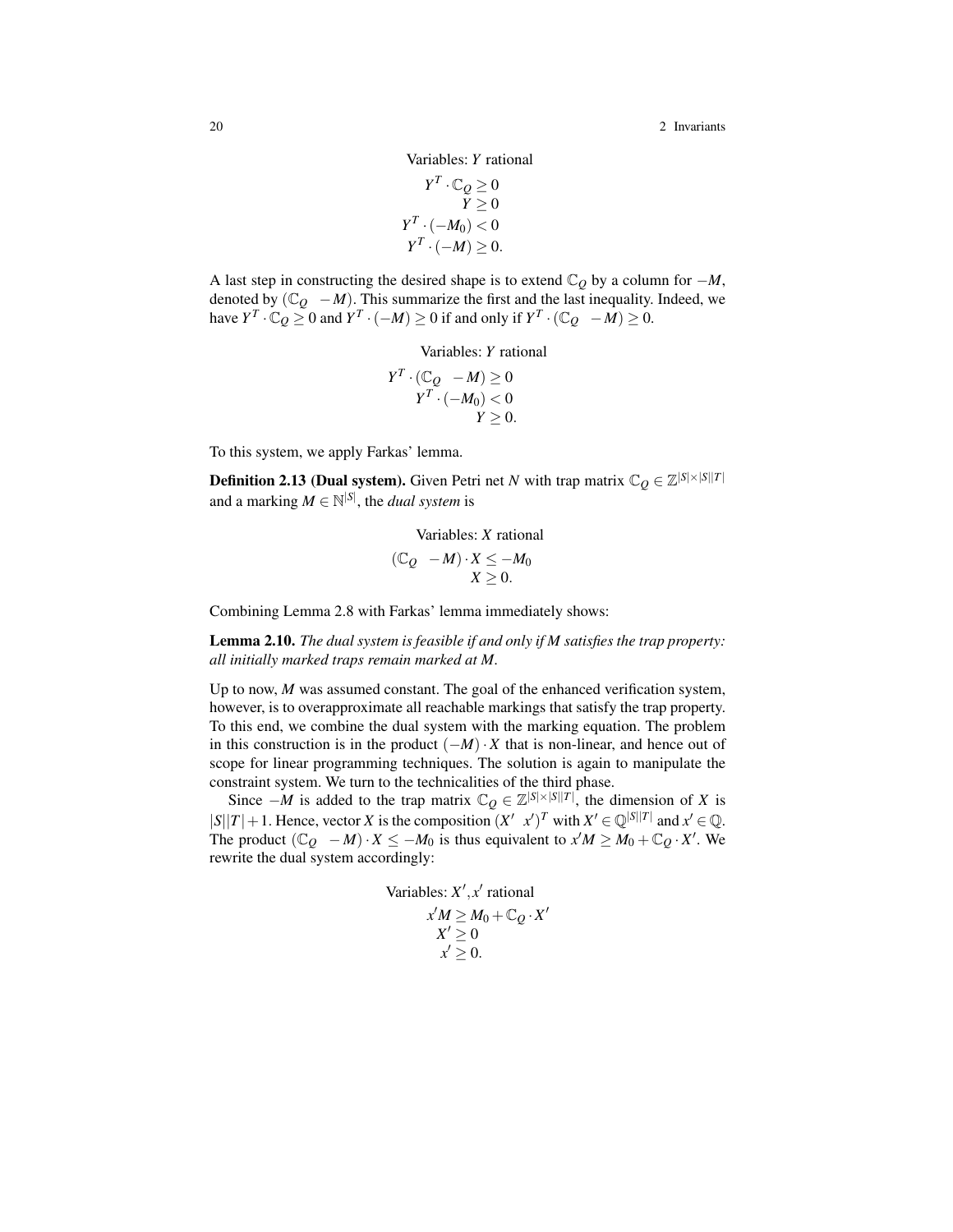Since  $M \ge 0$  the system is solvable with  $x' = 0$  if and only if there is a solution with  $x' > 0$ . This allows us to divide the first and the second inequality by  $x'$ . Note also that  $x' > 0$  if and only if  $\frac{1}{x'} > 0$ :

Variables: 
$$
X', x'
$$
 rational  
\n
$$
M \ge \frac{1}{x'} M_0 + \mathbb{C}_Q \cdot (\frac{1}{x'} X')
$$
\n
$$
\frac{1}{x'} X' \ge 0
$$
\n
$$
\frac{1}{x'} > 0.
$$

If we set  $\frac{1}{x'}$  to be the rational variable *z* and use *Z* for  $\frac{1}{x'}$  *X'*, we obtain the desired trap inequality.

**Definition 2.14 (Trap inequality).** Consider Petri net  $N = (S, T, W, M_0)$  with trap matrix  $\mathbb{C}_Q \in \mathbb{Z}^{|S| \times |S||\bar{T}|}$ . Let  $M \in \mathbb{N}^{|S|}$  be a vector. The *trap inequality* is

Variables: Z, z rational  
\n
$$
M \ge z M_0 + \mathbb{C}_Q \cdot Z
$$
\n
$$
Z \ge 0
$$
\n
$$
z > 0.
$$

**Proposition 2.4.** *Consider Petri net N and M*  $\in$   $\mathbb{N}^{|S|}$ *. Marking M satisfies the trap property if and only if the trap inequality is feasible.*

We are now prepared to combine the trap inequality with the basic verification system from Definition 2.11 to a mixed programming problem.

Definition 2.15 (Enhanced verification system). Let Petri net *N* have connectivity matrix  $\mathbb{C} \in \mathbb{Z}^{|S|\times |T|}$  and trap matrix  $\mathbb{C}_Q \in \mathbb{Z}^{|S|\times |S||T|}$ . Moreover, let  $\mathscr{P}$  be a co-linear property on *N* defined by  $A \cdot X \geq B$  with  $A \in \mathbb{Q}^{k \times |S|}$  and  $B \in \mathbb{Q}^k$  for some  $k \in \mathbb{N}$ . The associated *enhanced verification system (EVS)* is

Variables: *M*, *X* integer *Z*, *z* rational  
\n
$$
M = M_0 + \mathbb{C} \cdot X
$$
\n
$$
M, X \ge 0
$$
\n(2.3)

$$
M \geq z M_0 + \mathbb{C}_Q \cdot Z \tag{2.4}
$$
  

$$
Z \geq 0
$$

$$
z > 0
$$

$$
A \cdot M \ge B. \tag{2.5}
$$

Equality 2.3 is the marking equation. It states that *M* is reachable from  $M_0$  via Parikh vector *X*. The trap inequality is given as 2.4. By Proposition 2.4 it holds for *M* iff all initially marked traps remain marked in *M*. Therefore, the enhanced verification system is a more precise approximation to the Petri net's state space than BVS. By definition of co-linearity, the last Inequality 2.5 captures a violation to the property.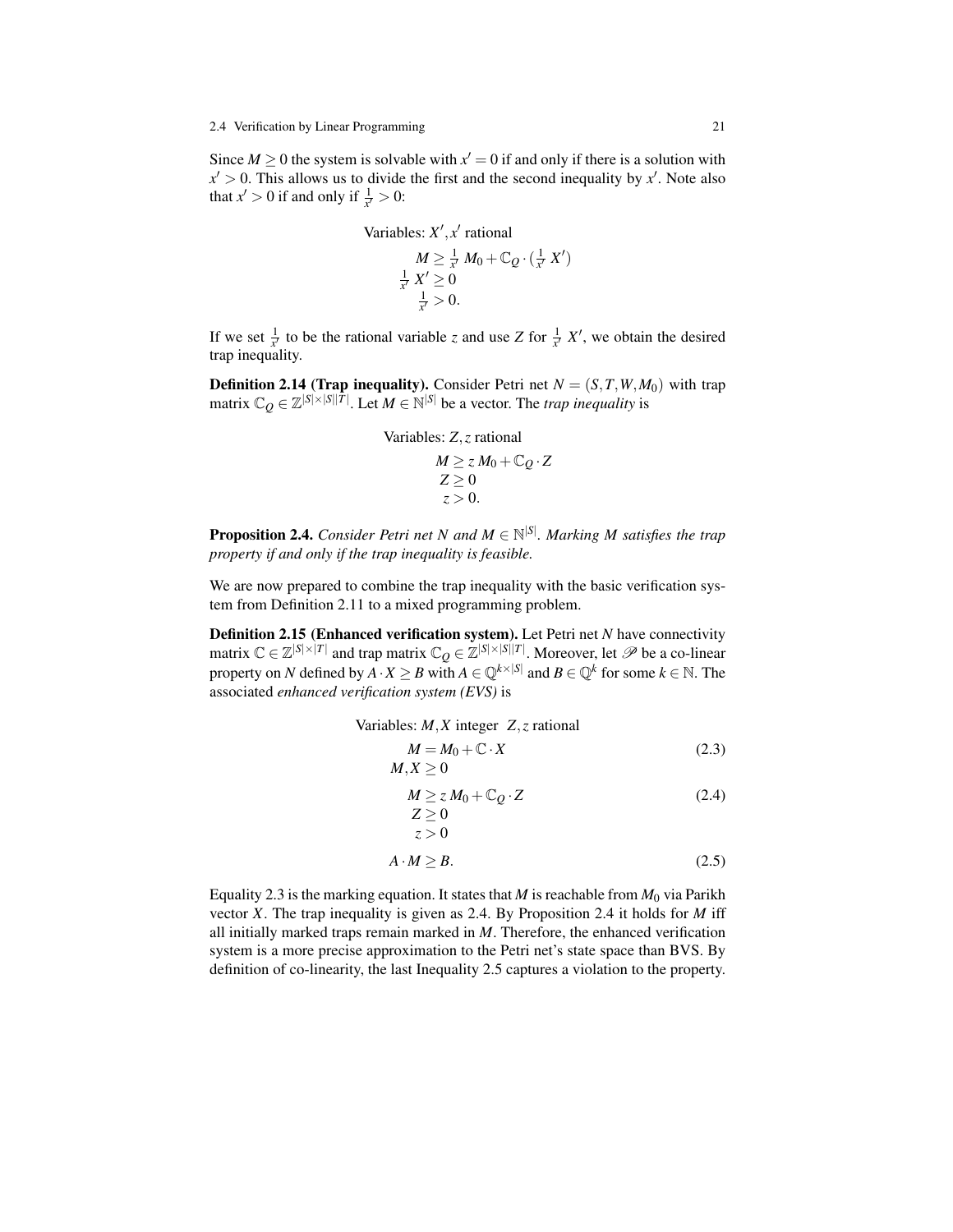Since we overapproximate the state space, checking EVS for infeasibility proves correctness. Phrased differently, the analysis is sound.

Theorem 2.3. *Consider a Petri net N and a co-linear property* P*. If the associated enhanced verification system is infeasible, then*  $\mathscr P$  *holds for* N.

Mixed programming only solves non-strict inequalities  $z \ge 0$  and thus cannot handle  $z > 0$  in Inequality 2.4. To overcome this problem, the idea is to use the objective function. We relax EVS to  $z \ge 0$  and look for a solution that maximizes *z*. Then EVS is infeasible if and only if the optimal solution is  $z = 0$ .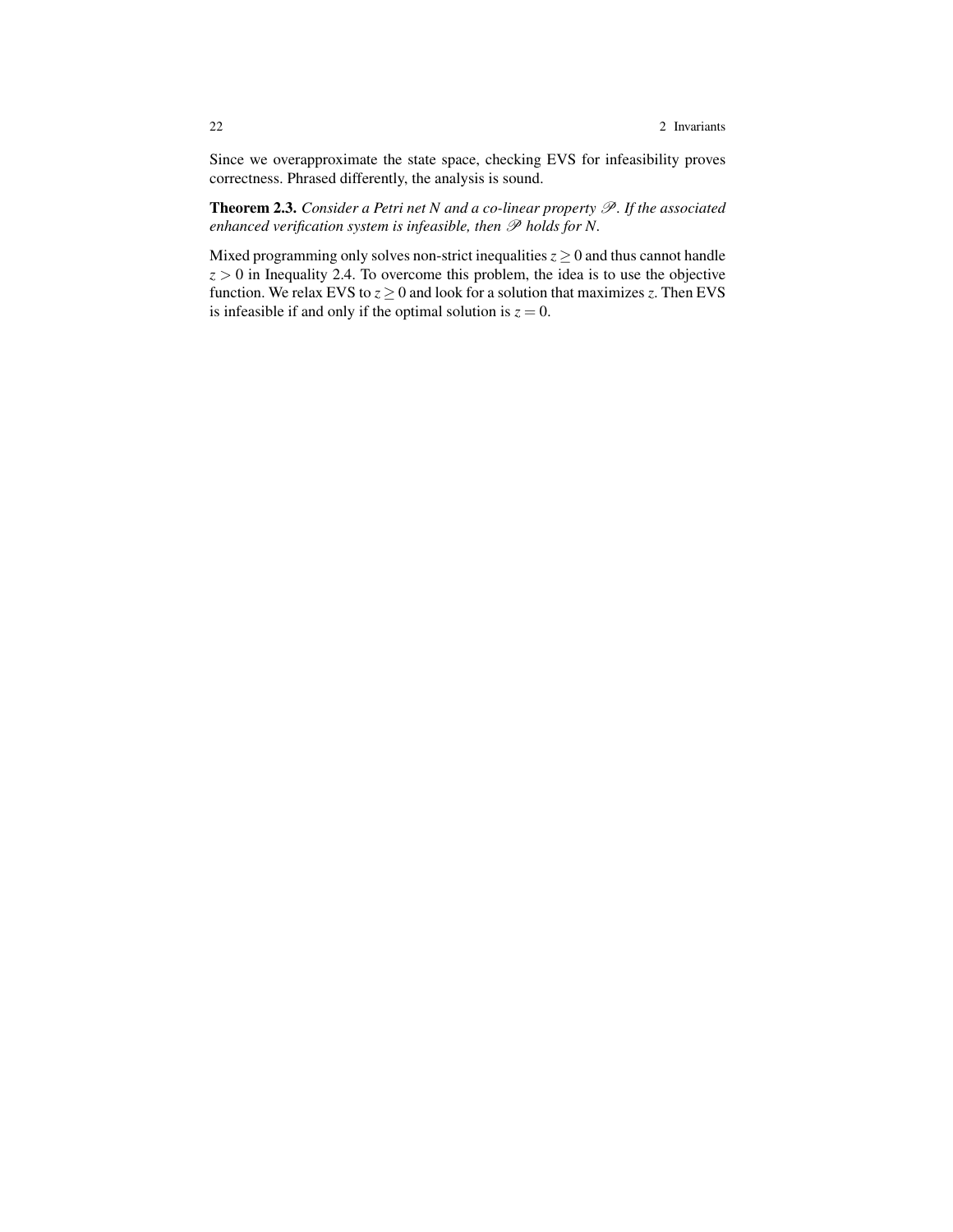## Chapter 3 Unfoldings

Abstract Partial order representations of Petri net state spaces.

When linear algebraic verification techniques fail, we have to analyse the Petri net's state space. We develop here a compact representation of these state spaces, called a *finite and complete unfolding prefix.* We also provide suitable operations to evaluate analysis problems like reachability of marking on such prefixes.

The key idea of unfoldings is to store markings as distributed objects, so-called *cuts*. With this distribution, we can determine the effect of transitions locally, i.e., we only change the marking of the surrounding places. The difference to rechability graphs is remarkable. There, a transition firing always yields an overall new marking, even if the token count is changed only in one place.

From a computational complexity point of view, unfolding prefixes trade size for computational hardness of analysis problems like reachability. Indeed, in terms of size and hardness unfolding prefixes lie in between the original Petri net and its reachability graph. The unfolding prefix is larger than the Petri net but more compact than the reachability graph, often exponentially more succinct. As a result, reachability becomes easier for unfoldings than for Petri nets: NP-complete in the size of the unfolding in contrast to PSPACE-complete in the size of the Petri net. In turn, the problem is NL-complete in the size of a given reachability graph.

Technically, unfolding prefixes are themselves Petri nets that have a simpler structure than the original net. They are acyclic and forward branching, i.e., places have a unique input transition. This ease in structure justifies NP-completeness. In fact, on unfolding prefixes reachability queries can be answered by means of offthe-shelf SAT-solvers.

The unfolding is also interesting from a semantical point of view. It preserves more information about the behaviour of the original net than the reachability graph does. It makes explicit *causal dependencies* between transitions, *conflicts* that arise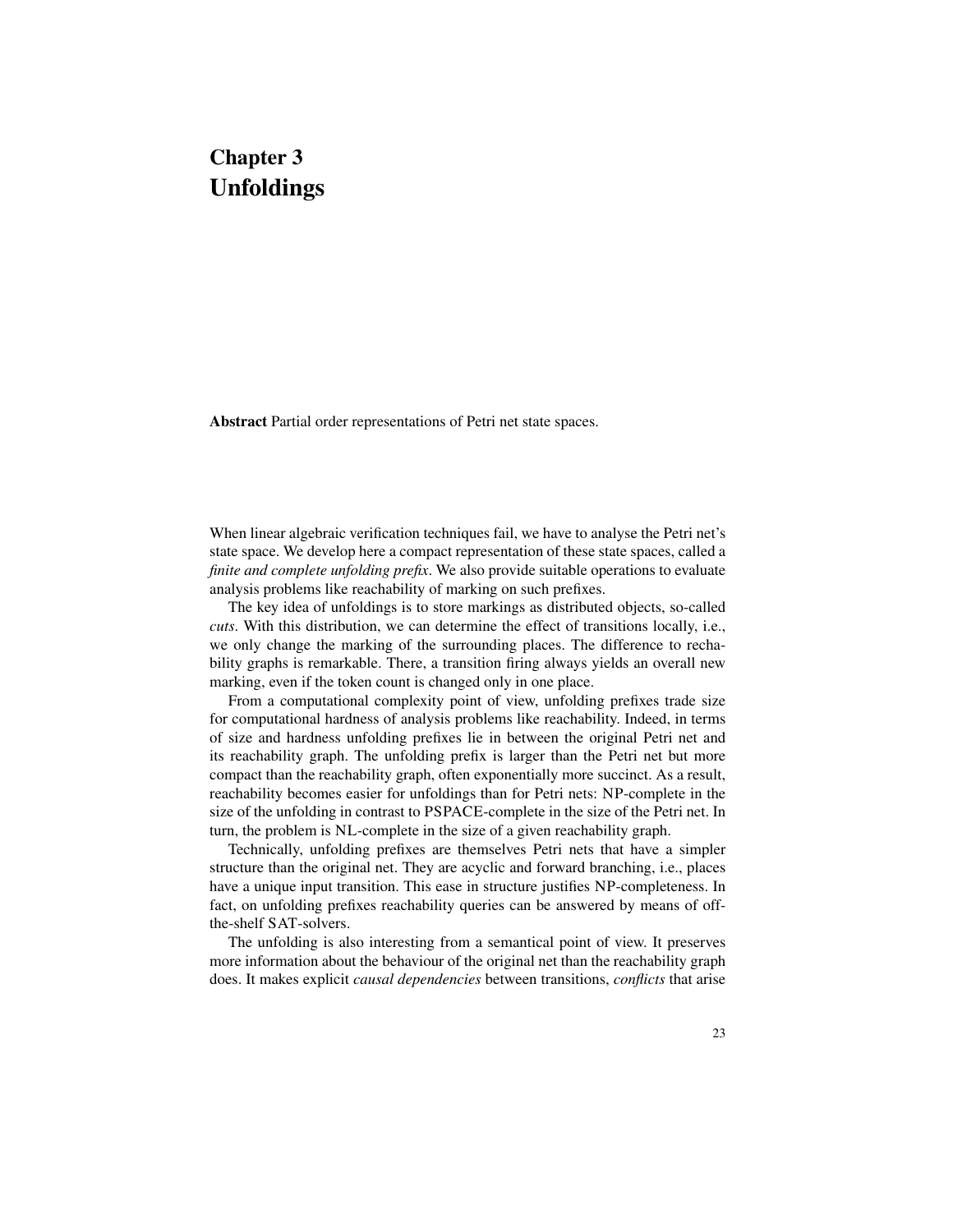from competitions about tokens, and finally the independence of transitions, also known as *concurrency*. This information is lost in the reachability graph. Indeed, from an unfolding prefix, one can recompute the reachability graph. The reverse does not hold as long as we only take the graph structure into account.

One intuition to the definition of unfoldings stems from finite automata. One can unwind a finite automaton into a computation tree as is done in Algorithm 1.1. This unwinding can be stopped at any moment, yielding different trees. However, if we continue the process with a fair selection of transitions, e.g., by choosing a breadth first processing, then we obtain a unique usually infinite tree. Unfoldings mimick this procedure. To unroll the Petri net, the algorithm first adds places for each token in the input marking. Then it generates a copy of each transition that is fired and adds a fresh place for every token that is produced. If the process is continued as long as enabled transitions exist, the result is a unique structure similar to the computation tree. It is called the *unfolding* of the Petri net. The unfolding is typically infinite, stopping it earlier yields an *unfolding prefix*. The main contrubtion of this section is an algorithm that determines a *finite* prefix of the unfolding that is *complete*. This means the algorithm stops unrolling so that the resulting prefix is finite but yet contains all information about the full unfolding.

#### 3.1 Branching Processes

The following definition will only be applied to acyclic Petri nets.

**Definition 3.1** (Causality, conflict, and concurrency relation). Let  $N = (S, T, W)$ be a Petri net that we consider here as a graph  $(S \cup T, W)$ . Two vertices  $x, y \in S \cup T$ are in *causal relation*, denoted by  $x \le y$ , if there is a (potentially empty) path from *x* to *y*. They are in *conflict relation*, denoted by *x* # *y*, if there are distinct transitions *t*<sub>1</sub>,*t*<sub>2</sub> ∈ *T* so that  $^{\bullet}t_1$  ∩  $^{\bullet}t_2 \neq \emptyset$  and *t*<sub>1</sub> ≤ *x* and *t*<sub>2</sub> ≤ *y*. The vertices *x* and *y* are called *concurrent*, denoted by *x co y*, if neither  $x \le y$  nor  $y \le x$  nor  $x \ne y$ .

The subclass of Petri nets used for unfolding is the following.

**Definition 3.2 (Occurrence nets).** An *occurrence net* is a Petri net  $O = (B, E, G)$ with places *B*, transitions *T*, and weight function  $G : (B \times E) \cup (E \times B) \rightarrow \{0,1\}$ that satisfies the following constraints.

- (O1) *O* is *acyclic*.
- (O2) *O* is *finitely preceeded*: the set  $\{y \in B \cup E \mid y \leq x\}$  is finite for all  $x \in B \cup E$ .
- (O3) *O* is *forward branching*: for all  $b \in B$  we have  $|\cdot b| = 1$ .
- (O4) *O* is *free from self conflicts*: for all  $y \in B \cup E$  we do not have  $y \neq y$ .

We assume the existence of a unique  $\le$ -minimal element  $e_{\perp} \in E$ . The  $\le$ -minimal places are denoted by *Min*(*O*).

In occurrence nets, places are typically called *conditions* and transitions are called *events*. Note that by the requirement for acyclicity  $(B \cup E, \leq)$  is a partial order.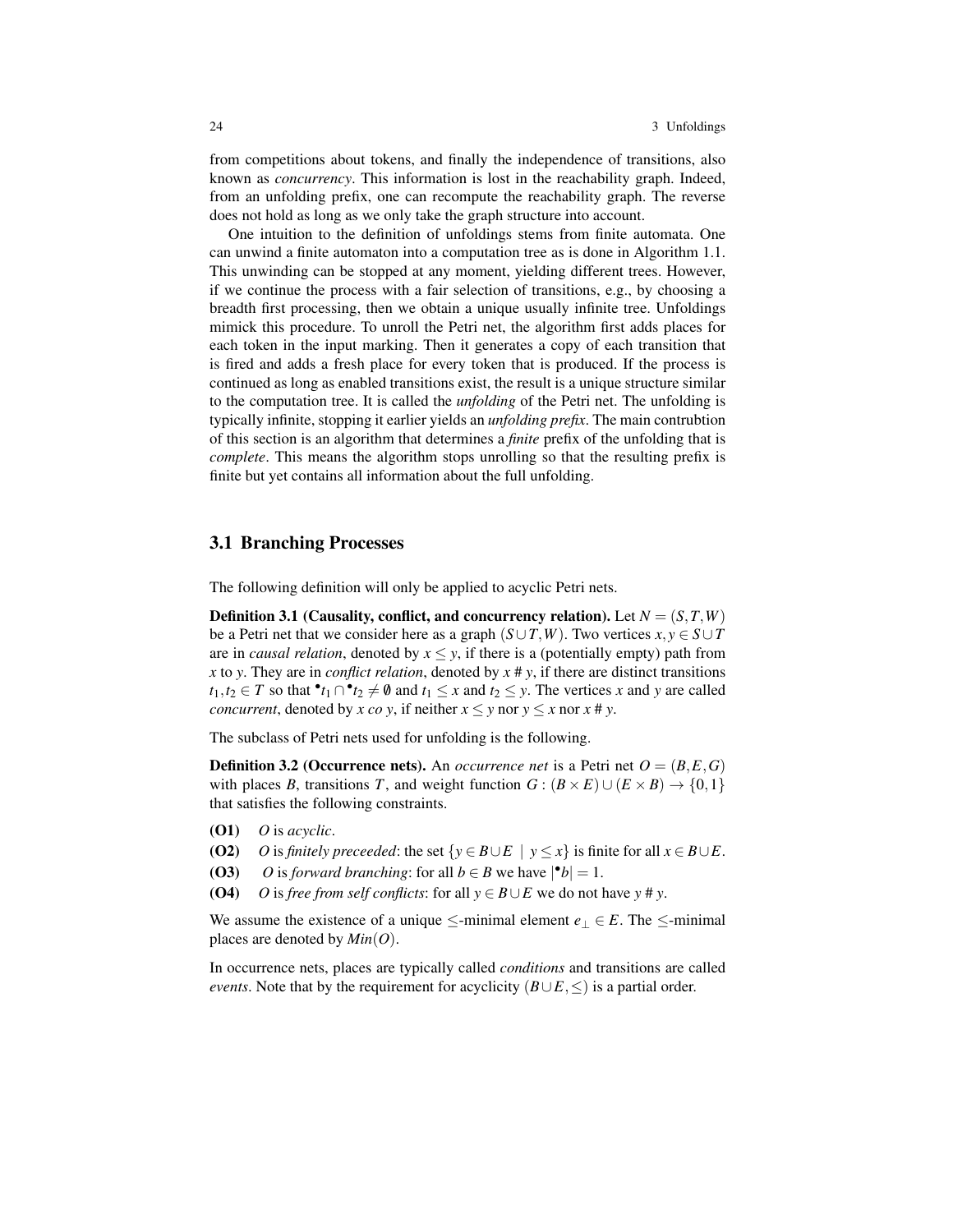3.1 Branching Processes 25

**Lemma 3.1.** *Consider an occurrence net*  $O = (B, E, G)$ *. For two vertices*  $x, y \in B \cup E$ *one and only one of the following holds:*  $x = y$ ,  $x < y$ ,  $y < x$ ,  $x \neq y$ , or x co y.

We are interested in occurrence nets that result from unrolling the original Petri net. We establish the relationship between the two by labelling the occurrence net with the places and transitions of the original net.

**Definition 3.3** (Folding homomorphism, branching process). Let  $O = (B, E, G)$ be an occurrence net and  $N = (S, T, W, M_0)$ . A *folding homomorphism from O to N* is a mapping  $h : B \cup (E \setminus \{e_1\}) \rightarrow S \cup T$  that satisfies the following constraints.

- (F1) Conditions are labelled by places and events represent transitions:  $h(B) \subseteq S$ and  $h(E \setminus \{e_{\perp}\}) \subseteq T$ .
- (F2) Transition environments are preserved:  $h(e^{\bullet}) = h(e)^{\bullet}$  and  $h({\bullet}e) = {\bullet}h(e)$ .
- (F3) Minimal elements represent the initial marking:  $h(Min(O)) = M_0$ .
- (F4) No redundancy: for all  $e, f \in E$  with  $\mathbf{e}e = \mathbf{e}f$  and  $h(e) = h(f)$  we have  $e = f$ .

The pair (*O*,*h*) is a *branching process of N*.

The auxiliary event  $e_{\perp} \in E$  is not mapped. It helps us shorten formal statements about unfoldings, but has no semantical meaning when relating an occurrence net to the original Petri net.

Branching processes differ in how much they unfold the original Petri net. The prefix relation captures this notion of *unfolding more than* in a formal way.

Definition 3.4 (Prefix relation). Consider two branching processes (*O*,*h*) with  $O = (B, E, G)$  and  $(O', h')$  with  $O' = (B', E', G')$ . Then  $(O, h)$  is a *prefix of*  $(O', h'),$ denoted by  $(O, h) \sqsubseteq (O', h')$ , if *O* is a subnet of *O'* and the following holds.

- (P1) If  $b \in B$  and  $(e, b) \in G'$  then  $e \in E$ .
- (P2) If  $e \in E$  and  $(b, e) \in G'$  or  $(e, b) \in G'$  then  $b \in B$ .
- (P3) We have  $h = h' \cap (B \cup E)$ .

By our requirement on a unique minimal element, we find  $e_{\perp}$  in both *E* and *E'*. The notion of subnet is defined by inclusion,  $B \subseteq B'$ ,  $E \subseteq E'$ , and  $G = G' \cap ((B \times E) \cup$  $(E \times B)$ ). Requirement (P1) states that the predecessors of conditions in *O* according to  $O'$  have to be in  $O$ . For events,  $(P2)$  requires that we preserve the full environment of conditions in the pre- and in the postset. Finally, (P3) states that the labelling of  $O$  is the labelling of  $O'$  restricted to the conditions and events in  $O$ .

The unfolding is a branching process that unrolls the given Petri net as much as possible — a procedure that usually does not terminate. The proof that this object is unique is out of the scope of the techniques we discuss in this lecture.

Theorem 3.1 (Engelfriet 1991). *Every Petri net N has an up to isomorphism (renaming of conditions and events) unique and*  $\Box$ *-maximal branching process. It is called* the unfolding of *N and denoted by Unf*(*N*)*.*

The unfolding keeps the initial marking in terms of  $\le$ -minimal conditions. It also has a representative for each transition that occurs in a firing sequence. Therefore, intuitively the reachable markings in the unfolding should coincide, via the folding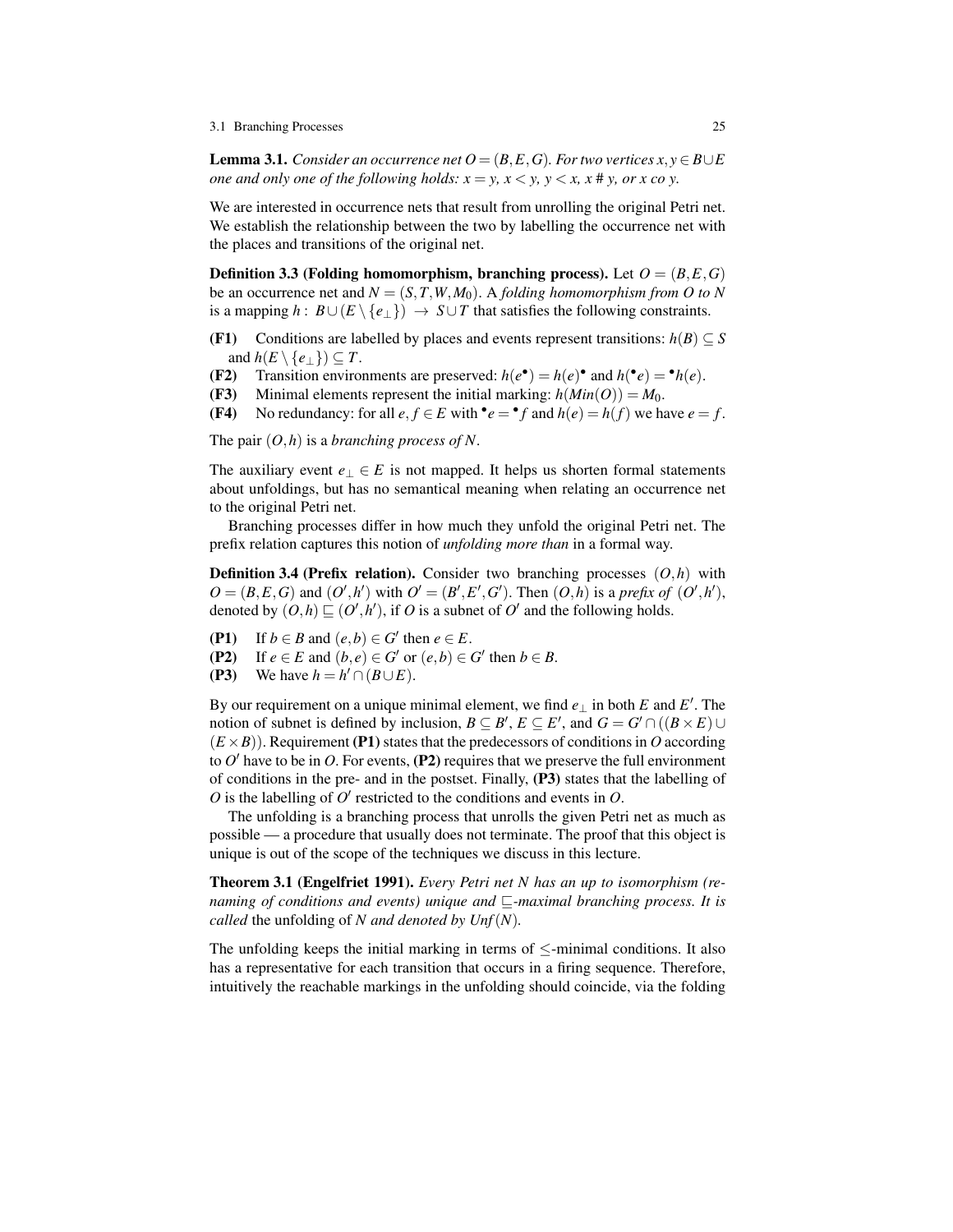homomorphism, with the reachable markings of the original Petri net. Since the unfolding is an infinite but unmarked Petri net with a distinguished transition  $e_+ \in E$ , we have to first have to define the notion of reachability for  $\text{Unf}(N)$ . We assume that every minimal condition carries precisely one token. Transition *e*<sup>⊥</sup> never executes. All remaining transitions fire as it is defined for finite Petri nets.

**Theorem 3.2 (Engelfriet 1991).** Let  $Unf(N) = (O,h)$  with  $O = (B, E, G)$ . We have  $R(N) = h(R(Unf(N)))$ *. Moreover, for*  $M_1, M_2 \in R(Unf(N))$  *and all e*  $\in E$  *we have*  $M_1[e \rangle M_2$  *if and only if h*( $M_1$ )[ $h(e) \rangle h(M_2)$ *.* 

#### 3.2 Configurations and Cuts

The result stated above understands the unfolding as a Petri net. It relies on the classical sequential semantics defined in terms of transition sequences as they are represented in interleaving structures like the reachability graph. But this view does not take the partial order of events into account. In an unfolding, the counterpart of a transition sequence is called a *configuration*. A configuration is a set of events that usually allows for different sequential executions. This means a single configuration reflects multiple transition sequences in the unfolding and, with Theorem 3.2, also in the Petri net. Configurations are at the heart of why unfolding-based approaches to verification scale well with an increasing degree of concurrency, whereas reachability graph exploration suffers from the state space explosion problem.

**Definition 3.5 (Configuration).** A *configuration of*  $(O,h)$  with  $O = (B, E, G)$  is a non-empty set  $C \subseteq E$  of events that is

- C1 *causally closed*: if  $f \in C$  and  $e \leq f$  then  $e \in C$  and
- C2 *conflict free:* for all  $e, f \in C$  we do not have  $e \neq f$ .

By  $\mathcal{C}_{fin}(O,h)$  we denote the set of all *finite configurations* of  $(O,h)$ .

Transition sequences lead to markings. For configurations, the analogue is called a *cut* of the branching process.

**Definition 3.6 (Cut).** Consider  $(O, h)$  with  $O = (B, E, G)$ . A set  $B' \subseteq B$  of conditions is *concurrent* if  $b_1$  *co*  $b_2$  for all  $b_1$ ,  $b_2 \in B'$ . A *cut* is an  $\subseteq$ -maximal concurrent set.

The relationship between cuts and markings is again given via folding.

Lemma 3.2 (and definition). *Let* (*O*,*h*) *be a branching process of Petri net N and let*  $C \in \mathcal{C}_{fin}(O,h)$ *. Then*  $C^{\bullet} \setminus C^{\bullet}$  *is a cut, denoted by Cut*(*C*)*. The* final marking of *C is Mark*(*C*) := *h*( $Cut(C)$ ). A marking is said to be represented in  $(O,h)$  *if there is a configuration*  $C \in \mathcal{C}_{fin}(O,h)$  *with*  $M = Mark(C)$ *.* 

A transition sequence  $M_0[\sigma/M]$  yields a finite configuration *C* in the unfolding that represents the marking,  $M = Mark(C)$ . In turn, every configuration can be linearized to a transition sequence. As a result, final markings are reachable.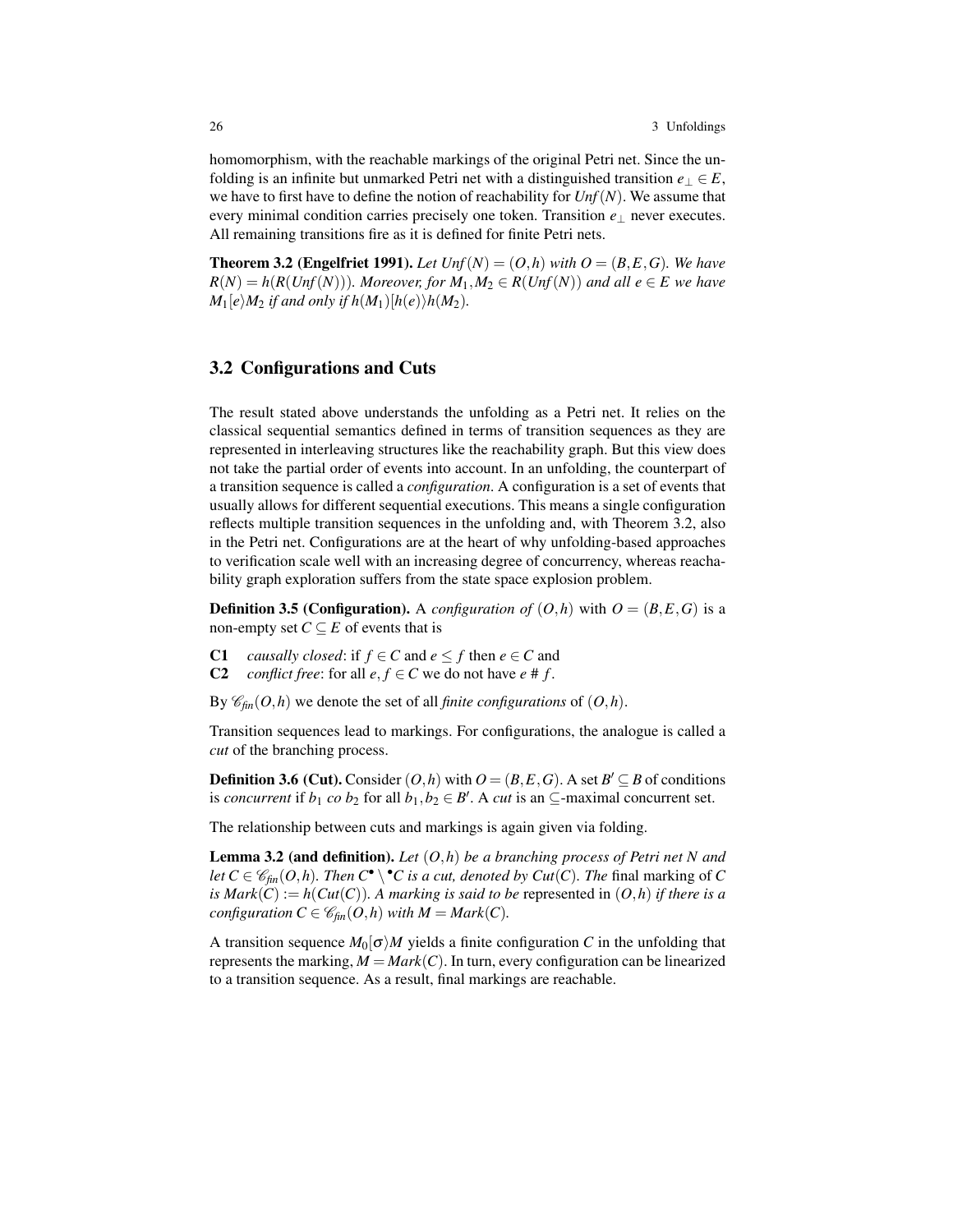3.3 Finite and Complete Prefixes 27

**Lemma 3.3.** *Every M*  $\in$  *R*(*N*) *is represented in Unf*(*N*)*. Every marking represented in a branching process is reachable.*

**Definition 3.7 (Extension).** Given configuration  $C \in \mathcal{C}_{fin}(O,h)$  and set of events *E*. We denote by  $C \oplus E$  the fact that  $C \cup E$  is a configuration and  $C \cap E = \emptyset$ . We call  $C \oplus E$  the *extension* of *C*. Moreover, *E* is also called the *suffix* of *C*.

**Lemma 3.4.** *If*  $C \subsetneq C'$  then there is a non-empty suffix E of C so that  $C \oplus E = C'$ .

#### 3.3 Finite and Complete Prefixes

We study algorithmic aspects related to unfoldings. To this end, we first develop a *data structure for branching processes*. Consider branching process (*O*,*h*) with  $O = (B, E, G)$  of Petri net  $N = (S, T, W, M_0)$ . We represent  $(O, h)$  as a list  $\{n_1, \ldots, n_k\}$ of nodes. The list contains both, conditions and events. More precisely, a condition *b* ∈ *B* yields a record node *b* = (*s*, *e*). It contains the place *s* ∈ *S* that labels *b*, which means  $h(b) = s$ . Moreover, *e* is the input event of *b*,  $\bullet b = \{e\}$ . Events  $e \in E$  are stored similarly as record nodes  $e = (t, X)$  with  $h(e) = t$  and  $\mathbf{e} = X \subseteq B$ . So again the first entry is the label and the second entry is a set of pointers to the conditions in the preset. Note that the list representation contains the weight function as well as the labelling. This means we can use  $(O, h)$  and  $\{n_1, \ldots, n_k\}$  interchangably.

We describe the events that can be added to a branching process.

**Definition 3.8 (Possible extensions).** Let  $(O,h)$  with  $O = (B, E, G)$  be a branching process of Petri net *N*. A pair  $(t, X)$  with  $t \in T$  and  $X \subseteq B$  is a *possible extension of*  $(O, h)$  if  $h(X) = \cdot t$  and  $(t, X)$  does not already belong to  $(O, h)$ . We denote by  $Pe(O, h)$  the set of possible extensions of  $(O, h)$ .

**Lemma 3.5.** *Let*  $(O,h) = \{n_1, \ldots, n_k\}$  *be a branching process of Petri net N. Let t* ∈ *T* have postset  $t^{\bullet} = \{s_1, \ldots, s_n\}$ . If  $e = (t, X)$  is a possible extension of  $(O, h)$ *then*  $\{n_1, \ldots, n_k, e, (s_1, e), \ldots, (s_n, e)\}$  *is a branching process of N.* 

The algorithm to compute the unfolding is given in Figure 3.1. The procedure is initialized with the minimal conditions. It keeps adding possible extensions together with their outputs as long as there are some. The unfolding computation terminates if and only if *N* terminates, i.e., the net does not enable an infinite run. Moreover, for correctness of the procedure we have to impose the following fairness requirement: every event  $e \in pe$  is eventually chosen to extend the unfolding.

#### *3.3.1 Constructing a finite and complete prefix*

For algorithmic analyses, we require a finite object that allows for an exhaustive analysis. We now construct a *finite prefix*  $(O, h)$  of the unfolding of N that is still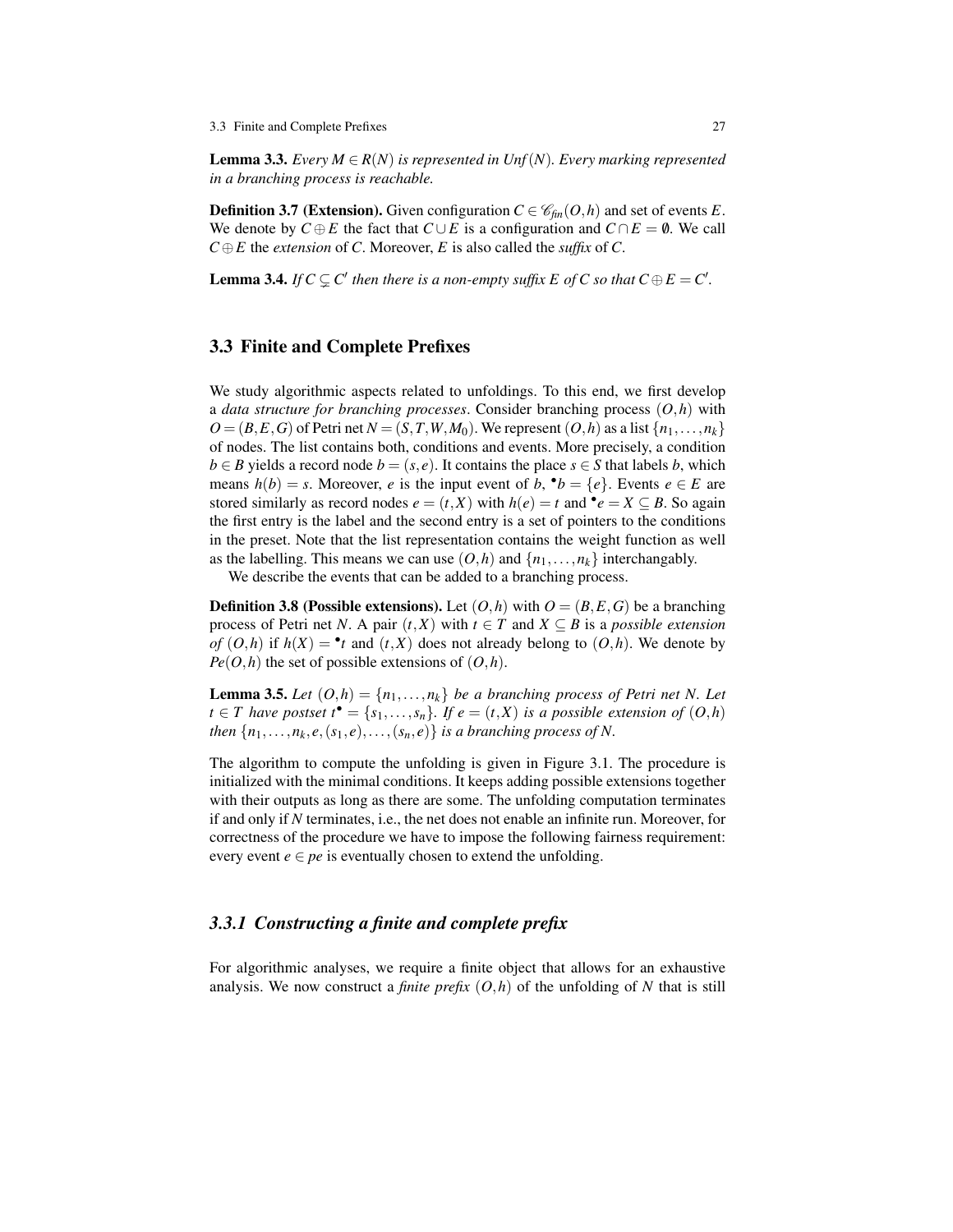```
Unf := {e_1, (s_1, e_1),..., (s_n, e_1)}
pe := Pe(Unf)while pe \neq \emptyset do
     add to Unf event e = (t, X) \in peadd to Unf condition (s, e) for all s \in t^{\bullet}pe := Pe(Unf)end while
```
Fig. 3.1 Unfolding procedure.

*complete*: it contains as much information as  $Unf(N)$ . Technically, the notion of completeness that we rely on is the following.

**Definition 3.9 (Complete Prefix).** Let  $N = (S, T, W, M_0)$  be a Petri net and  $(O, h)$ one of its branching processes. We say (*O*,*h*) is *complete* or *a complete prefix of Unf*(*N*) if for all *M* ∈ *R*(*N*) there is a configuration *C* ∈  $\mathcal{C}_{fin}(O,h)$  so that

- $Mark(C) = M$  and
- for all  $t \in T$  with  $M[t]$  there is  $C \oplus \{e\} \in \mathcal{C}_{fin}(O,h)$  with  $h(e) = t$ .

The first requirement states that every marking *M* reachable in the Petri net is represented by a configuration  $C$  in the complete prefix. The second requirement asks this configuration to also preserve the transitions. If  $t \in T$  is enabled in *M*, then a corresponding event can be appended to the configuration without leaving the complete prefix. Note that a marking may be represented by several configurations, but only one of them needs to reflect the transition environment.

Note that the unfolding can be reconstructed from a complete prefix. Indeed, by definition all markings together with their firings are present in this smaller object. It can be shown that the preservation of reachable markings themselves is not sufficient to obtain the unfolding, simply because some transitions may be forgotten if there are several paths leading to a marking.

The key observation to the theory that we develop is the following. Since Petri net *N* is assumed to be safe, it has finitely many reachable markings. This means, the unfolding eventually starts repeating markings. Therefore, intuitively it should contain a complete prefix that is yet *finite*. We give a procedure for computing such a finite and complete unfolding prefix. We reuse the procedure in Figure 3.1 but identify events at which the computation can be stopped without loosing information. These events are called *cut-offs* and their detection is at the heart of the unfolding theory.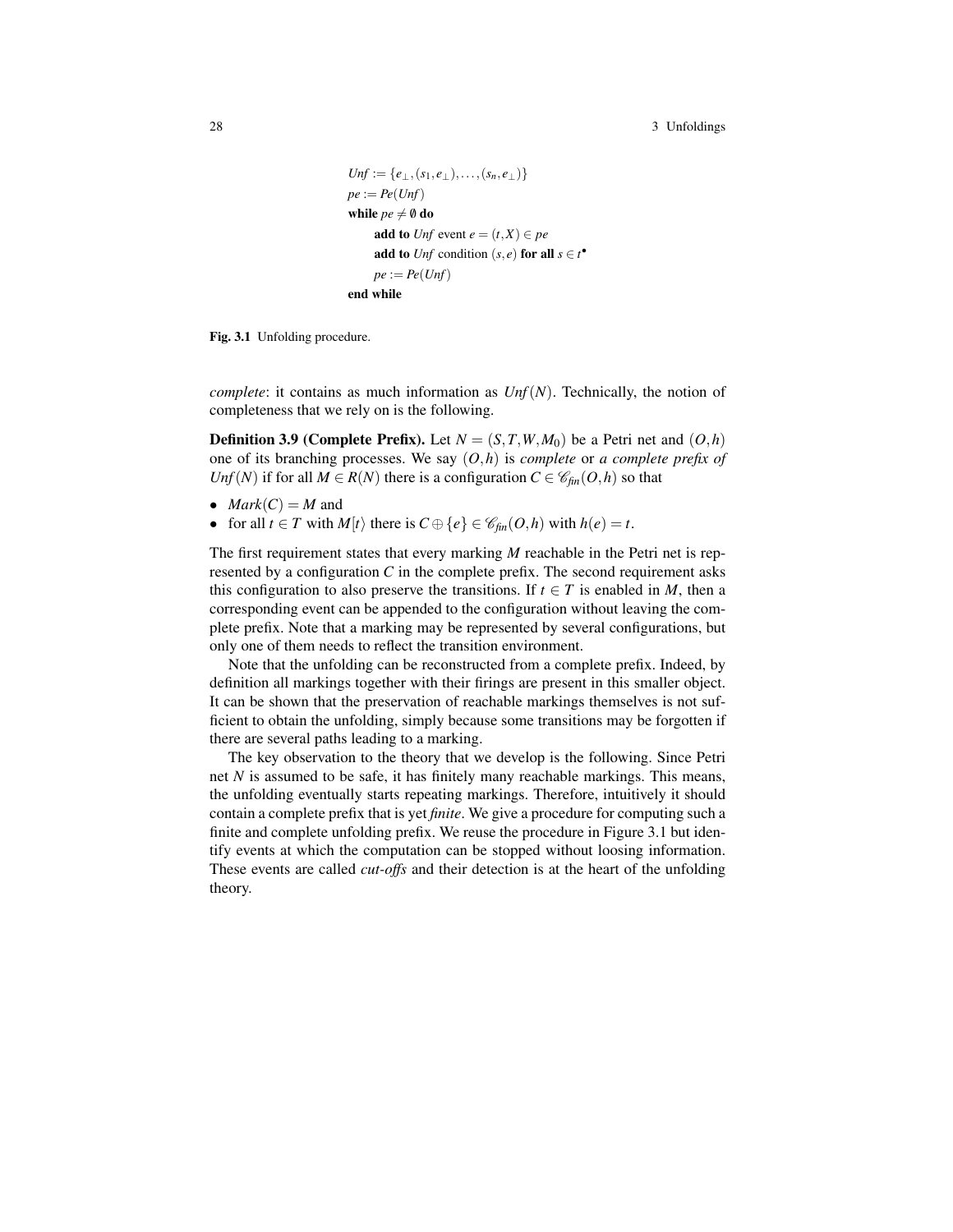## Chapter 4 **Coverability**

Abstract Decidability of coverability

We develop a decision procedure for the *coverability problem*. The problem takes as input a Petri net *N* and a marking  $M \in \mathbb{N}^S$ . The question is whether there is an  $M' \in R(N)$  that dominates *M*,  $M' \geq M$ . If the state space of the Petri net is finite, an immediate solution is to compute the reachable states and look for a covering marking  $M'$ . If the state space is infinite, however, the problem is non-trivial. The reachability graph cannot be used for the analysis as it is no longer finite. Moreover, also an analysis by means of linear algebraic techniques may fail.

#### 4.1 Coverability Graphs

The solution is to define a *finite* structure, the so-called coverability graph of a Petri net, that an algorithm can analyze exhaustively. Coverability graph are similar to reachability graphs in that they reflect the firing of transitions along markings. But different from reachability graphs, coverability graphs may abstract away the precise token count. They use entries  $\omega$  in a marking to indicate that a place may carry arbitrarily many tokens.

Technically, we first generalize the natural numbers N to  $\mathbb{N}_{\omega} := \mathbb{N} \cup \{\omega\}$ . With the number of tokens in mind, the new element ω stands for *unbounded*. To extend the operations  $<$  and  $+$  to  $\mathbb{N}_{\omega}$ , we set

 $m < \omega$  and  $\omega + m := \omega =: \omega - m$  for all  $m \in \mathbb{N}$ .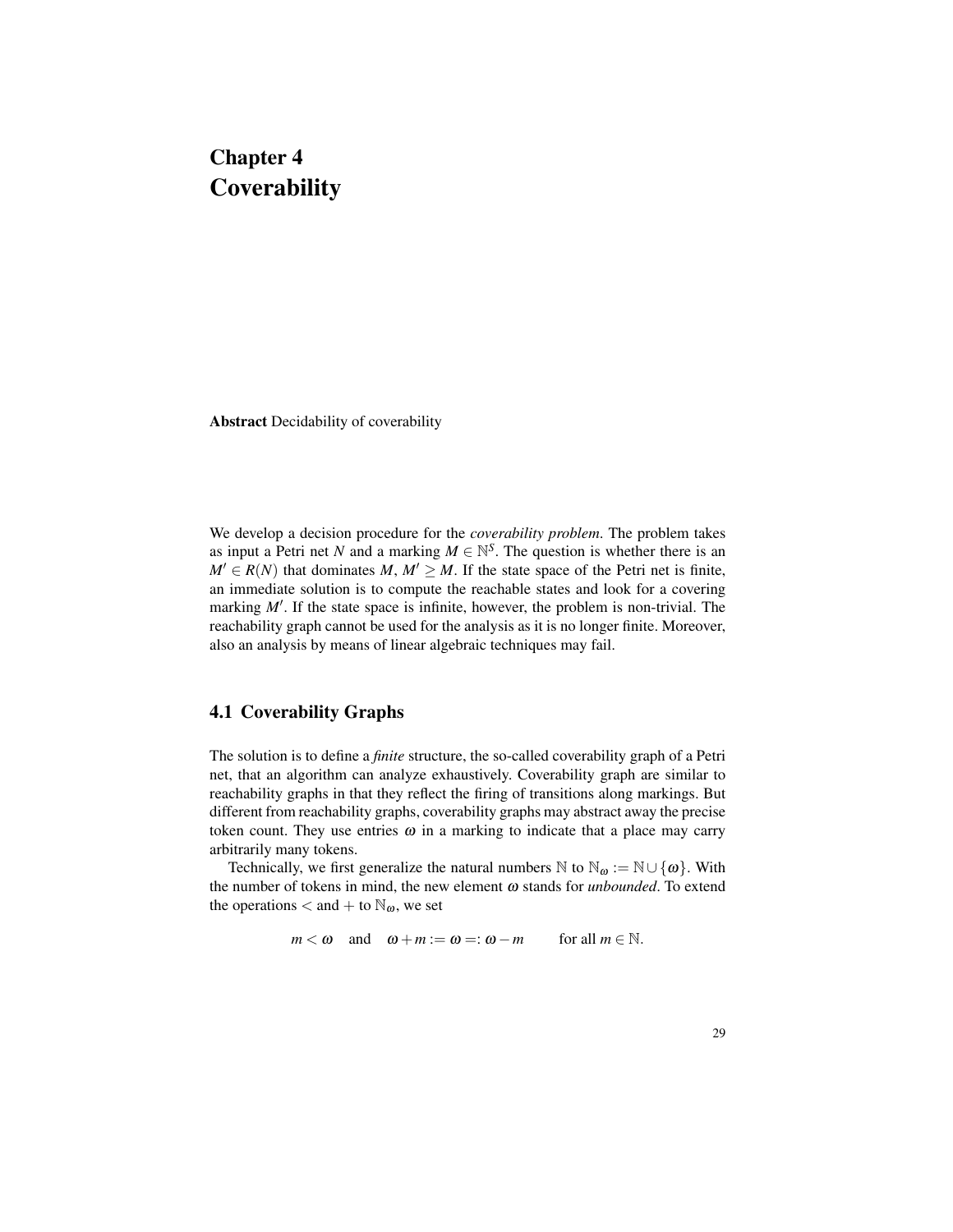We do not define the subtraction  $\omega - \omega$  and will not need it for the development in this section.

**Definition 4.1 (Generalized marking).** Consider Petri net  $N = (S, T, W, M_0)$ . The set of *generalized markings* is  $\mathbb{N}_{\omega}^S$ . For every marking  $M_{\omega} \in \mathbb{N}_{\omega}^S$ , we denote by  $\Omega(M_\omega) := \{ s \in S \mid M_\omega(s) = \omega \}$  the set of places marked  $\omega$ . The operations on  $\mathbb{N}^S_\omega$ are taken componentwise, so also the following notions are defined:

 $M_{\omega}[t\}$  if  $M_{\omega} \ge W(-,t)$  $M_{\omega}[t|M'_{\omega}]$  if  $M_{\omega} \ge W(-,t)$  and  $M'_{\omega} = M_{\omega} - W(-,t) + W(t,-).$ 

Note that firing a transition does not remove  $\omega$ -entries. This means,  $M_{\omega}(s) = \omega$  and  $M_{\omega}[t|M'_{\omega}$ implies M'_{\omega}(s) = \omega$  for all  $M_{\omega}, M'_{\omega} \in \mathbb{N}_{\omega}^S$ ,  $s \in S$ , and  $t \in T$ .

The coverability graph is computed (and defined) by the algorithm in Figure 4.1. It introduces  $\omega$  whenever a path strictly increases the token count. To make the outcome of the computation deterministic, we use a FIFO buffer for the work list and an ordering on the transitions. Without this restriction, the resulting coverability graph would depend on the processing order for markings and transitions.

Lemma 4.1 (Finiteness). *For every Petri net N, Cov*(*N*) *is finite.*

The proof bears similarities to the decision procedure for boundedness discussed in Section 1.2. To turn coverability graphs into a decision procedure for coverability, we need an equivalence of the following form. Marking *M* is coverable in *N* if and only if there is  $M_{\omega} \in Cov(N)$  with  $M \leq M_{\omega}$ . The next lemmas provide the required implications.

**Lemma 4.2 (From** *N* **to**  $Cov(N)$ **).** *Consider Petri net* $N = (S, T, W, M_0)$ *and a tran* $s$ *ition sequence*  $\sigma \in T^*$  *with*  $M_0[\sigma \rangle M$  for some  $M \in R(N)$ . Then there is a  $\sigma$ -labelled path  $M_0 \stackrel{\sigma}{\rightarrow} M_\omega$  in  $Cov(N)$  that leads to  $M_\omega \geq M$ .

Thus, if a marking *M* is coverable in *N* then there is a larger marking  $M_{\omega} \geq M$  in the coverability graph. The following lemma states the reverse. Larger markings in the coverability graph indeed indicate coverability in *N*.

**Lemma 4.3 (From**  $Cov(N)$  to *N*). *Consider Petri net*  $N = (S, T, W, M_0)$ *. For every*  $M_{\omega} \in Cov(N)$  *and every*  $k \in \mathbb{N}$  *there is a marking*  $M \in R(N)$  *with*  $M(s) \geq k$  *for all*  $s \in \Omega(M_\omega)$  *and*  $M(s) = M_\omega(s)$  *for all*  $s \in S \setminus \Omega(M_\omega)$ *.* 

The lemma states that the number of tokens on  $\omega$ -marked places can exceed any bound  $k \in \mathbb{N}$ . The remaining places receive the exact token count as it is required by the given marking  $M_{\omega}$ . The proof exploits the fact that sequences which introduce ω-entries in the coverability graph can be repeated arbitrarily. Consider

 $M_0 \stackrel{\tau}{\rightarrow} M_\omega^1 \stackrel{\sigma}{\rightarrow} M_\omega^2$  with  $M_\omega^1 \leq M_\omega^2$ .

By repeating  $\sigma$ , an arbitrary token count can be generated on the places  $s \in S$  with  $M^1_{\omega}(s) < M^2_{\omega}(s)$ . The proof is by induction on the length of the shortest path leading to  $M_{\omega}$ . It requires some effort in case a new  $\omega$  is introduced in the induction step.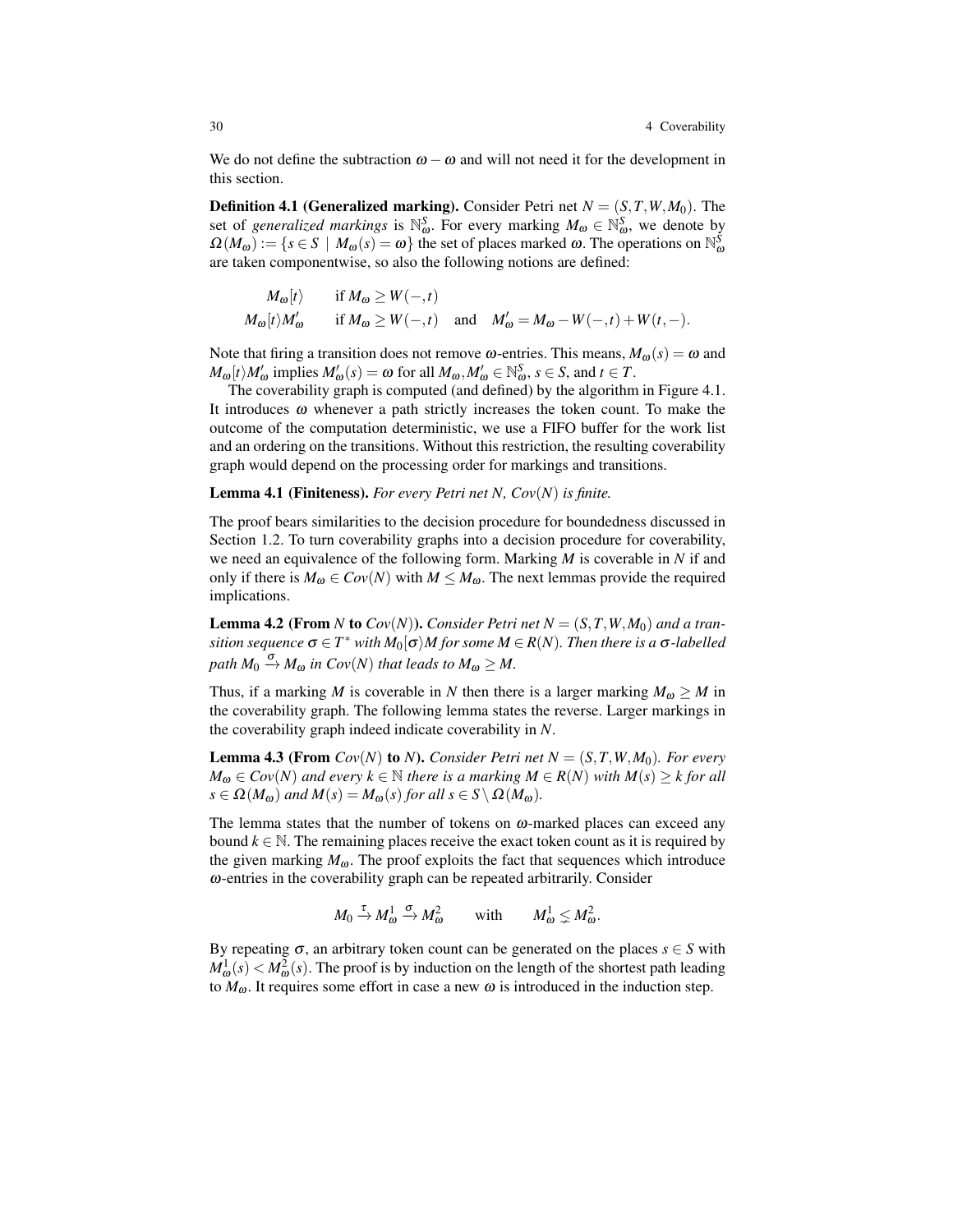#### 4.1 Coverability Graphs 31

 $input: N = (S, T, W, M_0)$ 

#### begin

 $V := \{M_0\}$  //Set of vertices in the coverability graph  $L := M_0$  //Work list of vertices to be processed  $E := \emptyset$  //Set of edges in the coverability graph while  $L \neq \emptyset$  do let  $L = M^1_{\omega} L'$  $L := L'$ for all  $t = t_1, \ldots t_n \in T$  with  $M_{\omega}^1[t\rangle$  do //Process the enabled transitions in order  $M_{\omega}^2 := \tilde{M}_{\omega}^2$  where  $M_{\omega}^1[t\rangle\tilde{M}_{\omega}^2$ **for all**  $M_{\omega}$  on a path from  $M_0$  to  $M_{\omega}^1$  that satisfy  $M_{\omega} \leq \tilde{M}_{\omega}^2$  **do**  $M_{\omega}^2(s) := \omega$  for all  $s \in S$  with  $M_{\omega}(s) < \tilde{M}_{\omega}^2(s)$ end for all if  $M_{\omega}^2 \notin V$  then  $V := V \cup \{M_{\omega}^2\}$  $L := L.M_{\omega}^2$ end if  $E := E \cup \{(M_{\omega}^1, t, M_{\omega}^2)\}$ end for all end while end

**output** :  $Cov(N) := (V, E, M_0)$  the *coverability graph of N*.

Fig. 4.1 Coverability graph computation.

Theorem 4.1 (Decision procedure for coverability and place boundedness). *Given Petri net*  $N = (S, T, W, M_0)$ *.* 

*1. Marking*  $M \in \mathbb{N}^S$  *is coverable if and only if there is*  $M_\omega$  *in Cov*(*N*) *with*  $M_\omega \geq M$ . *2. Place*  $s \in S$  *is unbounded if and only if there is*  $M_{\omega}$  *in Cov(N) with*  $M_{\omega}(s) = \omega$ *.*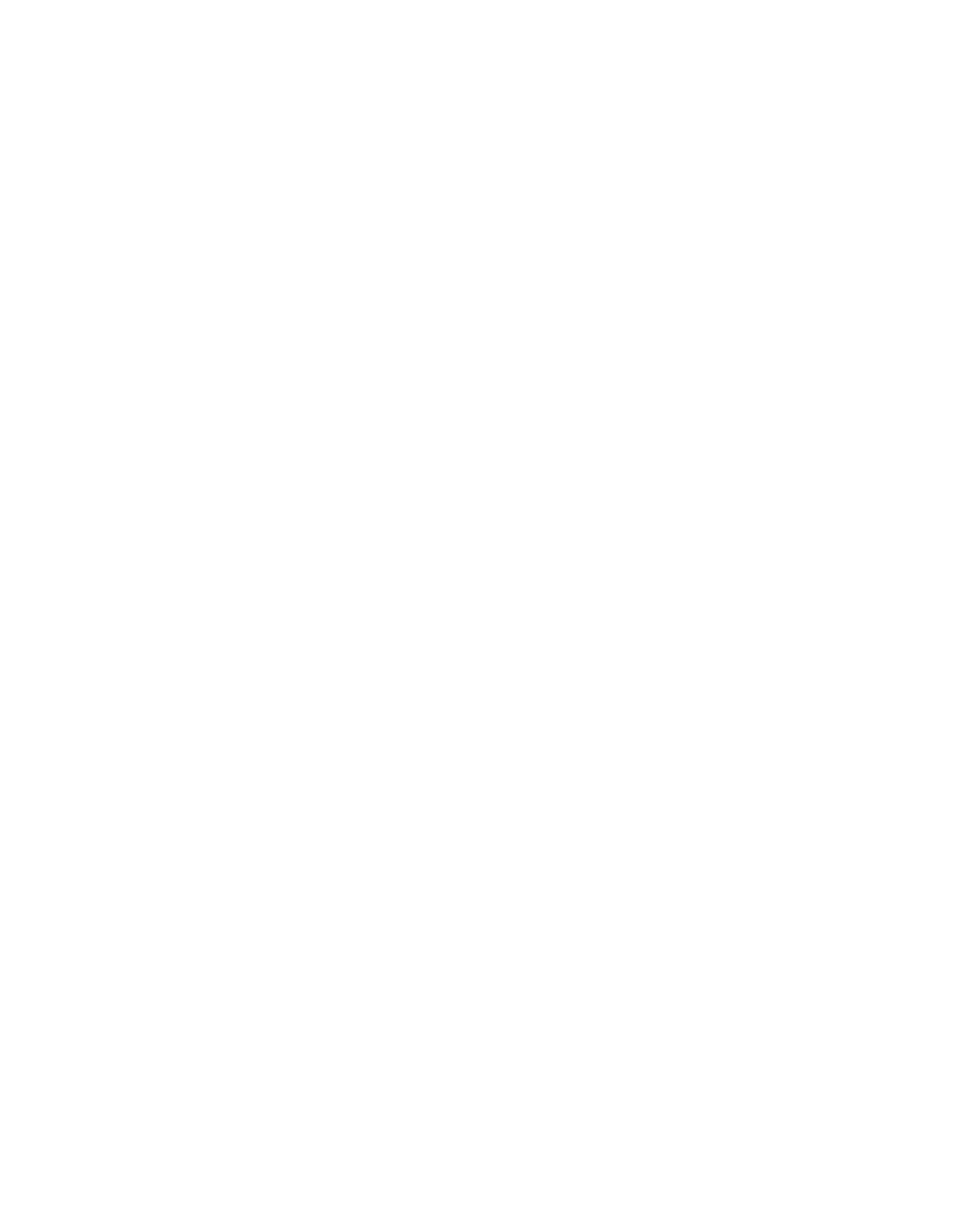# Part II Network Protocols and Lossy Channel Systems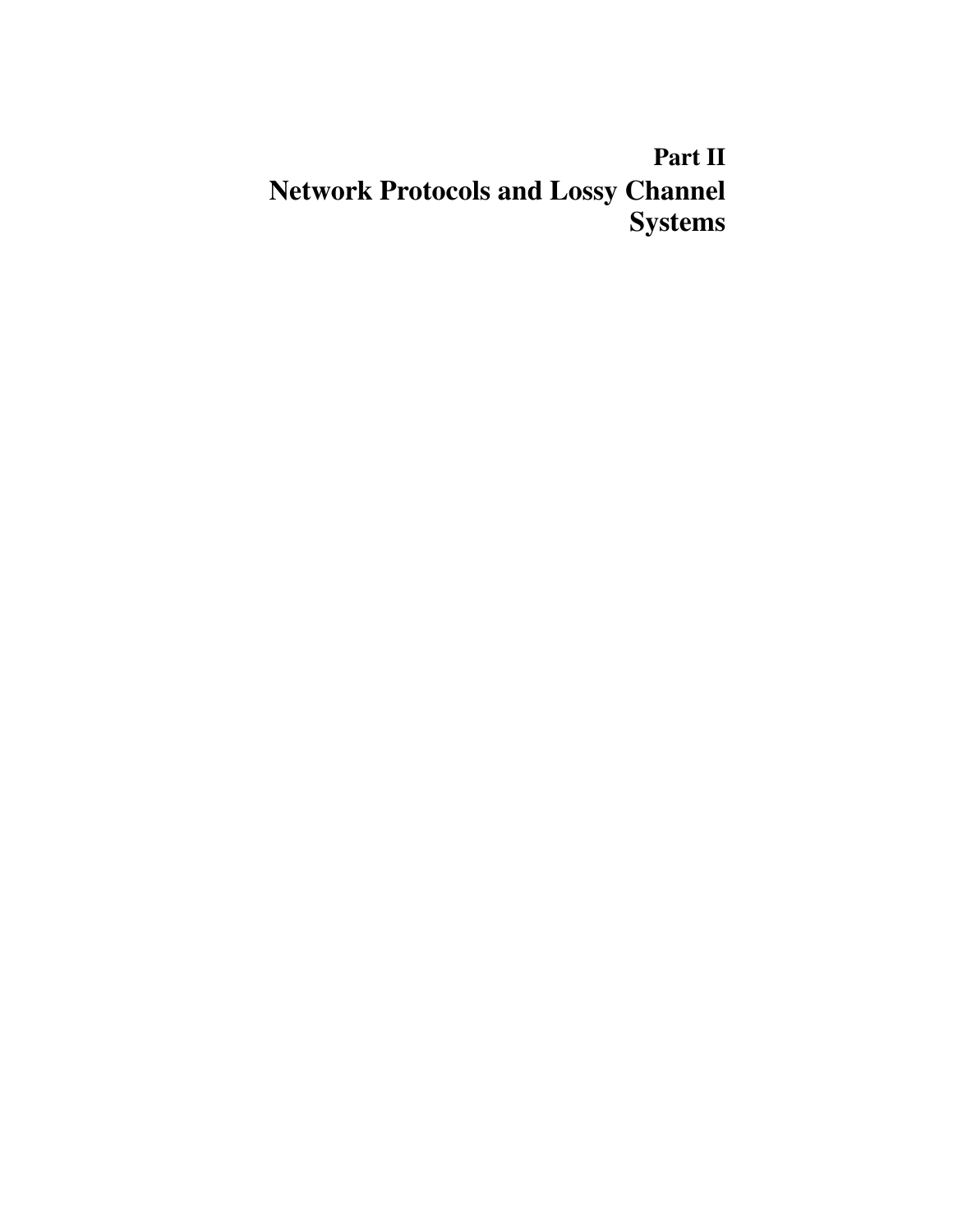Network protocols define the interaction among finite state components that communicate asynchronously by package transfer. We introduce a corresponding model of lossy channel systems and investigate algorithms for the automatic verification of network protocols. Decidability of the analysis follows from monotonicity of the models' behaviour with respect to an ordering on the configurations. We extend this insight towards a theory of well structured transition systems.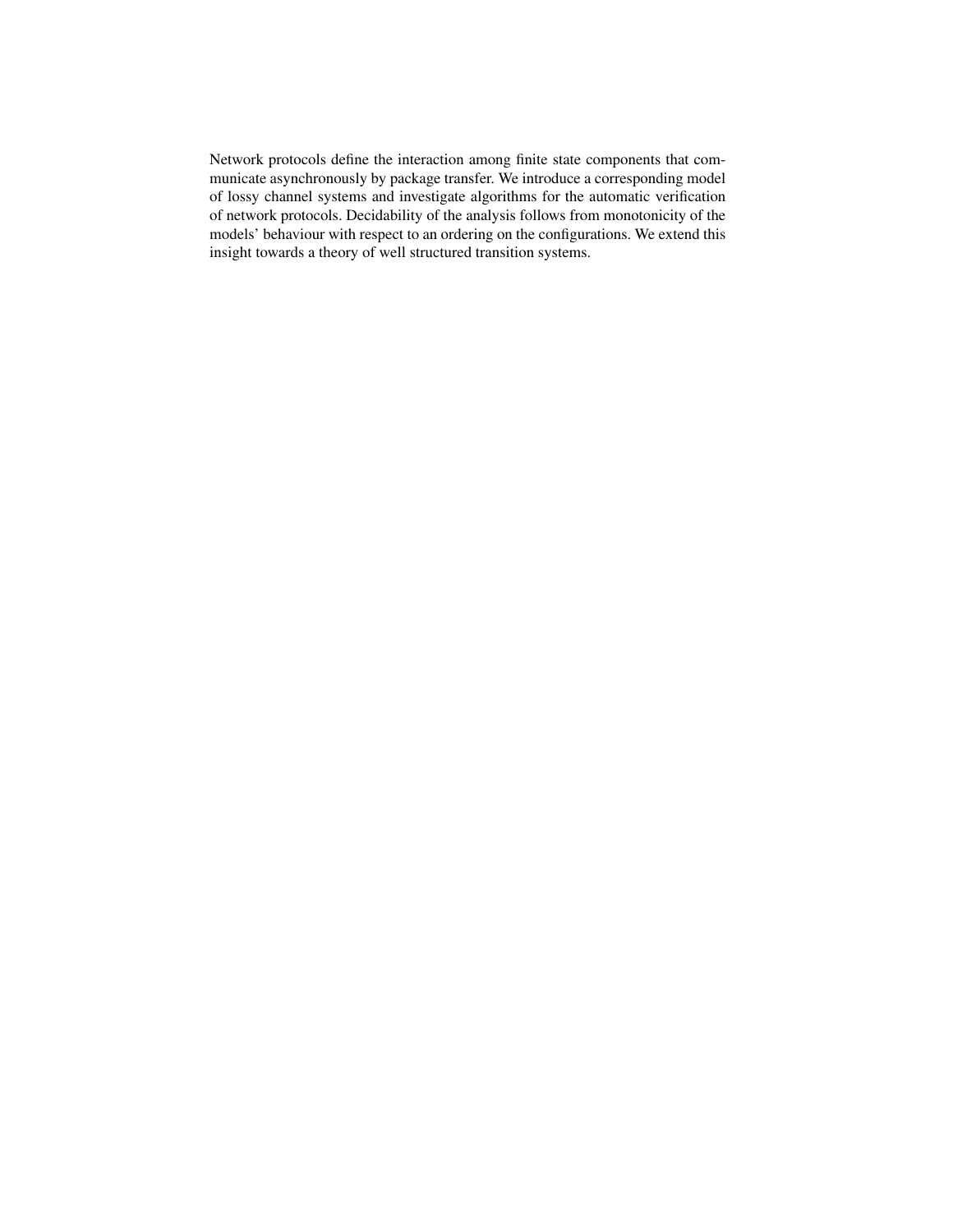## Chapter 5 Introduction to Lossy Channel Systems

Abstract Lossy Channel Systems

Lossy channel systems (LCS) formalize network protocols like the alternating bit protocol or more general sliding window protocols that are located at the data link layer of the ISO OSI reference model. In recent developments, LCS have also proven adequate for modelling programs running on relaxed memory models like total store ordering used in x86 processors.

Technically, LCS are finite state programs that communicate via asynchronous message transfer over unbounded FIFO channels. Without restrictions, such a model of channel systems is Turing complete. Channels immediately reflect the tape of a Turing machine. The restriction we impose is inspired by the following observation about the application domain of our analysis. Network protocols are designed to operate correctly in the presence of package loss. Therefore, a weaker model with unreliable channels should be sufficient for their verification. Lossy channel systems formalize unreliability by lossiness: channels may drop packages at any moment. This weakness indeed yields decidability of the resulting model.

### 5.1 Syntax and Semantics

Definition 5.1 (Lossy Channel Systems). A *lossy channel system (LCS)* is a tuple  $L = (Q, q_0, C, M, \rightarrow)$  where Q is a finite set of *states* with *initial state*  $q_0 \in Q$ . Moreover, *C* is a finite set of *channels* over which we transfer *messages* in the finite set *M*. *Transitions* in  $\rightarrow \subseteq Q \times OP \times Q$  perform *operations* in  $OP := C \times \{!, ?\} \times M$ .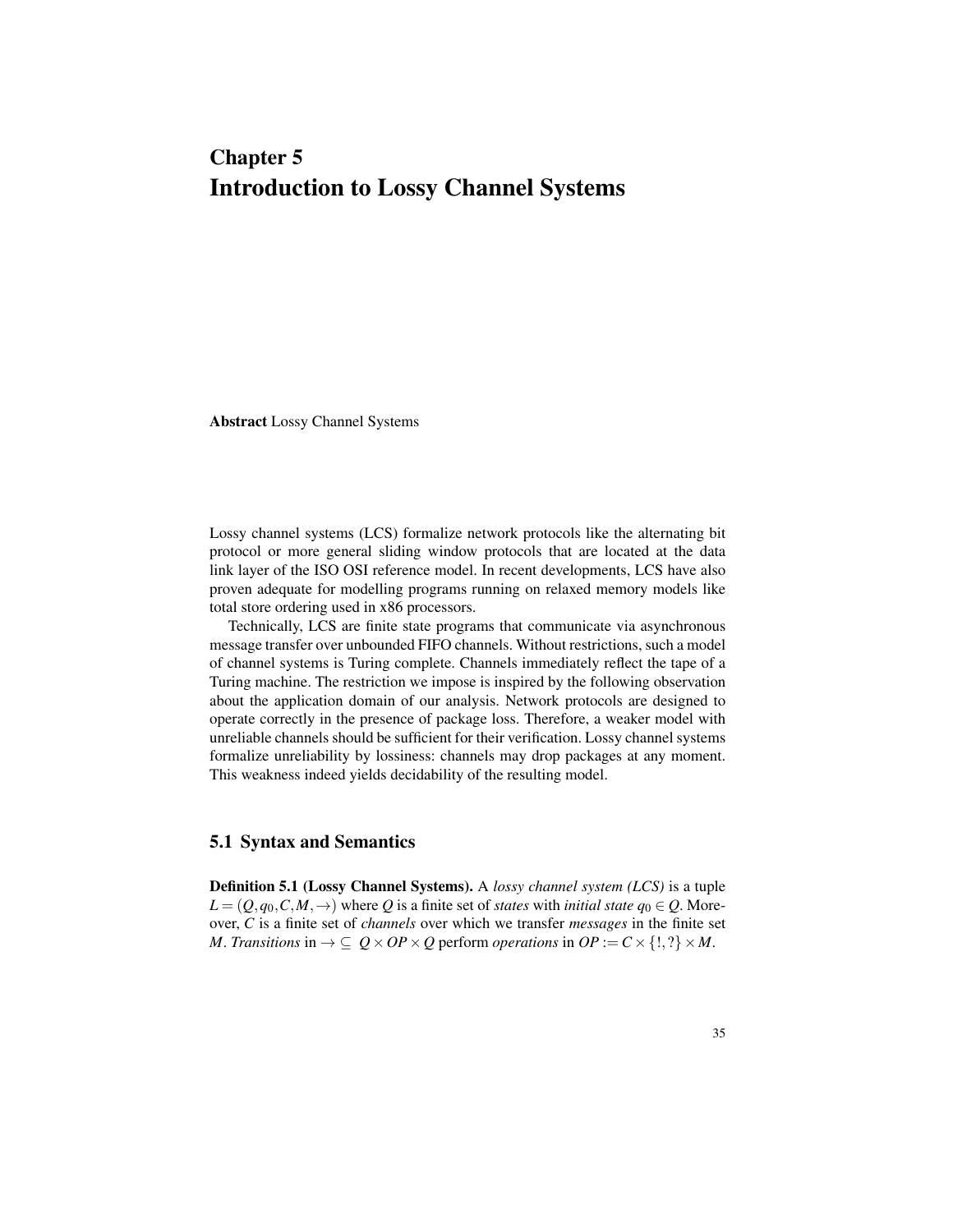A transition  $(q_1, op, q_2) \in \rightarrow$ , typically denoted by  $q_1 \stackrel{op}{\rightarrow} q_2$  yields a change in the control state from *q*<sup>1</sup> to *q*<sup>2</sup> while performing operation *op*. A *send operation c*!*a* in *OP* appends message *a* to the current content of channel *c*. A *receive operation c*? $a \in$ *OP* removes message *a* from the head of channel *c*. Therefore, the two operations indeed define a FIFO channel.

In our examples, we often represent LCS by several automata. This matches the above formal definition by taking as set of states the Cartesian product of the states in the single automata. The initial state is the tuple of initial states. Every transitions represents the state change in a single automaton.

Like every automaton model, the semantics of LCS relies on a notion of *state at runtime*. For LCS, they are called configurations and should be understood as analogue of markings in Petri nets.

**Definition 5.2 (Configuration).** Let  $L = (Q, q_0, C, M, \rightarrow)$ . A *configuration of L* is a pair  $\gamma = (q, W) \in Q \times {M^*}^C$  . It consists of a state  $q \in Q$  and a function  $W \in {M^*}^C$  that assigns to each channel  $c \in C$  a finite word  $W(c) \in M^*$ . The *initial configuration of L* is  $\gamma_0 := (q_0, \varepsilon)$  where  $\varepsilon$  assigns the empty word  $(\varepsilon)$  to every channel.

Transitions change the channel content. We capture this by update operations on vectors of words. Lossiness is formalized by an ordering on configurations. For the definition of this ordering, we first compare words by Higman's subword ordering. It sets  $u \leq^* v$  if *u* is a not necessarily contiguous subword of *v*. With a componentwise definition, we lift the ordering to vectors of words,  $W_1 \preceq^* W_2$ . For configurations, we pose the additional requirement that the states coincide.

**Definition 5.3 (Updates and**  $\leq$  **on configurations).** *Updates* take the form  $[c := x]$ with *c*  $\in$  *C* and *x*  $\in$  *M*<sup>\*</sup>. They are applied to channel contents  $W \in M^{*C}$ . The result of this application is a new content  $W[c := x] \in M^{*C}$  defined by  $W[c := x](c) := x$ and  $W[c := x](c') := W(c')$  for all  $c' \neq c$  with  $c' \in C$ .

For the definition of the *subword ordering*  $\preceq^* \subseteq M^* \times M^*$ , let  $u = u_1 \dots u_m$  and  $v =$  $v_1 \dots v_n$  in  $M^*$ . We have  $u \leq v$  if there are indices  $1 \leq i_1 < \dots < i_m \leq n$  with  $u_j = v_{i_j}$ for all  $1 \le j \le m$ . For  $W_1, W_2 \in M^{*C}$ , we set  $W_1 \preceq^* W_2$  if  $W_1(c) \preceq^* W_2(c)$  for all  $c \in C$ . Finally, for configurations  $(q_1, W_1), (q_2, W_2) \in \mathbb{Q} \times M^{*C}$  we have  $(q_1, W_1) \preceq (q_2, W_2)$ if  $q_1 = q_2$  and  $W_1 \preceq^* W_2$ .

The semantics of LCS is defined in terms of transitions between configurations.

Definition 5.4 (Transition relation between configurations). Consider the LCS  $L = (Q, q_0, C, M, \rightarrow)$ . It defines a transition relation  $\rightarrow \subseteq (Q \times M^{*C}) \times (Q \times M^{*C})$ between configurations as follows:

$$
(q_1, W) \to (q_2, W[c := W(c).m]) \quad \text{if } q_1 \xrightarrow{c \text{ } m} q_2
$$

$$
(q_1, W[c := m.W(c)]) \to (q_2, W) \quad \text{if } q_1 \xrightarrow{c \text{ } m} q_2
$$

$$
\gamma'_1 \to \gamma'_2 \quad \text{if } \gamma'_1 \succeq \gamma_1 \to \gamma_2 \succeq \gamma'_2
$$

for some configurations  $\gamma_1, \gamma_2 \in Q \times M^{*C}$ .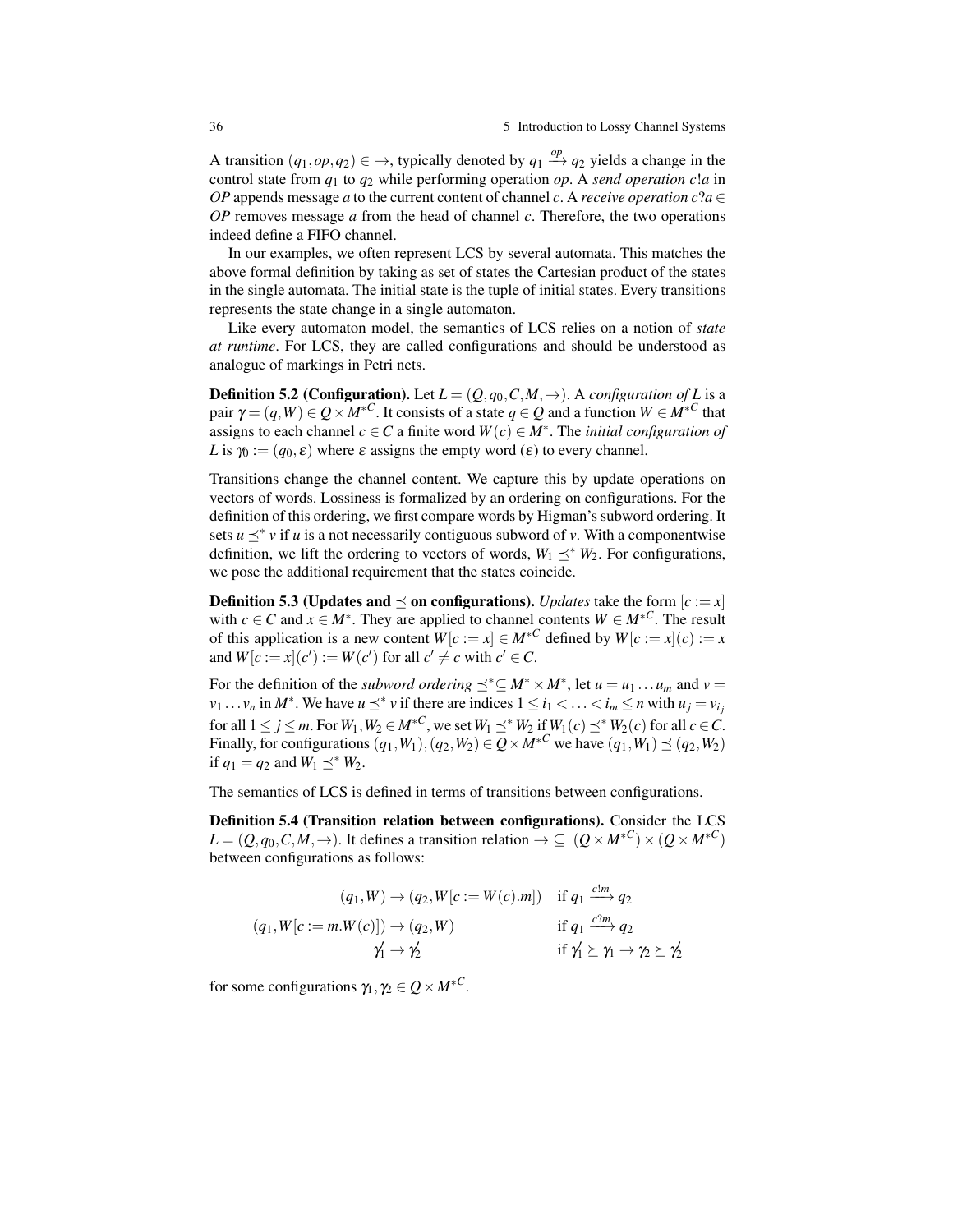#### 5.1 Syntax and Semantics 37

For a lossy transition  $(q_1, W_1') \rightarrow (q_2, W_2')$  that is derived with the third condition, we already have a transition  $(q_1, W_1) \rightarrow (q_2, W_2)$  with  $W_1' \succeq^* W_1$  and  $W_2 \succeq^* W_2'$ . Intuitively, the messages in  $W_1'$  but outside  $W_1$  are lost immediately before the transition and the messages in  $W_2$  but outside  $W'_2$  are lost immediately afterwards.

Interestingly, for LCS the notions of reachability and coverability coincide. However, as refer to coverability in the context of well structured transition systems, we define both notions.

**Definition 5.5 (Reachability and Coverability).** Let  $L = (Q, q_0, C, M, \rightarrow)$  be an LCS and  $\gamma_1, \gamma_2 \in Q \times M^{*C}$ . We say  $\gamma_2$  *is reachable from*  $\gamma_1$  if  $\gamma_1 \to^* \gamma_2$ . The set of *all configurations reachable from*  $\gamma_1$  is  $R(\gamma_1) := \{ \gamma \in Q \times M^{*C} \mid \gamma_1 \to^* \gamma \}$ . We denote the *reachable configurations of L* by  $R(L) := R(\gamma_0)$ . Configuration  $\gamma_2$  is *coverable from*  $\gamma_1$  if there is  $\gamma \in R(\gamma_1)$  with  $\gamma \succeq \gamma_2$ .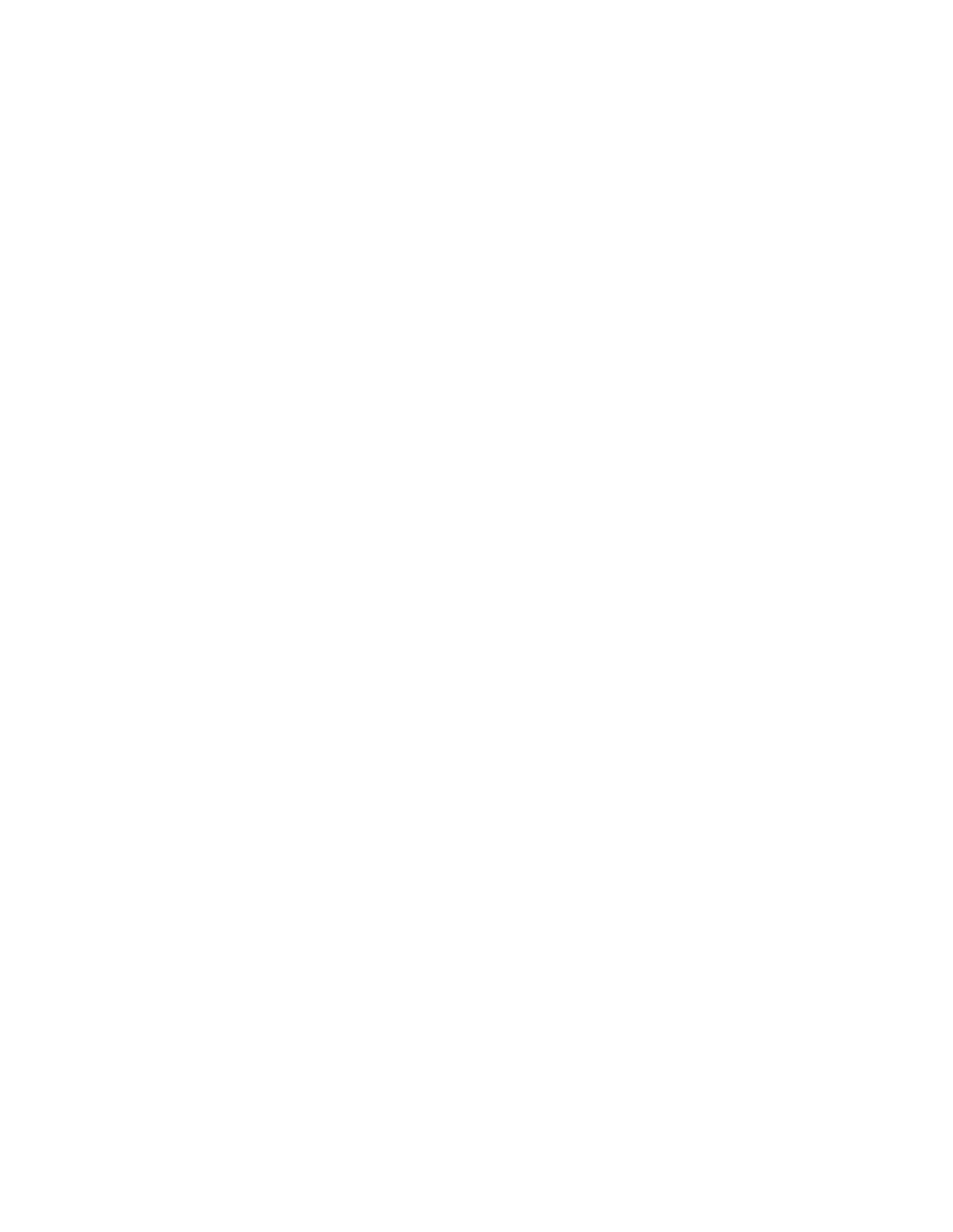## Chapter 6 Well Structured Transition Systems

Abstract Well Structured Transition Systems

## 6.1 Well Quasi Orderings

In computer science, quasi orderings that are not partial orderings result from syntactically different representations of semantically equivalent elements. To give an example, let  $\leq$  denote language inclusion. Then the regular expressions  $a + b$  and *b*+*a* can be ordered by  $a + b \leq b + a$  as well as  $b + a \leq a + b$ . The terms, however, do not coincide.

Formally, a *quasi ordering (qo)* is a reflexive and transitive relation  $\leq \subseteq A \times A$ . We also call the pair  $(A, \leq)$  a quasi ordering. In a qo, we write  $a > b$  for  $a \geq b$  and *b*  $\ngeq$  *a*. Note that *a*  $\geq$  *b* and *b*  $\geq$  *a* need not imply *a* = *b*. In this case,  $\leq$  is called a *partial ordering*. In the theory of well structured transition systems, so-called well quasi orderings (wqos) play a key role. In a wqo, every infinite sequence contains two comparable elements.

**Definition 6.1 (Well quasi ordering).** A go  $(A, \leq)$  is a *well quasi ordering (wqo)* if for every infinite sequence  $(a_i)_{i \in \mathbb{N}}$  in *A* there are indices  $i < j$  with  $a_i \leq a_j$ .

We exploit the unavoidability of repetitions to establish termination of verification algorithms. Indeed, classical termination proofs rely on well founded relations that decrease with every transition. Recall that a quasi ordering  $(A, \leq)$  is *well founded* if it does not contain infinite sequences  $(a_i)_{i \in \mathbb{N}}$  that strictly decrease,  $a_0 > a_1 > \ldots$ Wqos additionally impose the absence of antichains. An *antichain* is a set  $B \subseteq A$  of incomparable elements,  $a \nleq b$  for all  $a, b \in B$ .

Theorem 6.1 (Characterization of wqos). *Consider the qo* (*A*,≤)*. The following statements are equivalent:*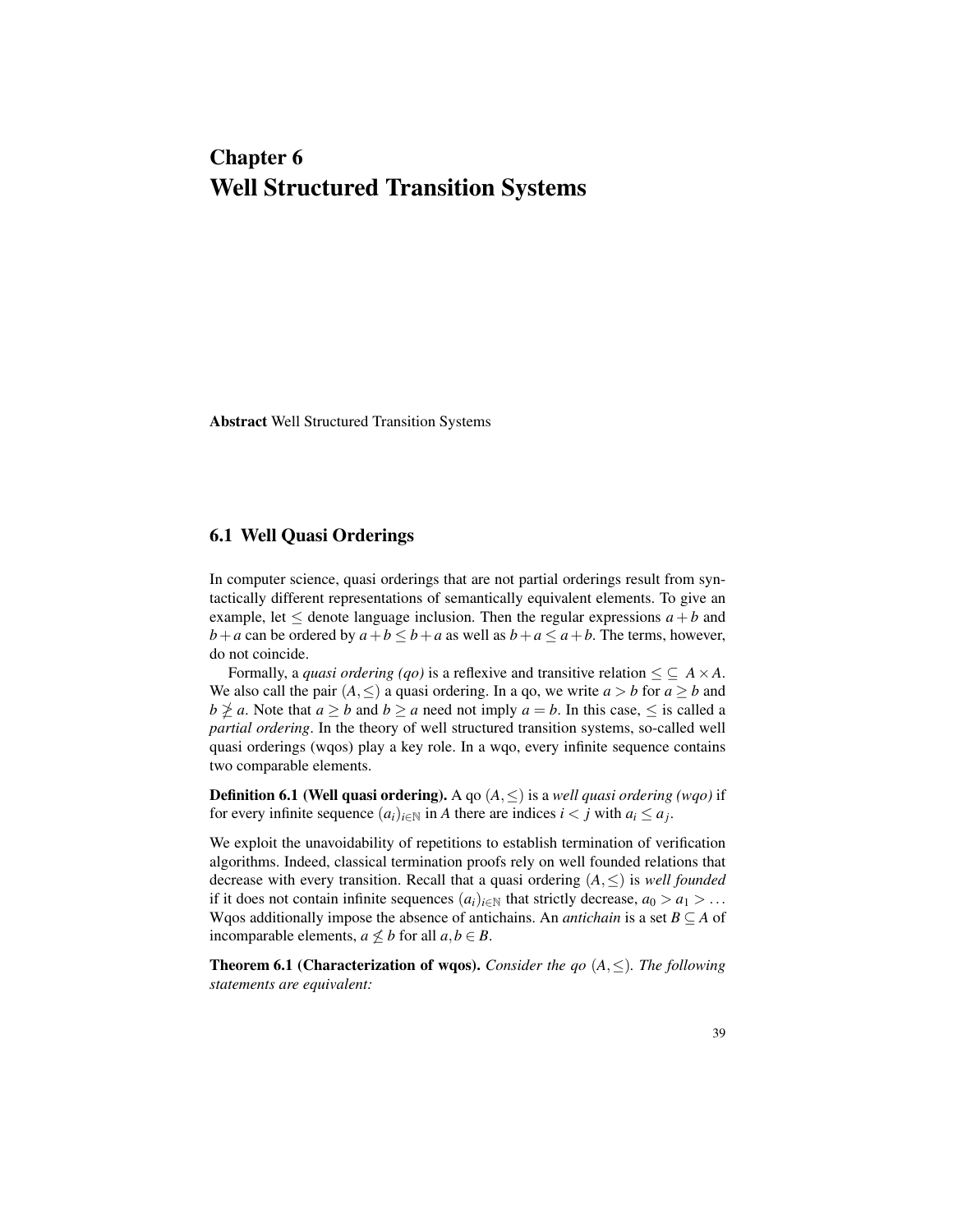#### 40 6 Well Structured Transition Systems

- *1.* (*A*,≤) *is a wqo.*
- 2. Every infinite sequence  $(a_i)_{i \in \mathbb{N}}$  in A contains an infinite non-decreasing subse- $\mathcal{L}$  *quence*  $(a_{\varphi(i)})_{i \in \mathbb{N}}$  *with*  $a_{\varphi(i)} \leq a_{\varphi(i+1)}$  for all  $i \in \mathbb{N}$ .
- *3. There is no infinite strictly decreasing sequence and no infinite antichain in A.*

*Proof.* (1)  $\Rightarrow$  (2) Consider an infinite sequence  $(a_i)_{i \in \mathbb{N}}$  in *A*. Take the subsequence  $(a_{nd(i)})_{i \in \mathbb{N}}$  of elements that are not dominated by successors, i.e., for all  $a_{nd(i)}$  there is no  $a_j$  with  $nd(i) < j$  and  $a_{nd(i)} \leq a_j$ . The sequence has to be finite by the well quasi ordering assumption. Let  $n := nd(k)$  be the maximal index in this sequence. Starting from  $n+1$  one finds an infinite non-decreasing subsequence since every element after  $a_n$  is dominated by  $(\le)$  some successor.

 $(2) \Rightarrow (3)$  By definition.

 $(3) \Rightarrow (1)$  Consider an infinite sequence  $(a_i)_{i \in \mathbb{N}}$ . We show that there are  $i < j$  with  $a_i \le a_j$ . The idea is to descend strictly decreasing sequences and gather the least elements in an antichain. By the well foundedness assumption and the absence of infinite antichains, the procedure terminates and finds two comparable elements.

Consider the first element  $a_0$ . If there is a successor  $a_j$  with  $a_0 \leq a_j$  we are done. Otherwise, we find the first successor  $a_{\varphi(1)}$  with  $a_0 > a_{\varphi(1)}$ . We repeat the argumentation for  $a_{\varphi(1)}$ . If there is a successor  $a_j$  with  $a_{\varphi(1)} \le a_j$ , we found two comparable elements. Otherwise, we find the first successor  $a_{\varphi(2)}$  with

$$
a_0 > a_{\varphi(1)} > a_{\varphi(2)}.
$$

The search eventually terminates because there are no infinite strictly decreasing sequences. Let  $a_{\varphi(n_0)}$  be the element that has no successor  $a_j$  with  $a_{\varphi(n_0)} \leq a_j$  and no successor  $a_j$  with  $a_{\varphi(n_0)} > a_j$ . Add  $a_{\varphi(n_0)}$  as first element to an antichain.

We proceed with  $a_{\varphi(n_0)+1}$ . Again we search for  $a_{\varphi(n_1)}$  that has no successor  $a_j$ with  $a_{\varphi(n_1)} \le a_j$  and no successor  $a_j$  with  $a_{\varphi(n_1)} > a_j$ . By construction

$$
a_{\varphi(n_0)} \nleq a_{\varphi(n_1)}
$$
 and  $a_{\varphi(n_0)} \ngeq a_{\varphi(n_1)}$ .

Hence, the set  $\{a_{\varphi(n_0)}, a_{\varphi(n_1)}\}$  is an antichain of size two. Repeating the procedure indefinitely yields an infinite antichain. A contradiction to the assumption that no infinite antichains exists. We have to find  $i < j$  with  $a_i \leq a_j$ . . The contract of  $\Box$ 

A reader familiar with Ramsey's theorem will find a more elegant proof of the last implication (3)  $\Rightarrow$  (1), in fact even of the stronger statement (3)  $\Rightarrow$  (2). Ramsey's theorem considers infinite complete graphs where the edges are labelled by finitely many colors. It states that such a graph contains an infinite complete subgraph that is labelled by a single color. To apply the theorem, note that an infinite sequence  $(a_i)_{i \in \mathbb{N}}$  induces the infinite complete graph where the elements  $a_i$  are the vertices. The edges are labelled by the relations  $\{\leq,>,\text{incomparable}\}\$ . Let  $i < j$  and consider the edge between  $a_i$  and  $a_j$ . We label it by  $\leq$  if  $a_i \leq a_j$ . We label it by  $>$  if  $a_i > a_j$ . Otherwise, we label it by *incomparable*. Ramsey's theorem applies and yields an infinite complete subgraph labelled by a single color. By the assumptions, the color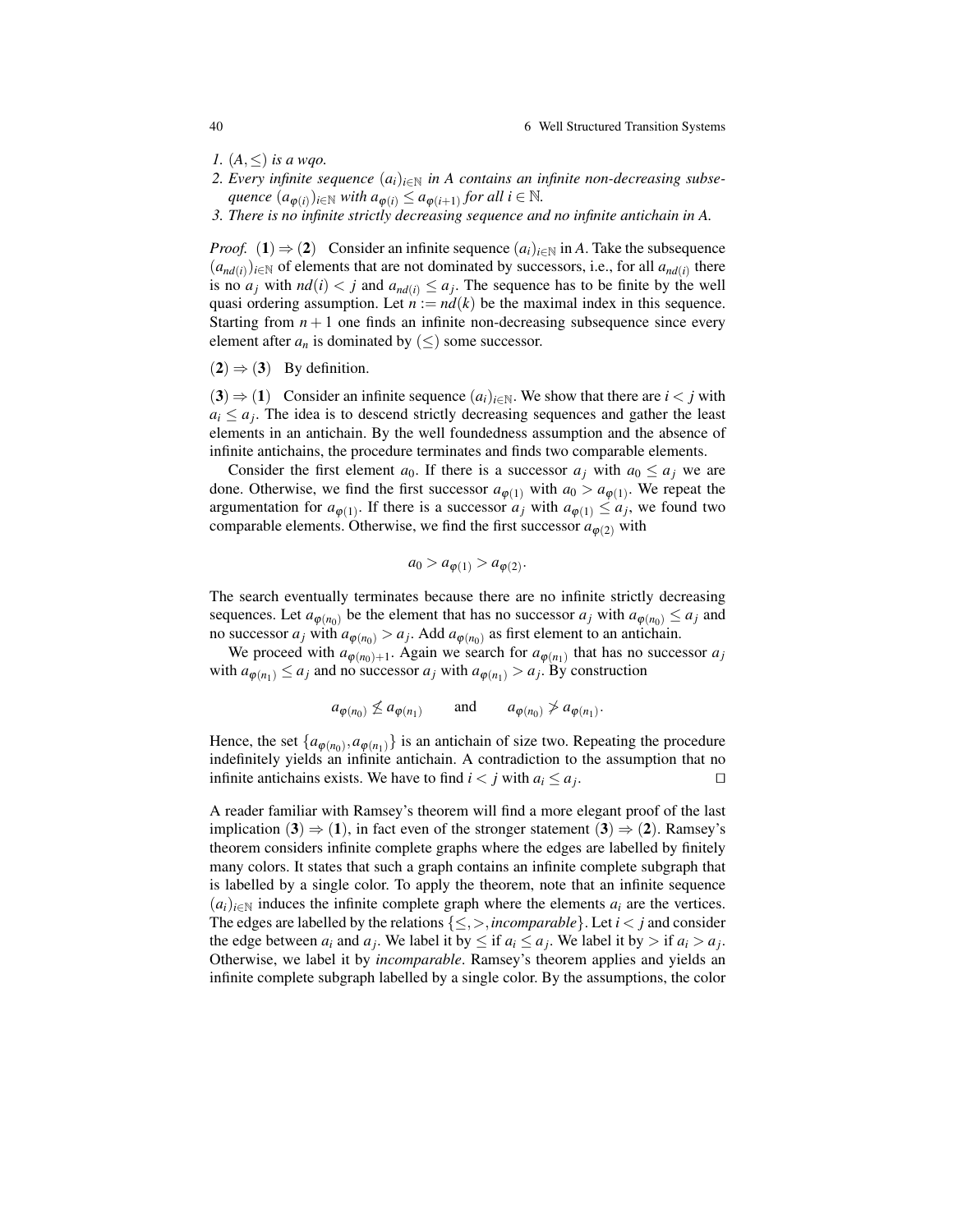cannot be > and not *incomparable*. Hence, we found an infinite non-decreasing subsequence.

### 6.2 Upward and downward closed sets

In wqos, every set *B* contains finitely many minimal elements  $min(B)$ . Minimal elements are interesting as they represent, in a precise way, so-called upward closed sets.

**Definition 6.2 (Minimal elements).** Let  $(A, \leq)$  be a wqo and let  $B \subseteq A$ . A *set of minimal elements* is a subset  $min(B) \subseteq B$  that contains for every  $b \in B$  an element  $m \in min(B)$  with  $m \leq b$  and that is an antichain.

Lemma 6.1 (Existence and finiteness of minimal elements). *Let* (*A*,≤) *be a wqo and*  $B \subseteq A$ *. There is a finite set of minimal elements min(B).* 

*Proof.* To the contrary, assume there is no finite set of minimal elements. We form an infinite sequence  $(b_i)_{i\in\mathbb{N}}$  starting with some  $b_0 \in B$ . As  $b_{i+1}$  we choose an element that is no larger than any predecessor,  $b_j \nleq b_{i+1}$  for all  $0 \leq j \leq i$ . Such an element exists, otherwise we can construct a finite set of minimal elements from  $\{b_0, \ldots, b_i\}$ . The resulting infinite sequence  $(b_i)_{i \in \mathbb{N}}$  violates the wqo assumption.

Note that  $min(B)$  need not be unique as antisymmetry is missing. With an algorithmic point of view, the lemma can be understood as follows. Sets *min*(*B*) of minimal elements are good candidates for finite representations of infinite sets. The sets that can be captured precisely by their minimal elements are upward closed.

**Definition 6.3 (Upward and downward closure).** Let  $(A, \leq)$  be a wqo. A set  $I \subseteq A$ is *upward closed* if  $x \in I$  and  $a \ge x$  for  $a \in A$  implies  $a \in I$ . The *upward closure* of a set  $B \subseteq A$  is  $B \cap \{a \in A \mid a \geq b \text{ for some } b \in B\}$ . Similarly, a set  $D \subseteq A$  is *downward closed* if  $x \in D$  and  $a \leq x$  for  $a \in A$  implies  $a \in D$ . The *downward closure* of  $B \subseteq A$  is  $B \downarrow := \{a \in A \mid a \le b$  for some  $b \in B\}$ .

Lemma 6.2 (Representation of upward closed sets by minimal elements). *Let* (*A*,≤) *be a wqo and consider an upward closed set I* ⊆ *A. Let min*(*I*) *be a finite set of minimal elements. Then*  $I = min(I)$ <sup> $\uparrow$ </sup>.

The decision procedure for coverability in wsts deals with increasing sequences of upward closed sets. The wqo assumption guarantees that these sequences stabilize, which in turn ensures termination of the algorithm.

Theorem 6.2 (Chains of upward closed sets stabilize). *Consider a qo* (*A*,≤)*. The following statements are equivalent:*

- *1.* (*A*,≤) *is a wqo.*
- *2. For every infinite increasing sequence*  $I_0 \subseteq I_1 \subseteq I_2 \subseteq \ldots$  *of upward closed sets*  $I_j \subseteq A$  there is a  $k \in \mathbb{N}$  with  $I_k = I_{k+1}$ .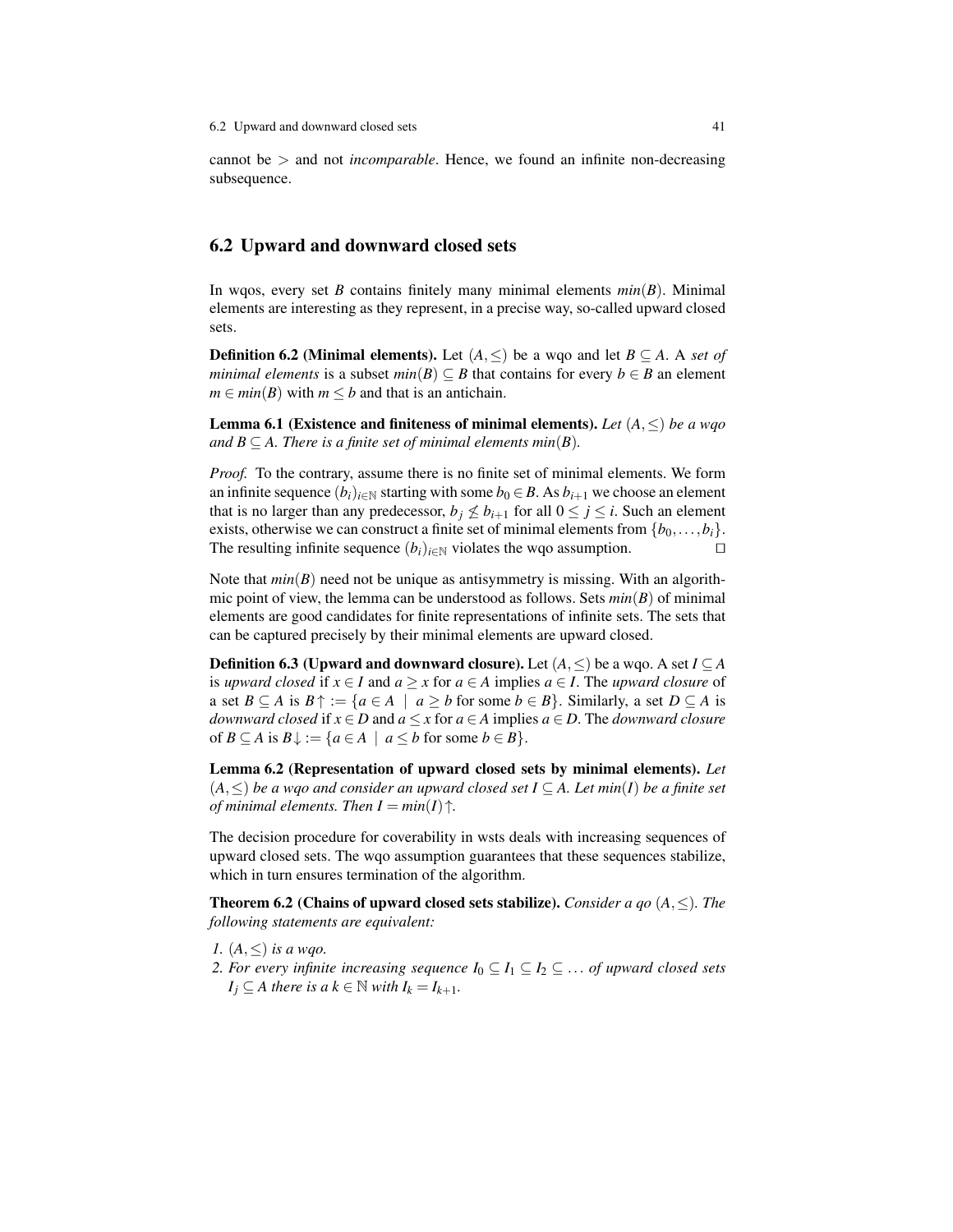42 6 Well Structured Transition Systems

*3. For every infinite increasing sequence*  $I_0 \subseteq I_1 \subseteq I_2 \subseteq \ldots$  *of upward closed sets*  $I_j \subseteq A$  there is an  $l \in \mathbb{N}$  with  $I_l = I_{l+1} = I_{l+2} = \ldots$ 

*Proof.* (1)  $\Rightarrow$  (2) Towards a contradiction, assume there is an infinite sequence  $I_0 \subsetneq I_1 \subsetneq I_2 \subsetneq \ldots$  Then there are elements  $a_0 \in I_1 \setminus I_0$ ,  $a_1 \in I_2 \setminus I_1$ ,  $a_2 \in I_3 \setminus I_2$ , ... Since the sets  $I_j$  are upward closed, we can conclude  $a_i \nleq a_j$  for all  $i, j \in \mathbb{N}$  with  $i < j$ . The sequence  $(a_i)_{i \in \mathbb{N}}$  violates the wqo assumption.

 $(2) \Rightarrow (3)$  Again we proceed by contradiction and assume (3) does not hold. This means there is an infinite sequence  $I_0 \subseteq I_1 \subseteq I_2 \subseteq \ldots$  so that for every  $k \in \mathbb{N}$  there is  $k_1$  with  $k < k_1$  and  $I_k \subsetneq I_{k_1}$ . For  $k_1$  there is again a later  $k_1 < k_2$  with  $I_{k_1} \subsetneq I_{k_2}$  etc. We single out this infinite strictly increasing subsequence.

$$
I_k\subsetneq I_{k_1}\subsetneq I_{k_2}\subsetneq\ldots
$$

By assumption (2), the sequence contains  $I_{k_j} = I_{k_{j+1}}$ . A contradiction.

(3)  $\Rightarrow$  (1) Consider sequence  $(a_i)_{i \in \mathbb{N}}$  in *A*. We define a sequence of upward closed sets:  $I_0 := \{a_0\} \uparrow$ ,  $I_1 := \{a_0, a_1\} \uparrow$ , etc. Since  $I_0 \subseteq I_1 \subseteq \ldots$  there is a smallest  $l \in \mathbb{N}$ with  $I_l = I_{l+1} = \dots$  This means there is  $j < l+1$  with  $a_j \le a_{l+1}$ .

### 6.3 Constructing well quasi orderings

The importance of well structured transition systems stems from the fact that many sets are well quasi ordered. This in turn is based on the observation that wqos can be composed into new ones. We present an algebraic toolkit to derive the wqos needed in this lecture. The list is not complete. We skip Kruskal's theorem on a well quasi ordering on trees and also the graph minor theorem.

Every finite set is well quasi ordered by equality. Moreover, the natural numbers are well quasi ordered by  $\leq$ .

**Lemma 6.3.** *If A is finite, then*  $(A, =)$  *is a wqo. Moreover,*  $(\mathbb{N}, \leq)$  *is a wqo.* 

Well quasi orderings are stable under Cartesian products.

**Lemma 6.4.** *Consider two wqos*  $(A, \leq_A)$  *and*  $(B, \leq_B)$ *. Then*  $(A \times B, \leq_{A \times B})$  *is a wqo where*  $(a_1, b_1) \leq_{A \times B} (a_2, b_2)$  *if*  $a_1 \leq_A a_2$  *and*  $b_1 \leq_B b_2$ *.* 

*Proof.* Consider an infinite sequence  $(a_i, b_i)_{i \in \mathbb{N}}$  in  $A \times B$ . As  $(a_i)_{i \in \mathbb{N}}$  is an infinite sequence in *A* and *A* is a wqo by the assumption, there is (Theorem 6.1) an infinite non-decreasing subsequence  $(a_{\varphi(i)})_{i \in \mathbb{N}}$  with  $a_{\varphi(i)} \leq A a_{\varphi(i+1)}$  for all  $i \in \mathbb{N}$ .

Consider the sequence  $(a_{\varphi(i)}, b_{\varphi(i)})_{i \in \mathbb{N}}$ . As  $(b_{\varphi(i)})_{i \in \mathbb{N}}$  is an infinite sequence in *B*, by the wqo assumption there are  $i < j$  with  $b_{\varphi(i)} \leq_B b_{\varphi(j)}$ . By the definition of subsequences,  $i < j$  implies  $\varphi(i) < \varphi(j)$ . So we found indices  $\varphi(i) < \varphi(j)$  with

$$
a_{\varphi(i)} \leq_A a_{\varphi(j)}
$$
 and  $b_{\varphi(i)} \leq_B b_{\varphi(j)}$ .

We conclude  $(a_{\varphi(i)}, b_{\varphi(i)}) \leq_{A \times B} (a_{\varphi(j)}, b_{\varphi(j)})$  as required.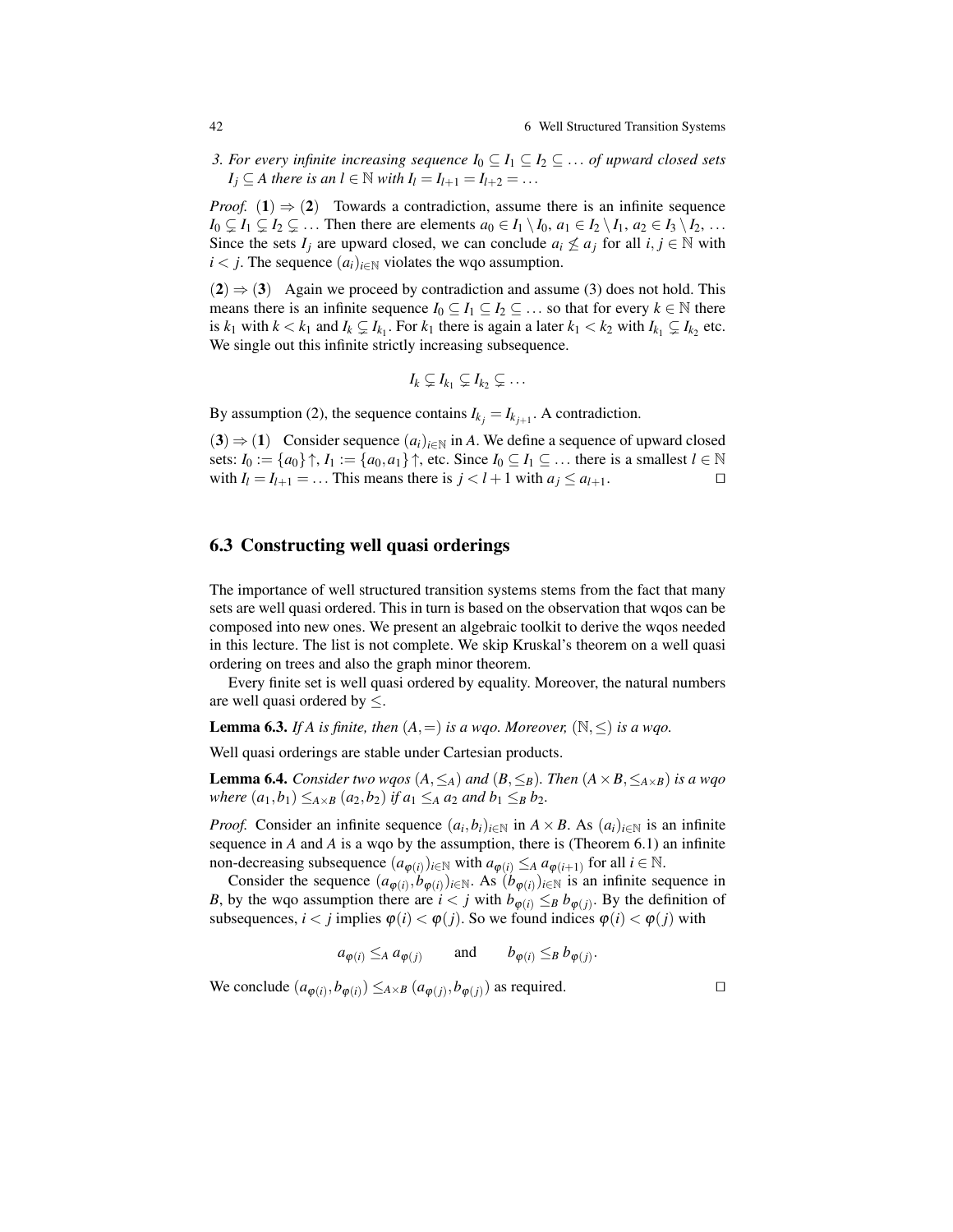Words can be understood as an unbounded version of Cartesian products. Higman has shown that also words are well quasi ordered (by the subword relation).

**Lemma 6.5 (Higman 1952).** *If*  $(A, \leq)$  *is a wqo, so is*  $(A^*, \leq^*)$ *. Here, u*  $\leq^*$  *v with*  $u = u_1 \dots u_m$  and  $v = v_1 \dots v_n$  *if there are*  $1 \leq i_1 < \dots < i_m \leq n$  with  $u_j \leq v_{i_j}$  for all  $1 \leq j \leq m$ .

*Proof.* To the contrary, assume there are infinite sequences that are bad, i.e., that do not contain comparable elements. We rely on a combinatorial construction to derive the contradiction. It forms an infinite bad sequence  $(u_i)_{i\in\mathbb{N}}$  that is particularly small as follows. Select the shortest word  $u_0$  that starts a bad sequence. Assume we constructed the sequence  $u_0, \ldots, u_n$ . We then append the shortest word  $u_{n+1}$  so that the result  $u_0, \ldots, u_{n+1}$  still forms a prefix of a bad sequence.

The infinite sequence  $(u_i)_{i \in \mathbb{N}}$  is bad. Let  $u_i = a_i \cdot v_i$  with  $a_i \in A$  and  $v_i \in A^*$ . By the well quasi ordering assumption on *A* and Theorem 6.1, sequence  $(a_i)_{i \in \mathbb{N}}$  contains an infinite non-decreasing subsequence  $(a_{\varphi(i)})_{i \in \mathbb{N}}$ . Consider now the sequence

$$
u_0,\ldots,u_{\varphi(0)-1},v_{\varphi(0)},v_{\varphi(1)},\ldots
$$

Since  $v_{\varphi(0)}$  is strictly shorter than  $u_{\varphi(0)}$ , the sequence has to be good (otherwise we would have selected  $v_{\varphi(0)}$  instead of  $u_{\varphi(0)}$ ). This means, there are two comparable elements. They cannot be among  $u_0, \ldots, u_{\varphi(0)-1}$ , otherwise the sequence  $(u_i)_{i \in \mathbb{N}}$ would have been good. Moreover, the ordering cannot be between  $u_i$  and  $v_{\varphi(j)}$ . Otherwise, we had  $u_i \leq^* v_{\varphi(j)} \leq^* u_{\varphi(j)}$  and so  $u_i \leq^* u_{\varphi(j)}$ . Again a contradiction to the assumption that  $(u_i)_{i \in \mathbb{N}}$  is bad. Hence, we have  $v_{\varphi(i)} \leq^* v_{\varphi(j)}$  with  $i < j$ . By monotonicity, this means  $\varphi(i) < \varphi(j)$ . But since also  $a_{\varphi(i)} \le a_{\varphi(j)}$ , we derive  $u_{\varphi(i)} = a_{\varphi(i)} \cdot v_{\varphi(i)} \leq^* a_{\varphi(j)} \cdot v_{\varphi(j)} = u_{\varphi(j)}$ . A contradiction.

### 6.4 Well Structured Transition Systems

Well structured transition systems are a framework for the automatic verification of infinite state systems. The concept was found independently by Alain Finkel (Cachan) and Parosh Abdulla (Uppsala) when they worked on generalizations of decision procedures that were known for particular models. Finkel strived for an extension of coverability graphs in order to decide termination and boundedness problems. Abdulla was interested in coverability and simulation problems for lossy channel systems.

Technically, wsts are (usually infinite) transition systems where the configurations are equipped with a well quasi ordering. This wqo has to be compatible with the transitions, i.e., larger configurations can imitate the transitions of smaller ones. Imitation is formalized by so-called simulation relations.

Definition 6.4 (Well structured transition system (wsts), simulation relation). A *transition systems* is a triple  $TS = (\Gamma, \gamma_0, \rightarrow)$  with a (typically infinite) set of *configurations*  $\Gamma$ , an *initial configuration*  $\gamma_0 \in \Gamma$ , and a *transition relation*  $\rightarrow \subseteq$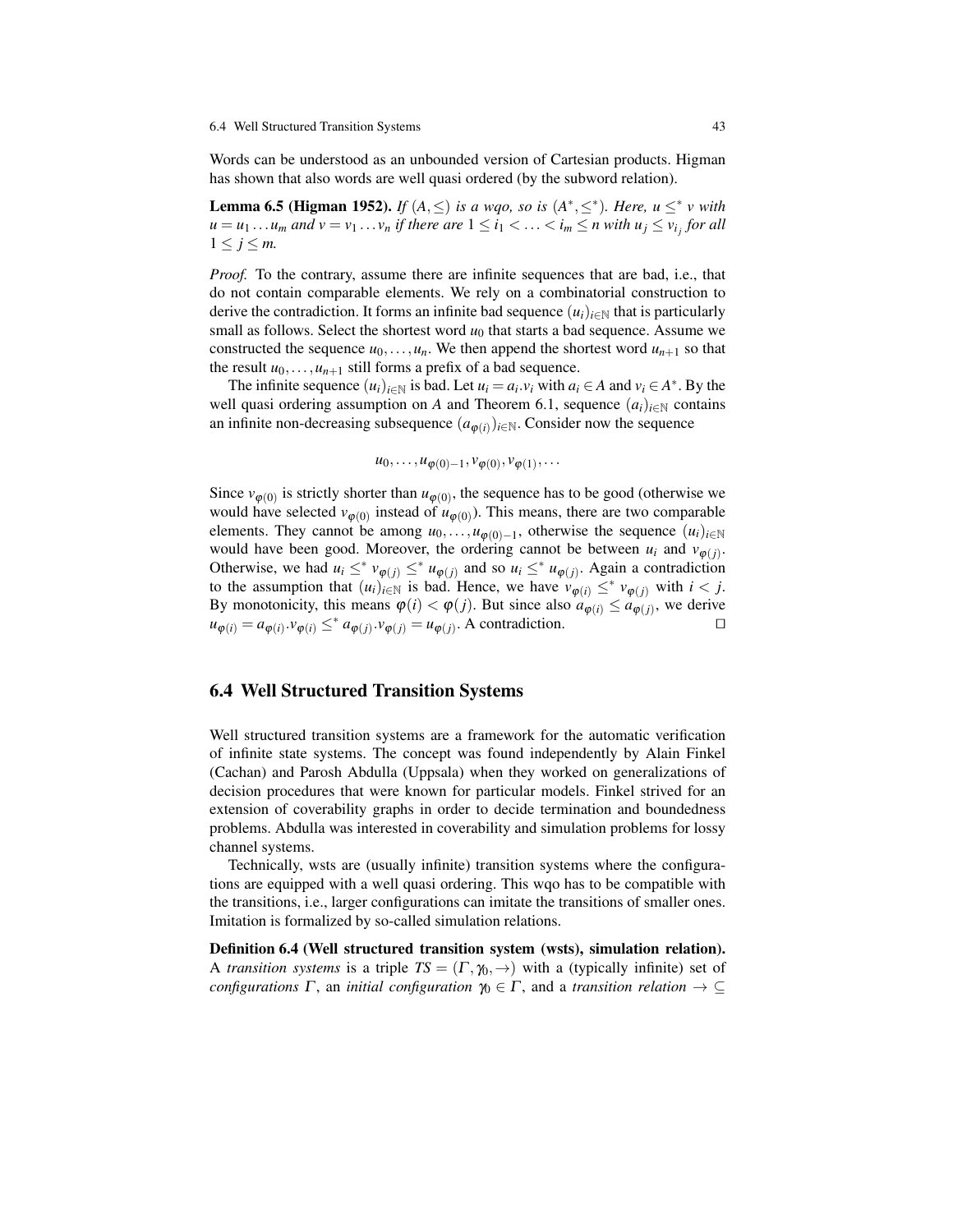44 6 Well Structured Transition Systems

 $\Gamma \times \Gamma$ . The transition system is *well structured* if there is  $\leq \Gamma \times \Gamma$  that is a wqo and a simulation relation. We also write  $TS = (\Gamma, \gamma_0, \rightarrow, \leq)$  for a wsts.

Recall that  $\leq \subseteq \Gamma \times \Gamma$  is a *simulation (relation)* if for all  $\gamma_1, \gamma_2, \gamma_3 \in \Gamma$  with  $\gamma_1 \rightarrow \gamma_2$  and  $\gamma_1 \leq \gamma_3$  there is  $\gamma_4 \in \Gamma$  with  $\gamma_3 \rightarrow \gamma_4$  and  $\gamma_2 \leq \gamma_4$ .

With the ordering  $\leq \leq (Q \times M^{*C}) \times (Q \times M^{*C})$  from Definition 5.3, lossy channel systems are indeed well structured.

**Theorem 6.3 (Lcs are wsts).** *Consider the lcs L* =  $(Q, q_0, C, M, \rightarrow)$ *. The transition*  $system\left(Q\times M^{\ast}{}^{C},\gamma_{0},\rightarrow,\preceq\right)$  *is well structured.* 

For the proof, it remains to be shown that  $\preceq$  is a wqo and a simulation.

## 6.5 Abdulla's Backwards Search

Our goal is to decide coverability in lossy channel systems. Recall that configuration  $(q, W)$  ∈  $Q \times M^{*C}$  is coverable in  $L = (Q, q_0, C, M, \rightarrow)$  if there is a configuration  $\gamma \in R(L)$  with  $\gamma \succeq (q, W)$ . With upward closed sets, the problem can be rephrased as follows. Is the upward closed set  $\{(q, W)\}\uparrow$  reachable?

We present an algorithm that solves *reachability of upward closed sets* in a wsts. Formally, the problem takes as input a wsts  $TS = (\Gamma, \gamma_0, \rightarrow, \leq)$  and an upward closed set  $I \subseteq \Gamma$ . The question is whether *I* is reachable from  $\gamma_0$ . More precisely, is there an element  $\gamma \in I$  with  $\gamma_0 \to^* \gamma$ . We first discuss the general decision procedure for wsts and then instantiate it to lossy channel systems.

Before we plunge into the details, we sketch the procedure and mention the key arguments. The idea is to perform the reachability analysis *backwards*. We start with the set  $I_0 = I$  of interest. Then we compute the set of configurations  $I_1$  that reach *I* in at most one step. We continue with the configurations  $I_2$  that lead to  $I$  in up to two steps and so on. The procedure allows us to reformulate reachability as follows. The set *I* is reachable form  $\gamma_0$  if and only if  $\gamma_0 \in \bigcup_{j \geq 0} I_j$ .

The sets  $I_j$  can be shown to be upward closed. Moreover, they form an infinite chain  $I_0 \subseteq I_1 \subseteq I_2 \subseteq \ldots$  Therefore, Theorem 6.2 applies and states that the chain stabilizes in some  $k \in \mathbb{N}$ :  $I_k = I_{k+1} = I_{k+2} = \dots$  With reference to the infinite union above, we get  $\bigcup_{j\geq 0} I_j = I_k$ . This equation suggests the following procedure to decide upward closed reachability:

- Generate the sequence of upward closed sets  $I_0 \subseteq I_1 \subseteq I_2 \subseteq \ldots$
- Check for stabilization,  $I_k = I_{k+1}$ .
- If the sequence stabilized, check for membership  $\gamma_0 \in I_k$ .

The problem is that the sets  $I_j$  are infinite. This means neither equality  $I_k = I_{k+1}$ nor membership  $\gamma_0 \in I_k$  can be checked algorithmically without further assumptions on the *I<sup>j</sup>* . The solution is to represent these sets symbolically by means of minimal elements  $M_j$  and exploit the equation  $I_j = M_j \uparrow$ . This allows us to store and update only finite sets.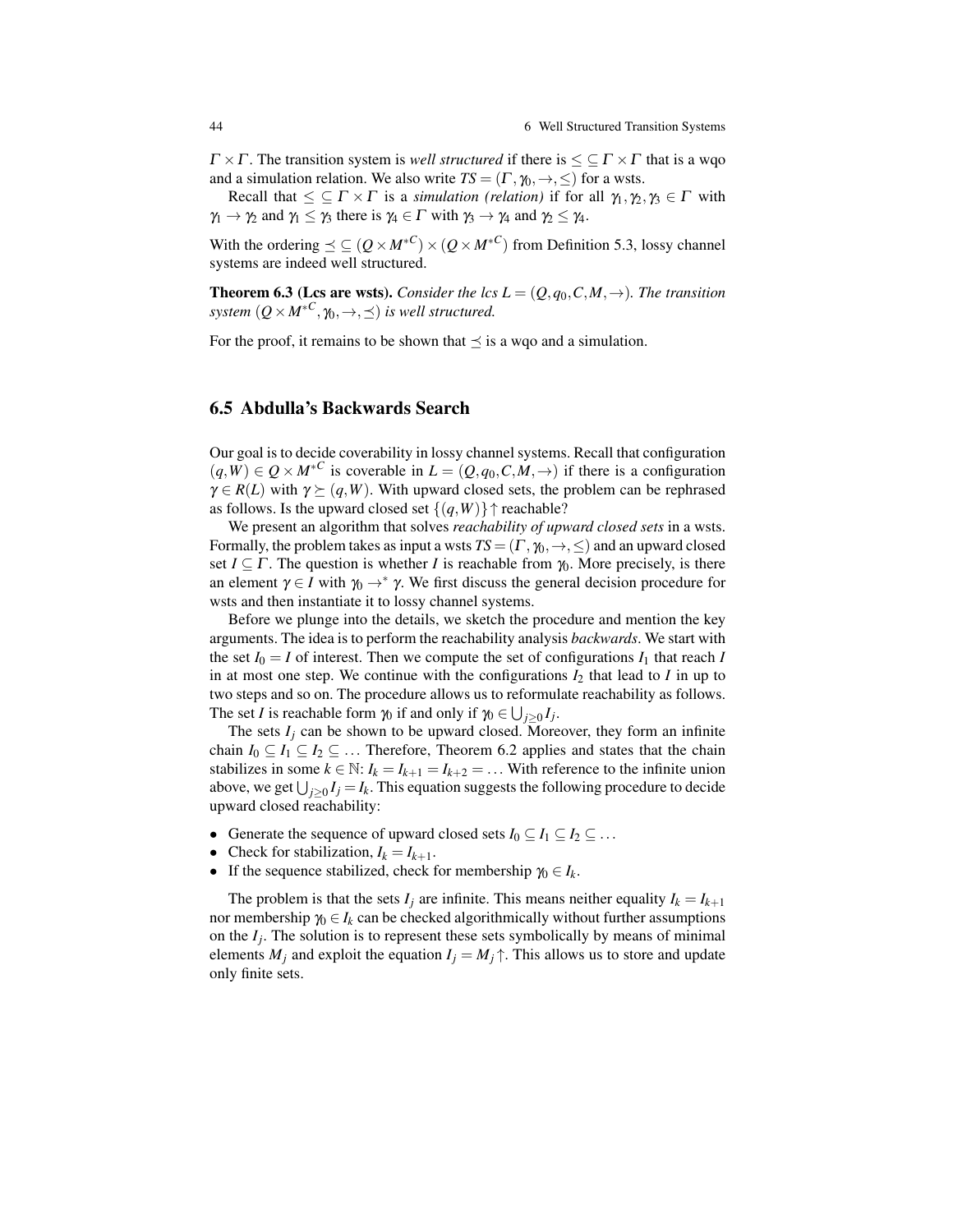Overview: *I* is reachable from  $\gamma_0$  iff  $\gamma_0 \in I_k$  with  $I_k = I_{k+1}$  iff  $\gamma_0 \ge \gamma$ with  $\gamma \in M_k$  and  $M_k \uparrow = M_{k+1} \uparrow$ 

Part I: *I* is reachable from  $\gamma_0$  iff  $\gamma_0 \in I_k$  with  $I_k = I_{k+1}$ 

Consider a wsts  $(\Gamma, \gamma_0, \rightarrow, \leq)$  and an upward closed set  $I \subseteq \Gamma$  to be checked for reachability. In the construction of the sequence  $I_0 \subseteq I_1 \subseteq I_2 \subseteq \ldots$  the following observation is important. In wsts, upward closed sets are closed under computing predecessors: if *I* is upward closed so is  $pre(I)$ .<sup>1</sup> This follows immediately from the requirement that  $\leq$  is a simulation. Interestingly, the fact that upward closure is preserved under predecessors characterizes simulation relations.

**Lemma 6.6** (*pre*(*I*) is upward closed). *Consider a transition system* ( $\Gamma$ ,  $\gamma$ <sub>0</sub>,  $\rightarrow$ ) *and a relation*  $\leq \subseteq \Gamma \times \Gamma$ *. Then*  $\leq$  *is a simulation if and only if pre(I) is upward closed for every upward closed set*  $I \subseteq \Gamma$ *.* 

We define the sequence

$$
I_0 := I \qquad \text{and} \qquad I_{j+1} := I \cup pre(I_j) \text{ for all } j \in \mathbb{N}.
$$

Denote by  $pre^{l}(I)$  the set obtained by  $l \in \mathbb{N}$  applications of  $pre(-)$  to *I*:

$$
pre^{l}(I) := \underbrace{pre(...pre(I))}_{l-\text{times}}.
$$
 Then the equality  $I_{j} = \bigcup_{l=0}^{j} pre^{l}(I)$  (6.1)

holds and gives rise to the following lemma.

**Lemma 6.7.** *Consider wsts*  $(\Gamma, \gamma_0, \rightarrow, \leq), I \subseteq \Gamma$  *upward closed,*  $\gamma \in \Gamma$ *, and*  $n \in \mathbb{N}$ *. Then I is reachable from*  $\gamma$  *in at most n steps if and only if*  $\gamma \in I_n$ *.* 

As a consequence, set *I* is reachable from the initial configuration  $\gamma_0$  if and only if  $\gamma_0 \in pre^*(I)$  where  $pre^*(I) := \bigcup_{j \in \mathbb{N}} I_j$ . The union is not really infinite. Equation 6.1 shows the inclusions  $I_0 \subseteq I_1 \subseteq I_2 \subseteq \dots$  With Lemma 6.6, the sets  $I_i$  are upward closed for all  $j \in \mathbb{N}$ . Theorem 6.2 applies and yields a first index  $k \in \mathbb{N}$  that satisfies  $I_k = I_{k+1}$ . By definition of the sets  $I_j$ , we obtain  $I_k = I_{k+1} = I_{k+2} = \dots$ 

**Theorem 6.4.** *Consider a wsts*  $(\Gamma, \gamma, \rightarrow, \leq)$  *and an upward closed set*  $I \subseteq \Gamma$ *. Then I* is reachable from  $\gamma_0$  if and only if  $\gamma_0 \in pre^*(I) = \bigcup_{j \in \mathbb{N}} I_j = I_k$  with  $I_k = I_{k+1}$ .

<sup>&</sup>lt;sup>1</sup> Here,  $pre(I) := \{ \gamma \in \Gamma \mid \gamma \to \gamma' \in I \}$  is the set of *predecessors of I*. Those configurations that lead to *I* in a single step.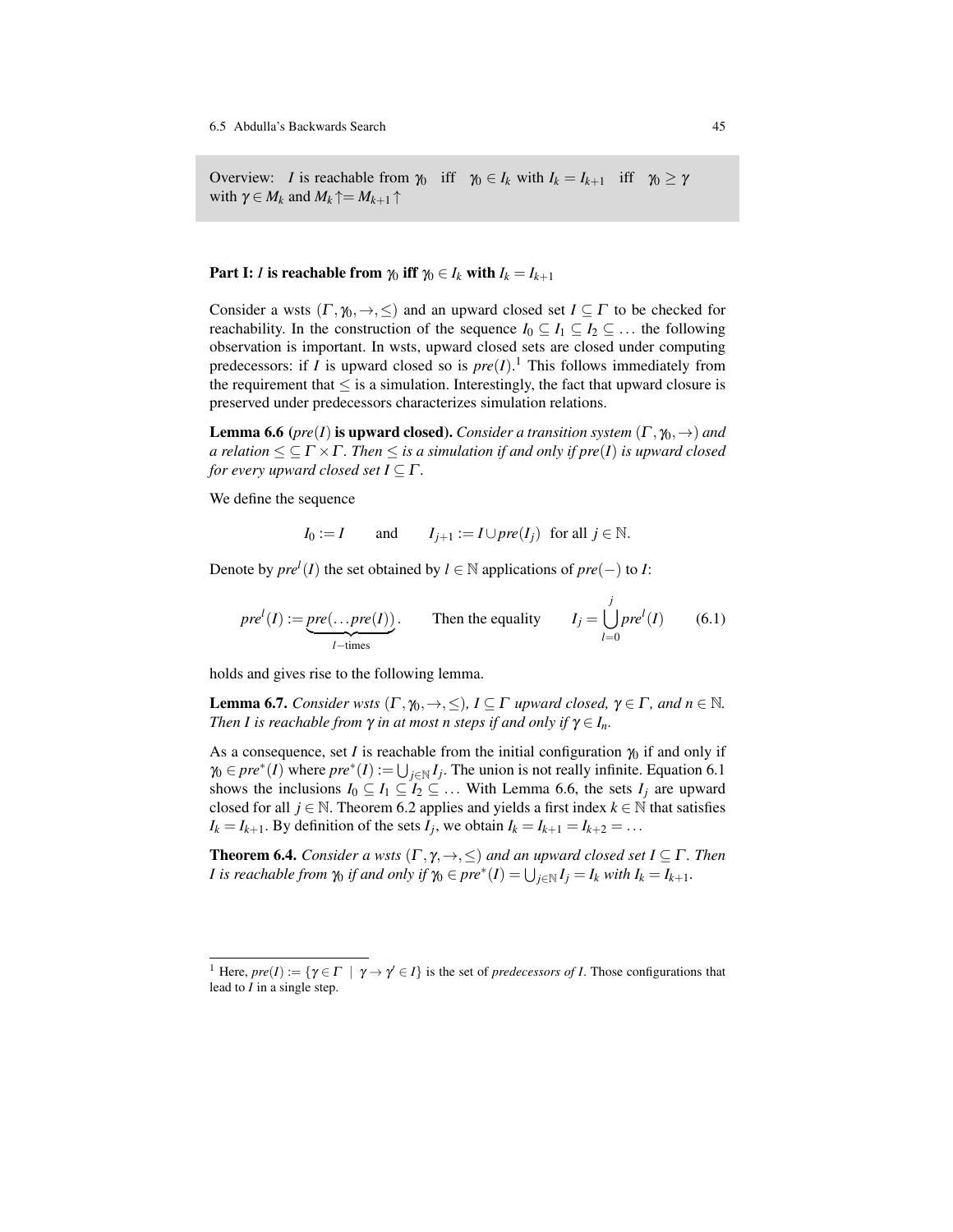46 6 Well Structured Transition Systems

Part II:  $\gamma_0 \in I_k$  with  $I_k = I_{k+1}$  iff  $\gamma_0 \geq \gamma$  with  $\gamma \in M_k$  and  $M_k \uparrow = M_{k+1} \uparrow$ 

It remains to decide equality  $I_k = I_{k+1}$  and membership  $\gamma_0 \in I_k$ . The trick is to define, in accordance with the  $I_j$ , a sequence of minimal elements:

$$
M_0 := min(I) \quad \text{and} \quad M_{j+1} := min(M_0 \cup \bigcup_{\gamma \in M_j} minpre(\gamma)) \text{ for all } j \in \mathbb{N}.
$$

The definition relies on a function *minpre*(−) that returns a set of minimal elements *min*( $pre({\gamma \nmid \gamma})$ ) for the predecessors of  ${\gamma}$  ↑. Computability of *minpre*(-) does not follow from the requirements on wsts but has to be shown for every instantiation of the framework. We say a wsts *has computable minimal predecessors* if the set  $minpre(\gamma)$  is computable for every  $\gamma \in \Gamma$ . The  $M_j$  are indeed sets of minimal elements for the *I<sup>j</sup>* .

**Lemma 6.8.**  $I_j = M_j \uparrow$  *for all*  $j \in \mathbb{N}$ .

*Proof.* We proceed by induction where the base case  $I_0 = min(I) \uparrow = M_0 \uparrow$  follows from Lemma 6.2. For the induction step, assume we already have  $I_i = M_i \uparrow$  for  $j \in \mathbb{N}$ . We consider  $I_{j+1}$  and derive

$$
I_{j+1} = I \cup pre(I_j)
$$
  
\n{ Induction hypothesis } = I \cup pre(\bigcup\_{\gamma \in M\_j} {\gamma} \uparrow)  
\n{ Distributivity of pre(-) over  $\cup$  } = I \cup \bigcup\_{\gamma \in M\_j} pre({\gamma} \uparrow)  
\n{  $pre({\gamma} \uparrow \uparrow)$  upward closed } = M\_0 \uparrow \cup \bigcup\_{\gamma \in M\_j} min(pre({\gamma} \uparrow \uparrow)) \uparrow  
\n{ Distributivity  $\uparrow$  over  $\cup$  } = (M\_0 \cup \bigcup\_{\gamma \in M\_j} min(pre({\gamma} \uparrow \uparrow))) \uparrow  
\n{ Definition minimal elements } = min(M\_0 \cup \bigcup\_{\gamma \in M\_j} min(pre({\gamma} \uparrow \uparrow))) \uparrow = M\_{j+1} \uparrow

Note that the definition of the *M<sup>j</sup>* does not rely on the upward closed sets *I<sup>j</sup>* . The relationship is given only by Lemma 6.8. We now have

$$
pre^*(I) = \bigcup_{j \in \mathbb{N}} I_j = I_k = M_k \uparrow
$$

where  $k \in \mathbb{N}$  is the first index with  $I_k = I_{k+1}$  or equivalently  $M_k \uparrow = M_{k+1} \uparrow$ . The latter equality  $M_k \uparrow = M_{k+1} \uparrow$  is decidable provided the wqo  $\leq$  is decidable: one just compares the minimal elements.

Theorem 6.5 (Decidability of upward closed reachability, Abdulla 1996). *Let*  $(\Gamma, \gamma_0, \rightarrow, \leq)$  *be a wsts with computable minimal predecessors and decidable*  $\leq$ *.*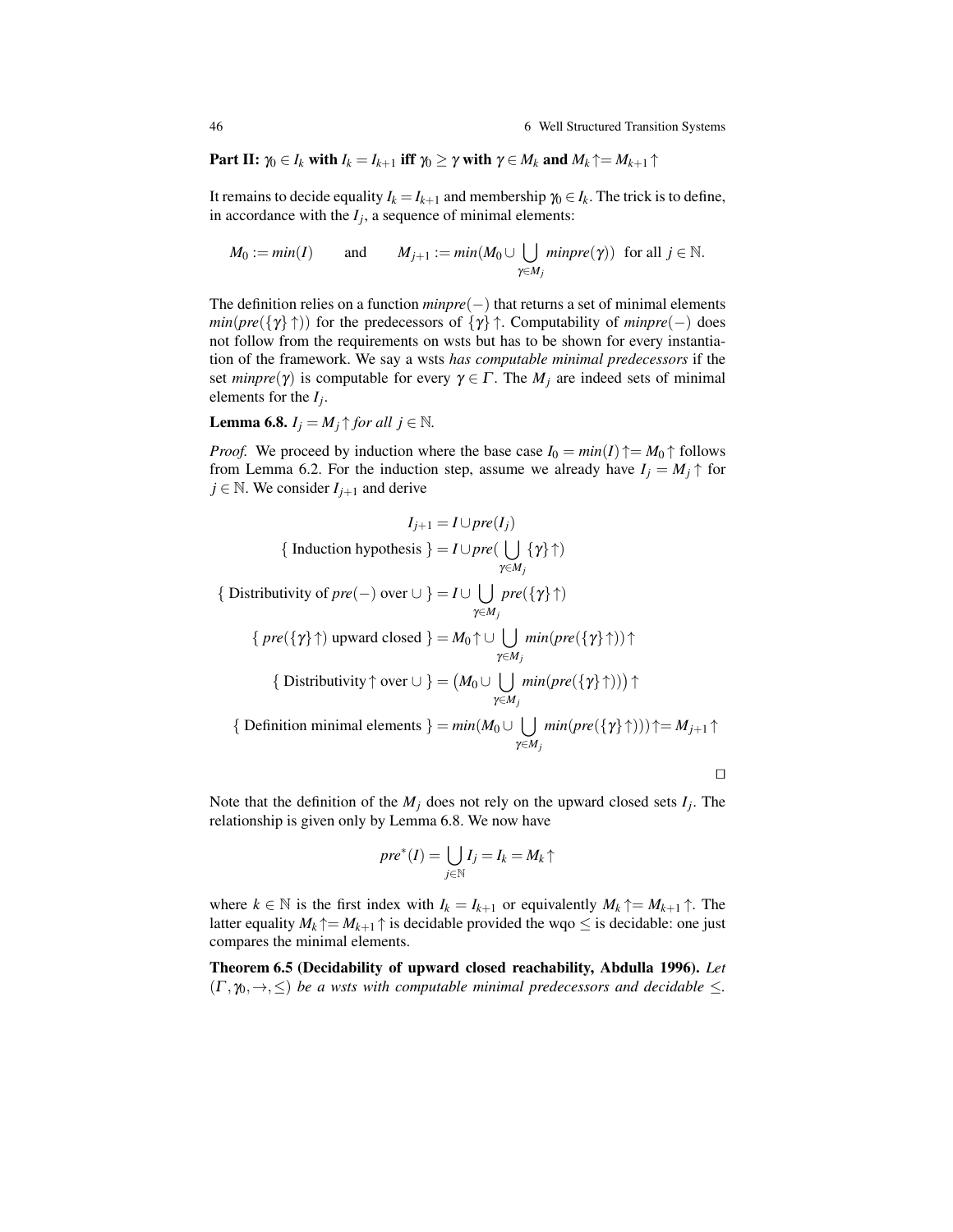6.5 Abdulla's Backwards Search 47

*Consider the upward closed set*  $I \subseteq \Gamma$  *given by its minimal elements min(I). Then it is decidable whether I is reachable from*  $γ<sub>0</sub>$ *.* 

*Proof.* The algorithm computes the sequence of minimal elements as defined above. When it finds  $M_k \uparrow = M_{k+1} \uparrow$ , it terminates as now  $pre^*(I) = M_k \uparrow$ . By Theorem 6.4,  $\gamma_0$  reaches *I* iff  $\gamma_0 \geq \gamma$  with  $\gamma \in M_k$ . . The contract of the contract of the contract of the contract of the contract of the contract of the contract of the contract of the contract of the contract of the contract of the contract of the contract of the contract

To instantiate the algorithm to LCS, we need a suitable *minpre*(−) function. Let  $L = (Q, q_0, C, M, \rightarrow)$ . We take as  $minpre(q_2, W_2) := min(T)$ , where *T* is the smallest set so that

$$
(q_1, W_1) \in T \quad \text{if } q_1 \xrightarrow{c \mid m} q_2 \text{ and } W_2 = W_1[c := W_1.m]
$$
\n
$$
(q_1, W_2) \in T \quad \text{if } q_1 \xrightarrow{c \mid m} q_2 \text{ and the last element of } W_2(c) \neq m \text{ (or } W_2(c) \text{ is empty)}
$$
\n
$$
(q_1, W_1) \in T \quad \text{if } q_1 \xrightarrow{c \mid m} q_2 \text{ and } W_1 = W_2[c := m.W_2(c)]
$$

**Lemma 6.9.** *Consider LCS*  $L = (Q, q_0, C, M, \rightarrow)$  *and configuration*  $\gamma \in Q \times M^{*C}$ *. Then minpre* $(\gamma) = min(pre(\{\gamma\})).$ 

One may be skeptical about  $(q_1, W_2) \in T$  if  $q_1 \xrightarrow{c \text{!} m} q_2$  and the last element of  $W_2(c)$ is different from *m*. We have  $(q_1, W_2) \to (q_2, W_2[c := W_2(c).m]) \ge (q_2, W_2)$ . Hence,  $(q_1, W_2) \in pre(\{(q_2, W_2)\}\uparrow).$ 

There is no configuration  $(q_1, W_2')$  with  $W_2' \prec^* W_2$  (in case last  $W_2(c) \neq m$ ). One adds *m* in order to take the transition. The letter is lost to get  $W_2(c)$ . Since only a single letter can be added,  $W_2(c)$  cannot be constructed from  $W'_2(c) \prec^* W_2(c)$ .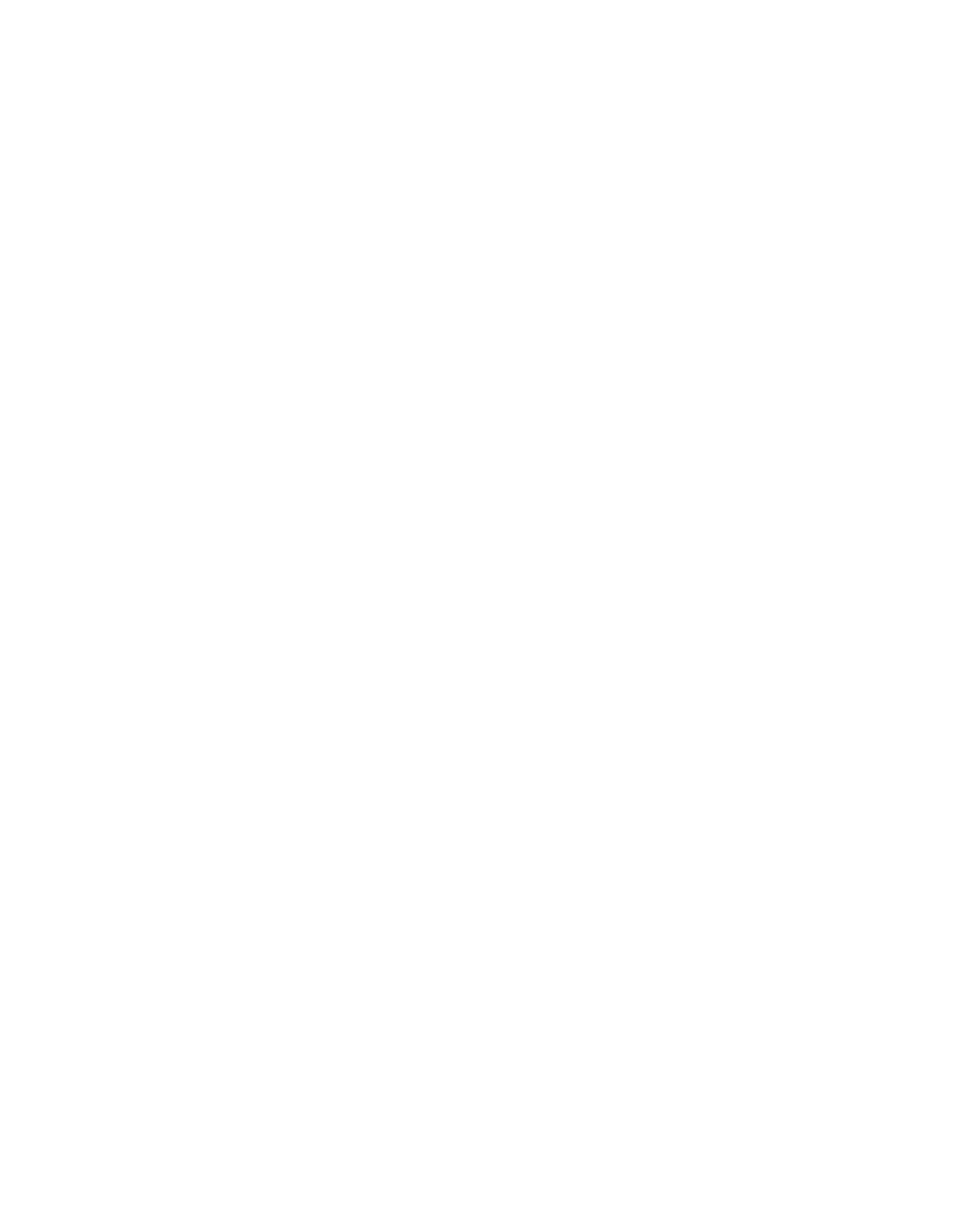## Chapter 7 Simple Regularity and Symbolic Forward Analysis

Abstract Symbolic forward analysis of lossy channel systems

## 7.1 Simple Regular Expressions and Languages

Recall that the *regular expressions* over an alphabet *M* are defined by finite unions, concatenation, and Kleene star of single letters:

 $re ::= \emptyset \mid \varepsilon \mid a \mid re_1 + re_2 \mid re_1 \cdot re_2 \mid re^*$  where  $a \in M$ .

Regular expressions *re* denote languages  $\mathscr{L}(re) \subseteq M^*$  in the standard way:

$$
\mathcal{L}(\emptyset) := \emptyset \qquad \mathcal{L}(re_1 + re_2) := \mathcal{L}(re_1) \cup \mathcal{L}(re_2)
$$

$$
\mathcal{L}(\varepsilon) := \{\varepsilon\} \qquad \mathcal{L}(re_1 \cdot re_2) := \mathcal{L}(re_1) \cdot \mathcal{L}(re_2)
$$

$$
\mathcal{L}(a) := \{a\} \qquad \qquad \mathcal{L}(re^*) := \mathcal{L}(re)^* := \bigcup_{j \in \mathbb{N}} \mathcal{L}(re)^j
$$

Here,  $\mathscr{L}(re)^j$  denotes  $j \in \mathbb{N}$  concatenations of  $\mathscr{L}(re)$  where we fix  $\mathscr{L}(re)^0 := \varepsilon$ . Simple regular expressions are designed to represent languages that are downward closed wrt. Higman's subword ordering  $\preceq^*$ . Therefore, every occurrence of a letter also offers the choice of loss.

Definition 7.1 (Simple regular expression). Consider some underlying alphabet *M*. *Atomic expressions e* allow for choices among letters and form the base case. They are concatenated to *products p*. *Simple regular expressions (sres) r* are then choices among products:

$$
e ::= (a + \varepsilon) \mid (a_1 + \ldots + a_m)^* \qquad p ::= \varepsilon \mid e.p \qquad r ::= \emptyset \mid p + r
$$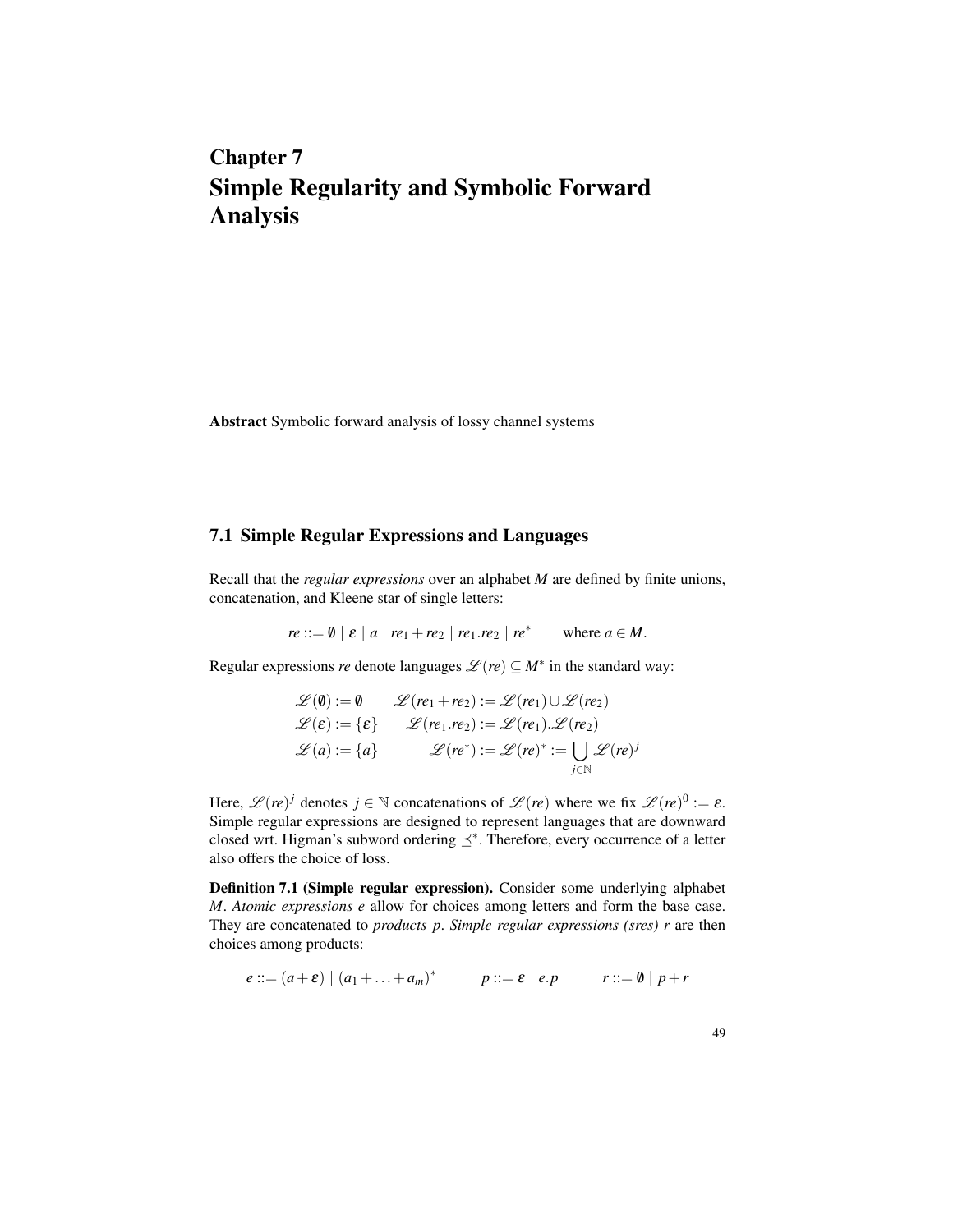where  $a, a_1, \ldots, a_m \in M$ . A language  $\mathcal{L} \subseteq M^*$  is *simple regular* if there is a simple regular expression *r* with  $\mathscr{L} = \mathscr{L}(r)$ .

Haines showed that downward closed languages are regular. We first establish this result and then sharpen it as follows. Downward closed languages are precisely the languages represented by sres.

**Theorem 7.1 (Haines '69).** Let  $\mathcal{L} \subseteq M^*$  be any language. Then  $\mathcal{L} \downarrow$  is regular.

*Proof.* Since  $\mathscr{L} \downarrow$  is downward closed, the complement  $\overline{\mathscr{L} \downarrow}$  is upward closed. Since Higman's ordering  $\preceq^*$  is a wqo, this upward closed language can be represented by its (finitely many) minimal elements:

$$
\overline{\mathscr{L}\downarrow} = \min(\overline{\mathscr{L}\downarrow})\uparrow = \bigcup_{w \in \min(\overline{\mathscr{L}\downarrow})} \{w\}\uparrow. \tag{7.1}
$$

Note that the upward closure of a word  $w = w_1 \dots w_n$  is the language

$$
\{w\}\uparrow = \{y \in M^* \mid w \leq^* y\} = \mathscr{L}(M^*.w_1.M^*...M^*.w_n.M^*)
$$

where  $M^*$  denotes the choice  $\Sigma_{m \in M}$ *m*. This means  $\{w\} \uparrow$  is regular. Since  $min(\overline{\mathscr{L}\downarrow})$ is finite by Lemma 6.1 and since regular languages are closed under finite unions, we conclude with Equation 7.1 that  $\overline{\mathscr{L}\downarrow}$  is regular. Regular languages are also closed under complementation, so  $L \downarrow = \overline{\mathcal{L} \downarrow}$  is regular.

The result is indeed surprising. If we define the language of a Turing machine to contain all sequences of transitions that lead to a halting state, we get that  $\mathscr{L}(TM) \downarrow$ is regular. This in turn means that the downward closure of languages cannot be computable in general. In the example of Turing machines, we would obtain

$$
TM \text{ halts} \quad \text{iff} \quad \mathscr{L}(TM) \downarrow \neq \emptyset \quad \text{iff} \quad \varepsilon \in \mathscr{L}(TM) \downarrow.
$$

So there is no algorithm to compute a representation of  $\mathscr{L}(TM) \downarrow$  (more precisely, no representation which allows us to evaluate emptiness or membership of  $ε$ ).

There are interesting classes of languages for which the downward closure is computable. Van Leeuwen has shown in 1978 that the downward closure of context free languages is effectively computable. For Petri nets, the problem remained open until 2010 when it was solved positively by Habermehl, Wimmel, and the author. Establishing such computability results is a beautiful theoretical challenge that finds applications in decidability results for asynchronous hardware. Indeed, consider a shared memory architecture with a writer and a reader. The reader always sees the downward closure of the writers actions. If the reader process is slower than the writer, it may miss intermediary instructions. It was Ahmed Bouajjani who realized this applications of downward closed languages in modelling and verification.

**Theorem 7.2 (Bouajjani '98).** *Language*  $L$  *is downward closed if and only if it is simple regular.*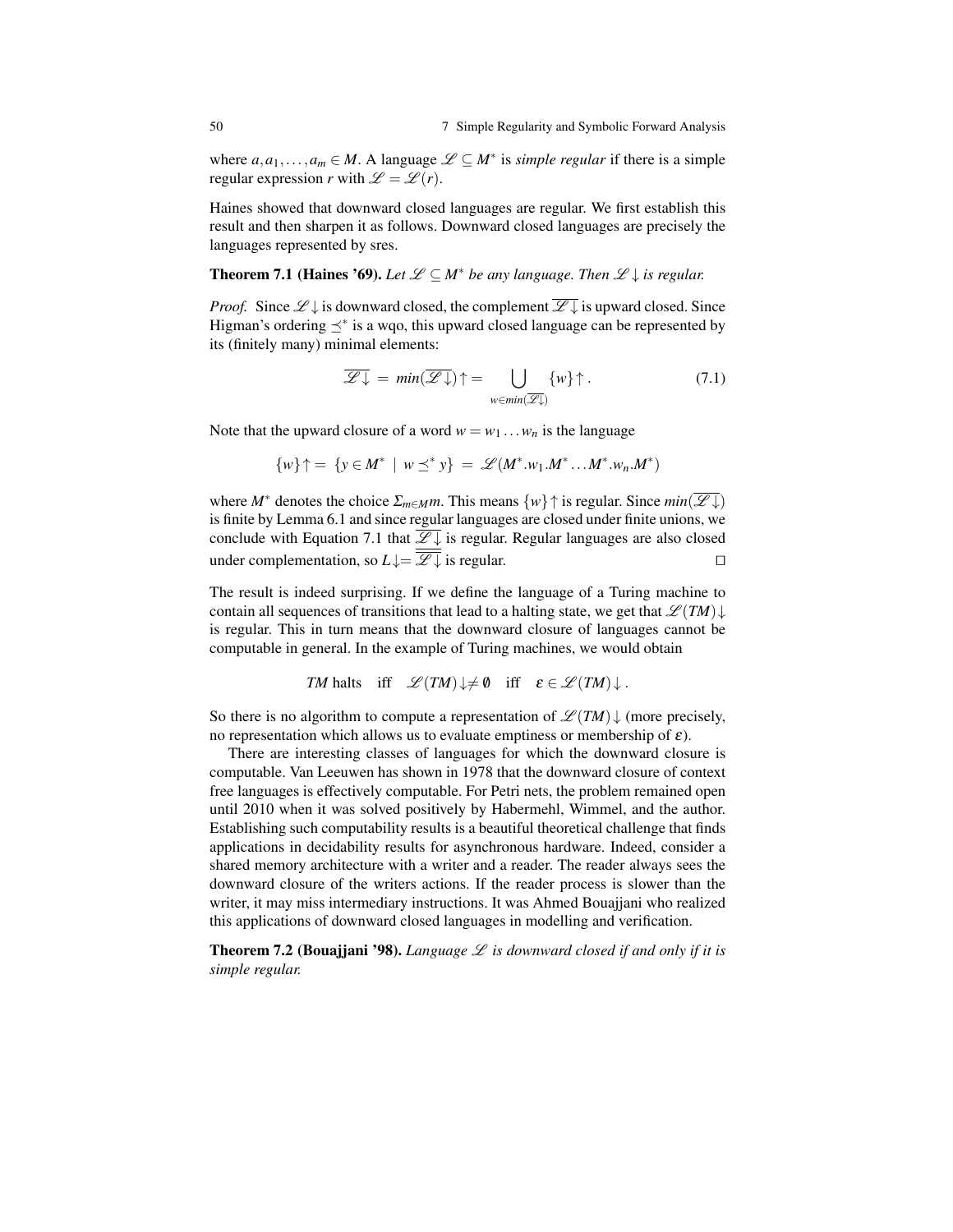#### 7.1 Simple Regular Expressions and Languages 51

*Proof.* For the if direction, recall that simple regularity means  $\mathscr{L} = \mathscr{L}(r)$  for some sre *r*. Therefore, an induction along the structure of sres is sufficient that shows  $\mathscr{L}(r)$  is downward closed for all sres.

For the only if direction, we apply Haines' theorem and obtain

$$
\mathscr{L} = \overline{\overline{\mathscr{L}}} = \overline{\bigcup_{w \in min(\overline{\mathscr{L}})} \{w\} \uparrow} = \bigcap_{w \in min(\overline{\mathscr{L}})} \overline{\{w\} \uparrow}. \tag{7.2}
$$

To find an sre for  $\overline{\{w\}}\uparrow$ , we take a detour and represent  $\{w\}\uparrow$  by a finite automaton. This allows us to apply the standard construction for complementation, which hints to the required expression. Let  $w = w_1 \dots w_n$  with *M* as underlying alphabet. The language  $\{w\}$ <sup> $\uparrow$ </sup> is accepted by



The *M* labelled loops denote |*M*| loops, one for each letter in *M*. We determinize the automaton with the powerset construction of Rabin and Scott. Switching then final and non-final states yields an automaton for the complement language:



The automaton operations are known to reflect the operations on languages. Thus, the language of  $det(A_{\{w\}\uparrow})$  is as desired:

$$
\mathscr{L}(\overline{det(A_{\{w\}\}})) = \overline{\mathscr{L}(det(A_{\{w\}\}})) = \overline{\mathscr{L}(A_{\{w\}\}})} = \overline{\{w\}\uparrow}.
$$

The language is characterized by the sre

$$
(M \setminus \{w_1\})^*.(w_1+\varepsilon).(M \setminus \{w_2\})^*.(w_2+\varepsilon)...(w_{n-1}+\varepsilon).(M \setminus \{w_n\})^*
$$

According to Equation 7.2, we need an sre for the intersection  $\bigcap_{w \in min(\overline{\mathscr{L}})} \{w\} \uparrow$ . On automata, this intersection is reflected by a parallel composition

$$
\prod_{w \in min(\overline{\mathscr{L}})} \overline{det(A_{\{w\}\uparrow})}.
$$

The result is an, up to loops, acyclic automaton. We decompose it into its maximal paths and reuse the above construction.  $\Box$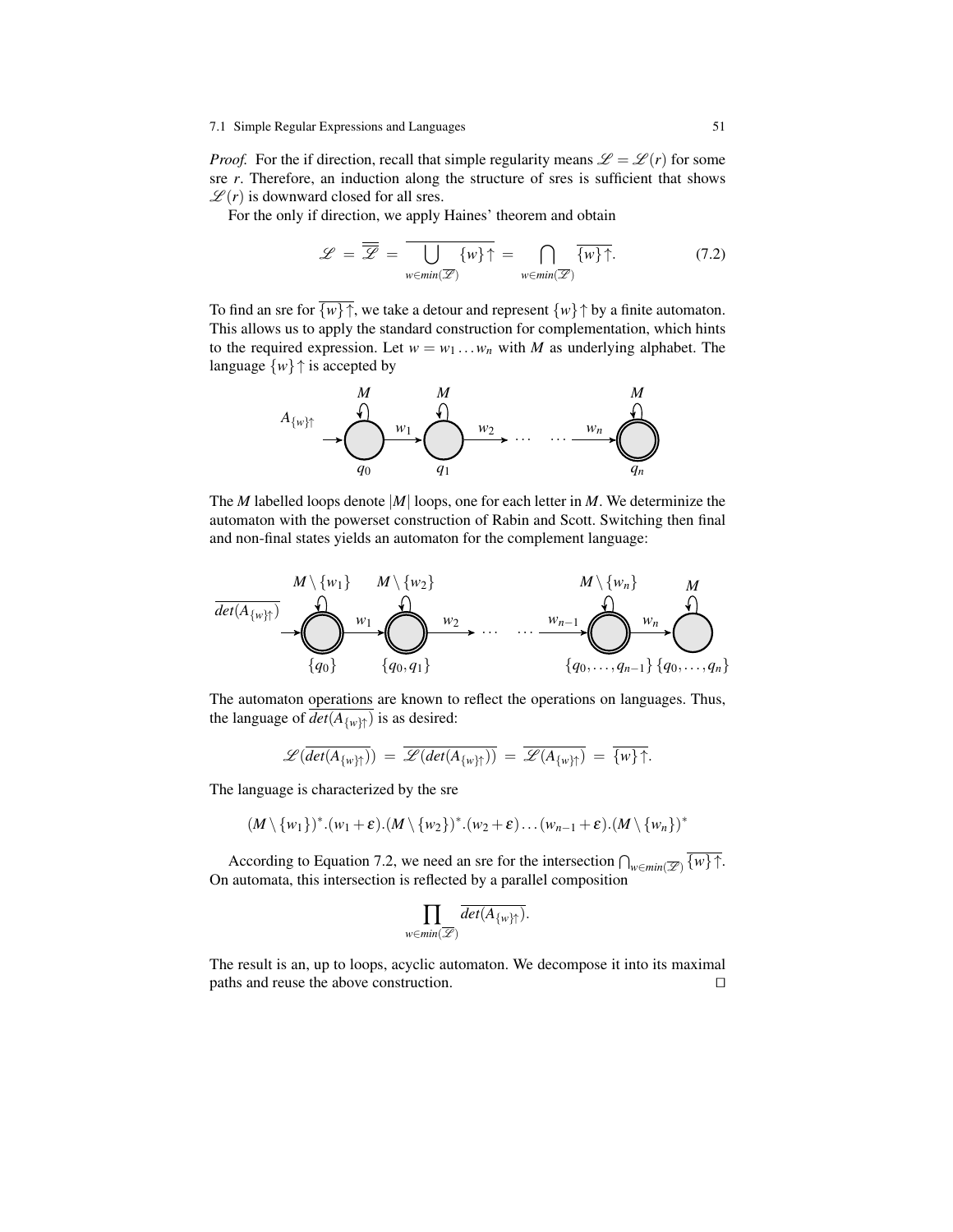#### 7.2 Inclusion among simple regular languages

We intend to use sres to represent sets of configurations in a lossy channel system. More precisely, we develop a concept of symbolic configurations (*q*,*R*) where *R* is a function that assings to each channel  $c$  an sre  $R(c)$ . Based on such symbolic configurations, we again develop a fixed point algorithm of the form

 $I_0 \subseteq I_1 \subseteq I_2 \subseteq \ldots$  until  $I_{k+1} = I_k$  for some  $k \in \mathbb{N}$ .

As the sequence already is increasing, we only need to check  $I_{k+1} \subseteq I_k$ . This calls for an inclusion check  $\mathscr{L}(r_1) \subseteq \mathscr{L}(r_2)$  among simple regular languages. The following result is key to making this inclusion check efficient. It states that we only need to compare products with products.

**Lemma 7.1.** *Consider a product p and an sre*  $r = p_1 + \ldots + p_k$ *. If*  $\mathscr{L}(p) \subseteq \mathscr{L}(r)$ *then*  $\mathscr{L}(p) \subseteq \mathscr{L}(p_i)$  *for some*  $1 \leq i \leq k$ .

*Proof.* The proof approach is interesting. We devise a single word  $y \in \mathcal{L}(p)$  that is demanding enough so as to ensure inclusion of the full language  $\mathscr{L}(p)$ . More precisely, the word will guarantee that

$$
y \in \mathscr{L}(p_i)
$$
 implies  $\mathscr{L}(p) \subseteq \mathscr{L}(p_i)$ 

for every product  $p_i$  with  $1 \le i \le k$ . This proves the lemma as

$$
y \in \mathscr{L}(p) \subseteq \mathscr{L}(r) = \bigcup_{i=1}^k \mathscr{L}(p_i)
$$

yields  $y \in \mathcal{L}(p_i)$  for some  $1 \leq i \leq k$ . With the above implication, we conclude  $\mathscr{L}(p) \subseteq \mathscr{L}(p_i)$  for this  $p_i$ . All that remains is to give the construction of *y*.

Let  $p = e_1 \dots e_n$  and let *j* be the maximal number of atomic expressions in the products in  $r = p_1 + \ldots + p_k$ . The goal is to enforce  $\mathscr{L}(p) \subseteq \mathscr{L}(p_i)$  if  $y \in \mathscr{L}(p_i)$ . We set  $y = y_1 \dots y_n$  with

$$
y_i := a
$$
 if  $e_i = (a + \varepsilon)$   $y_i := (a_1 ... a_m)^{j+1}$  if  $e_i = (a_1 + ... + a_m)^*$ .

This means we have a word for every atomic expression. For a choice  $e_i = (a + \varepsilon)$ we select  $y_i = a$  to demand the occurrence of letter *a*. For  $e_i = (a_1 + ... a_m)^*$  we apply the pigeonhole principle. Let the longest product in *r* be  $e'_1 \dots e'_j$ . We choose  $y_i = (a_1 \dots a_m)^{j+1}$ . This means at least two iterations of  $a_1 \dots a_m$  have to be in the language of a same expression,  $(a_1 \dots a_m)^2 \in \mathcal{L}(e'_l)$  for some  $1 \le l \le j$ . This implies  $e'_{l} = (\ldots + a_1 + \ldots + a_m)^*$  and guarantees  $\mathscr{L}(e_i) \subseteq \mathscr{L}(e'_{l})$ . Inclusion of the full product  $p = e_1 \dots e_n$  iterates the argument for single expressions.

We now develop a recursive algorithm that checks inclusion among products in linear time. If one of the products is the empty word, we have  $\mathscr{L}(\varepsilon) \subseteq \mathscr{L}(p)$  for every product *p* and  $\mathcal{L}(p) \nsubseteq \mathcal{L}(\varepsilon)$  for all  $p \neq \varepsilon$ . For atomic expressions, we have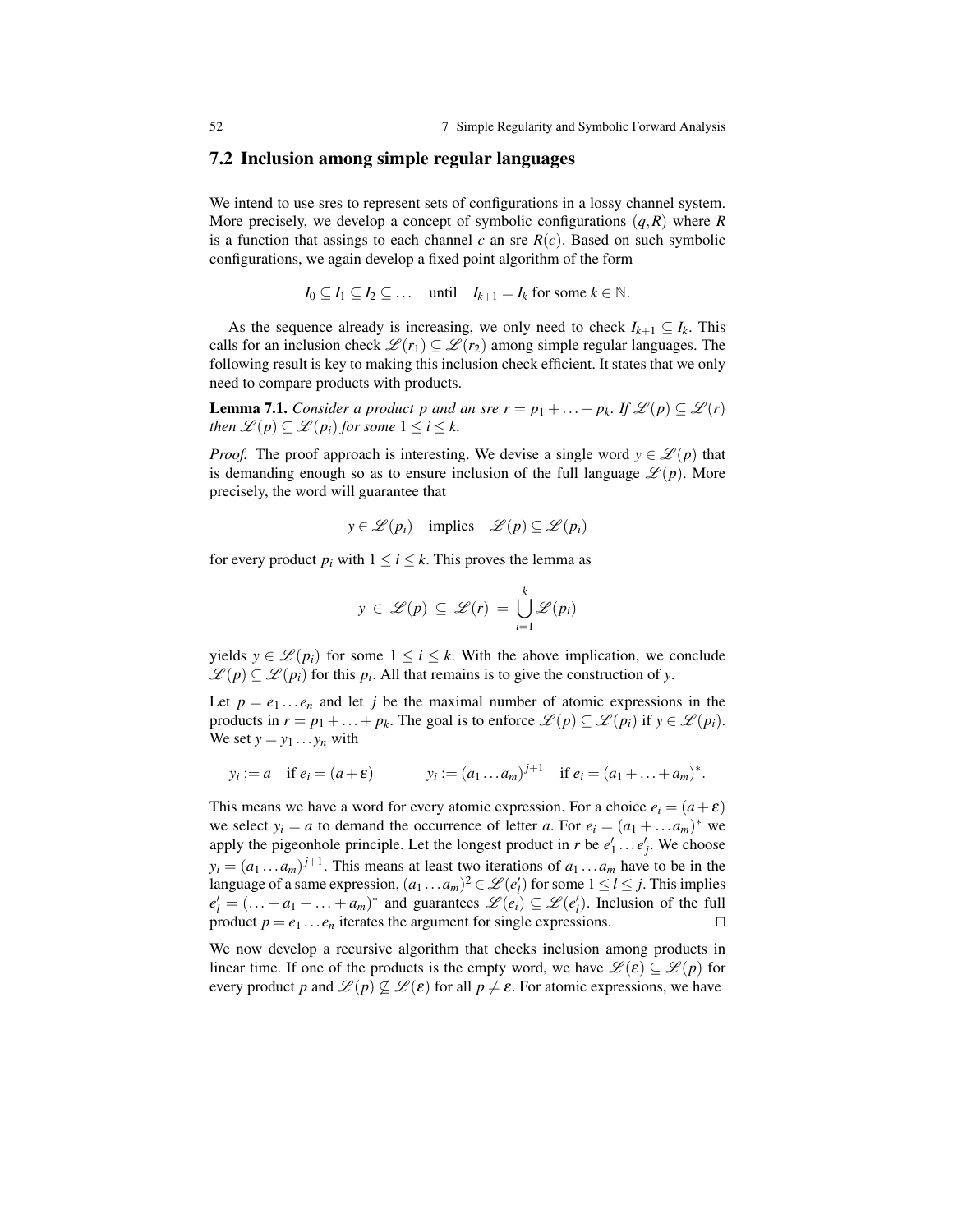7.3 Computing the Effect of Transitions 53

$$
\mathscr{L}(a+\varepsilon) \subseteq \mathscr{L}((a_1+\ldots+a_m)^*) \quad \text{if } a \in \{a_1,\ldots,a_m\}
$$

$$
\mathscr{L}((a_1+\ldots+a_m)^*) \subseteq \mathscr{L}((b_1+\ldots+b_n)^*) \quad \text{if } \{a_1,\ldots,a_m\} \subseteq \{b_1,\ldots,b_n\}.
$$

It remains to set up the recursion for proper products  $e_1$ .  $p_1$  and  $e_2$ .  $p_2$ . We return  $\mathscr{L}(e_1, p_1) \subseteq \mathscr{L}(e_2, p_2)$  if one of the following holds:

$$
\mathcal{L}(e_1) \not\subseteq \mathcal{L}(e_2) \quad \text{and} \quad \mathcal{L}(e_1 \cdot p_1) \subseteq \mathcal{L}(p_2)
$$
\n
$$
\mathcal{L}(e_1) = \mathcal{L}(e_2) = \mathcal{L}(a + \varepsilon) \quad \text{and} \quad \mathcal{L}(p_1) \subseteq \mathcal{L}(p_2)
$$
\n
$$
\mathcal{L}(e_1) \subseteq \mathcal{L}(e_2) = \mathcal{L}((a_1 + \ldots + a_m)^*) \quad \text{and} \quad \mathcal{L}(p_1) \subseteq \mathcal{L}(e_2 \cdot p_2).
$$

Lemma 7.2. *Inclusion among products can be checked in linear time.*

To check inclusion  $\mathscr{L}(p_1 + ... + p_m) \subseteq \mathscr{L}(p'_1 + ... + p'_n)$  among sres, we compare each product  $p_i$  with every product  $p'_j$  until we find  $\mathscr{L}(p_i) \subseteq \mathscr{L}(p'_j)$ . This local check among products is sufficient according to Lemma 7.1.

Lemma 7.3. *Inclusion among sres can be checked in quadratic time.*

## 7.3 Computing the Effect of Transitions

The result of applying an operation like *c*!*a* to an sre *r* should again be an sre. We show how to compute this sre. In the next section, we obtain a similar computability result for the application of iterated sequences of operations.

We fix the channel *c* to which we apply the operations and write !*a* and ?*a* instead of *c*!*a* and *c*?*a*. Let *M* be the alphabet of messages that are sent and received. We define the effect of performing a send operation *!a* on  $\mathscr{L} \subseteq M^*$  to be the language  $\mathscr{L} \oplus !a := \{ y \in M^* \mid y = x.a \text{ for some } x \in \mathscr{L} \}.$  Similarly, the effect of receiving from  $\mathscr L$  is defined by  $\mathscr L \oplus ?a := \{y \in M^* \mid x = a.y \text{ for some } x \in \mathscr L\}$ . The languages  $L$  we are concerned with are represented by sres  $r$ . The following lemma shows how to compute an sre that represents  $\mathscr{L}(r) \oplus op$ .

**Lemma 7.4.** *Consider an sre r and an operation op*  $\in \{a, 2a\}$ *. There is an sre r* $\oplus$ *op with*  $\mathscr{L}(r \oplus op) = \mathscr{L}(r) \oplus op$ . Moreover,  $r \oplus op$  can be computed in linear time.

*Proof.* We first consider products. For send operations, we set  $p \oplus !a := p.(a + \varepsilon)$ . For receive operations, the base case is  $\varepsilon \oplus ?a := \emptyset$ . In the induction step, we have

$$
(e.p) \oplus ?a := \begin{cases} e.p & \text{if } e = (a_1 + \dots + a_m)^* \text{ and } a \in \{a_1, \dots, a_m\} \\ p & \text{if } e = (a + \varepsilon) \\ p \oplus ?a & \text{otherwise.} \end{cases}
$$

This means the operation is applied to the remaining product *p* provided letter *a* cannot be served by the first atomic expression *e*.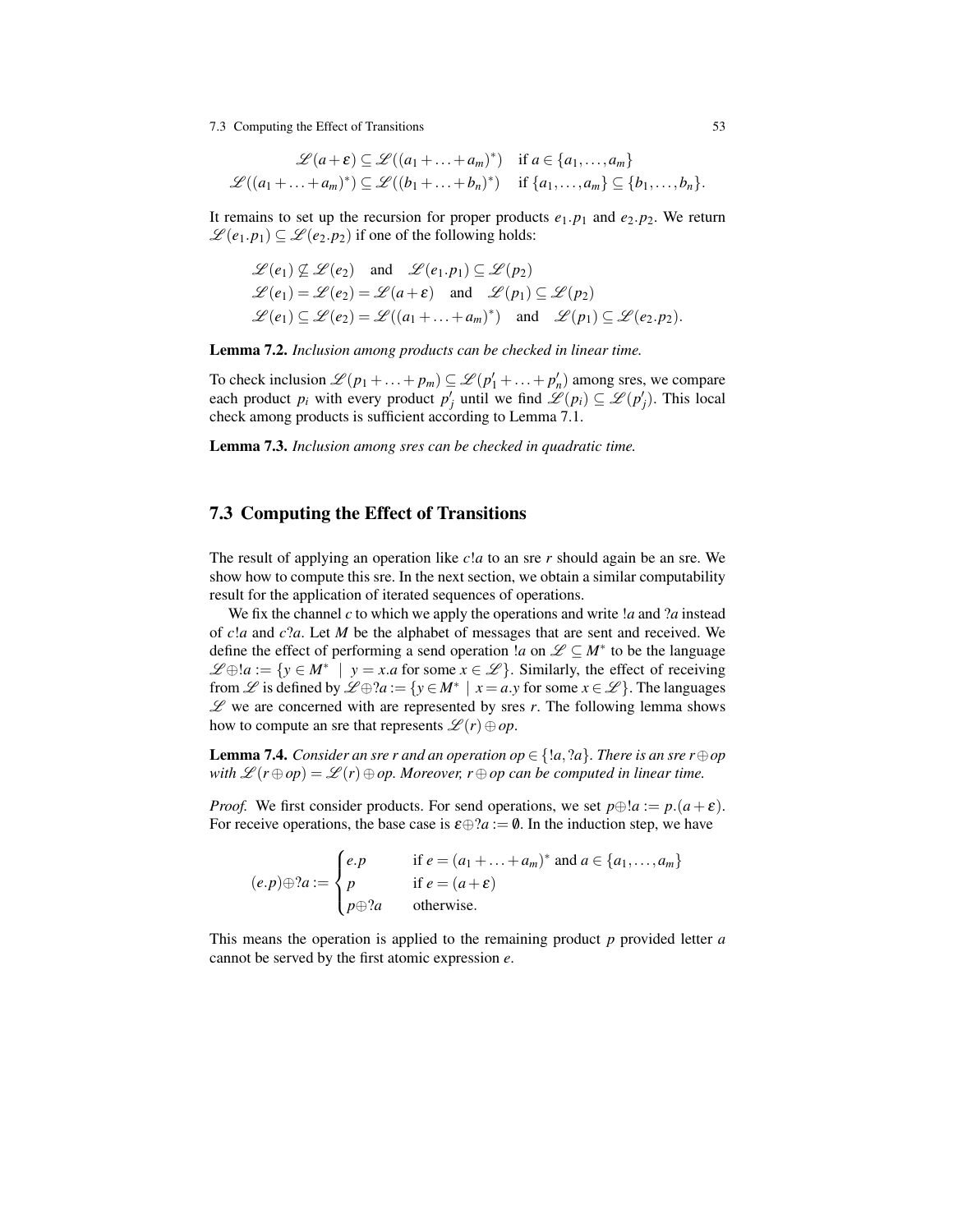For an sre  $r = p_1 + \ldots + p_k$  we set  $r \oplus op := (p_1 \oplus op) + \ldots + (p_k \oplus op)$  to apply the operation to all products. It is readily checked that language equality holds and that  $r \oplus op$  can be computed in time linear in the size of *r*.

## 7.4 Computing the Effect of Loops

Our goal is to accelerate the coverability analysis in lossy channel systems. The term *acceleration* means we determine the effect of arbitrary iterations of control loops in a single computation, rather than calculating the effect of every transition.

Technically, a *control loop* is a sequence of transitions that starts and ends in a same state:

$$
q_0 \xrightarrow{op_1} q_1 \xrightarrow{op_2} \dots \xrightarrow{op_n} q_n \quad \text{with} \quad q_0 = q_n.
$$

We assume that all operations in  $ops = op_1 \dots op_n$  act on the same channel  $c<sup>1</sup>$ . The main contribution is an algorithm which, given an sre *r* and sequence *ops*, computes a new sre *r* ⊕*ops*<sup>∗</sup> . The latter reflects the effect of arbitrary iterations of *ops* on *r*.

The key insight is that the effect of loops stabilizes. For every sre *r* and sequence *ops*, there is an  $n \in \mathbb{N}$  that satisfies the following. The language obtained by at least *n* iterations of *ops* on *r* is characterized by an sre  $r \oplus ops^{\geq n}$ . As a consequence, the effect of arbitrary iterations of *ops* on *r* can be captured by the sre

$$
r \oplus ops^* := r + (r \oplus ops) + \ldots + (r \oplus ops^{n-1}) + (r \oplus ops^{\geq n}).
$$

Theorem 7.3 (Bouajjani 1998). *Consider product p and a sequence of operations ops. There is an*  $n \in \mathbb{N}$  *and a product*  $p \oplus ops^{\geq n}$  *so that either*  $\mathscr{L}(p \oplus ops^n) = \emptyset$  *or*  $\mathscr{L}(p \oplus ops^{\geq n}) = \bigcup_{j \geq n} \mathscr{L}(p \oplus ops^j)$ . The value of n is linear in the size of p and *p*⊕*ops*≥*<sup>n</sup> can be computed in quadratic time.*

Before we turn to the proof, we define notions that help us shorten the presentation. Consider a sequence *ops* of operations !*a* or ?*a* where *a* is in the alphabet *M*. We denote by *ops*? the subword of receive operations. Similarly, *ops*! yields the subword of send operations. We assume the symbol of operation to be removed. So for *ops* = *la.?b.?c.!d* we have  $ops? = b.c$  and  $ops! = a.d.$  We use  $M(ops?)$  and  $M(ops!)$  to restrict alphabet *M* to the letters in *ops*? and *ops*!, respectively.

We extend Higman's ordering into two directions. We use the *growing subword ordering*  $x \leq_{\text{grow}}^* y$  with  $x, y \in M^*$  to indicate that there is  $m \in \mathbb{N}$  so that  $x^{m+1} \leq^* y^m$ . Not only does  $x \leq_{\text{grow}}^* y$  imply  $x \leq^* y$ . It indeed shows that *y* is large enough so as to accommodate several instances of x. If both words are iterated  $m+1$  times, then  $x^{m+1}$  fits into only *m* iterations of *y*. The  $(m+1)$ st iteration of *y* is left untouched by the subword ordering. Ordering  $\preceq^*_{grow}$  can be checked in quadratic time.

If we iterate a control loop, *ops* can be understood as a cycle. Indeed, when the last operation  $op_n$  in the control loop is reached, the word will continue with

<sup>&</sup>lt;sup>1</sup> If this is not the case, we first decompose *ops* into the subwords  $ops_c$  for the single channels.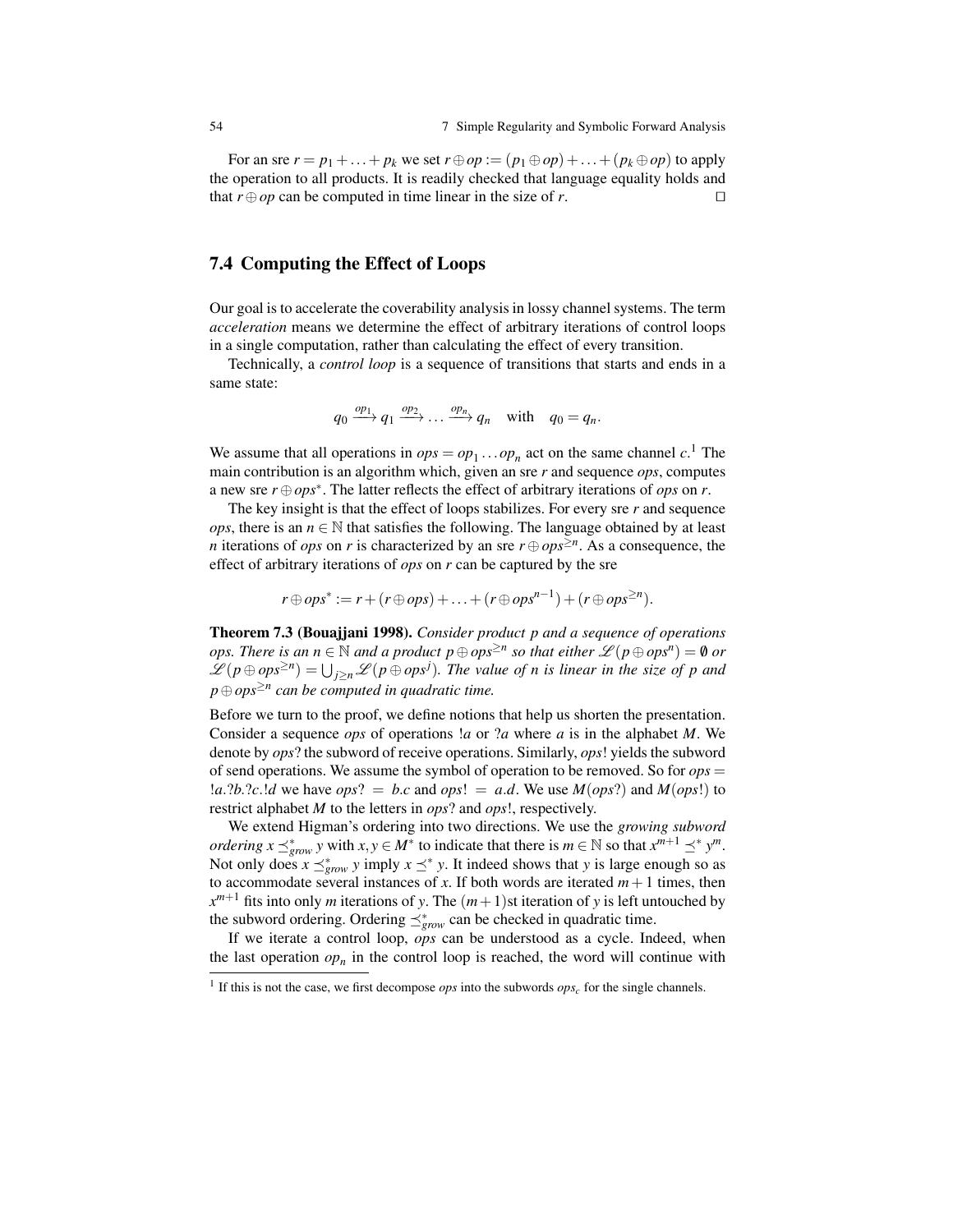the first operation  $op_1$ . The *cyclic subword ordering*  $x \leq_{cyc}^* y$  requires that there is a decomposition  $x = x_1.x_2$  so that  $x_2.x_1 \leq^* y$ . Intuitively, the ordering rotates the cyclic word by *x*<sub>1</sub>. Note that  $x \leq_{cyc}^* y$  implies  $x \leq^* y^2$ . Moreover,  $\leq_{cyc}^*$  can be checked in quadratic time as well.

*Proof.* We distinguish four cases. In the first two, the control loop can be iterated an unbounded number of times so that the channel content grows unboundedly. In the third case, the loop can be iterated an unbounded number of times but the channel content stabilizes. Finally, a deadlock may occur because a receive fails.

**Case** (1)  $\mathscr{L}((ops?)^*) \subseteq \mathscr{L}(p)$  If  $ops? = \varepsilon$  we set  $n := 0$  and  $p \oplus ops^{\geq n} :=$  $p.M(ops!)^*$ . If  $ops? \neq \varepsilon$ , there is a first atomic expression  $e = (a_1 + ... + a_m)^*$  in  $p = p_1.e. p_2$  that satisfies  $M(ops?) \subseteq \{a_1, \ldots, a_m\}$ . We set  $n := |p_1|$  and  $p \oplus ops^{\ge n} :=$  $e.p_2.M(ops!)^*$ .

**Case (2)**  $\mathscr{L}((ops?)^*) \not\subseteq \mathscr{L}(p)$  and  $ops? \preceq^*_{grow} ops!$  and  $p \oplus ops \neq \emptyset$  We set  $n := |p|$ and  $p \oplus ops^{\geq n} := M(ops!)^*$ .

**Case (3)**  $\mathscr{L}((ops?)^*) \not\subseteq \mathscr{L}(p)$  and  $ops? \npreceq^*_{grow} ops!$  and  $ops? \preceq^*_{cyc} ops!$  and  $p \oplus$  $ops^2 \neq \emptyset$  We set  $n := |p| + 1$  and  $p \oplus ops^{\geq n} := p \oplus ops^n$ .

**Case (4)** where (1)-(3) do not apply We set  $n := |p| + 1$  and have  $p \oplus \log^n = \emptyset$ .  $\Box$ 

In Case (1), there is an atomic expression  $e = (a_1 + ... + a_m)^*$  in product  $p =$  $p_1.e. p_2$ . It serves all receive operations in *ops* once  $p_1$  has been consumed. This means *ops* can be iterated an arbitrary number of times. Sequence *ops*? is always received from *e* and *ops*! is appended after  $p_2$ . Let  $ops! = b_1 \dots b_n$ . Due to lossiness, the downward closure of  $\mathcal{L}((ops!)^*)$  is

$$
\mathscr{L}((ops!)^*)\downarrow=(b_1+\ldots+b_n)^*=M(ops!)^*.
$$

In the second case we do not have  $\mathscr{L}((ops?)^*) \subseteq \mathscr{L}(p)$ . Therefore, the original channel content will be consumed after at most  $n = |p|$  iterations of the control loop. But as *ops*?  $\preceq_{grow}^*$  *ops*! we have  $(ops?)^{m+1} \preceq^* (ops!)^m$  for some  $m \in \mathbb{N}$ . This means the channel content grows by  $ops!$  every  $m+1$  iterations of the loop. So we can have any number of *ops*! sequences at the end of the channel. The downward closure is again  $M(ops!)^*$ . Condition  $p \oplus ops \neq \emptyset$  ensures the first iteration of the control loop is executable. The remaining iterations can be performed since  $ops? \preceq_{grow}^* ops!$ implies  $ops? \preceq^* ops!$ .

In the third case, the channel content is again lost after |*p*| iterations of the control loop. Afterwards, the send operations in *ops*! serve the receive operations in *ops*? in a way that forbids the channel content to grow. We require two iterations of *ops* to be feasible on  $p$  to guarantee executability of arbitrary iterations. The reason is that  $x \preceq_{cyc}^* y$  implies  $X \preceq^* y^2$  but does not imply  $x \preceq^* y$ . A counterexample to why  $p \oplus ops \neq \emptyset$  is not sufficient for feasibility of arbitrary iterations is the following:

$$
p = (b + \varepsilon).(a + \varepsilon) \quad ops = ?b. ?a. !a. !b.
$$

Whe have  $p \oplus ops = (a+\varepsilon).(b+\varepsilon)$  and  $p \oplus ops^2 = \emptyset$ .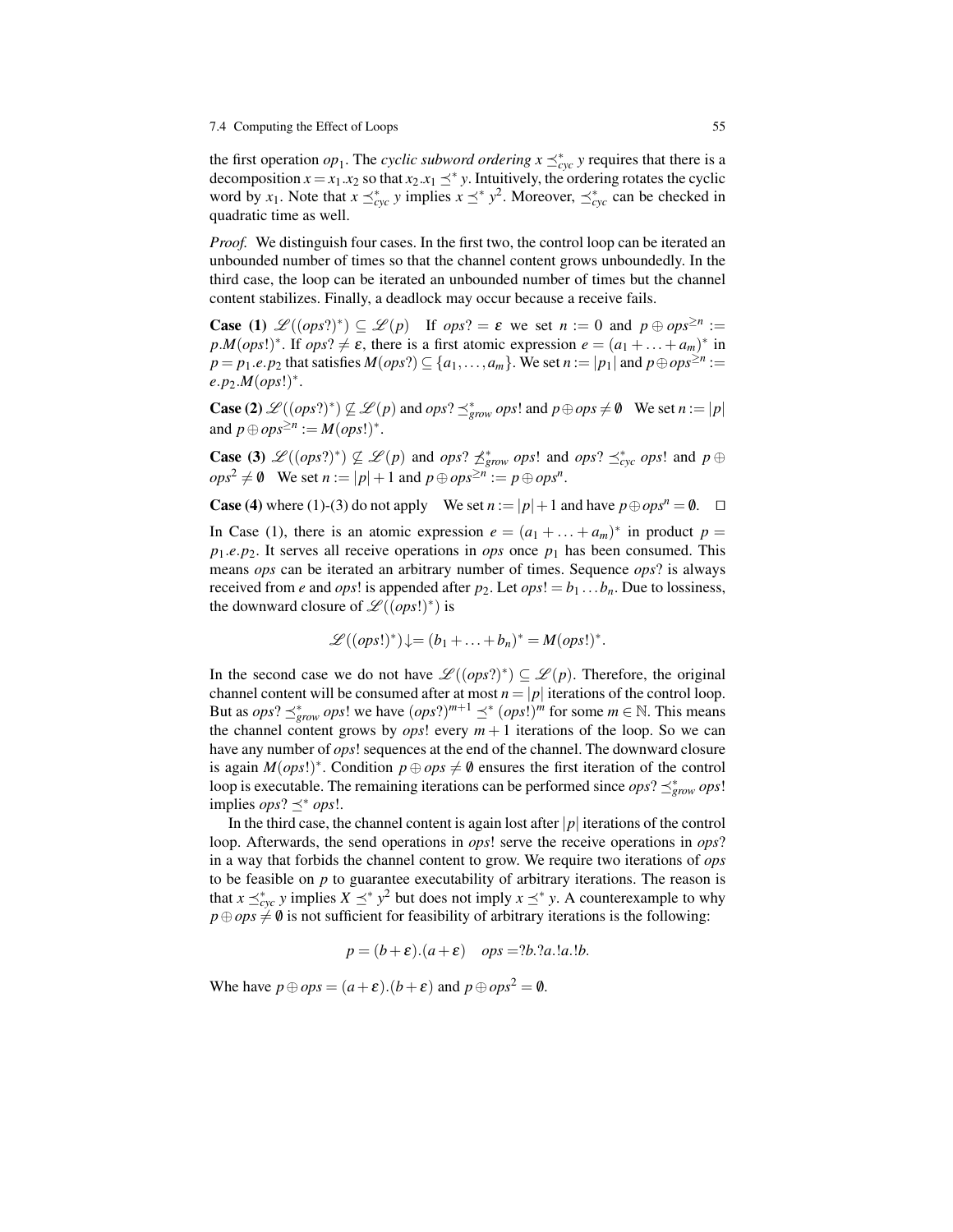If cases (1) to (3) fail, the loop can be iterated at most  $|p|$  times. Then the channel is empty and the next iteration enters a deadlock as a receive fails.

### 7.5 A Symbolic Forward Algorithm for Coverability

Consider an lcs  $L = (Q, q_0, C, M, \rightarrow)$  and a set of configurations  $\Gamma_F \subseteq Q \times M^{*C}$ . Harnessing the algorithms from Section 7.2 to 7.4, we now design a procedure that checks reachability of Γ*<sup>F</sup>* from the initial configuration of *L*. Different from the backwards search from Section 6.5, the new algorithm no longer stores minimal elements to describe upward closed sets. The idea is to store *symbolic configurations*  $(q, R)$  where function *R* assigns an sre  $R(c)$  to every channel  $c \in C$ . The symbolic configuration denotes the set of (standard) configurations

$$
\mathscr{L}((q,R)) := \{ (q,W) \in Q \times M^{*C} \mid W(c) \in \mathscr{L}(R(c)) \text{ for all } c \in C \}.
$$

The overall verification algorithm is given in Figure 7.1. It maintains a set *V* of symbolic configurations computed so far. When we calculate the effect of transitions and control loops, we find new symbolic configurations γ. We add γ to *V* provided it denotes new standard configurations that are not represented by *V* so far. When a configuration in Γ*<sup>F</sup>* is found, the algorithm returns *reachable*. When no more symbolic configurations are found ( $V_0 \subseteq V_1 \subseteq \ldots \subseteq V_k = V_{k+1}$ ), the procedure returns *unreachable*. The algorithm expects a finite set *loops* of control loops to be accelerated. A canonical choice for *loops* are the *simple* control loops that do not repeat states.

The algorithm requires two comments. First, note that a symbolic configuration γ may be added to *V* and *L* although it does not represent new configurations. This happens if

$$
\mathscr{L}(\gamma) \subseteq \bigcup_{\gamma' \in V} \mathscr{L}(\gamma')
$$
 but there is no single  $\gamma' \in V$  so that  $\mathscr{L}(\gamma) \subseteq \mathscr{L}(\gamma')$ .

We stick with the local comparison as it can be checked in polynomial time.

A second comment is that the algorithm is sound but incomplete. If it returns *reachable* or *unreachable* the answer is correct. But the procedure may run forever. More precisely, with a breadth-first processing of configurations the algorithm is a semidecider for reachable instances: if Γ*<sup>F</sup>* is reachable, it will find a configuration in  $\Gamma_F$  and terminate. (Indeed the algorithm only finds reachable configurations.) However, it may fail to terminate when  $\Gamma_F$  is unreachable. We discuss the underlying computability theoretic reasons in the following chapter.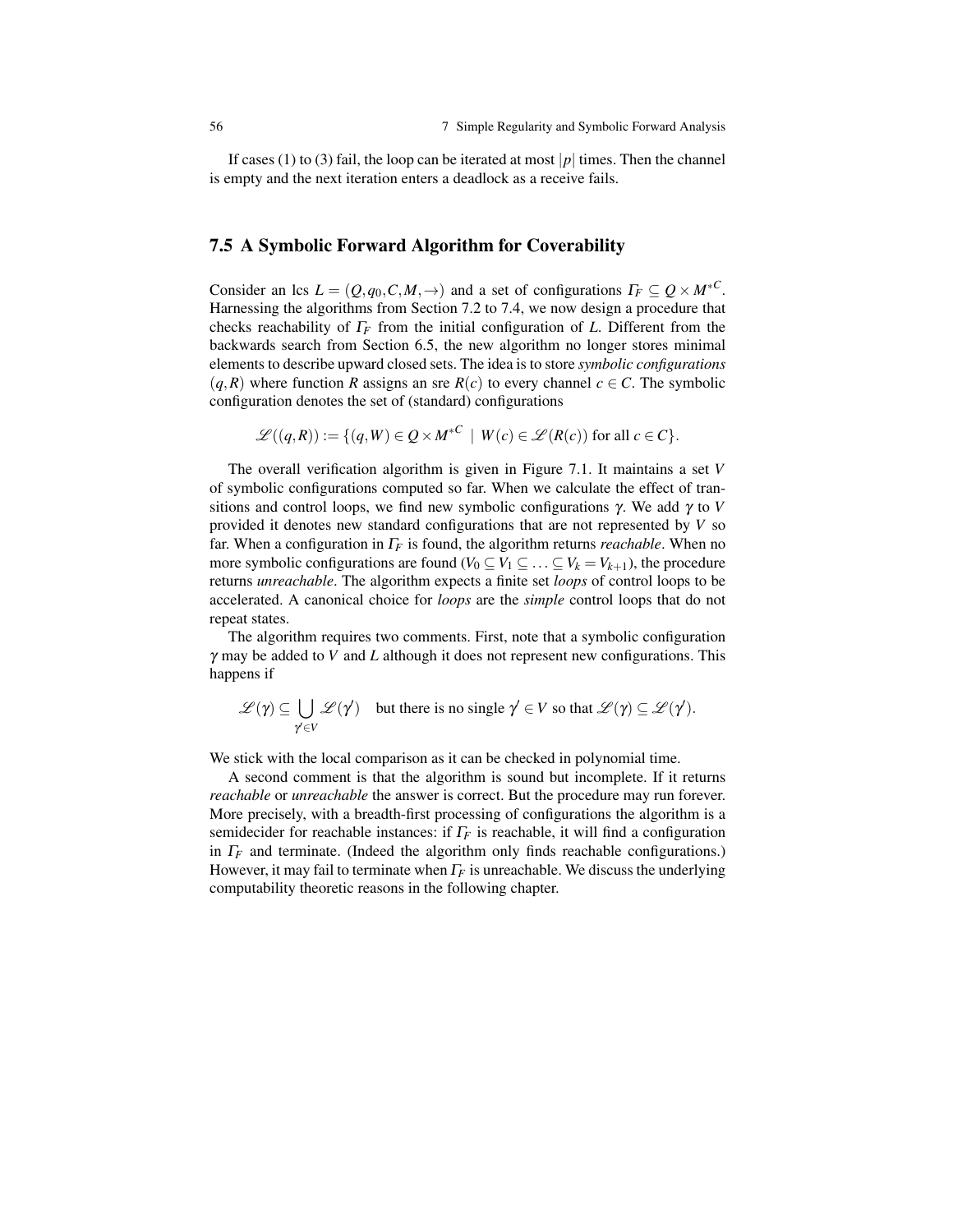#### 7.5 A Symbolic Forward Algorithm for Coverability 57

 $\mathbf{input}: \quad L = (Q, q_0, C, M, \rightarrow), \Gamma_F \subseteq Q \times {M^*}^C,$ 

*loops* a finite set of control loops to be accelerated

begin

```
V := \{\gamma_0\}L := \{\gamma_0\}while L \neq \emptyset do
               let γ<sub>1</sub> = (q<sub>1</sub>, R<sub>1</sub>) ∈ LL := L \setminus \{\gamma_1\}for all transitions q_1 \xrightarrow{c, op} q_2 do
                      \gamma := (q_2, R_1[c := R_1(c) \oplus op])if \mathscr{L}(\gamma) \not\subseteq \mathscr{L}(\gamma') for all \gamma' \in V then
                              V := V \cup \{\gamma\}L := L \cup \{\gamma\}end if
               end for all
                for all control loops q_1 \stackrel{ops}{\longrightarrow} q_1 with ops \in loops do
                        \gamma := (q_1, R) where R(c) := R_1(c) \oplus ops_c^* for all c \in Cif \mathscr{L}(\gamma) \not\subseteq \mathscr{L}(\gamma') for all \gamma' \in V then
                              V := V \cup \{\gamma\}L := L \cup \{\gamma\}end if
               end for all
               if \mathscr{L}(V) \cap \mathscr{L}(F_F) \neq \emptyset then
                       return reachable
               end if
       end while
return unreachable
```
Fig. 7.1 Symbolic forward algorithm for coverability in LCS.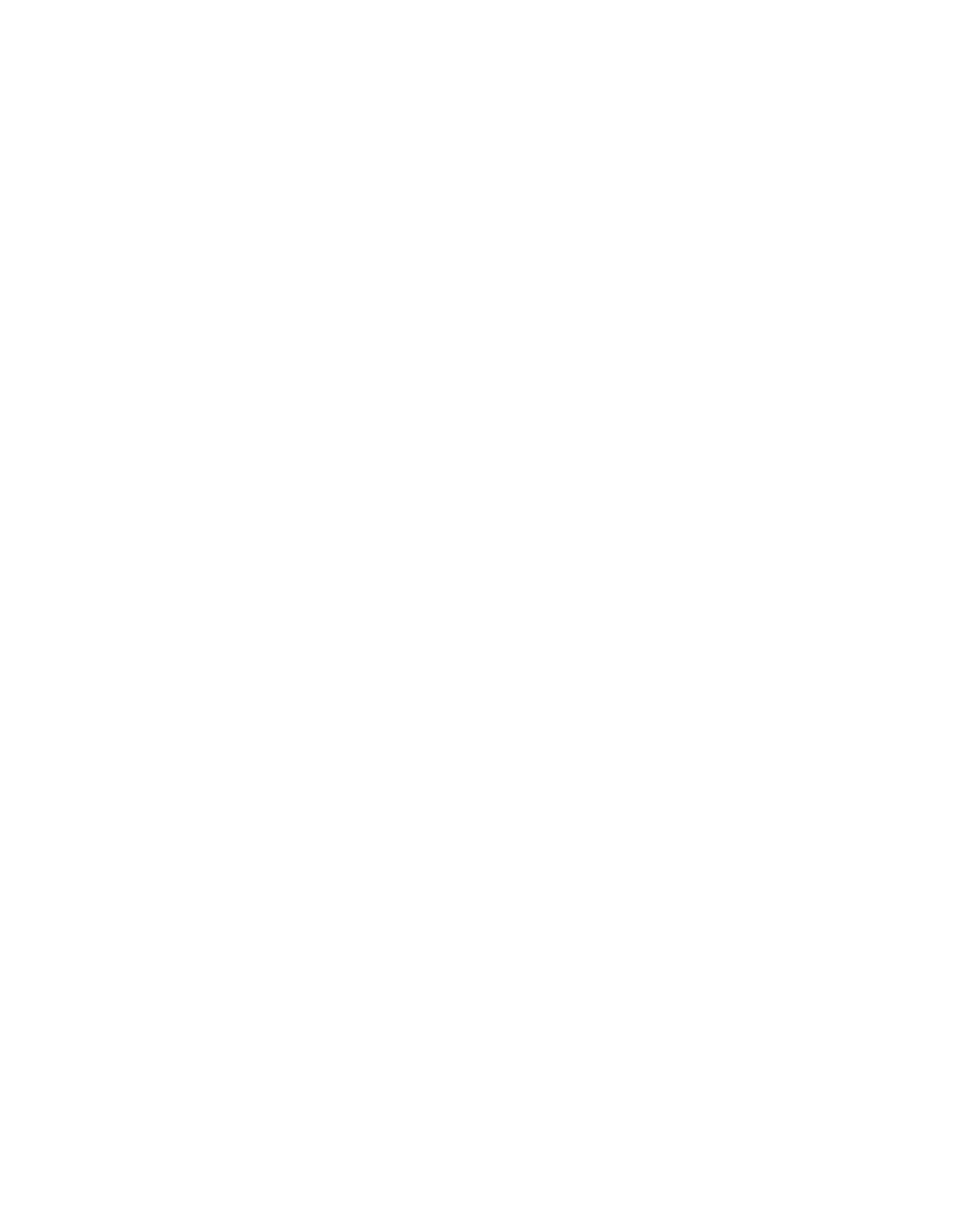## Chapter 8 Undecidability Results for Lossy Channel Systems

Abstract Undecidability and non-computability results for lossy channel systems.

We establish a fundamental undecidability result for lossy channel systems. As main consequence, we derive incompleteness of the previous acceleration algorithm. The problem we consider asks for whether a given control state in a lossy channel system can be visited infinitely often. Consider an LCS  $L = (Q, q_0, C, M, \rightarrow)$  and a state  $q \in Q$ . More formally, the *recurrent state problem* (*RSP*) asks for whether there is an infinite sequence of configurations  $\gamma_0 \to \gamma_1 \to \dots$  with  $\gamma_i = (q_i, W_i)$  so that  $q_i = q$ for infinitely many  $i \in \mathbb{N}$ .

We show that RSP is undecidable. This is interesting for several reasons. First, the infinite repetition of a designated state corresponds to the acceptance condition in *Büchi automata*.<sup>1</sup> Like finite automata serve as monitors for safety properties, Büchi automata act as observers for liveness properties: is a desirable situation guaranteed to happen? Undecidability of RSP rules out decidability of liveness properties for LCS. As a consequence, liveness properties are undecidable for general WSTS. Surprisingly, liveness properties can be shown to be decidable for Petri nets. It is an open research problem to find a natural subclass of WSTS that has a decidable liveness problem. A good restriction to general WSTS should extend and at best explain the positive result for Petri nets, and illustrate the strength of LCS.

As second consequence of this undecidability result for RSP, we prove that the channel content is not computable for LCS. This shows Bouajjani's acceleration approach has to be incomplete.

We obtain undecidability by a reduction from the *cyclic Post's correspondence problem (CPCP)*. It takes as input a finite alphabet *M* and a finite list of pairs

<sup>&</sup>lt;sup>1</sup> Syntactically, Büchi automata are finite state automata. Their semantics, however, is defined in terms of infinite words.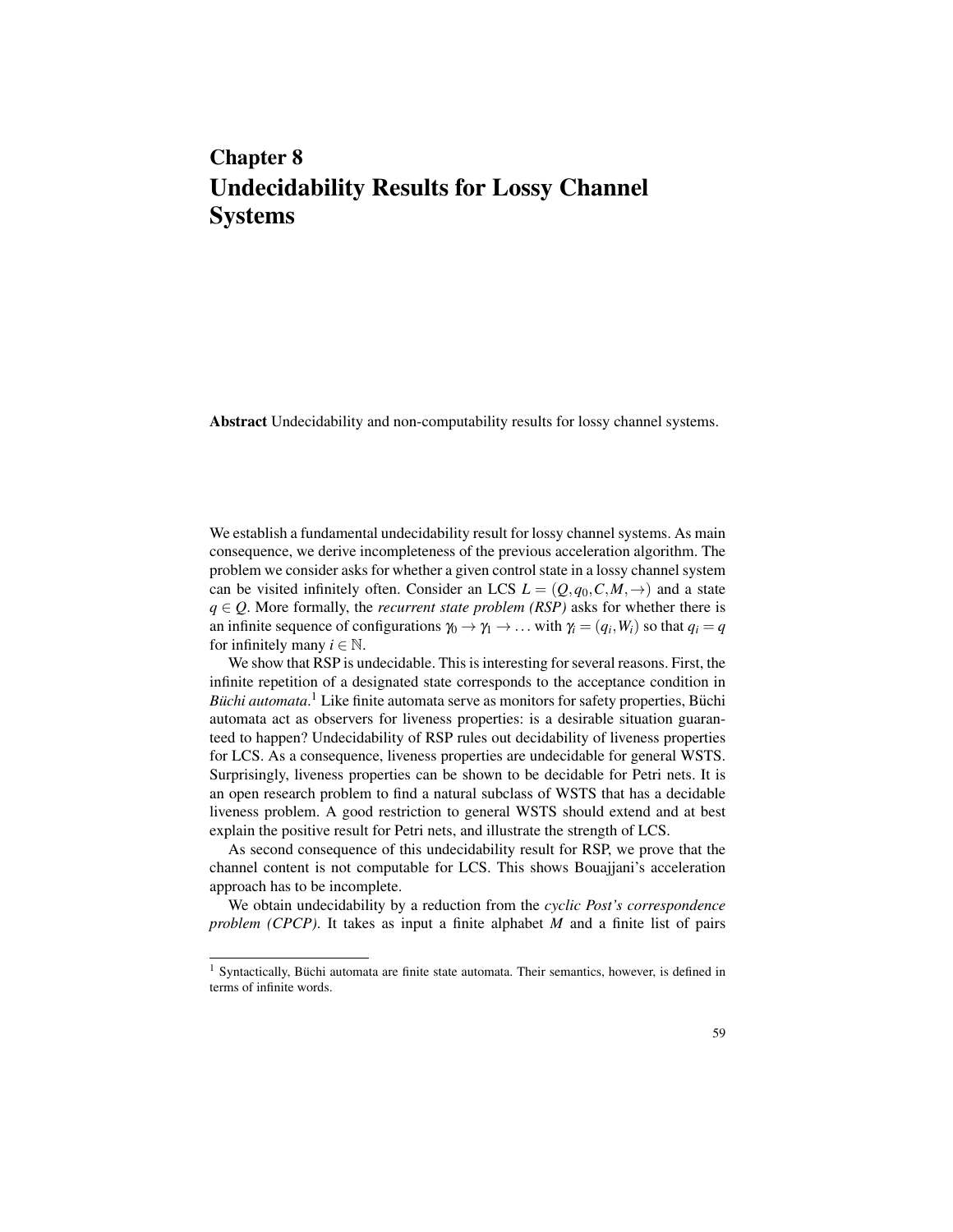$(x_1, y_1), \ldots, (x_n, y_n)$  with  $x_i, y_i \in M^*$ . The question is whether there is a finite and non-empty sequence of indices  $i_1, \ldots, i_m \in \{1, \ldots, n\}$  so that

$$
x_{i1} \dots x_{im} =_{cyc} y_{i1} \dots y_{im}.
$$

Here,  $x =_{cyc} y$  if there are  $x'$ ,  $x'' \in M^*$  so that  $x = x'$ .  $x''$  and  $y = x''$ .  $x'$ . Intuitively, x and *y* are equal when considered as circles.

Theorem 8.1 (Ruohonen 1983). *CPCP is undecidable.*

We reduce CPCP to RSP in order to establish

#### Theorem 8.2 (Abdulla, Jonsson). *RSP is undecidable.*

*Proof.* Consider an instance of CPCP with alphabet *M* and list  $(x_1, y_1), \ldots, (x_n, y_n)$ . We construct an LCS  $L = (Q, q_0, C, M, \rightarrow)$  with a designated state  $q \in Q$  so that the following equivalence holds: CPCP has a solution if and only if *L* has a transition sequence  $\gamma_0 \to \gamma_1 \to \dots$  that visits *q* infinitely often. The construction, illustrated in Figure 8.1, is as follows.



Fig. 8.1 Sketch of the lossy channel system in the encoding of CPCP. There are loops labelled by *c*!*m* and *d*!*m* for every  $m \in M$ , and similar for the transitions from  $q_0$  to  $q$ .

The LCS takes as messages the alphabet *M* of the CPCP instance. It has two channels  $\{c,d\} =: C$ . In the initial state  $q_0$ , the LCS guesses channel contents for *c* and *d* via loops labelled by *c*!*m* and *d*!*m* for every  $m \in M$ . The channel contents are supposed to solve the CPCP instance. With a transition from  $q_0$  to the state *q* of interest, the LCS stops guessing and starts validating the proposed solution. To this end, it has a cycle for every pair  $(x_i, y_i)$  with  $1 \le i \le n$ . Cycle *i* changes the content of channel *c* from  $y_i$ , *z* to *z*.*x<sub>i</sub>* for every  $z \in M^*$ . A similar change is performed on *d*. It is immediate to implement the changes via sequences of receive and send operations. We now argue that the CPCP instance has a solution iff *L* admits a transition sequence that visits *q* infinitely often.

 $\Rightarrow$  Assume that  $i_1, \ldots, i_m$  solves the CPCP instance. The words are

 $x := x_{i1} \dots x_{im}$   $y := y_{i1} \dots y_{im}$  so that  $x =_{cyc} y$ .

By definition of  $=_{cyc}$ , we have  $x = x' \cdot x''$  so that  $y = x'' \cdot x'$  for some  $x'$ ,  $x'' \in M^*$ . We construct a transition sequence that visits *q* infinitely often. In state  $q_0$ , we send  $y.x''$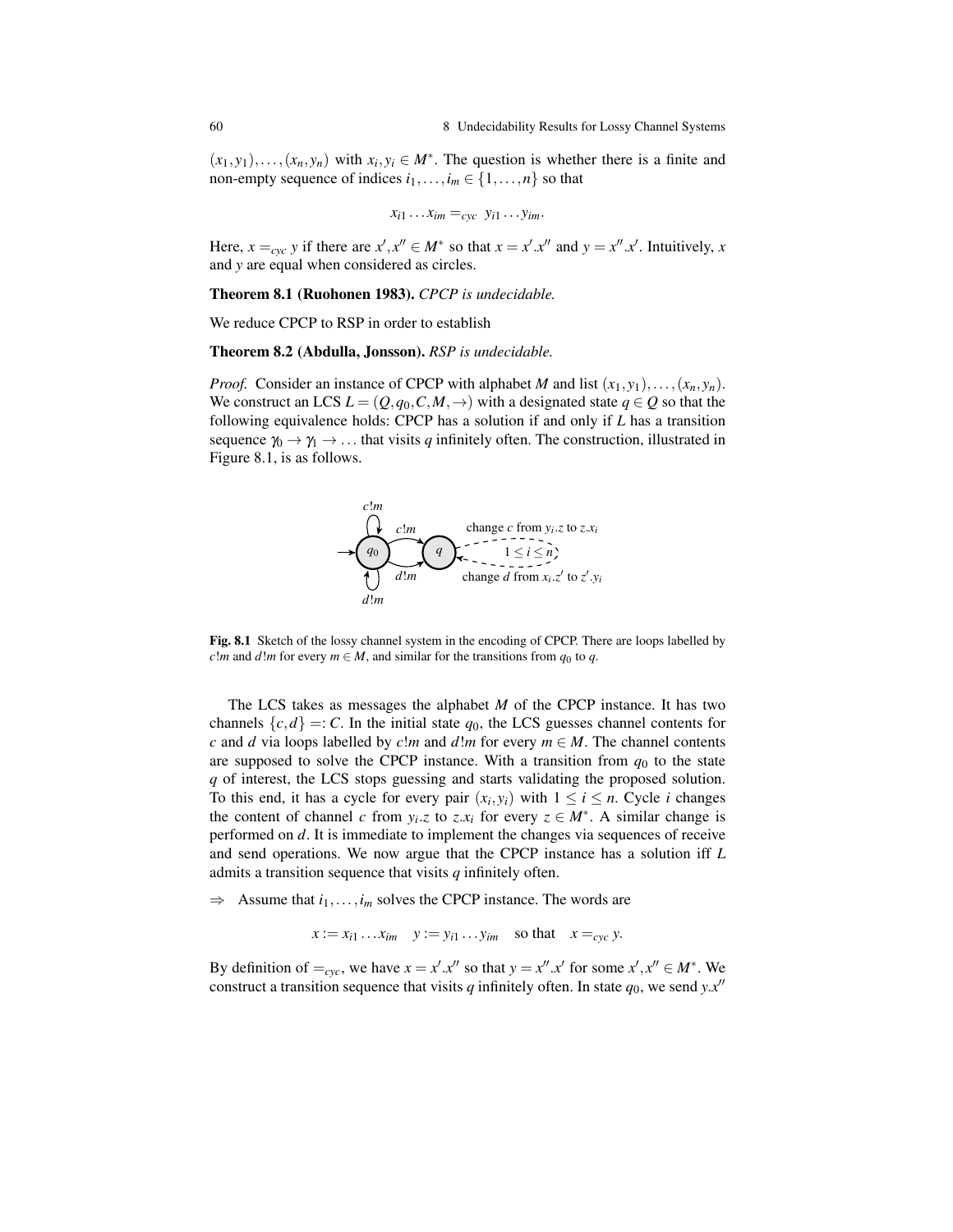to channel *c* and  $x.x'$  to channel *d*. With this channel content, we move to *q*. The *i*1st cycle transforms

$$
y.x'' = y_{i1}.y_{i2}...y_{im}.x''
$$
 into 
$$
y_{i2}...y_{im}.x''.x_{i1}
$$
 for channel c  

$$
x.x' = x_{i1}.x_{i2}...x_{im}.x'
$$
 into 
$$
x_{i2}...x_{im}.x'.y_{i1}
$$
 for channel d.

Then we continue with the *i*2nd cycle in the expected way. Eventually, channel *c* contains  $x''$ . *x* and *d* holds  $x'$ . *y*. We now observe that

$$
x'' \cdot x = x'' \cdot x' \cdot x'' = y \cdot x'' x' \cdot y = x' \cdot x'' \cdot x' = x \cdot x'.
$$

This means *m*-iterations of the cycles recreate the initial channel contents  $y.x''$  for  $c$ and  $x.x'$  for  $d$ . To visit  $q$  infinitely often, we repeat the  $m$ -iterations infinitely often. Note that the transition sequence we chose does not loose messages.

 $\Leftarrow$  For the reverse direction, one can show that if CPCP has no solution, then every transition sequence that leads to  $q$  eventually deadlocks.

The above proof relies on two channels, and one may ask whether LCS with a single channel have a decidable RSP. The answer is negative and sheds some light on the expressiveness of LCS.

#### Lemma 8.1. *RSP is undecidable even for LCS with one channel.*

*Idea.* Consider the above LCS *L* with two channels *c* and *d*. We construct a new LCS  $L'$  with a single channel *s*. The new alphabet is  $C \times M$ . This means the new messages  $(c, m)$  and  $(d, m)$  keep track of the channel  $c$  or  $d$  that message  $m$  stems from. The configurations  $\gamma = (q,(w_c,w_d))$  of *L* are imitated in the new LCS by configurations  $\gamma' = (q, w)$ . So the state *q* coincides, but the content of  $\gamma'$  is a shuffle  $w \in (({c} \times w_c) \sqcup ({d} \times w_d))$  of the contents in both channels.<sup>2</sup> A send action *c*!*m* of *L* yields  $s!(c,m)$  in  $L'$ . Imitating a receive  $c?m$  of *L* is more delicate. The problem is that, due to shuffling,  $L'$  may not have  $(c, m)$  at the head of channel *s*. The rotation construction from the exercises solves this problem.  $\Box$ 

Theorem 8.2 yields our main result. The channel content in LCS is not computable. Therefore, the acceleration procedure from Chapter 7 has to be incomplete.

**Theorem 8.3.** For an LCS  $L = (Q, q_0, C, M, \rightarrow)$  with state  $q \in Q$  and channel  $c \in C$ *there is no algorithm to compute an SRE that represents*

$$
W(q, c) := \{ w \in M^* \mid \gamma_0 \to^* (q, W) \text{ with } W(c) = w \}.
$$

Note, however, that  $W(q, c)$  is simply regular by Theorem 7.2.

<sup>2</sup> The *shuffle operator* is well known in formal language theory. Consider *M* as underlying alphabet. The operator is defined inductively by  $w \sqcup \varepsilon := w =: \varepsilon \sqcup w$  for all  $w \in M^*$  and  $a_1.w_1 \sqcup a_2.w_2 :=$  $a_1.(w_1 \sqcup a_2.w_2) \cup a_2.(a_1.w_1 \sqcup w_2)$  for all  $a_1, a_2 \in M$ ,  $w_1, w_2 \in M^*$ .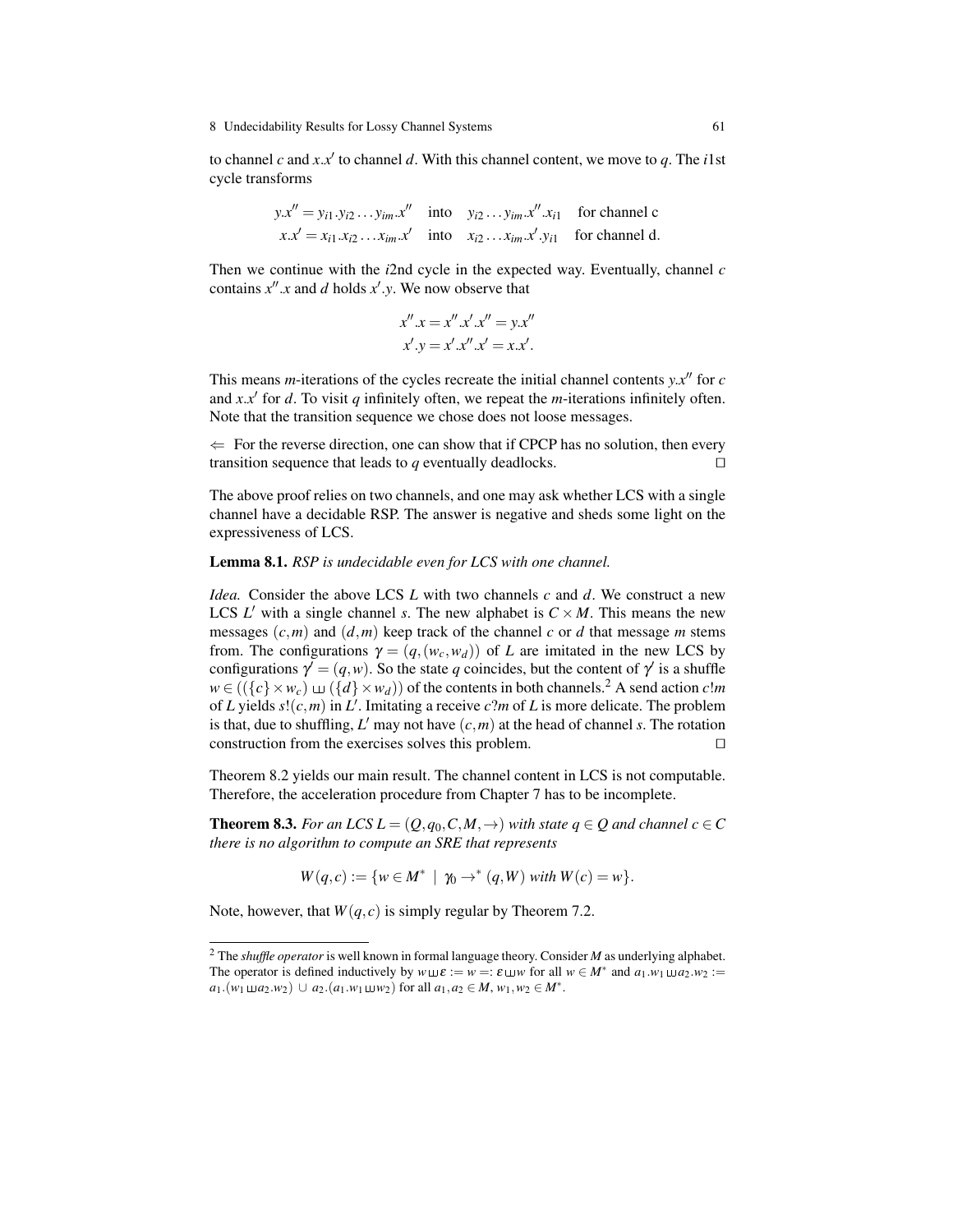*Proof.* The result follows from a reduction of RSP. Consider as instance the LCS  $L = (Q, q_0, C, M, \rightarrow)$  and state  $q \in Q$ . We construct a modified LCS *L'* with a new channel  $n \in C$  so that the content of *n* reflects the repetition of *q* as follows. There is a transition sequence  $\gamma_0 \to \gamma_1 \to \dots$  that visits *q* infinitely often iff  $W(q, c)$  is infinite. Essentially,  $L'$  keeps track of when  $q$  is entered by adding a message to the new channel *n*. More precisely,  $L'$  adds to  $L$  a new state  $q'$ . Every transition that leads to *q* is redirected to *q*<sup>'</sup>. From *q*<sup>'</sup>, a single transition labelled *n*!*x* leads to *q*. Here,  $x \in M$  is an arbitrary but fixed message. The remaining transitions of *L* are left unchanged in  $L'$ . In particular there are no transitions that consume messages from the new channel *n*. Figure 8.2 illustrates the construction.

We show that there is a run visiting *q* infinitely often if and only if  $W(q, n)$  is infinite. The direction from left to right is immediate. For the reverse, one forms a tree of all transition sequences that end in a configuration  $(q, W)$ . Since language  $W(q, n)$  is infinite, there are infinitely many transition sequences leading to *q*. Thus, the tree is infinite. Moreover, the tree is finitely branching. König's lemma applies and yields an infinite path  $\gamma_0 \to \gamma_1 \to \ldots$  in the tree. State q is visited infinitely often on this path. To see this, assume there was a last configuration with state *q*. Then, by construction, the path would end in this configuration. A contradiction.



Fig. 8.2 Reduction from RSP to the computation of channel contents. The original transitions in *L* are given to the left, the modification in  $\overline{L}'$  is depicted to the right.

We now derive the desired non-computability result for channel contents. If an SRE was computable for  $W(q, n)$ , then we could also decide finiteness of  $W(q, n)$ using this SRE. With the previous reduction, this decides RSP. Hence, such an SRE is not computable.  $\Box$ 

The proof shows more. No representation of  $W(q, n)$  is computable that allows us to decide finiteness of the language.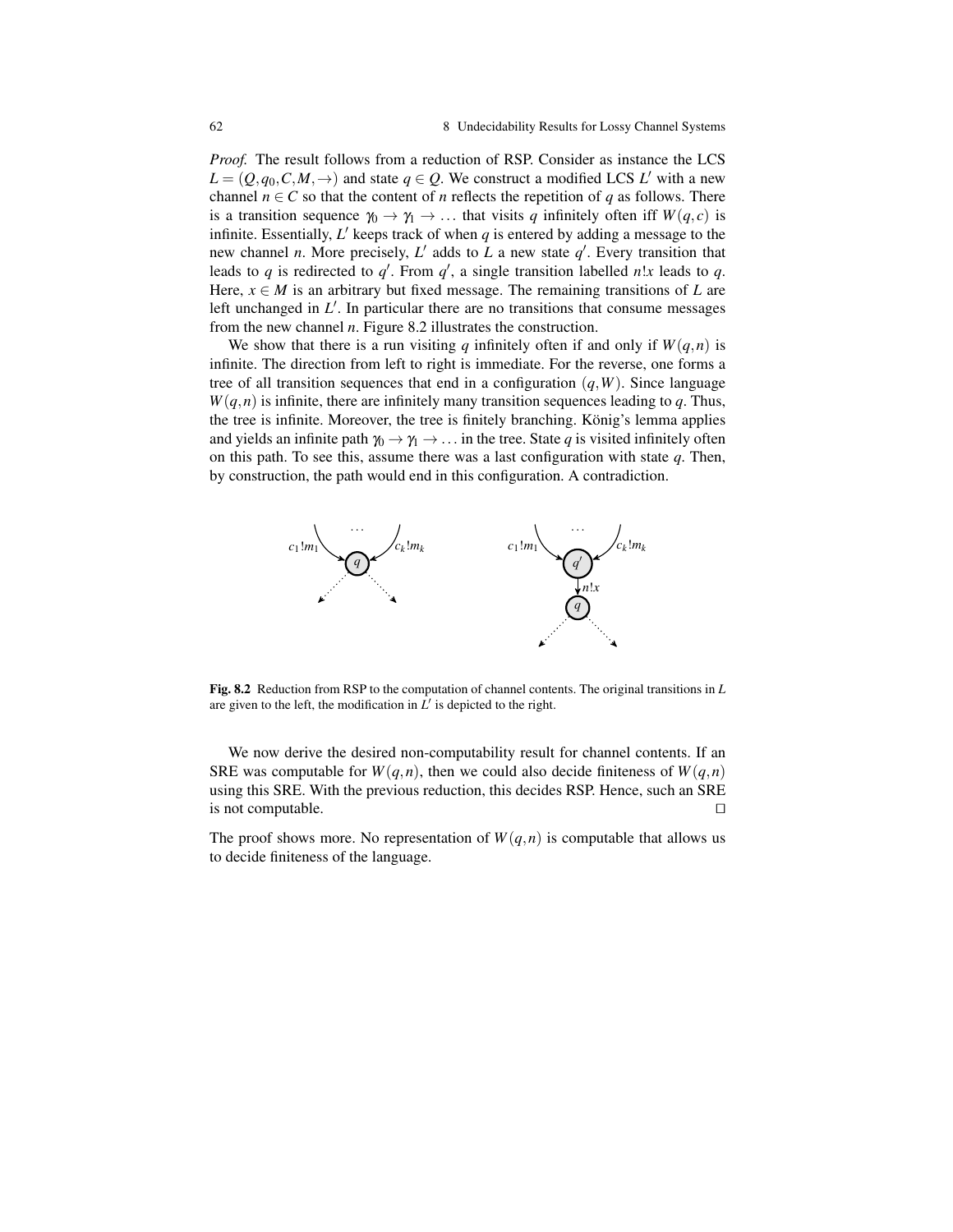## Chapter 9 Expand, Enlarge, and Check

Abstract EEC

We are still looking for a forward algorithm that solves upward closed reachability in WSTS in a complete way. The strong motivation for forward algorithms is in their efficiency. Backwards algorithms often encounter search trees with high outdegree. Forward algorithms are more deterministic. Moreover, verification techniques like partial order reduction immediately apply to forward algorithms while their design is difficult for backwards searches.

To circumvent the non-computability result from Theorem 8.3, we refrain from computing the precise set of reachable configurations in a WSTS. We rather employ two sequences of *approximations*

 $Under(TS, \Gamma_0), Under(TS, \Gamma_1),...$  and  $Over(TS, \Gamma_0, L_0), Over(TS, \Gamma_1, L_1),...$ 

Sequence *Under*(*TS*, $\Gamma_0$ ), *Under*(*TS*, $\Gamma_1$ ),... provides more and more precise *underapproximations* of the WSTS *TS*. They are used to decide the *positive instances* of upward closed reachability: if the upward closed set is reachable from the initial configuration, some underapproximation *Under*(*TS*,Γ*i*) will report this. The second sequence gives more and more precise *overapproximations* of the WSTS. They will decide the *negative instances*. Since we have two semi-decision procedures, the combination of both algorithms decides upward closed reachability.

The construction enjoys a beautiful analogy. Abdulla's algorithm is a *backwards* search that manipulates *upward closed sets* represented by *minimal elements*. EEC in turn is a *forward* algorithm that manipulates *downward closed sets*. The following section shows how to represent downward closed sets by *limit elements*.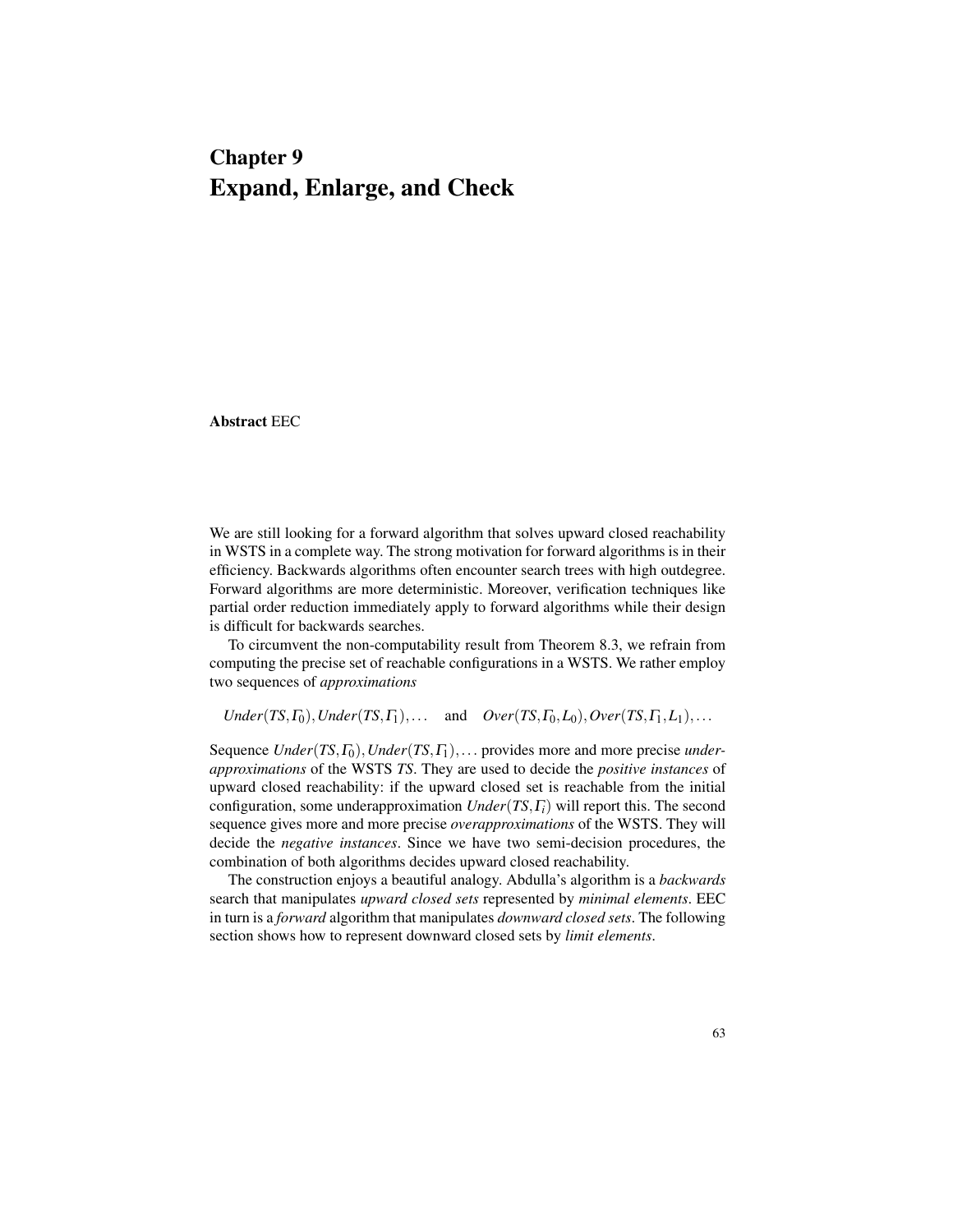#### 9.1 Domains of Limits

Consider the WQO ( $C \leq$ ). Upward closed sets  $I \subseteq C$  are finitely represented by their minimal elements:  $min(I) \uparrow I$ . The representation is effective. Membership in and inclusion among upward closed sets can be checked via  $\le$ . What is a finite and effective representation of downward closed sets? We propose to use limit elements  $l \notin C$ . The idea is to reflect infinite non-decreasing sequences

$$
c_0 \leq c_1 \leq c_2 \leq \ldots
$$

For example, the sequence  $(0,0), (0,1), (0,2), \ldots$  in  $\mathbb{N}^2$  is represented by  $(0, \omega)$ . Similarly, the sequence of languages

$$
\mathscr{L}(a+\varepsilon), \mathscr{L}((a+\varepsilon),(b+\varepsilon)), \mathscr{L}((a+\varepsilon),(b+\varepsilon),(a+\varepsilon)), \dots
$$

yields as limit the language  $\mathscr{L}((a+b)^*)$ . To be useful in a decision procedure for upward closed reachability, limit elements should satisfy some constraints.

**Definition 9.1** (Adequate domain of limits). Let  $(C, \leq)$  be a WQO. A pair  $(L, r)$ consisting of a set of *limit elements L* with  $L \cap C = \emptyset$  and a *representation function r* : *L*∪*C* →  $\mathbb{P}(C)$  is called an *adequate domain of limits (ADL) for*  $(C, ≤)$  provided the following conditions hold.

- (L1) For  $l \in L$ ,  $r(l)$  is downward closed. Moreoever,  $r(c) := \{c\} \downarrow$  f.a.  $c \in C$ .
- (L2) There is a *top element*  $\top \in L$  with  $r(\top) = C$ .
- (L3) For any downward closed set  $D \subseteq C$  there is a *finite* set  $D' \subseteq C \cup L$  with  $r(D') = D$ . Condition (L3) is also called *completeness*.

The domain of limits has to be compatible with the transition relation in the WSTS.

**Definition 9.2 (Effectiveness).** A WSTS  $(\Gamma, \gamma, \rightarrow, \leq)$  and an ADL  $(L, r)$  for  $(\Gamma, \leq)$ are called *effective* if

(E1) For all  $d \in \Gamma \cup L$ , finite  $D \subseteq \Gamma \cup L$ , inclusion  $suc(r(d)) \subseteq r(D)$  is decidable. (E2) For all finite  $D_1, D_2 \subseteq \Gamma \cup L$ , inclusion  $r(D_1) \subseteq r(D_2)$  is decidable.

We observed that Petri nets are WSTS. The limit elements are extended markings in  $\mathbb{N}_{\omega}^{|\mathcal{S}|}$ . That this domain is adequate and effective is not hard to check. For LCS, the symbolic configurations from Chapter 7 form an ADL that can be shown to be effective. Recall that symbolic configurations assign an SRE to every channel.

Consider WSTS  $TS = (\Gamma, \gamma_0, \rightarrow, \leq)$  and an upward closed set  $I \subseteq \Gamma$ . To solve upward closed reachability means to decide  $R(TS) \cap I = \emptyset$ . The following lemma shows that downward closed sets are sufficient for this task.

**Lemma 9.1.** *We have*  $R(TS) \cap I = \emptyset$  *if and only if*  $R(TS) \downarrow \cap I = \emptyset$ *.* 

Note that Definition 9.1 yields a finite representation for *R*(*TS*)↓. By (L3), there is a finite set  $CS(TS) \subseteq \Gamma \cup L$  so that  $r(CS(TS)) = R(TS) \downarrow$ . We call  $R(TS) \downarrow$  the *covering set* of *R*(*TS*). The finite set *CS*(*TS*) is the *coverability set* of *R*(*TS*).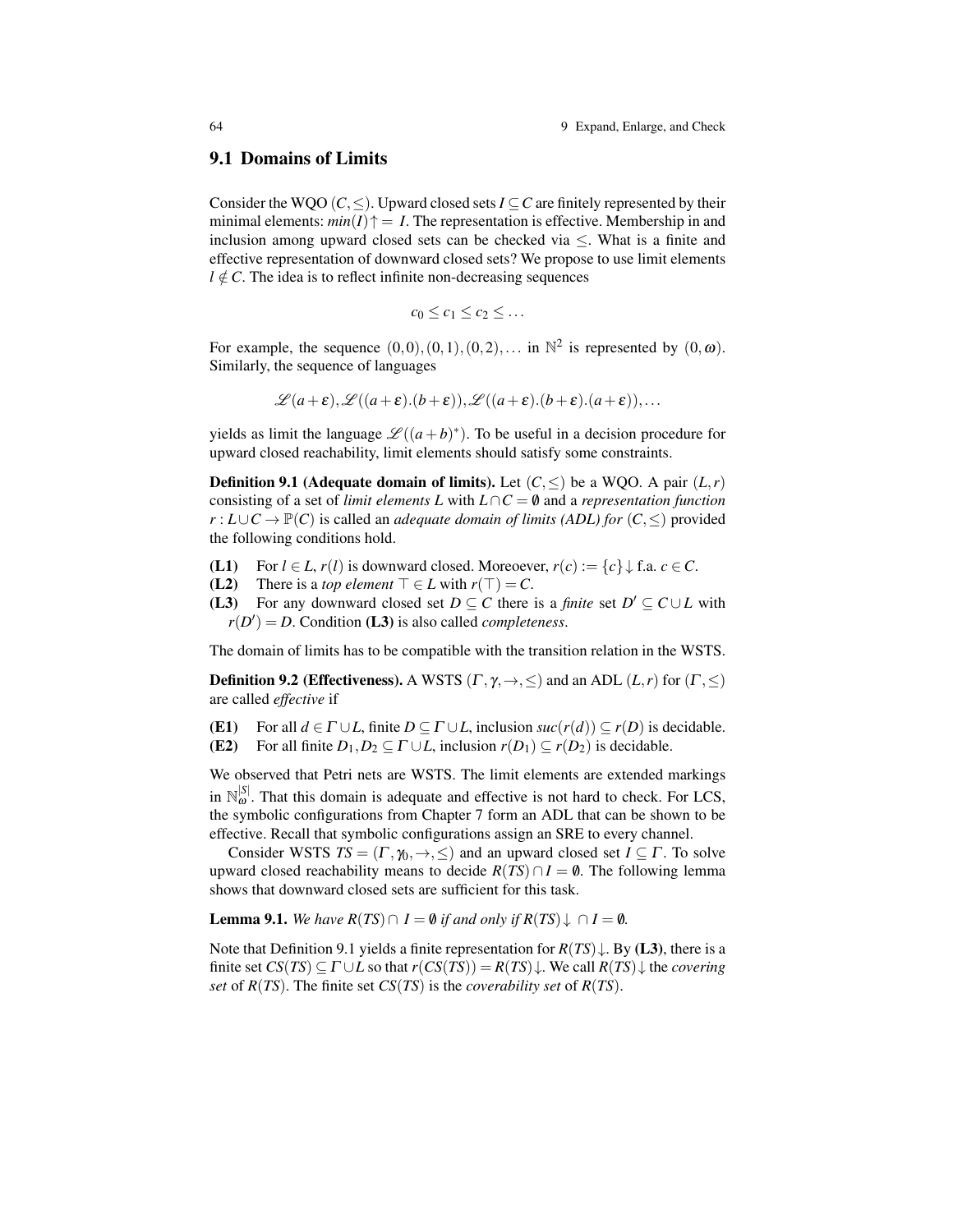#### 9.3 Overapproximation 65

Combined with Lemma 9.1 this finiteness brings us closer to a decision procedure for coverability. Indeed, the term coverability set is chosen intentionally: the EEC algorithm can be understood as an advanced version of coverability graphs. But how to circumvent the non-computability of coverability sets for LCS? The trick is to approximate *CS*(*TS*) rather than to compute it precisely.

### 9.2 Underapproximation

We construct an underapproximation of a transition system  $TS = (\Gamma, \gamma_0, \rightarrow)$  wrt. a *finite* subset of configurations  $\Gamma' \subseteq \Gamma$ . The idea is to reflect the transition sequences that visit configurations in  $\Gamma'$ , only.

**Definition 9.3 (Underapproximation wrt.**  $\Gamma'$ ). Let  $TS = (\Gamma, \gamma_0, \rightarrow)$  and consider a finite set  $\Gamma' \subseteq \Gamma$  with  $\gamma_0 \in \Gamma'$ . The *underapproximation of TS wrt.*  $\Gamma'$  is the transition system  $Under(TS, \Gamma') := (\Gamma', \gamma_0, \rightarrow \cap (\Gamma' \times \Gamma')).$ 

With  $\Gamma'$  large enough, this underapproximation decides the positive instances of upward closed reachability. To begin with, we argue that the underapproximation reports correctly on reachability. If it finds an upward closed set  $I \subseteq \Gamma$  reachable, then the set is reachable in the original transition system.

**Lemma 9.2 (Soundness).** *If*  $R(Under(TS, \Gamma')) \cap I \neq \emptyset$  then  $R(TS) \cap I \neq \emptyset$ .

Moreover, if set *I* is reachable in *TS* then some underapproximation will detect this.

**Lemma 9.3 (Completeness).** *If*  $R(TS) \cap I \neq \emptyset$  *then there is a finite set*  $\Gamma' \subseteq \Gamma$  *with*  $\gamma_0 \in \Gamma'$  so that  $R(Under(TS, \Gamma')) \cap I \neq \emptyset$ .

### 9.3 Overapproximation

For the following development, we assume that the WSTS  $TS = (\Gamma, \gamma_0, \rightarrow, \leq)$  to be approximated is *deadlock free*: for all  $\gamma_1 \in \Gamma$  there is  $\gamma_2 \in \Gamma$  so that  $\gamma_1 \to \gamma_2$ . In the case of LCS, deadlock freeness can always be achieved by adding a loop to each state that sends to a fresh channel.

The underapproximation of *TS* is parameterized by a finite set of configurations  $\Gamma' \subseteq \Gamma$ . The overapproximation  $Over(TS, \Gamma', L')$  additionally relies on a *finite set of limit elements L'* from an ADL  $(L, r)$ . Intuitively, transition sequences that stay within  $\Gamma'$  are represented precisely by  $Over(TS, \Gamma', L')$ . When we encounter a configuration outside  $\Gamma'$ , we overapproximate it using limits from  $L'$ .

The problem is in the choice of limits. There may be two sets  $E_1, E_2 \subseteq \Gamma' \cup L'$ that overapproximate  $suc(r(d))$  with  $d \in \Gamma' \oplus L'$ . This means  $suc(r(d)) \subseteq r(E_1)$  and *suc*(*r*(*d*)) ⊆ *r*(*E*<sub>2</sub>). If the sets are incomparable, *r*(*E*<sub>1</sub>) ⊈ *r*(*E*<sub>2</sub>) and *r*(*E*<sub>2</sub>) ⊈ *r*(*E*<sub>1</sub>), both overapproximation are reasonable. The trick is to avoid a choice but consider all overapproximations. As a result,  $Over(TS, \Gamma', L')$  will be an and-or graph rather than a transition system.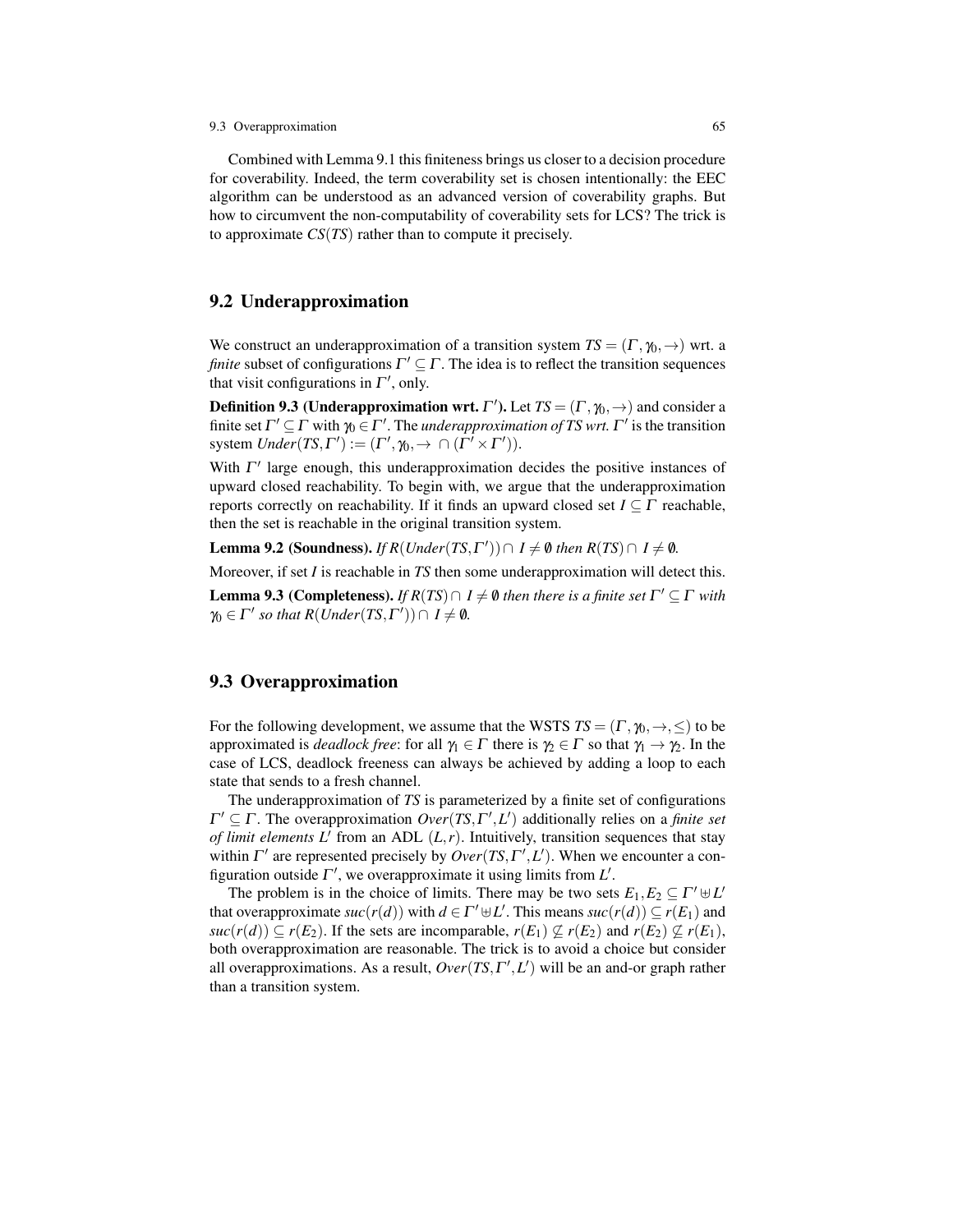#### *9.3.1 And-Or Graphs*

And-or graphs are bipartite graphs with an initial or-vertex.

**Definition 9.4 (And-or graph).** An *and-or graph* is a graph  $G = (V_A \oplus V_O, v_O, \rightarrow)$ with disjoint sets of *and vertices*  $V_A$ , *or vertices*  $V_0$  with *initial vertex*  $v_O \in V_O$ , and edges  $\rightarrow \subseteq (V_A \times V_O) \cup (V_O \times V_A)$ . We assume that for every  $v_1 \in V_A \cup V_O$  there is  $v_2 \in V_O \oplus V_A$  with  $v_1 \rightarrow v_2$ .

For and-or graphs, the analogue of a transition sequence is an execution tree.

**Definition 9.5 (Execution tree).** Consider  $G = (V_A \oplus V_O, v_O, \rightarrow)$ . An *execution tree of G* is an infinite tree  $T = (N, n_r, \rightsquigarrow, \lambda)$  with node labelling  $\lambda : N \to V_A \oplus V_O$  that satisfies the following compatibility requirements:

- (i)  $\lambda(n_r) = v_O$
- (ii) For all  $n_1 \in N$  with  $\lambda(n_1) \in V_O$  there is precisely one  $n_2 \in N$  with  $n_1 \rightarrow n_2$ . Moreover, the nodes satisfy  $\lambda(n_1) \rightarrow \lambda(n_2)$ .
- (iii) For all  $n_1 \in N$  with  $\lambda(n_1) \in V_A$  we have that
	- (a) for all  $v_2 \in V_O$  with  $\lambda(n_1) \to v_2$  there is precisely one  $n_2 \in N$  with  $n_1 \rightarrow n_2$ and  $\lambda(n_2) = v_2$ .

(b)for all  $n_2 \in N$  with  $n_1 \rightarrow n_2$  there is  $v_2 \in V_O$  with  $\lambda(n_1) \rightarrow v_2$  and  $\lambda(n_2) = v_2$ .

We relate unreachability of upward closed sets in WSTS to the *avoidability problem* in and-or graphs. The problem takes as input an and-or graph  $G = (V_A \oplus V_O, v_O, \rightarrow)$ and a set of vertices  $E \subseteq V_A \oplus V_O$ . The question is whether there is an execution tree  $T = (N, n_r, \rightsquigarrow, \lambda)$  so that  $\lambda(N) \cap E = \emptyset$ . In this case, we say *E* is avoidable in *G*. The avoidability problem can be shown to be complete for polynomial time P.

## **9.3.2** *Over*(*TS*, *Γ'*, *L'*)

Let  $TS = (\Gamma, \gamma_0, \rightarrow, \leq)$  be a WSTS with ADL  $(L, r)$  wrt.  $(\Gamma, \leq)$ . Consider *finite* sets  $\Gamma' \subseteq \Gamma$  with  $\gamma_0 \in \Gamma'$  and  $L' \subseteq L$  with  $\top \in L'$ .

**Definition 9.6 (Overapproximation wrt.** Γ' and *L*'). The *overapproximation of TS wrt.*  $\Gamma'$  *and*  $L'$  is the and-or graph  $Over(TS, \Gamma', L') := (V_A \oplus V_O, v_O, \rightarrow)$  defined by

- (**A1**)  $V_0 := \Gamma' \oplus L'$
- $V_A := \{ E \subseteq \Gamma' \cup L' \mid E \neq \emptyset \text{ and } \nexists d_1, d_2 \in E : r(d_1) \subseteq r(d_2) \}$
- $(A3)$   $v_O := \gamma_0$
- (A4) For all  $v_1 \in V_A$  and  $v_2 \in V_O$  we have  $v_1 \to v_2$  iff  $v_2 \in v_1$ .
- (A5) For all  $v_1 \in V_O$  and  $v_2 \in V_A$  we have  $v_1 \to v_2$  iff  $suc(r(v_1)) \subseteq r(v_2)$  and there is no  $v \in V_A$  with  $suc(r(v_1)) \subseteq r(v) \subseteq r(v_2)$ .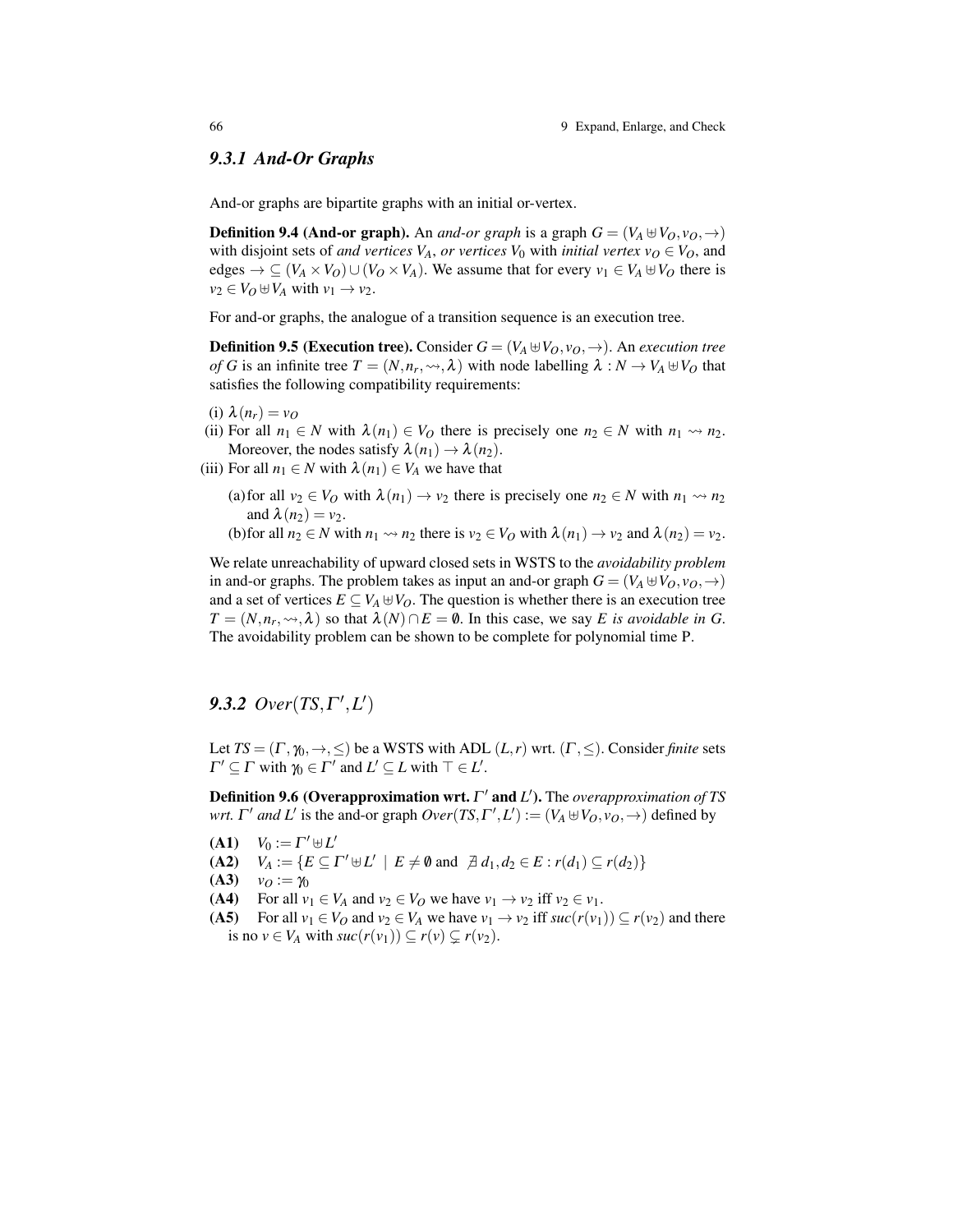#### 9.3 Overapproximation 67

By Condition (A1), or-nodes are configurations in  $\Gamma'$  or limits in  $L'$ . And-nodes, defined by (A2), are sets of configurations and limit elements. Sets arise for two reasons. First, due to non-determinism a configuration may have several successors. Second, as discussed above it may be unclear which limit elements to choose for the overapproximation of successors. By Condition (A5), we select the most precise overapproximations of  $succ(r(v_1))$ .

The definition of and-or graphs requires each vertex to have a successor. To see that  $Over(TS, \Gamma', L')$  obeys this constraint, consider an and-node. By definition, this is a non-empty set  $E \subseteq \Gamma' \cup L'$ . By Condition (A4), the transitions leaving andnodes just select an element from *E*. For an or-node, observe that  $\{\top\}$  is an andnode. It can be used to overapproximate  $suc(r(v)) \neq \emptyset$  for any or-node  $v \in V_O$ . Nonemptiness holds by deadlock freedom.

To link unreachability of  $I \subseteq \Gamma$  to avoidability in  $Over(TS, \Gamma', L')$ , we define the *set of vertices*  $V_I \subseteq V_A \oplus V_O$  *that represent elements in I:* 

$$
V_I := \{ v \in V_A \oplus V_O \mid r(v) \cap I \neq \emptyset \}.
$$

To prove the overapproximation sound, we first show that it imitates the behaviour of *TS*. Note that the following statements holds for any choice of  $\Gamma'$  and  $L'$ .

**Lemma 9.4.** Let  $\gamma_0 \to \ldots \to \gamma_k$  in TS. Then in every execution tree  $T = (N, n_r, \leadsto, \lambda)$ *of Over*(*TS*,  $\Gamma', L'$ ) there is a path  $n_r \rightsquigarrow n_1 \rightsquigarrow ... \rightsquigarrow n_{2k}$  so that  $\gamma_i \in r(\lambda(n_{2i}))$ .

So we use or-vertices  $\lambda(n_{2i})$  to reflect configurations.

**Theorem 9.1 (Soundness).** *If*  $V_I$  *is avoidable in Over*(*TS*,  $\Gamma', L'$ ) *then*  $R(TS) \cap I = \emptyset$ *.* 

*Proof.* We proceed by contraposition and assume  $R(TS) \cap I \neq \emptyset$ . Then there is a path  $\gamma_0 \to^+ \gamma_k$  with  $\gamma_k \in I$  in *TS*. By Lemma 9.4, every execution tree  $T = (N, n_r, \leadsto, \lambda)$ of *Over*(*TS*,  $\Gamma'$ , *L*') contains a path  $n_r \rightarrow +n_{2k}$  with  $\gamma_i \in r(\lambda(n_{2i}))$ . We conclude *r*( $\lambda$ (*n*<sub>2*k*</sub>))∩ *I*  $\neq$  **0** and so  $\lambda$ (*N*)∩*V<sub>I</sub>*  $\neq$  **0**.

The overapproximation is actually complete. In case of unreachability, the sets  $\Gamma'$ and  $L'$  can be chosen precise enough so as to avoid  $V_I$ . Precise enough here means that  $CS(TS) \subseteq \Gamma' \cup L'$ . This is the key observation that distinguishes EEC from the acceleration approach. It is sufficient to overapproximate the coverability set, it is not necessary to compute it precisely.

**Theorem 9.2 (Completeness).** Let  $CS(TS) \subseteq \Gamma' \oplus L'$ . If  $R(TS) \cap I = \emptyset$  then  $V_I$  is *avoidable in Over*(*TS*,  $\Gamma', L'$ )*.* 

*Proof.* We compute an execution tree  $T = (N, n_r, \leadsto, \lambda)$  so that all  $n \in N$  satisfy

$$
r(\lambda(n)) \subseteq r(CS(TS)).
$$

Since  $r(CS(TS)) = R(TS) \downarrow$  and since  $R(TS) \downarrow \cap I = \emptyset$  if and only if  $R(TS) \cap I = \emptyset$ , we conclude  $r(\lambda(n)) \cap I = \emptyset$ . This means  $\lambda(N) \cap V_I = \emptyset$ , tree *T* avoids  $V_I$ .

We construct the tree by induction on the number of layers of or- and and-vertices. In the base case, we start from the root with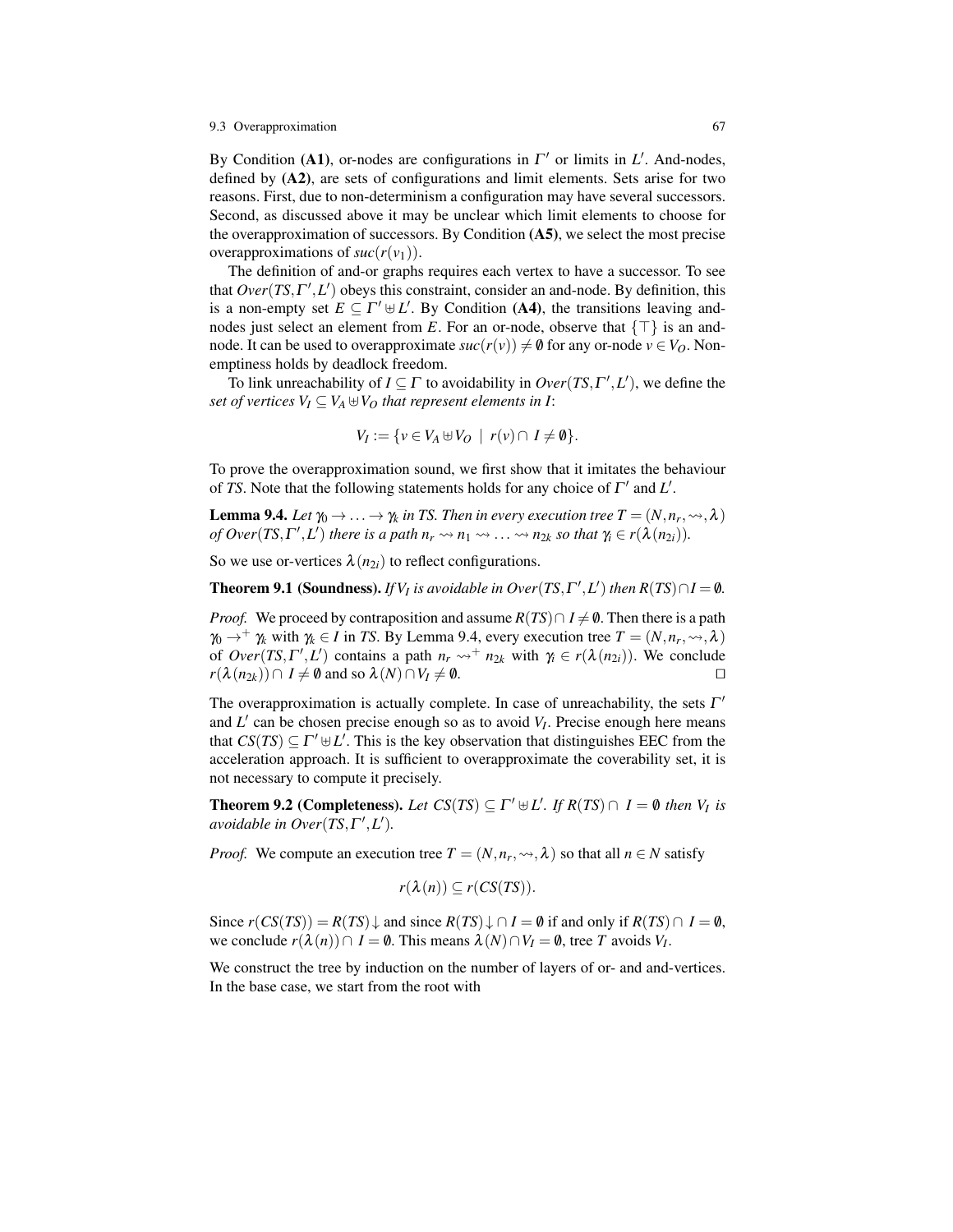68 9 Expand, Enlarge, and Check

$$
r(\lambda(n_r)) = r(v_O) = r(\gamma_0) = {\gamma_0} \downarrow \subseteq r(CS(TS)).
$$

We have to determine an and-vertex  $v \in V_A$  with  $v_0 \to v$  so that  $r(v) \subseteq r(CS(TS))$ . With such an and-vertex, we extend the execution tree by  $n_r \rightarrow n$  so that  $\lambda(n) = v$ .

To find a suitable and-vertex, it is sufficient to show that

$$
suc(r(\gamma_0)) \subseteq r(CS(TS)).
$$

Since and-vertices are most precise overapproximations, there is  $v \in V_A$  with  $v_O \to v$ that satisfies  $r(v) \subseteq CS(TS)$ . In the worst case, we select  $CS(TS)$  itself.

To establish the inclusion, consider  $\gamma \in r(\gamma_0) = {\gamma_0} \downarrow$  that takes a transition  $\gamma \rightarrow \gamma'$  for some  $\gamma' \in \Gamma$ . By definition of WSTS,  $\leq$  is a simulation relation and so  $\gamma_0$  can imitate the transition. There is  $\gamma'' \in \Gamma$  with  $\gamma_0 \to \gamma''$  and  $\gamma'' \ge \gamma'$ . Since  $\gamma'' \in r(CS(TS))$  and since  $r(CS(TS))$  is downward closed, we have  $\gamma' \in r(CS(TS))$ .

The induction step is along similar lines.

9.4 Overall Algorithm

EEC expects as input a WSTS  $(\Gamma, \gamma_0, \rightarrow, \leq)$  with an ADL  $(L, r)$  that are effective. For the iterative construction of under- and overapproximations, we additionally require  $\Gamma$  and  $L$  to be recursively enumerable. As a consequence of this, there is an infinite sequence of *finite* sets of configurations

$$
\varGamma_0\subseteq\varGamma_1\subseteq\ldots
$$

with  $\gamma_0 \in \Gamma_0$  that satisfies the following. For every  $\gamma \in \Gamma$  there is  $i \in \mathbb{N}$  so that  $\gamma \in \Gamma_i$ . Likewise, there is an infinite sequencce of finite sets of limits

$$
L_0\subseteq L_1\subseteq \ldots
$$

so that  $\top \in L_0$  and for every  $l \in L$  there is  $i \in \mathbb{N}$  so that  $l \in L_i$ . Then for any finite  $\Gamma' \uplus L' \subseteq \Gamma \uplus L$  there is  $j \in \mathbb{N}$  so that

$$
\Gamma' \uplus L' \subseteq \Gamma_j \uplus L_j.
$$

**Theorem 9.3.** *EEC terminates and returns reachable if*  $R(TS) \cap I \neq \emptyset$  *and unreachable otherwise.*

*Proof.* Provided  $\rightarrow$  is decidable, *Under*(*TS*,  $\Gamma$ *i*) is computable due to finiteness of  $\Gamma$ *i*. With a decidable  $\leq$ , the test  $R(Under(TS, \Gamma_i)) \cap I \neq \emptyset$  is also decidable. Similarly,  $Over(TS, \Gamma_i, L_i)$  and  $V_I$  are computable due to effectiveness. Avoidability of  $V_I$  can then be checked in polynomial time.

$$
\Box_{\varepsilon}
$$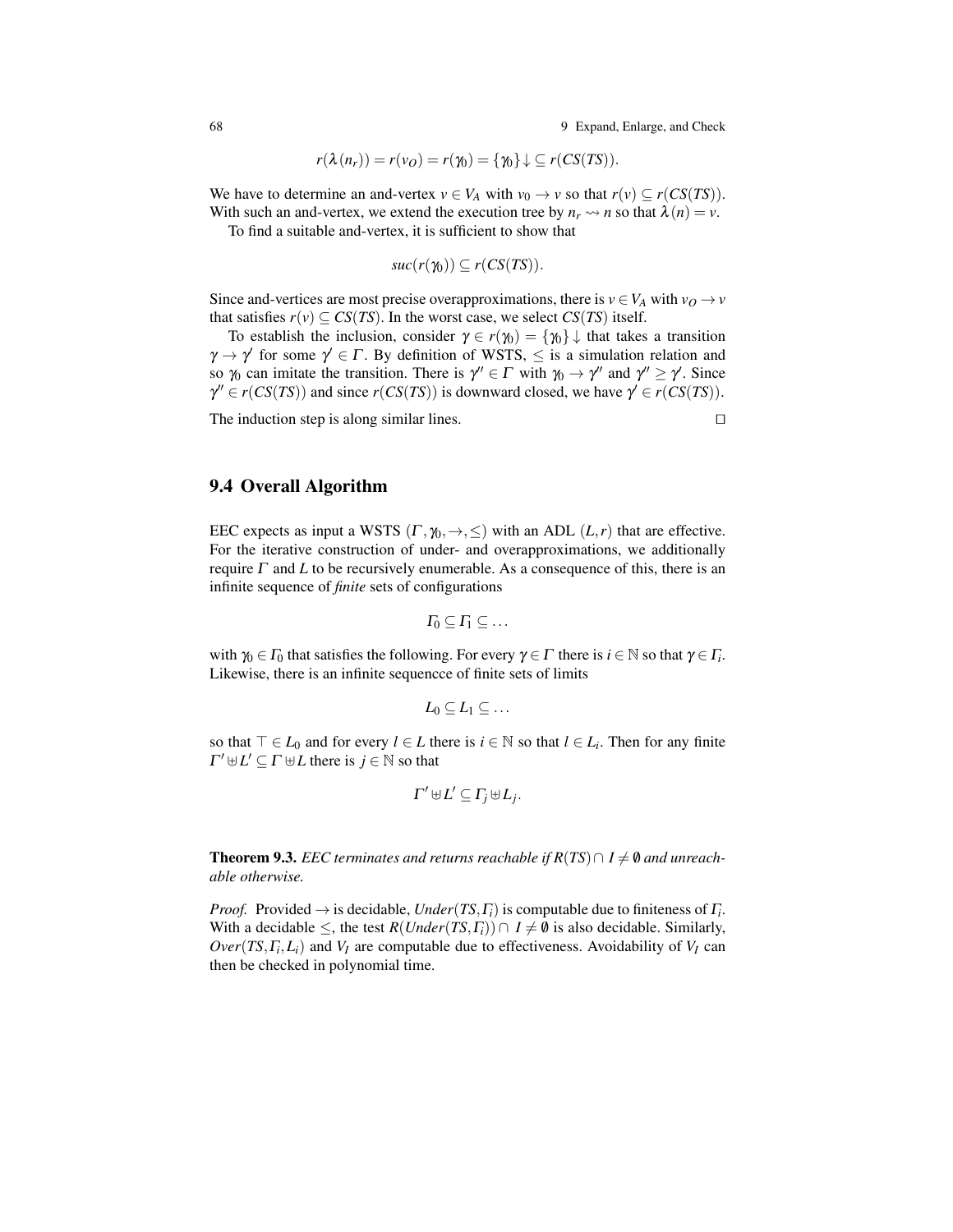9.4 Overall Algorithm 69

### input :

Finite representation of WSTS  $TS = (\Gamma, \gamma_0, \rightarrow, \leq)$  with ADL  $(L, r)$  for  $(\Gamma, \leq)$  that are effective Upward closed set  $I \subseteq \Gamma$  represented by  $min(I)$ 

Infinite sequence  $\Gamma_0 \subseteq \Gamma_1 \subseteq \ldots$  of finite subsets of  $\Gamma$  as discussed above Infinite sequence  $L_0 \subseteq L_1 \subseteq \ldots$  of finite subsets of *L* as discussed above

### begin

| $i := 0$                                                            |                     |
|---------------------------------------------------------------------|---------------------|
| while<br>true do                                                    |                     |
| Compute $Under(TS, \Gamma)$                                         | //Expand            |
| Compute $Over(TS, \Gamma_i, L_i)$                                   | //Enlarge           |
| if $R(Under(TS, \Gamma_i)) \cap I \neq \emptyset$<br>then           | $\mathcal{U}$ Check |
| return reachable                                                    |                     |
| <b>else if</b> $V_I$ avoidable in $Over(TS, \Gamma_i, L_i)$<br>then |                     |
| return unreachable                                                  |                     |
| end if                                                              |                     |
| $i := i + 1$                                                        |                     |
| end while                                                           |                     |
| end                                                                 |                     |
|                                                                     |                     |

Fig. 9.1 Expand, Enlarge, and Check.

For correctness, let  $R(TS) \cap I \neq \emptyset$ . Then  $V_I$  is not avoidable in all  $Over(TS, \Gamma_i, L_i)$ by soundness of overapproximation (applied in contraposition). By completeness of underapproximation, there is *j* ∈ N so that *R*(*Under*(*TS*, $\Gamma$ *j*))∩ *I* ≠ 0. EEC returns reachable.

Let *R*(*TS*)∩ *I* =  $\emptyset$ . We have *R*(*Under*(*TS*,*Γ<sub>i</sub>*))∩ *I* =  $\emptyset$  for all *i* ∈  $\mathbb N$  by soundness of underapproximation. But there is  $j \in \mathbb{N}$  with  $CS(TS) \subseteq L_j \cup \overline{\Gamma_j}$ . By completeness of overapproximation, *V<sup>I</sup>* is avoidable in *Over*(*TS*,Γ*<sup>j</sup>* ,*Lj*). EEC returns unreachable as desired.  $\Box$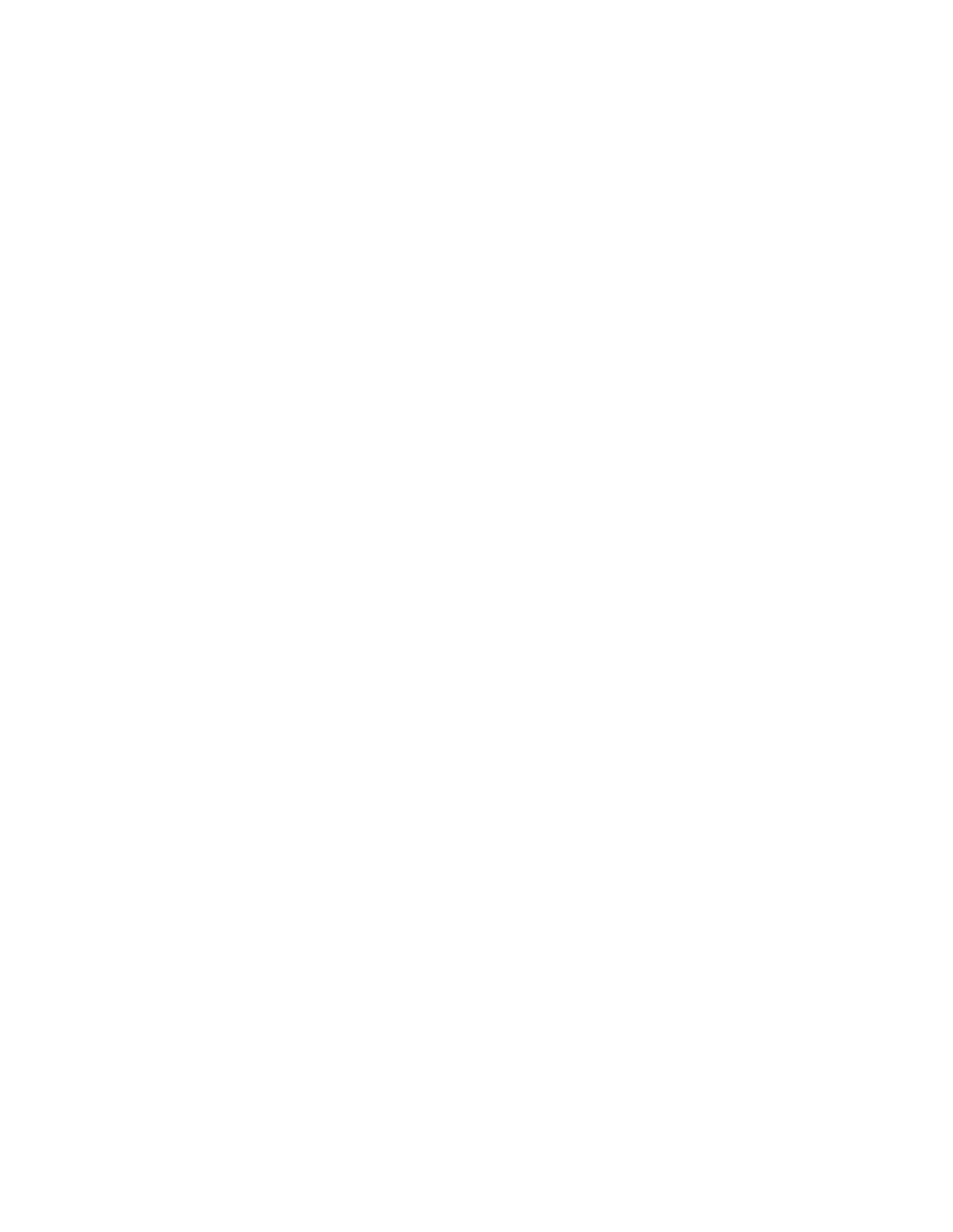# Part III Dynamic Networks and  $\pi$ -Calculus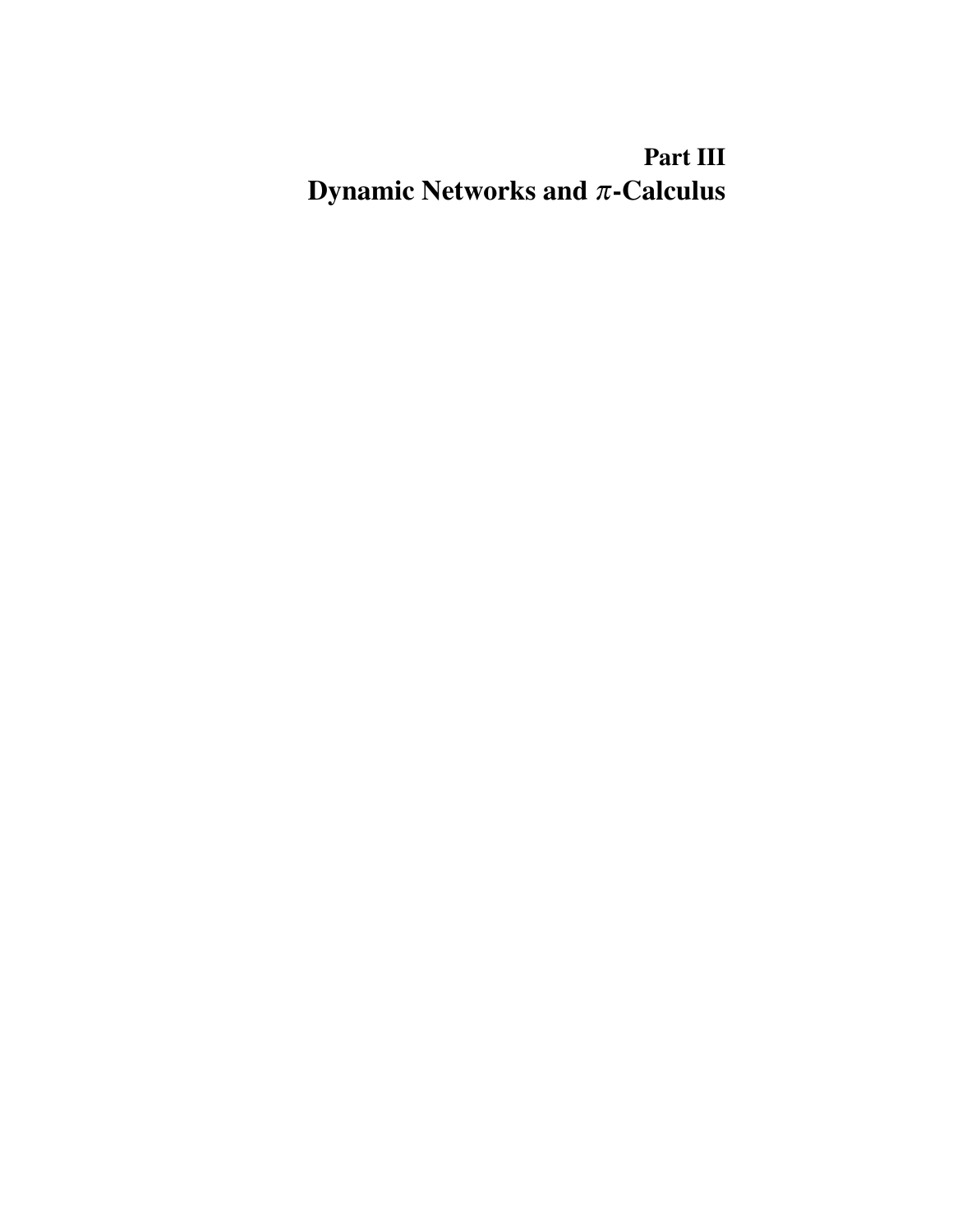Text.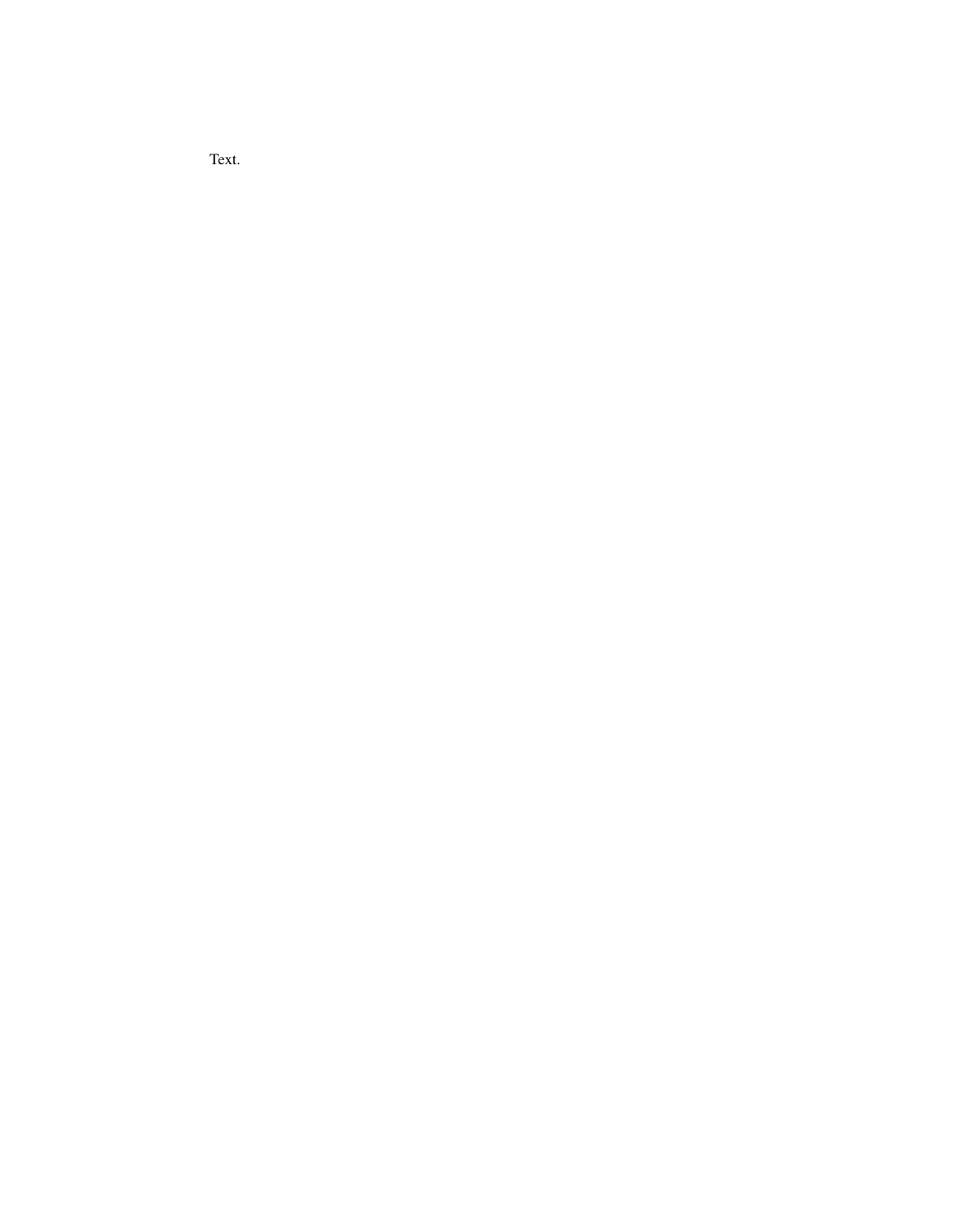# Chapter 10 Introduction to  $\pi$ -Calculus

**Abstract**  $\pi$ -Calculus

The  $\pi$ -Calculus is a process algebra for modelling dynamic networks. The origins of process algebras date back to the 1970s with Hoare's *Communicating Sequential Processes (CSP)* and Milner's *Calculus of Communicating Systems (CCS)*. Both lines of research were devoted to the study of the semantics of concurrency — with the following observation. *Communication*, sending and simultaneous receiving of messages, is the fundamental computation mechanism in concurrent systems. More complex mechanisms, e.g., semaphores, can be derived from communications.

Communications exchange messages over channels. To transmit its IP address to a server located at some URL, a client uses the *output action*  $url$ *ip*). It sends the message *ip* on the channel *url*. The *input action*  $url(x)$  of the server listens on channel *url* and replaces variable *x* by the incoming message. The key idea is to let message and channel have the same type: they are just *names*. Therefore, a message that is received in one communication may serve as the channel in the following. We extend the model of the server to  $S = url(x) \cdot \bar{x} \langle ses \rangle$ . The server receives a channel *x* on *url* from the client. As a reply it sends a session *ses* on the received channel, i.e., to the client. We also extend the client to receive the session:  $C = \overline{url}{ip}\rangle ip(y)$ .

Concurrent execution of client and server is reflected by *parallel composition*. In the scenario, the parallel composition is  $C | S = \overline{url}(ip) \cdot ip(v) | url(x) \cdot \overline{x} \langle ses \rangle$ . Since a communication of *C* and *S* forms a computation step, we derive the transition

$$
\overline{url}\langle ip \rangle .ip(y) | url(x).\overline{x}\langle ses \rangle \rightarrow ip(y) | \overline{ip}\langle ses \rangle.
$$

Note that the communication changes the link structure. While in *C* | *S* client and server share channel *url*, they are connected by *ip* in the next step. The number of entities in the system stays constant. To also model *object creation*, the parallel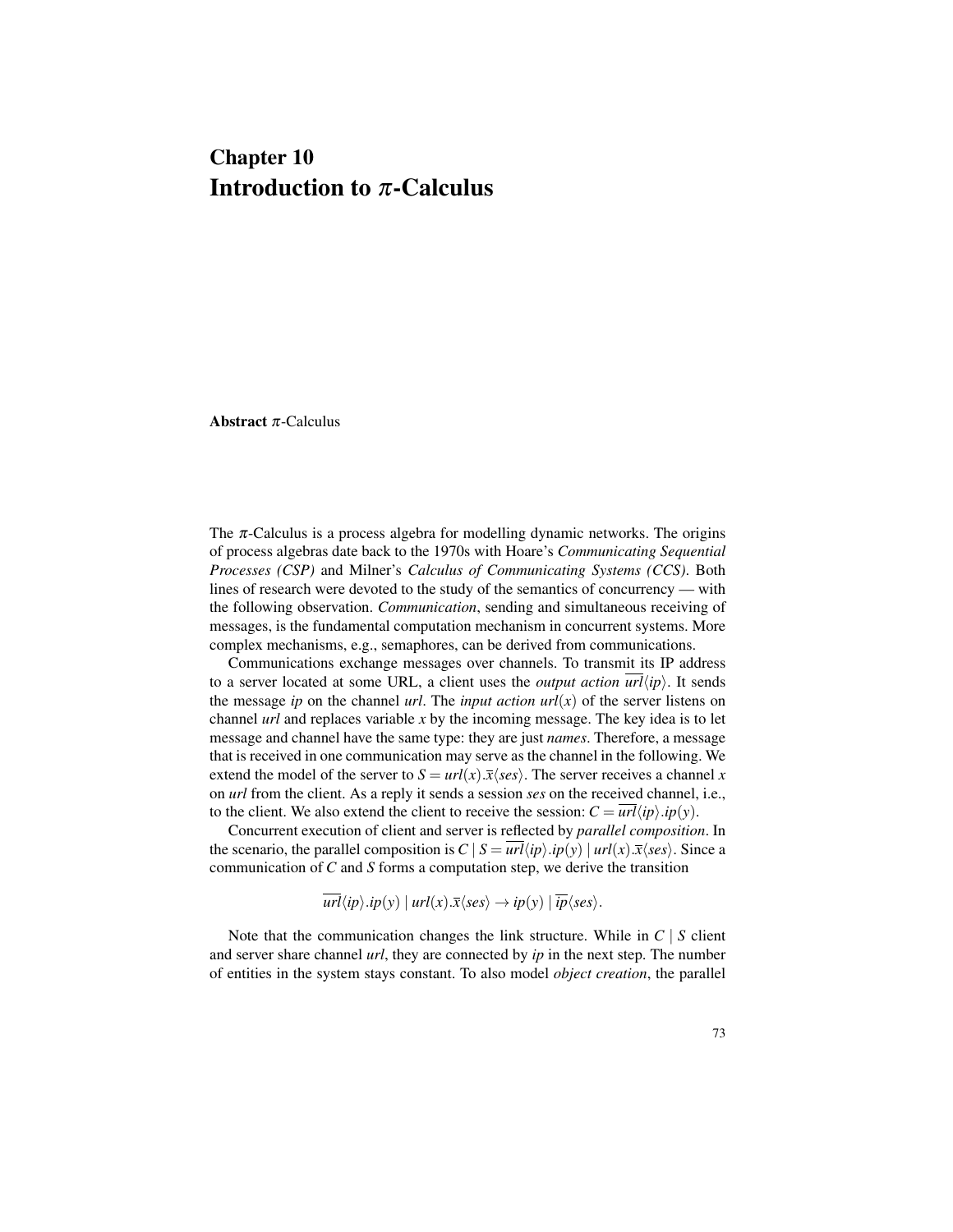composition can be nested under action prefixes. Therefore, the two characteristic features of dynamic networks are well-reflected in  $\pi$ -Calculus.

We focus on the *computational expressiveness* of dynamic networks, i.e., we study restrictions of  $\pi$ -Calculus that yield system classes with decidabile verification problems. Interestingly, dynamic networks require a new correctness criterion. They ask for proper connections among entities, different from the earlier systems where we focussed on proper interaction. As we shall see, also linkage problems relate to coverability.

The main insight is that, despite the unbounded number of components and links that may be generated, dynamic networks often feature a strong similarity inside its configurations. There often is a finite set of connection patterns that all components make use of. We exploit this observation to derive finite representation of dynamic networks. As we shall see, the requirement can also be weakened. We later consider architectures where only certain dependency chains are bounded, similar to what is the case in *n*-tier architectures.

# 10.1 Syntax

The basic elements of processes are *names*  $a, b, x, y$  in the infinite *set of names* N. They are used as channels and messages. The previously introduced output and input actions are *prefixes*

$$
\pi ::= \overline{x}\langle y \rangle \mid x(y) \mid \tau.
$$

The *silent prefix* τ performs an internal action.

Let  $\tilde{a}$  abbreviate a *finite sequence of names*  $a_1, \ldots, a_n$ . To define parameterized recursion, we use *process identifiers K*,*L*. A process identifier represents a process *P* via a recursive definition  $K(\tilde{x}) := P$ , where the elements in  $\tilde{x}$  are pairwise distinct. The term  $K|\tilde{a}|$  is a *call* to the process identifier, which results in the process *P* with the names  $\tilde{x}$  replaced by  $\tilde{a}$ . The remaining operators are as follows.

Symbol 0 is the *stop process* without behaviour. A *prefixed process*  $\pi$ . P offers  $\pi$ for communication and behaves like *P* when  $\pi$  is consumed. The *choice* between prefixed processes is represented by  $\pi.P + M$ . If  $\pi.P$  is chosen, the alternatives in M are forgotten. In a *parallel composition*  $P \mid Q$ , the processes  $P$  and  $Q$  communicate via pairs of send and receive prefixes. The *restriction* operator ν*a*.*P* converts the name *a* in *P* into a private name. It is different from all other names.

**Definition 10.1.** The *set of all*  $\pi$ -Calculus processes  $\mathcal{P}$  is defined inductively by

$$
M ::= \mathbf{0} \mid \pi.P + M \qquad P ::= M \mid K[\tilde{a}] \mid P_1 \mid P_2 \mid \text{va}.P.
$$

Every process relies on finitely many process identifiers *K*, each of which defined by an equation  $K(\tilde{x}) := Q$ .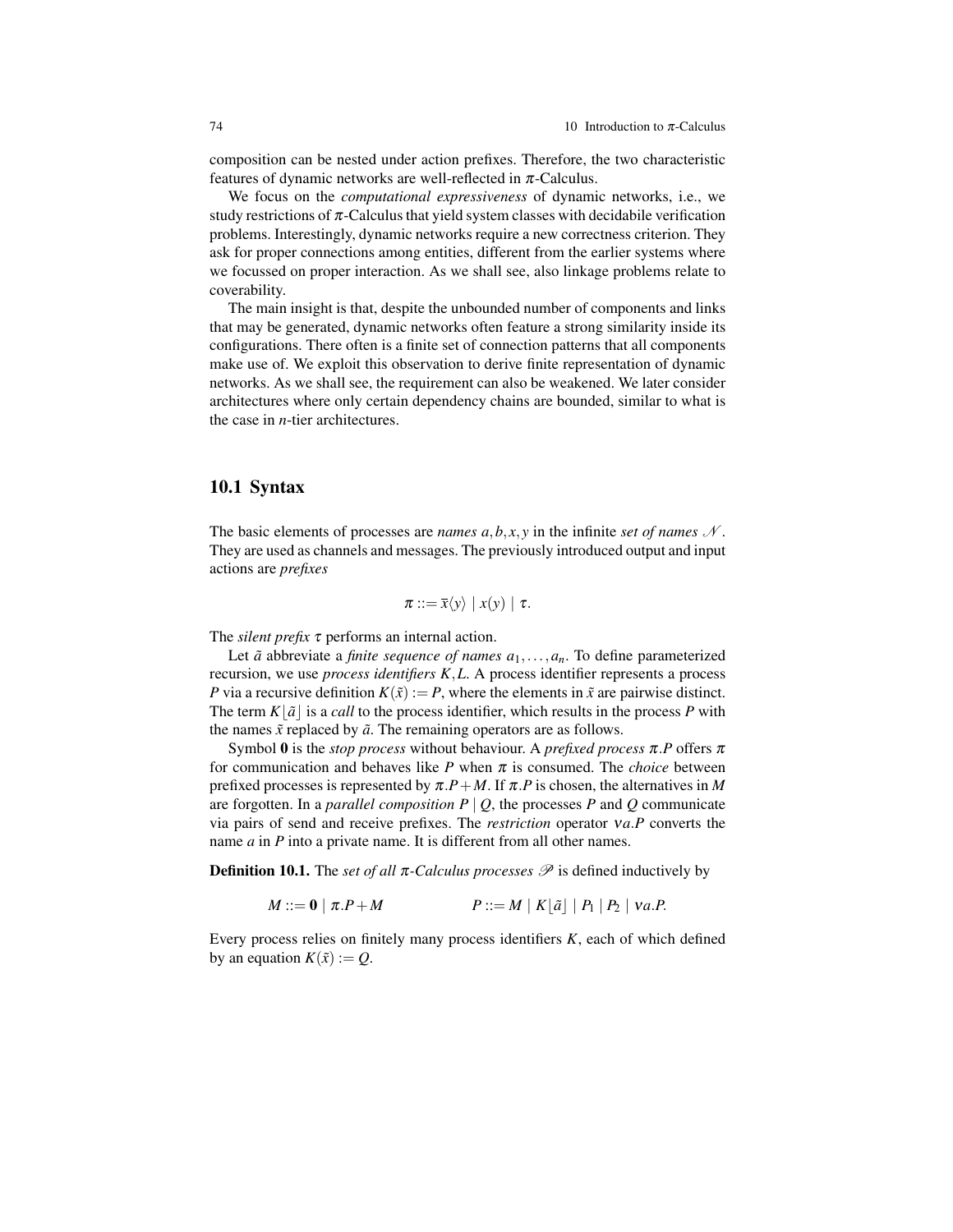We write  $\pi$  instead of  $\pi.0$ . A sequence of restrictions  $v a_1 \dots v a_n P$  is abbreviated by  $v\tilde{a}$ .*P* with  $\tilde{a} := a_1, \ldots, a_n$ . To avoid brackets, we define that (1) prefix  $\pi$  and restriction  $\vee a$  bind stronger than choice composition  $+$  and (2) choice composition binds stronger than parallel composition  $\vert$ .

# 10.2 Names and Substitutions

We mentioned that a restricted name ν*a* is different from all other names in the process  $P \in \mathcal{P}$  under consideration. To ensure this, we define v to *bind* the name *a*. We then allow for renaming bound names by  $\alpha$ -conversion. Similarly, in a prefixed process  $a(y)$ . *Q* the receive action  $a(y)$  *binds* the name *y*. Intuitively, *y* is a variable which has not yet received a concrete value and therefore should be different from all other names in *P*. We refer to the set of bound names by  $bn(P)$ . A name that is not bound is said to be *free* and we denote the set of free names in *P* by *fn*(*P*).

Of particular interest to the theory we develop are the restricted names that are not covered by a prefix in the syntax tree. We call them *active restricted names* and denote them by *arn*(*P*). In

 $\forall a.(\overline{a}\langle b\rangle \cdot \vee c.\overline{a}\langle c\rangle | a(x) | K|b|)$ 

the restriction *va* is active while *vc* is not as it is covered by the prefix  $\overline{a} \langle b \rangle$ . Note that active restricted names are bound,  $arn(P) \subseteq bn(P)$ . Active restrictions connect the processes that use the name. In the example, *va* connects  $\overline{a}\langle b\rangle$ .*vc*. $\overline{a}\langle c\rangle$  and  $a(x)$ , but not  $K[b]$ . We formalise the idea of connecting processes by active restrictions in Section 11.1. Formally, we say process *P* uses name a if  $a \in fn(P)$ .

Since we will permit  $\alpha$ -conversion of bound names, the following constraints (1) and (2) can always be achieved.

We assume wlog. (1) that all bound names are different and (2) that bound names and free names do not interfere. (3) Defining equations  $K(\tilde{x}) := P$ should not contribute names. Therefore, we require that  $fn(P) \subset \tilde{x}$ .

Technically,  $\alpha$ -conversion of a bound name *a* to *c* means changing  $\alpha$  *a*.*P* to  $\gamma$ *c*.*P*<sup>*i*</sup>, where every free occurrence of *a* in *P* is replaced by *c* in *P*<sup> $\prime$ </sup>. For example,  $\nu a.a(x)$ is  $\alpha$ -converted to  $\text{v}_c.c(x)$ . To rename free names in a process, we use *substitutions*.

**Definition 10.2** ( $\sigma : \mathcal{N} \to \mathcal{N}$ ). A *substitution* is a mapping from names to names,  $\sigma : \mathscr{N} \to \mathscr{N}$ . Let  $x\sigma$  denote the image of x under  $\sigma$ . If we give domain and codomain,  $\sigma : A \to B$  with  $A, B \subseteq \mathcal{N}$ , we demand  $x\sigma \in B$  if  $x \in A$  and  $x\sigma = x$ otherwise. An explicitly defined substitution  $\sigma = \{a_1, \ldots, a_n/x_1, \ldots, x_n\}$  maps  $x_i$  to  $a_i$ , i.e.,  $\sigma$ : { $x_1, ..., x_n$ }  $\to$  { $a_1, ..., a_n$ } with  $x_i \sigma = a_i$ .

An application of a substitution  $\sigma : A \rightarrow B$  to a process *P* results in a new process *P*σ, where all free names in *P* are changed according to  $\sigma$ .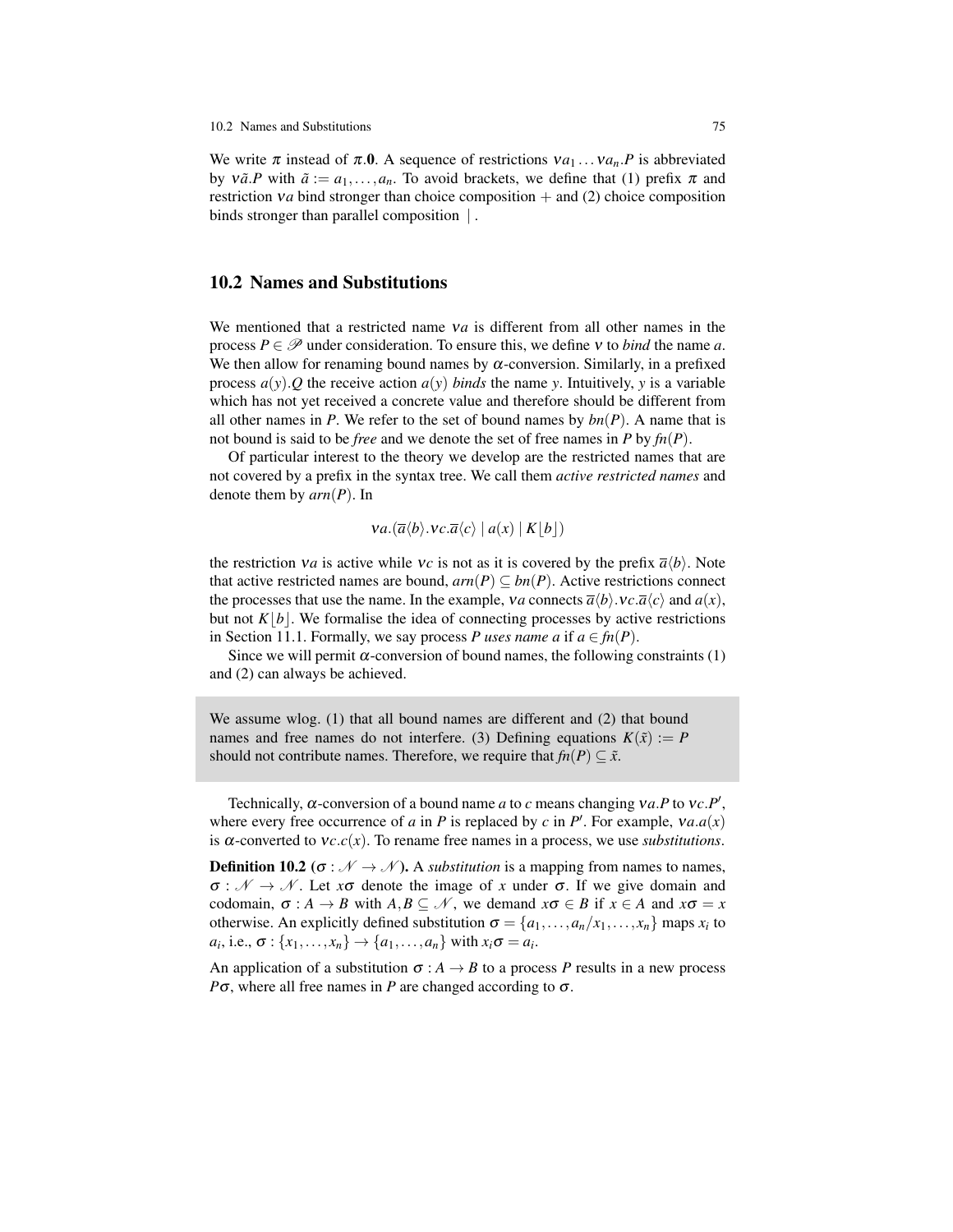To ensure that substitution  $\sigma : A \rightarrow B$  does not introduce new bindings in process  $P \in \mathcal{P}$ , we assume that the names in  $\sigma$  do not interfere with the bound names:  $(A \cup B) \cap bn(P) = \emptyset$ .

We formalize the application of substitutions.

**Definition 10.3 (Application of Substitutions).** Consider  $\sigma : A \rightarrow B$  and  $P \in \mathcal{P}$ with  $(A \cup B) \cap bn(P) = \emptyset$ . The *application of*  $\sigma$  *to P* yields  $P\sigma \in \mathcal{P}$  defined by

| $0\sigma := 0$                                                                 | $(\pi.P+M)\sigma := (\pi\sigma).(P\sigma)+(M\sigma)$ |
|--------------------------------------------------------------------------------|------------------------------------------------------|
| $\tau\sigma:=\tau$                                                             | $K \tilde{a} \sigma := K \tilde{a}\sigma $           |
| $x(y)\sigma := x\sigma(y)$                                                     | $(P   Q) \sigma := P \sigma   Q \sigma$              |
| $\overline{x}\langle y\rangle\sigma:=\overline{x\sigma}\langle y\sigma\rangle$ | $(va.P)\sigma := va.(P\sigma).$                      |

# 10.3 Structural Congruence

To give an operational semantics to a process algebra, the behaviour of every process has to be defined. To keep the definition of the transition relation simple, Berry and Boudol suggested to define only the transitions of representative terms and use a second relation to link processes with representatives. By definition, a process then behaves like its representative. Intuitively, the definition of the operational semantics is factorized into the definition of a transition and a structural relation.

Berry and Boudol called the approach *chemical abstract machine* with the following idea. Processes are chemical molecules that change their structure. Changing the structure heats molecules up or cools them down. Only heated molecules react with one another, which changes their state.

The  $\pi$ -Calculus semantics that exploits the chemical abstract machine idea was introduced by Milner. He called the relation to identify processes with representatives *structural congruence* and the name is still in use. Many results in this part of the lecture exploit invariance of the transition relation under structural rewriting.

Before we turn to the definition of structural congruence  $\equiv \subseteq \mathscr{P} \times \mathscr{P}$ , we recall that a *congruence relation* is an equivalence which is compatible with the operators of the algebra under study. That ≡ is an *equivalence* means we have

| $\forall P \in \mathscr{P} : P \equiv P$                                               | (Reflexivity)  |
|----------------------------------------------------------------------------------------|----------------|
| $\forall P, Q \in \mathscr{P} : P \equiv Q$ implies $Q \equiv P$                       | (Symmetry)     |
| $\forall P, Q, R \in \mathcal{P} : P \equiv Q$ and $Q \equiv R$ implies $P \equiv R$ . | (Transitivity) |

That structural congruence is a congruence means it is preserved under composition, using any of the operators: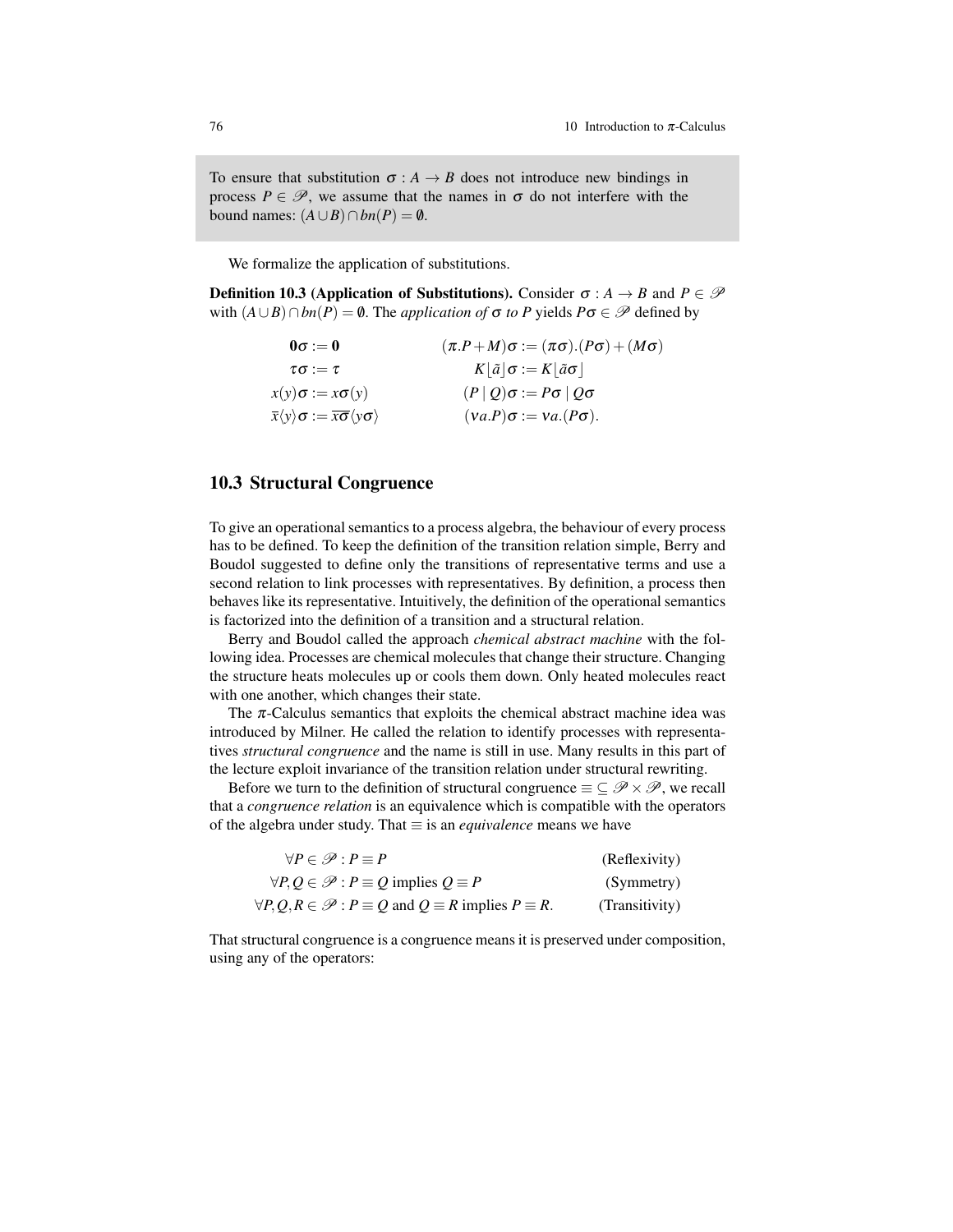10.4 Transition Relation 77

$$
\forall P, Q, M \in \mathcal{P}: \forall \pi: P \equiv Q \text{ implies } \pi.P + M \equiv \pi.Q + M
$$

$$
\forall P, Q, R \in \mathcal{P}: P \equiv Q \text{ implies } P \mid R \equiv Q \mid R
$$

$$
\forall P, Q \in \mathcal{P}: \forall a \in \mathcal{N}: P \equiv Q \text{ implies } \forall a.P \equiv \forall a.Q.
$$

**Definition 10.4 (Structural Congruence).** *Structural congruence*  $\equiv \subseteq \mathcal{P} \times \mathcal{P}$  is the least congruence on processes which allows for  $\alpha$ -converting bound names

$$
vx.P \equiv vy.(P{y/x}) \qquad a(x).P \equiv a(y).(P{y/x}),
$$

where in both cases  $\{y\} \cap (fn(P) \cup bn(P)) = \emptyset$ . Moreover, + and | are commutative and associative with 0 as neutral element,

$$
M + \mathbf{0} \equiv M
$$
  
\n
$$
M_1 + (M_2 + M_3) \equiv (M_1 + M_2) + M_3
$$
  
\n
$$
P | \mathbf{0} \equiv P
$$
  
\n
$$
P_1 | (P_2 | P_3) \equiv (P_1 | P_2) | P_3,
$$
  
\n
$$
P_1 | P_2 \equiv P_2 | P_1
$$

and restriction is a commutative quantifier that is absorbed by  $\bf{0}$  and whose scope can be shrunk and extruded over processes not using the quantified name:

$$
vx.vy.P \equiv vy.vx.P
$$
  
 
$$
vx.(P \mid Q) \equiv P \mid (vx.Q), \text{ if } x \notin fn(P).
$$

The latter law is called *scope extrusion.*

Structural congruence preserves the free names in a process.

**Lemma 10.1 (Invariance of**  $fn$  **under**  $\equiv$ **).**  $P \equiv Q$  implies  $fn(P) = fn(Q)$ .

# 10.4 Transition Relation

To define the behaviour of π-Calculus processes, we employ the *structural approach to operational semantics*. Plotkin argues that the states of a transition system, like that of a program or that of a  $\pi$ -Calculus process, have a syntactic structure. They are compositions of basic elements using a set of operators. He then proposes to define transitions between these structured states by a proof system: a transition exists iff it is provable in the proof system. In order to define the behaviour of every state, the proof system uses induction on their structure. It comprises (1) axioms that define the transitions of basic elements and (2) proof rules that define the transitions of composed states from the transitions of the operands. The benefit of structural operational semantics is their simplicity and elegance, combined with the ability to establish properties of transitions by induction on the derivations.

Definition 10.5 (Transition Relation and System). The *transition relation* → ⊆  $\mathscr{P} \times \mathscr{P}$  is defined by the rules in Table 10.1. For a process  $P \in \mathscr{P}$ , we define the *set*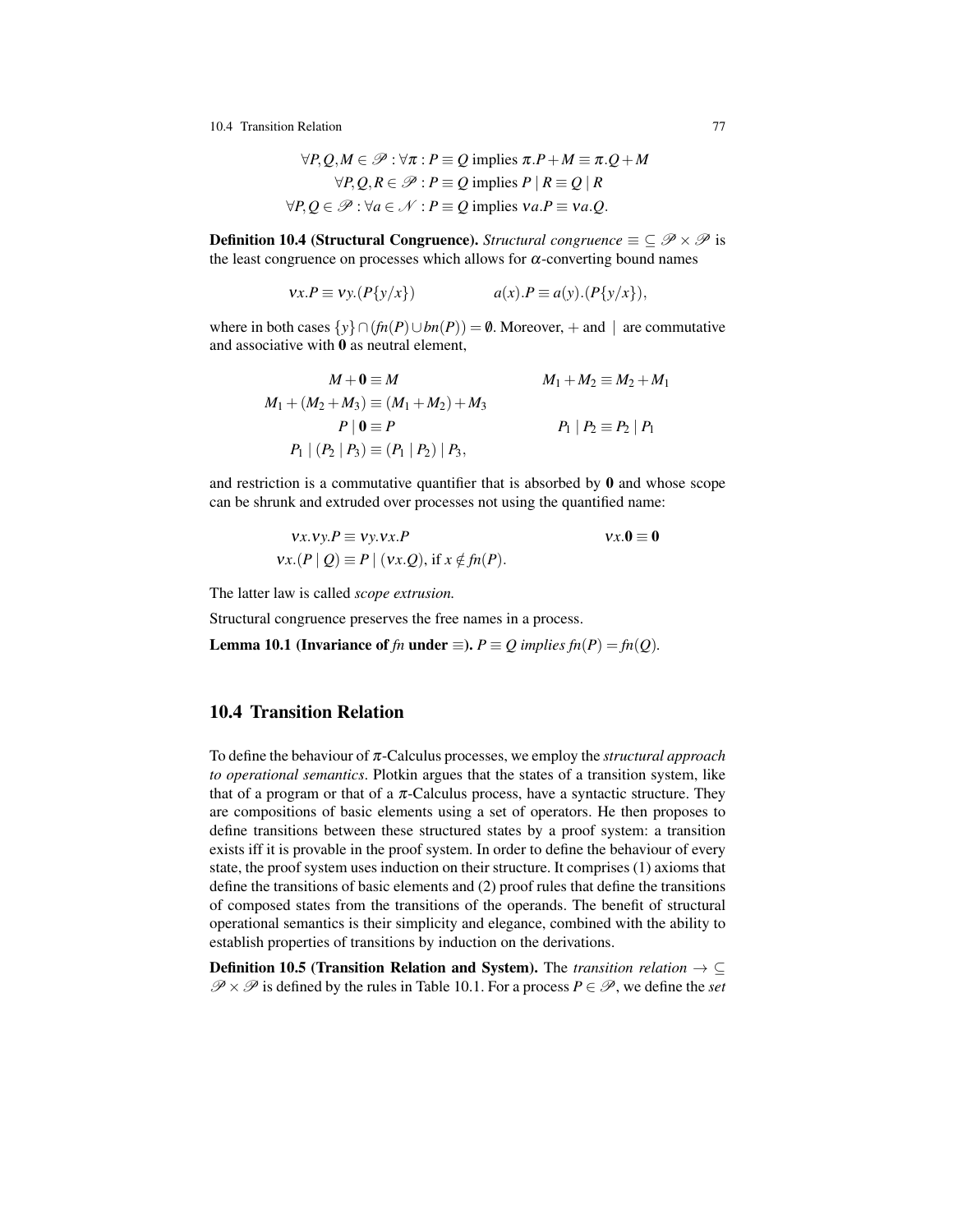*of reachable processes* to be  $R(P) := \{Q \in \mathcal{P} \mid P \rightarrow^* Q\}$ . The *transition system of* P factorizes along structural congruence,  $T(P) := (R(P)/_{\equiv}, \rightarrow, [P])$  where  $[Q] \rightarrow [Q']$ iff  $Q \rightarrow Q'$ .

(Tau) 
$$
\tau.P + M \rightarrow P
$$
  
\n(React)  $x(y).P + M | \bar{x}\langle z \rangle \cdot Q + N \rightarrow P\{z/y\} | Q$   
\n(Const)  $K[\bar{a}] \rightarrow P\{\bar{a}/\bar{x}\}\text{, if } K(\bar{x}) := P$   
\n(Par)  $\frac{P \rightarrow P'}{P | Q \rightarrow P' | Q}$  (Res)  $\frac{P \rightarrow P'}{\text{va}.P \rightarrow \text{va}.P'}$   
\n(Struct)  $\frac{P \rightarrow P'}{Q \rightarrow Q'}$ , if  $P \equiv Q$  and  $P' \equiv Q'$ .

Table 10.1 Rules defining the transition relation  $\rightarrow \subseteq \mathcal{P} \times \mathcal{P}$ .

Different from Plotkin's classical approach where the proof system only relies on the transition relation, Definition 10.5 makes use of the chemical abstract machine idea (cf. Section 10.3). All rules except for (Struct) define the transitions of representative processes. Rule (Struct) then postulates that a process can do all transitions of the representative it is related to by structural congruence.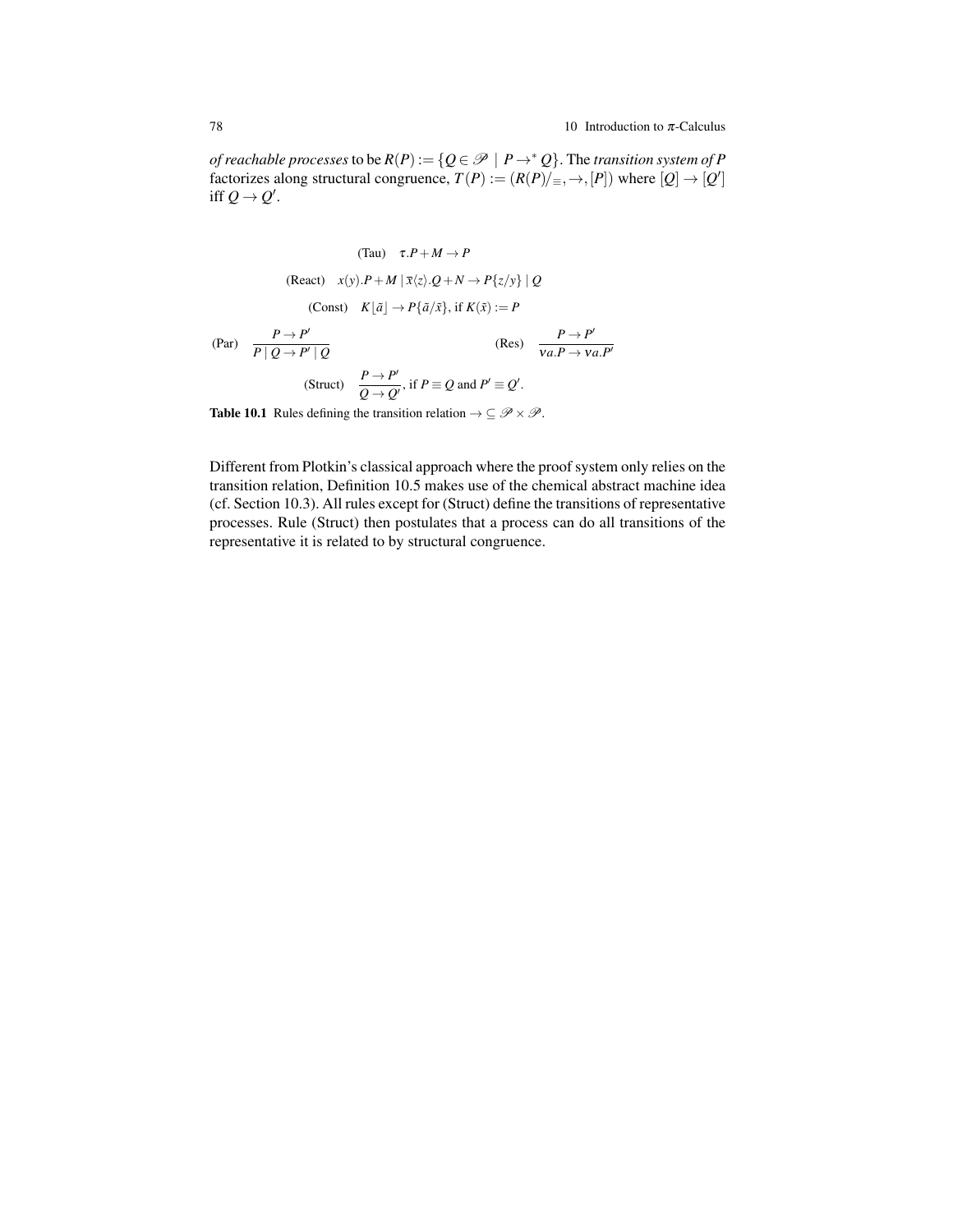# Chapter 11 A Petri Net Translation of  $\pi$ -Calculus

**Abstract** From  $\pi$ -Calculus to Petri nets

We develop a translation of  $\pi$ -Calculus processes into Petri nets. This allows us to reuse the techniques and tools that have been developed for the analysis of Petri nets for the verification of dynamic networks. The  $\pi$ -Calculus is Turing complete while finite Petri nets are not. Therefore, the translation yields infinite Petri nets for some processes. This means we relax the definition of Petri nets  $N = (S, T, W, M_0)$  in that *S*, *T*, or *W* may be infinite sets.

For process algebras, the investigation of automata-theoretic models has a long standing tradition. The classic question was to find representations that reflect the concurrency of processes. The translation considered here exploits the connections induced by restricted names, instead. Rather than understanding a process as a set of programs running concurrently, we understand it as a graph where the references to restricted names connect processes. We call this translation a *structural semantics* to distinguish it from classical concurrency semantics. The benefit of taking the viewpoint of structure instead of concurrency are finite net representations for processes with unboundedly many restricted names and unbounded parallelism. We outline the intuition behind the translation.

The graph interpretation of a  $\pi$ -Calculus process  $P \in \mathcal{P}$  is a hypergraph  $\mathcal{G}(P)$ that makes the use of active restricted names explicit. A hypergraph is a graph where several vertices may be connected to a single so-called hyperedge. The interpretation of a process is obtained as follows. We draw a vertex labelled by *Q* for every process  $Q = M$  with  $M \neq 0$  and for every  $Q = K | \tilde{a} |$  in *P*. We then add a hyperedge labelled by *a* for every active restricted name ν*a*. An arc is inserted between a vertex *Q* and an edge *a* if the name is free in the process,  $a \in fn(Q)$ . Due to process creation, process destruction, and name passing this graph structure changes during system execution. We illustrate the interpretation on an example.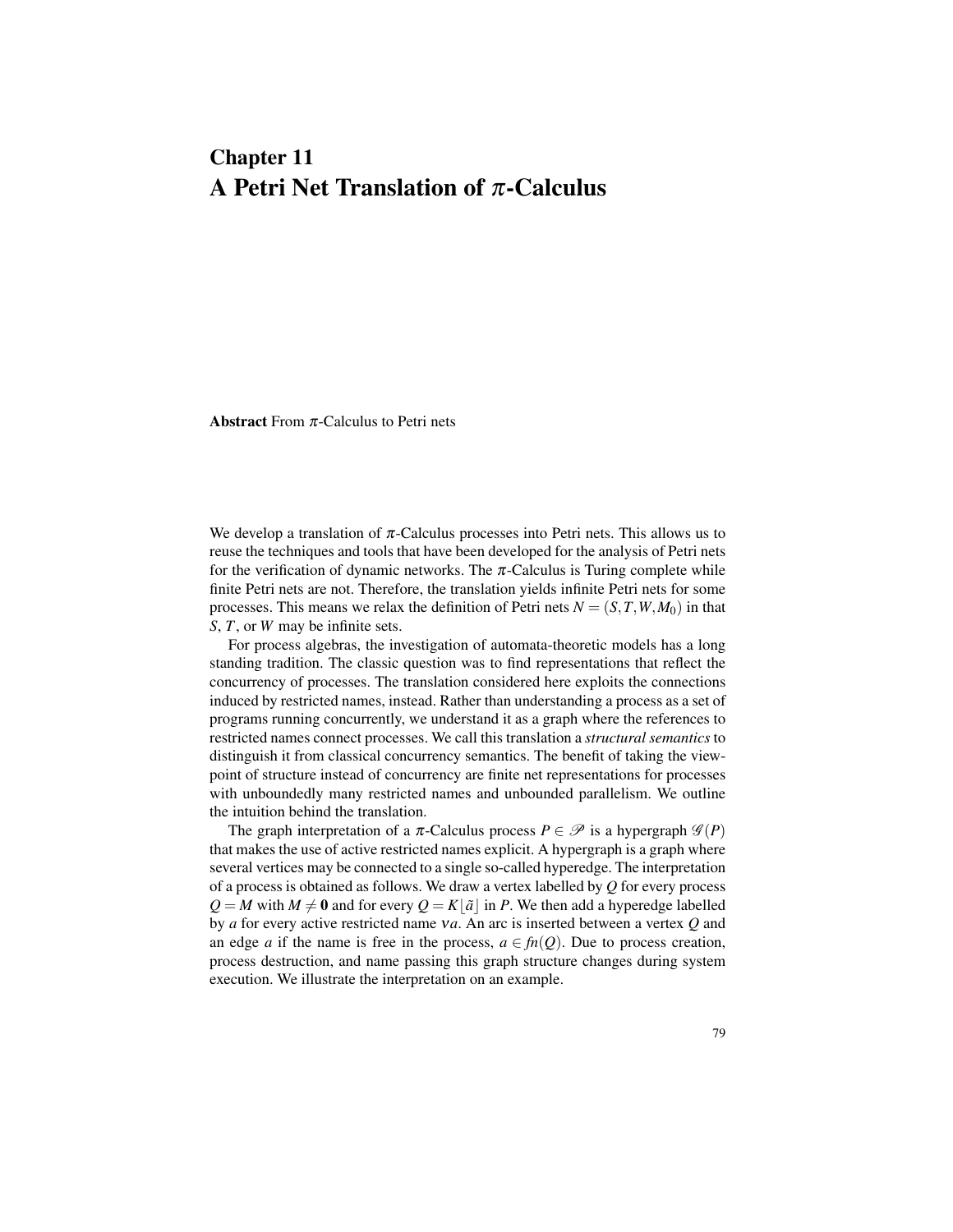#### 80 11 A Petri Net Translation of π-Calculus



Fig. 11.1 Graph interpretation of a  $\pi$ -Calculus process

*Example 11.1.* Let  $P = \nu a.(\overline{a}\langle a \rangle \cdot \nu b.b(x) + \overline{c}\langle c \rangle |c(x).K|a| |v d.K|d|$ . The graph interpretation  $\mathscr{G}(P)$  is given in Figure 11.1. Note that the choice  $\overline{a}\langle a \rangle \cdot v \cdot b \cdot b(x) + \overline{c}\langle c \rangle$ is represented by one vertex which is connected with *a*, although the alternative  $\overline{c}\langle c \rangle$ does not contain  $a$  as a free name. Furthermore, there is no hyperedge  $c$  as the name is free in the process.

In the example, process  $P$  is represented by two unconnected graphs. This means dynamic networks consist of independent parts that only communicate over public channels. The idea of the structural semantics is to represent each such graph by a place in a Petri net. We then obtain the current process by putting tokens on the places, one for each occurrence of the corresponding graph. Technically, we do not work with graphs but transform every process into a normal form.

# 11.1 Restricted Form

The restricted form captures the intuition of unconnected graphs discussed above. It serves the definition of the structural semantics and also helps in the definition of the characteristic functions depth and breadth. The idea of the restricted form is to minimize the scopes of active restricted names. This results in a process where the topmost parallel components correspond to the unconnected graphs. We call them *fragments*. The decomposition function that we define in Section 11.2 then counts how often a fragment occurs in a process in restricted form. It acts as a marking in the structural semantics.

**Definition 11.1 (Fragments and Restricted Form).** *Fragments* in the set  $\mathscr{P}_{fg}$  are defined inductively by

$$
F ::= M \mid K[\tilde{a}] \mid va.(F_1 \mid \ldots \mid F_n),
$$

where  $M \neq \mathbf{0}$  and  $a \in \mathit{fn}(F_i)$  for all  $1 \leq i \leq n$ . A process  $P^{rf} = \prod_{i \in I} F_i$  is *in restricted form.* The *set of all processes in restricted form* is  $\mathcal{P}_r f$ .

In case the index set is empty, we define  $P^{rf} = \prod_{i \in \emptyset} F_i$  to be 0. This means  $0 \in \mathcal{P}_{rf}$ . Function  $fg(P^{rf})$  determines the set of fragments in a process in restricted form.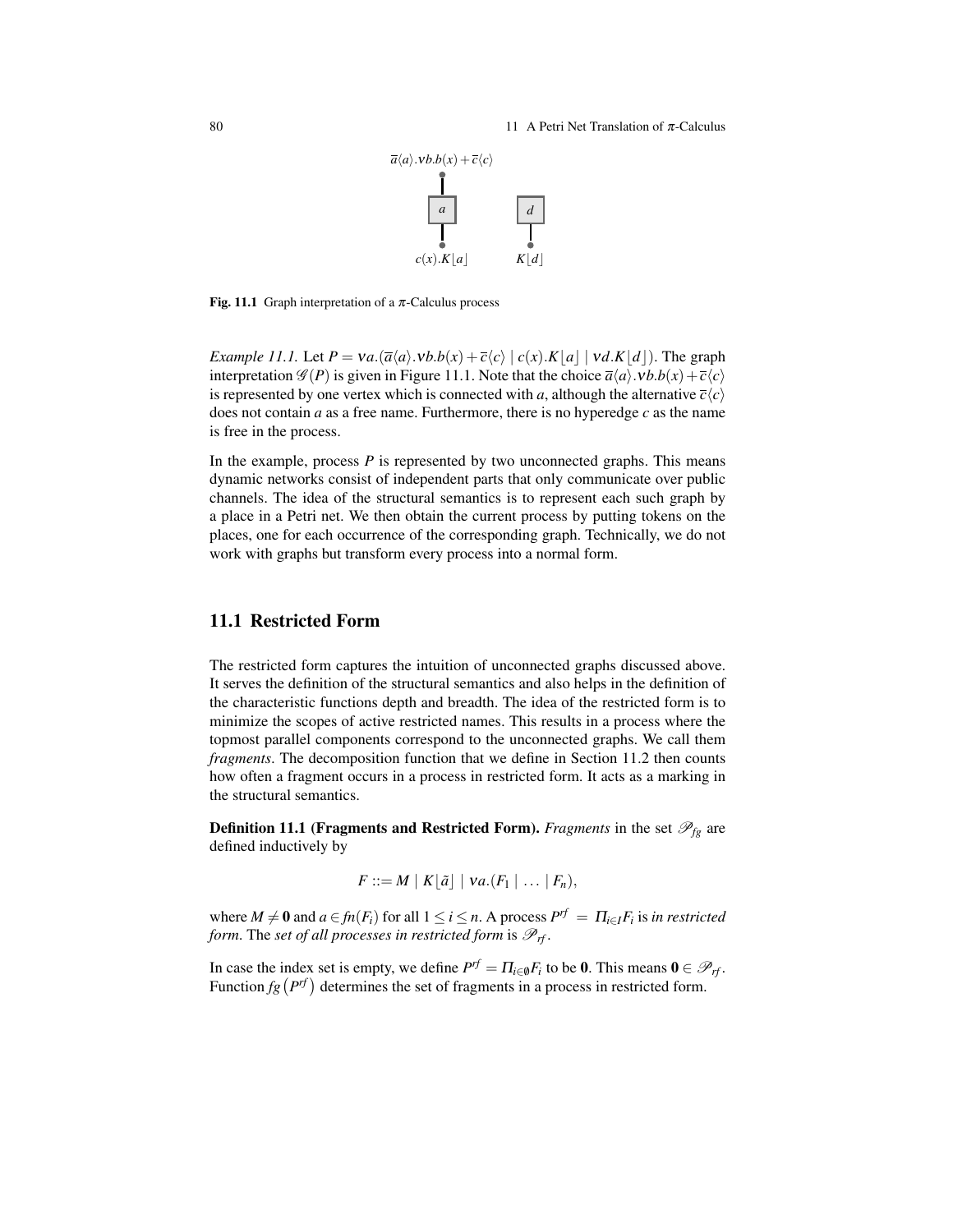#### 11.1 Restricted Form 81

For  $\Pi_{i \in I} F_i$ , we often refer (1) to the fragments  $F_i$  that contain some name *a* and (2) to those that are structurally congruent with a given fragment *F*. To determine these fragments, we define subsets  $I_a$  and  $I_f$  of the index set  $I$ .

**Definition 11.2** ( $I_a, I_F$ ). Consider process  $\Pi_{i \in I} F_i$  in  $\mathcal{P}_{rf}$ . For every name  $a \in \mathcal{N}$ , we define the index set  $I_a \subseteq I$  by  $i \in I_a$  if and only if  $a \in fn(F_i)$ . For every fragment *F* ∈  $\mathscr{P}_{fg}$ , we define *I<sub>F</sub>* ⊆ *I* by *i* ∈ *I<sub>F</sub>* if and only if *F* ≡ *F<sub>i</sub>*.

To transform a process into restricted form via structural congruence, we employ the recursive function  $rf : \mathcal{P} \rightarrow \mathcal{P}_{rf}$ . It uses the rule for scope extrusion to shrink the scopes of restrictions and removes parallel compositions of stop processes 0.

**Definition 11.3** ( $rf : \mathcal{P} \rightarrow \mathcal{P}_{rf}$ ). The function  $rf$  in Table 11.1 computes for any process *P* ∈  $\mathcal{P}$  a process *rf*(*P*) in restricted form, i.e., *rf*(*P*) ∈  $\mathcal{P}_{rf}$ . We call *rf*(*P*) the *restricted form of P*.

$$
rf(M) := M \t rf(K[\tilde{a}]) := K[\tilde{a}]
$$
  

$$
rf(P | Q) := \begin{cases} 0, & \text{if } rf(P) = 0 = rf(Q) \\ rf(P), & \text{if } rf(P) \neq 0 = rf(Q) \\ rf(Q), & \text{if } rf(P) = 0 \neq rf(Q) \\ rf(P) | rf(Q), & \text{if } rf(P) \neq 0 \neq rf(Q) \end{cases}
$$
  

$$
rf(\mathbf{v}a.P) := \begin{cases} rf(P), & \text{if } a \notin fn(P) \\ \mathbf{v}a.rf(P), & \text{if } a \in fn(P) \text{ and } (1) \\ \mathbf{v}a.(\Pi_{i \in I_a}F_i) | \Pi_{i \in I_b}F_i, & \text{if } a \in fn(P) \text{ and } (2) \end{cases}
$$

**Table 11.1** Definition of function *rf*. With  $rf(P) = \prod_{i \in I \neq \emptyset} F_i$ , condition (1) requires that  $I_a = I$  and (2) states that  $I_a \neq I$ .

The following lemma states that  $rf(P)$  is in fact in restricted form and structurally congruent with *P*.

**Lemma 11.1.** *For process*  $P \in \mathcal{P}$  *we have rf*(*P*) ∈  $\mathcal{P}_{rf}$  *and rf*(*P*) ≡ *P*.

The restricted form is only invariant under structural congruence up to reordering and rewriting of fragments. So  $P \equiv Q$  does not imply  $rf(P) = rf(Q)$  but it implies  $rf(P) \equiv_{rf} rf(Q)$ . Relation  $\equiv_{rf}$  is defined as follows.

**Definition 11.4 (Restricted Equivalence).** The *restricted equivalence relation*  $\equiv_{rf}$  $\subseteq \mathcal{P}_{rf} \times \mathcal{P}_{rf}$  is the smallest equivalence on processes in restricted form that satisfies commutativity and associativity of parallel compositions,

$$
P_1^{rf} | P_2^{rf} \equiv_{rf} P_2^{rf} | P_1^{rf} \qquad \qquad P_1^{rf} | (P_2^{rf} | P_3^{rf}) \equiv_{rf} (P_1^{rf} | P_2^{rf}) | P_3^{rf},
$$

and that replaces fragments by structurally congruent ones,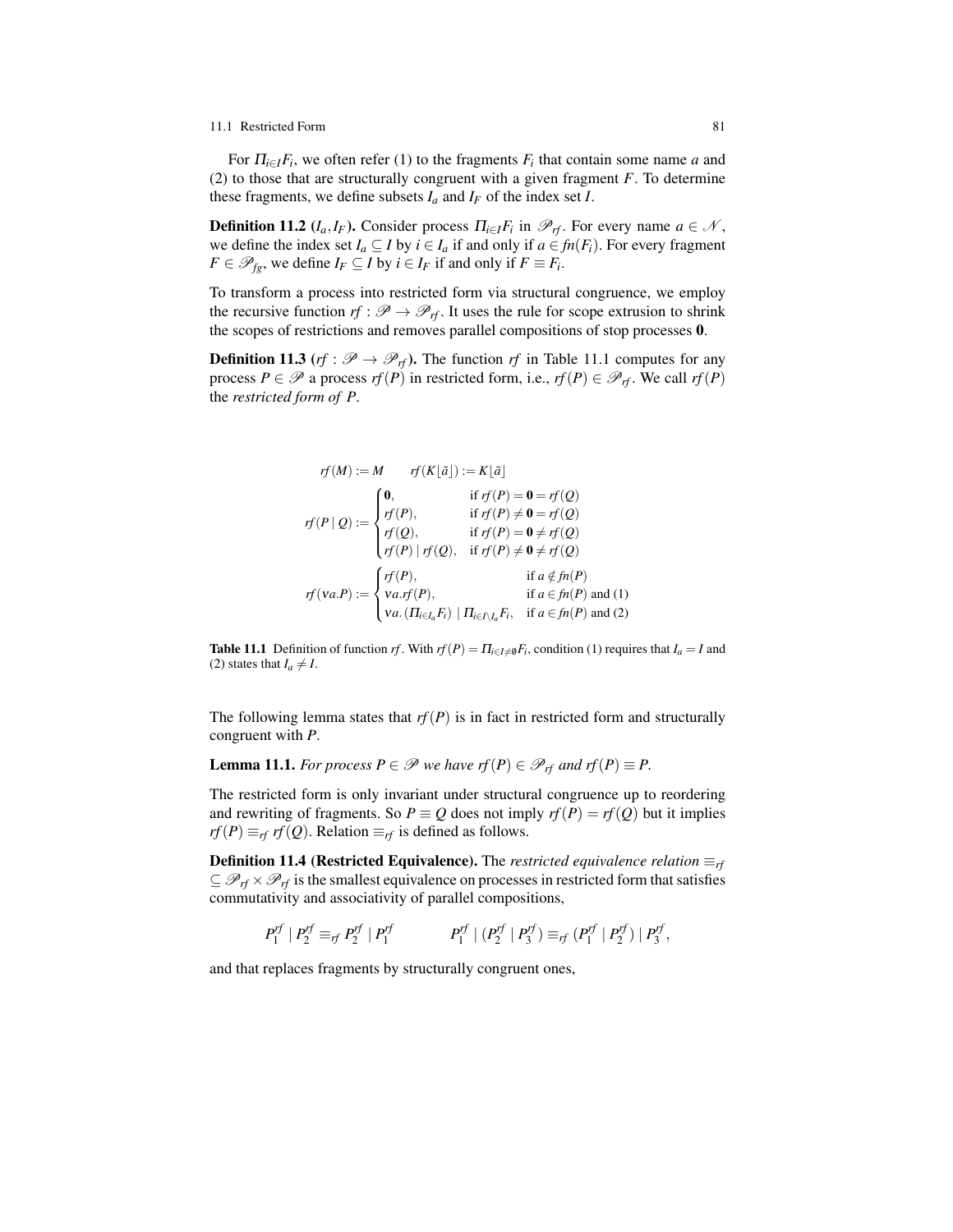82 11 A Petri Net Translation of π-Calculus

$$
F \mid P^{rf} \equiv_{rf} G \mid P^{rf},
$$

where  $F \equiv G$  and  $P^{rf}$  is optional.

We illustrate the indicated relationship between  $P \equiv Q$  and  $rf(P)$  and  $rf(Q)$  on an example.

*Example 11.2 (Invariance of rf under*  $\equiv$  *up to*  $\equiv$ <sub>*rf*</sub> $)$ . Consider the processes

$$
P = \mathbf{v}a.(\overline{a}\langle a\rangle \cdot \mathbf{v}b. b(x) + \overline{c}\langle c\rangle |c(x).K[a] | \mathbf{v}d.K[d])
$$
  
\n
$$
\equiv \mathbf{v}a.(\mathbf{c}(x).K[a] | \overline{a}\langle a\rangle \cdot \mathbf{v}b.b(x) + \overline{c}\langle c\rangle | \mathbf{v}d.K[d]) = Q.
$$

We compare the restricted forms:

$$
rf(P) = \nu a.(\overline{a}\langle a\rangle \cdot \nu b. b(x) + \overline{c}\langle c\rangle \mid c(x).K\lfloor a \rfloor) \mid \nu d.K\lfloor d \rfloor
$$
  

$$
\equiv_{rf} \nu a. (c(x).K\lfloor a \rfloor \mid \overline{a}\langle a\rangle \cdot \nu b. b(x) + \overline{c}\langle c\rangle) \mid \nu d.K\lfloor d \rfloor = rf(Q).
$$

We have  $rf(P) \neq rf(Q)$  but  $rf(P) \equiv_{rf} rf(Q)$ .

Proposition 11.1 states invariance of the restricted form up to restricted equivalence,  $P \equiv Q$  implies  $r f(P) \equiv r f(Q)$ . Even more, restricted equivalence characterizes structural congruence, i.e., also  $rf(P) \equiv_{rf} rf(Q)$  implies  $P \equiv Q$ .

**Proposition 11.1** (Characterisation of  $\equiv$  with  $\equiv$ <sub>*rf*</sub>). *For P*,  $Q \in \mathcal{P}$  *we have P*  $\equiv$  *Q if and only if rf* $(P) \equiv_{rf} rf(Q)$ *.* 

*Proof.* To show the implication from right to left we observe that all rules making up equivalence  $\equiv_{rf}$  also hold for structural congruence. Thus,  $rf(P) \equiv_{rf} rf(Q)$  implies *rf*(*P*) ≡ *rf*(*Q*). Combined with *P* ≡ *rf*(*p*) from Lemma 11.1, we get *P* ≡ *Q* by transitivity of structural congruence. The reverse direction uses an induction on the  $derivations of structural congruence.$ 

# 11.2 Structural Semantics

We assign to every process *P* a Petri net  $N(P)$  as illustrated in Example 11.4. The places of the net are the fragments of all reachable processes. More precisely, we deal with classes of fragments under structural congruence.

We use two disjoint sets of transitions. Transitions of the first kind are pairs  $([F],[Q])$  of places  $[F]$  and processes  $[Q]$ , with the condition that  $F \to Q$ . These transitions reflect communications inside fragments. The second set of transitions contains pairs  $([F_1 \mid F_2], [Q])$  where  $[F_1]$  and  $[F_2]$  are places and  $F_1 \mid F_2 \rightarrow Q$ . These transitions represent communications between fragments using public channels.

There is an arc from place [*G*] to transition ([*F*], [*Q*]) provided  $G \equiv F$ . If *G* is structurally congruent with  $F_1$  and  $F_2$ , there is an arc weighted two from place [*G*] to transition  $([F_1 \mid F_2], [Q])$ . This models a communication of fragment  $F_1$  with the structurally congruent fragment  $F_2$  on a public channel. If  $G$  is structurally congruent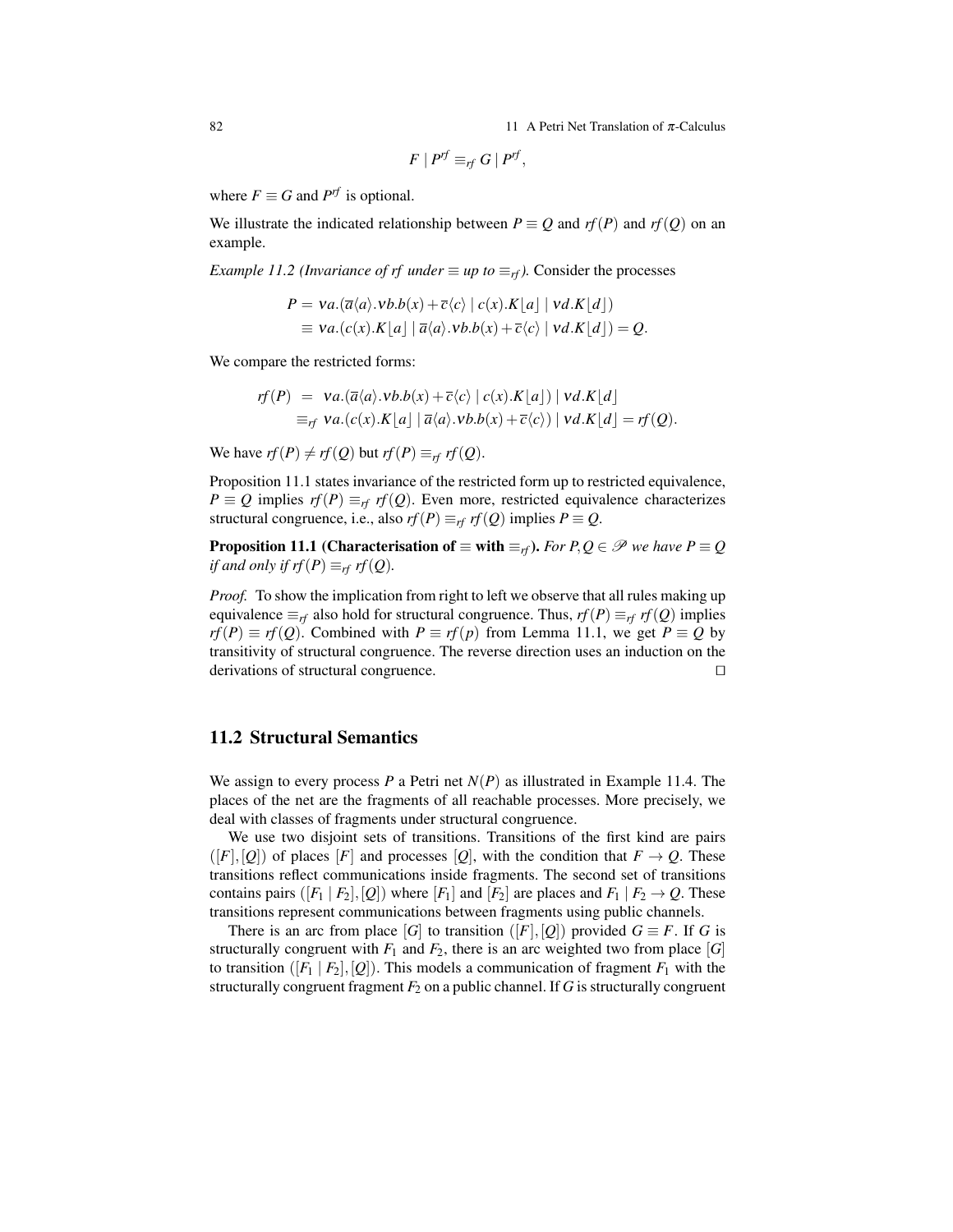#### 11.2 Structural Semantics 83

with  $F_1$  or  $F_2$ , there is an arc weighted one from place  $[G]$  to transition  $([F_1 \, | \, F_2], [Q])$ . In case  $F_1 \not\equiv G \not\equiv F_2$ , there is no arc.

The number of arcs from  $([F],[Q])$  to place  $[G]$  is determined by the number of occurrences of *G* in the decomposition of *Q*. Similarly, the initial marking of the net is determined by the decomposition of the initial process *P*.

To capture the notion of process decomposition we define function  $dec(P^{rf})$ . It counts how many fragments of class  $[F]$  are present in  $P^{rf}$ . For  $P^{rf} = F | G | F'$ with  $F \equiv F'$  and  $F \not\equiv G$  we have  $(dec(P^{rf}))([F]) = 2$ ,  $(dec(P^{rf}))([G]) = 1$ , and  $(dec(P^{rf}))([H]) = 0$  with  $F \not\equiv H \not\equiv G$ .

**Definition 11.5** ( $dec: \mathcal{P}_{rf} \to \mathbb{N}^{\mathcal{P}_{fg}/\equiv}$ ). Consider  $P^{rf} = \prod_{i \in I} F_i$ . We assign to  $P^{rf}$  the function  $dec(P^{rf}): \mathscr{P}_{fg}/\equiv \rightarrow \mathbb{N}$  via  $(dec(P^{rf}))([F]) := |I_F|.$ 

The support of  $dec(P^{rf})$  is always finite. This ensures process

$$
\Pi_{[H]\in supp(dec(P^{rf}))}\Pi^{(dec(P^{rf}))([H])}H
$$

is defined. Intuitively, the term selects a representative for each fragment and then rearranges the fragments so that the same representatives lie next to each other.

*Example 11.3 (Elementary Equivalence).* For process  $P^{rf} = F | G | F'$  we choose *F* as representative for  $F \equiv F'$  and let  $G \not\equiv F$  represent itself. We then have

$$
F | G | F' \equiv_{r f} \Pi^2 F | \Pi^1 G = \Pi^{(dec(P^{r f}))([F])} F | \Pi^{(dec(P^{r f}))([G])} G.
$$

This relationship holds in general.

**Lemma 11.2 (Elementary Equivalence).** *For*  $P^{rf} \in \mathcal{P}_{rf}$  *we have* 

$$
P^{rf} \equiv_{rf} \Pi_{[H]\in supp(dec(P^{rf}))}\Pi^{(dec(P^{rf}))([H])}H \ .
$$

That *dec* is invariant under restricted equivalence ensures the structural semantics is well-defined. That it even characterizes restricted equivalence is exploited in the proof of Theorem 11.1.

**Lemma 11.3.**  $P^{rf} \equiv_{rf} Q^{rf}$  if and only if  $dec(P^{rf}) = dec(Q^{rf})$ .

We are now prepared to define the structural semantics.

Definition 11.6. The *structural semantics* translates process *P* into the Petri net *N*(*P*) as defined in Table 11.2. We call *N*(*P*) the *structural semantics of P*.

Consider fragment  $F_1$  with  $F_1 \rightarrow Q$ . It yields a transition ( $[F_1], [Q]$ ). But  $F_1 \mid F_2$ also leads to  $Q \mid F_2$  for every fragment  $F_2$ . Thus, we additionally have transitions  $([F_1 \mid F_2], [Q \mid F_2])$  for every reachable fragment  $[F_2]$ . The situation is illustrated in Figure 11.2. The additional transitions do not change the transition system and we do not compute them. Excluding them by a side condition would complicate the proof of Theorem 11.1.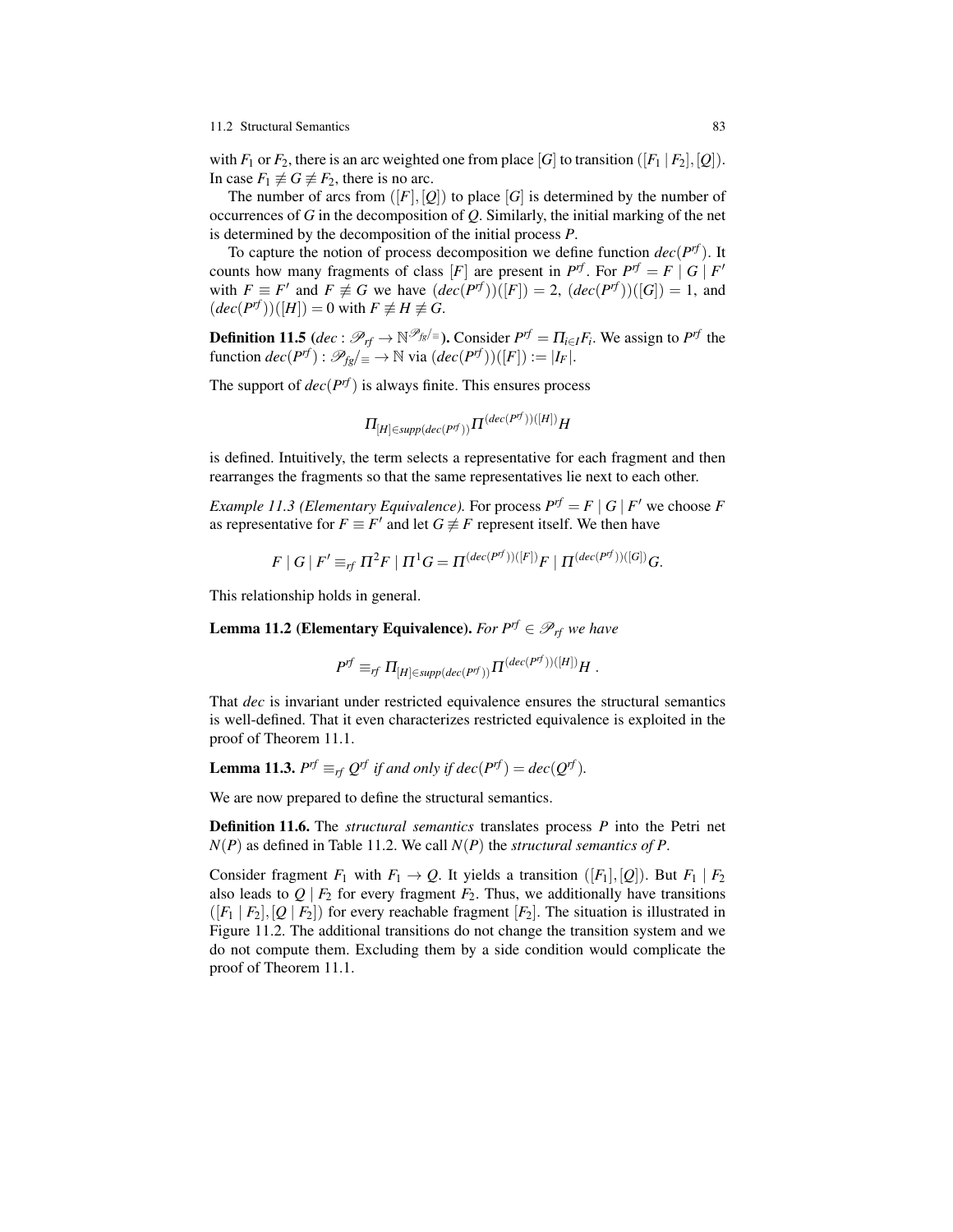#### 84 11 A Petri Net Translation of π-Calculus

$$
S := fg\left(rf(R(P))\right)/\equiv
$$
\n
$$
T := \left\{ ([F], [Q]) \in S \times \mathcal{P} / \equiv | F \to Q \right\}
$$
\n
$$
\cup \left\{ ([F_1 \mid F_2], [Q]) \in \mathcal{P} / \equiv \times \mathcal{P} / \equiv | [F_1], [F_2] \in S \text{ and } F_1 \mid F_2 \to Q \right\}
$$
\n
$$
M_0 := dec\left(rf(P)\right).
$$

Consider place  $[G] \in S$  and two transitions  $([F], [Q]), ([F_1 \mid F_2], [Q]) \in T$ . The weight function *W* is defined as follows:

$$
W([G], ([F], [Q])) := (dec(F))([G])
$$
  
\n
$$
W([G], ([F_1 | F_2], [Q])) := (dec(F_1 | F_2))([G])
$$
  
\n
$$
W(([F], [Q]), [G]) := (dec(rf(Q)))([G])
$$
  
\n
$$
W(([F_1 | F_2], [Q]), [G]) := (dec(rf(Q)))([G]).
$$

**Table 11.2** Definition of the structural semantics  $N(P) = (S, T, W, M_0)$  of process *P*.



Fig. 11.2 Illustration of the transitions  $([F_1],[Q])$  and  $([F_1 | F_2],[Q | F_2])$ . The latter are depicted dotted and can be avoided in the construction.

*Example 11.4 (Structural Semantics).* We illustrate the Petri net translation on an example. Consider

$$
P = \Pi^{2} a(x).x(y).y(z).\overline{a}\langle d \rangle + \overline{a}\langle b \rangle \mid \nu h.\overline{b}\langle h \rangle.\overline{h}\langle b \rangle.(c(x) \mid c(x)).
$$

The semantics  $N(P)$  is depicted in Figure 11.3. The reachable fragments are given by the transition sequence

$$
\Pi^2 a(x).x(y).y(z).\overline{a}\langle d \rangle + \overline{a}\langle b \rangle \mid \mathbf{v}h.\overline{b}\langle h \rangle.\overline{h}\langle b \rangle.(c(x) \mid c(x))
$$
  
\n
$$
\rightarrow b(y).y(z).\overline{a}\langle d \rangle \mid \mathbf{v}h.\overline{b}\langle h \rangle.\overline{h}\langle b \rangle.(c(x) \mid c(x))
$$
  
\n
$$
\rightarrow \mathbf{v}h.(h(z).\overline{a}\langle d \rangle \mid \overline{h}\langle b \rangle.(c(x) \mid c(x)))
$$
  
\n
$$
\rightarrow \overline{a}\langle d \rangle \mid c(x) \mid c(x).
$$

Since all processes are in restricted form, we can take their fragments as the set of places. The transitions are as follows. Fragment  $F_1$  communicates with a structurally congruent fragment,  $t_1 = ([F_1 | F_1], [F_2])$ . Fragment  $F_3$  passes the restricted name *h* to *F*<sub>2</sub>, which results in fragment  $F_4 = \nu h \cdot (h(z) \cdot \overline{a} \langle d \rangle | \overline{h} \langle b \rangle \cdot (c(x) | c(x))$ . Transition  $t_2 = ([F_2 | F_3], [F_4])$  models this communication. It demonstrates how the scope of re-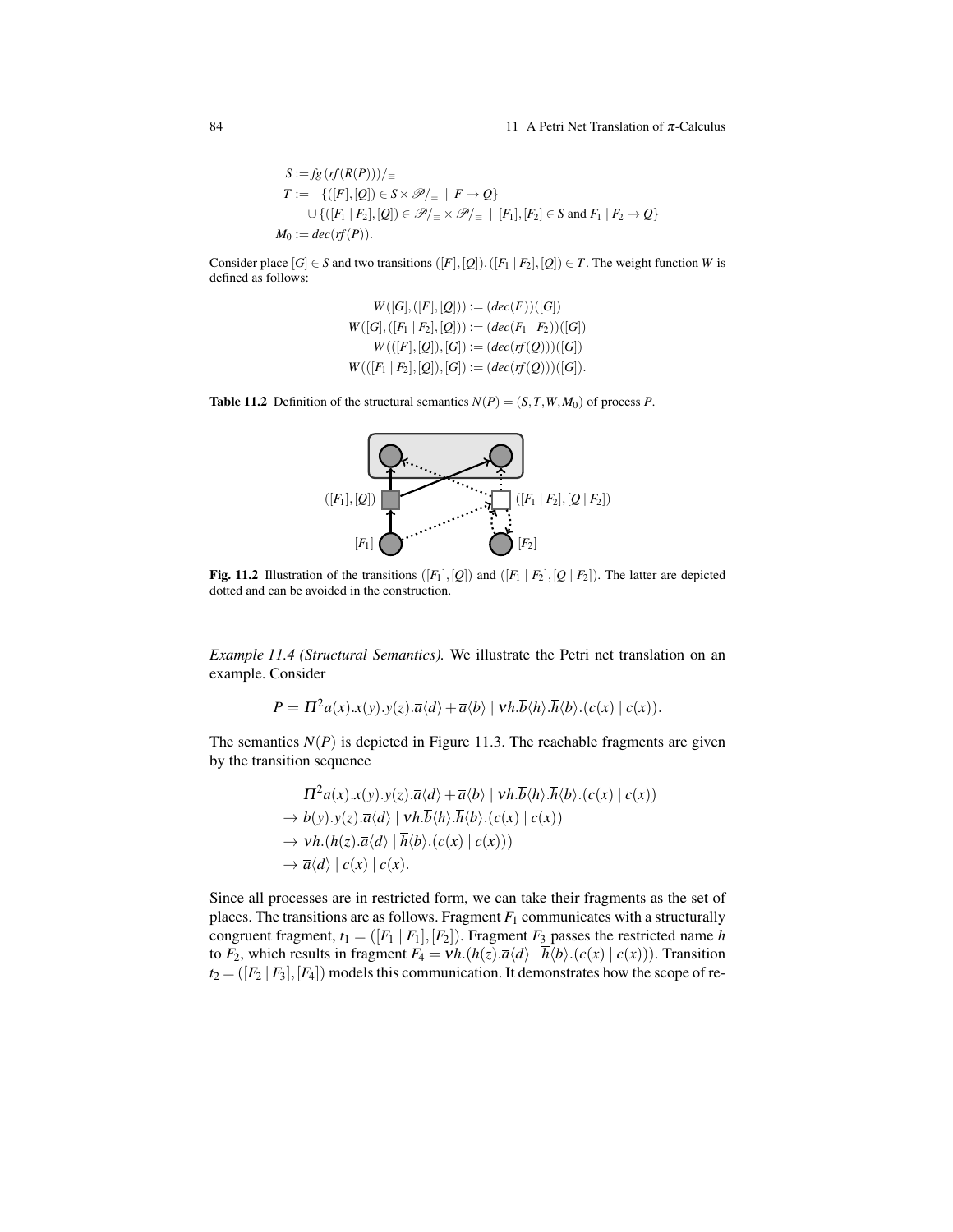#### 11.2 Structural Semantics 85

stricted names influences the Petri net semantics. A pair of processes is represented by a single token on place  $[F_4]$ . Fragment  $F_4$  lets its two processes communicate on the restricted channel *h*, which yields  $Q = \overline{a} \langle d \rangle | c(x) | c(x) = F_6 | F_5 | F_5$ . By definition, we get the transition  $t_3 = (F_4, [Q])$ . The transition shows how fragments consisting of several processes break up when restricted names are forgotten.



Fig. 11.3 The structural semantics *N*(*P*) of process *P* in Example 11.4. The meaning of transitions is explained in the text.

The definition of the set of transitions does not take the overall process behaviour into account. The Petri net may contain transitions that are never enabled. Transition  $t_4$  illustrates this fact. The fragments  $F_1$  and  $F_6$  communicate to  $G = d(y) \cdot y(z) \cdot \overline{a} \langle d \rangle$ . This results in  $t_4 = (F_1 \mid F_6], [G])$ . The transition is never executed since the reaction is not possible in *P*. Since *G* is no reachable fragment,  $(dec(G))([F]) = 0$  for all places  $[F]$ , so transition  $t_4$  has no places in its postset.

The example suggests the following rules of thumb for the structural semantics.

*Remark 11.1. Passing* restricted names *merges* fragments. If fragment *F* passes a restricted name v*a* to fragment *G*, this may result in a new fragment v*a*.( $F' | G'$ ) and we have a transition from the places  $[F]$  and  $[G]$  to place  $[va(F | G')]$ . Transition  $t_2$  in Example 11.4 illustrates the behaviour.

*Forgetting* restricted names *splits* fragments. If fragment *F* forgets the restricted name *a* when it evolves to *F*<sup> $\prime$ </sup>, fragment  $\mathit{va}(F \mid G)$  reacts to  $F' \mid \mathit{va}.G$ . This results in a transition with  $[va(F | G)]$  in its preset and  $[F']$  and  $[va.G]$  in its postset. Transition  $t_3$  in Example 11.4 serves as an example.

To ensure that our semantics is a suitable representation of  $\pi$ -Calculus processes, we show that we can retrieve all information about a process and its transitions from the semantics. To relate a marking in the Petri net  $N(P)$  and a process, we define the function *retrieve* :  $R(N(P)) \to \mathcal{P}/\equiv$ . It constructs a process from a marking by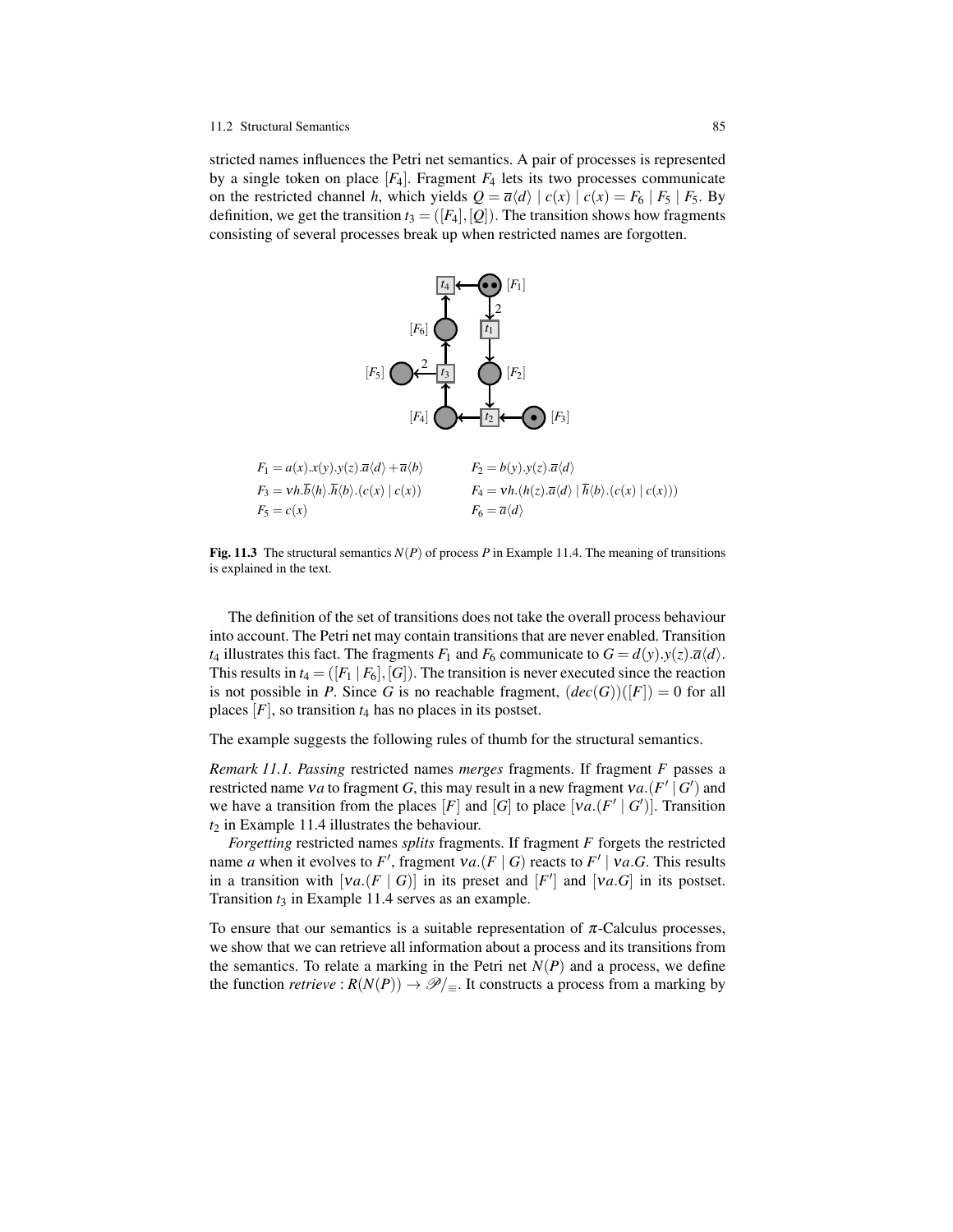composing (1) the fragments that are marked in parallel (2) as often as required by the marking. This mimics the construction in the elementary equivalence.

**Definition 11.7.** Given a process  $P \in \mathcal{P}$ , the function *retrieve* :  $R(N(P)) \rightarrow \mathcal{P}/\equiv$ associates with every marking reachable in the structural semantics,  $M \in R(N(P)),$ a process class  $[Q] \in \mathscr{P}/_{\equiv}$  as follows:

$$
retrieve(M):=[\Pi_{[H]\in supp(M)}\Pi^{M([H])}H].
$$

The support of *M* has to be finite to ensure *retrieve* (*M*) is a process. This holds since every transition has a finite postset and the initial marking is finite.

The transition systems of *P* and  $N(P)$  are isomorphic. Furthermore, the states in both transition systems correspond using the retrieve function. This relationship is illustrated in Figure 11.4.



Fig. 11.4 Illustration of the transition system isomorphism in Theorem 11.1 on process *P* from Example 11.4. The transition system  $T(P)$  is depicted to the left,  $T(N(P))$  is depicted to the right. The isomorphism *iso* :  $R(P)/_{\equiv} \rightarrow R(N(P))$  is represented by dotted arrows.

**Theorem 11.1.** *The transition systems of*  $P \in \mathcal{P}$  *and its structural semantics*  $N(P)$ *are isomorphic. The isomorphism iso* :  $R(P)|_{\equiv} \rightarrow R(N(P))$  *maps* [*Q*] *to dec*(*rf*(*Q*)). *A process is reconstructed from a marking by retrieve* (*iso*( $[Q]$ )) =  $[Q]$ *.* 

To prove the theorem one shows that *retrieve* is the inverse of *iso* and that *iso* is an isomorphism between the transition systems, i.e., *iso* maps the initial process to the initial marking, *iso* is bijective, and *iso* is a strong graph homomorphism. A strong graph homomorphism requires that  $[P_1] \rightarrow [P_2]$  in the transition system of *P* if and only if  $iso([P_1]) \rightarrow iso([P_2])$  in the transition system of  $N(P)$ .

The definition of the structural semantics is declarative as it refers to the set of all reachable fragments and adds transitions where appropriate. In the following section, we comment on the implementation.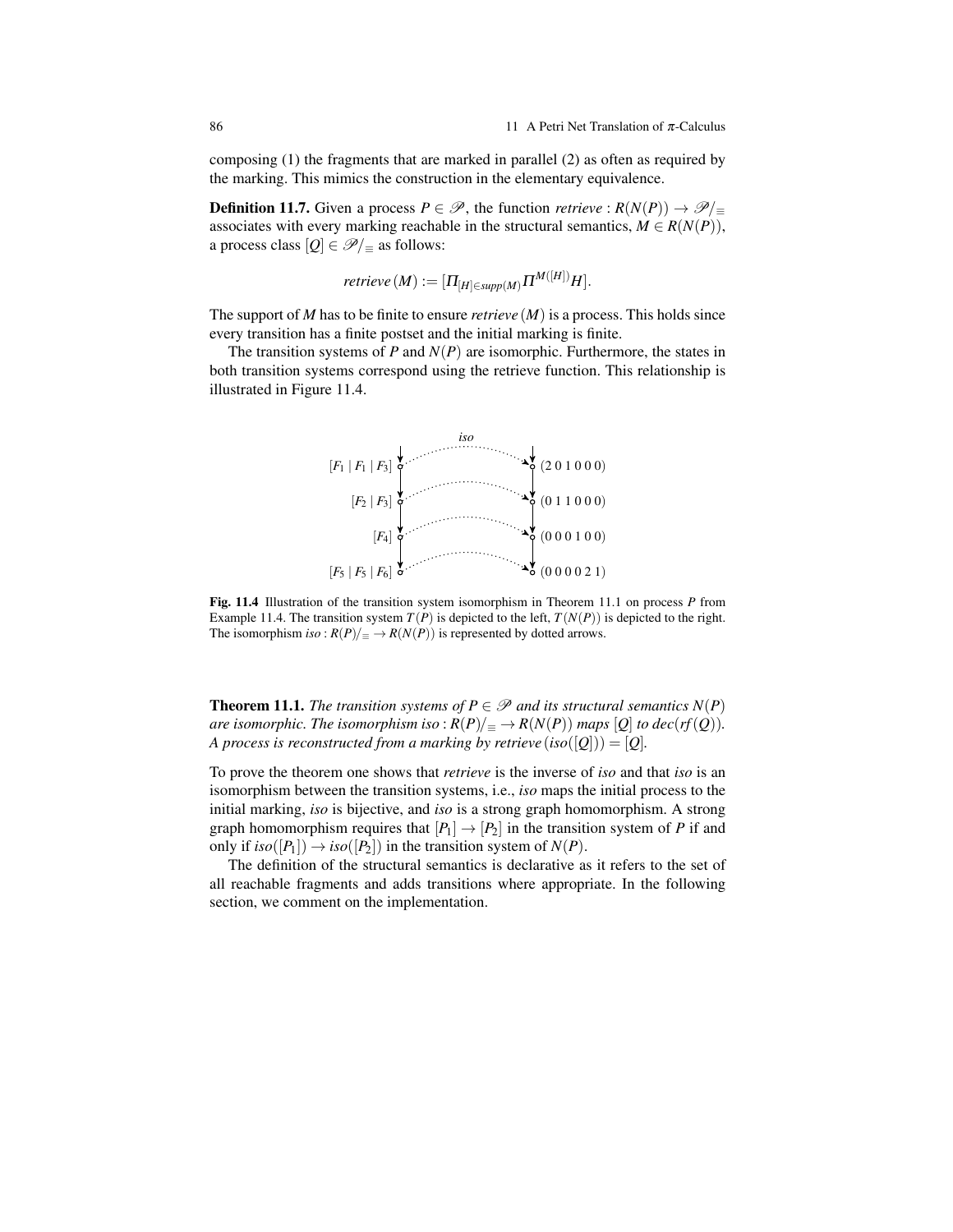# Chapter 12 Structural Stationarity

Abstract Finiteness of *N*(*P*)

We proposed a Petri net semantics of  $\pi$ -Calculus that highlights the connection structure of processes. Since the  $\pi$ -Calculus is Turing complete but finite Petri nets are not, such a semantics has to yield infinite nets for some processes. The goal of this section is to understand the sources of infinity for the structural semantics. Our interest in finiteness is based on the observation that all automated verification methods for Petri nets rely on this constraint. Ultimately this research will lead us to the borderline of decidability for dynamic networks.

For simplicity, call a process  $P \in \mathcal{P}$  *structurally stationary* if its Petri net  $N(P)$  is finite. We obtain two alternative characterizations of structural stationarity that refer to the parallel composition and to the restriction operator, respectively. The first characterization eases the proof of structural stationarity. The second one reveals that infinity of the semantics has two sources: unbounded breadth and unbounded depth. Unbounded breadth is caused by unbounded distribution of restricted names. Unbounded depth is caused by unboundedly long chains of processes connected by restricted names. In particular, unbounded name and unbounded process creation do not necessarily imply infinite automata-theoretic representations.

# 12.1 Structural Stationarity and Finiteness

Intuitively, a process is structurally stationary if there is a finite number of fragments in the system. Technically, there is a finite set of fragments so that the restricted form of all reachable processes is a parallel composition of those fragments.

**Definition 12.1.** Process  $P \in \mathcal{P}$  is *structurally stationary* if

$$
\exists \{F_1,\ldots,F_n\} \subseteq \mathscr{P}_{fg} : \forall Q \in R(P) : \forall F \in fg \,(rf(Q)) : \exists i \in [1,n] : F \equiv F_i.
$$

The *set of all structurally stationary processes is*  $\mathscr{P}_{fg<\infty}$ .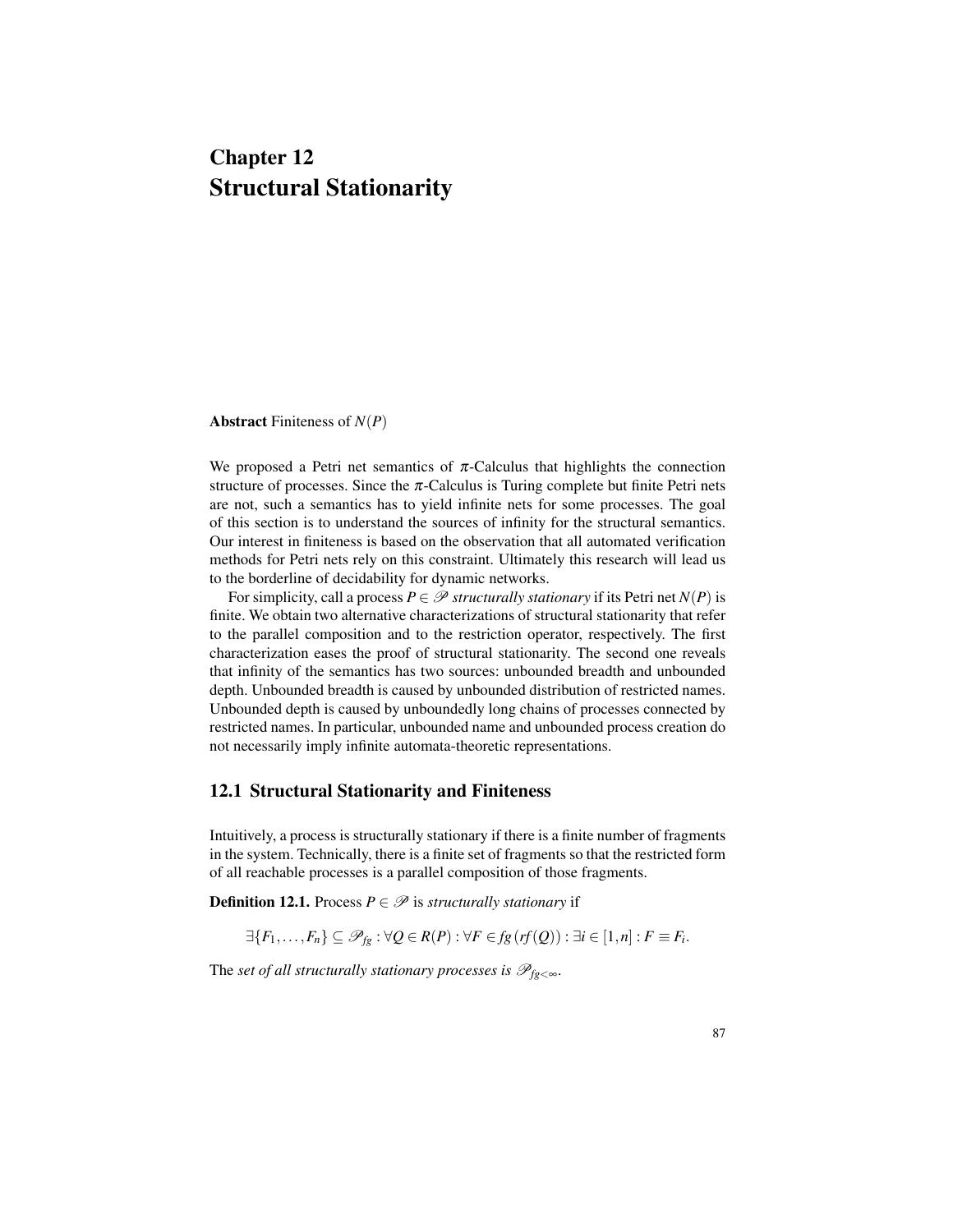Lemma 12.1 states the equivalence between finiteness of the structural semantics and structural stationarity mentioned in the introduction.

**Lemma 12.1 (Finiteness).** *N*(*P*) *is finite if and only if*  $P \in \mathscr{P}_{fg < \infty}$ *.* 

*Proof.* Finiteness of  $N(P) = (S, T, W, M_0)$  is equivalent to finiteness of the set of places  $S = fg(rf(R(P)))/Z$ . Finiteness of  $fg(rf(R(P)))/Z$  is equivalent to structural stationarity.  $\Box$ 

To prove structural stationarity is not easy. The difficult part is to come up with a suitable set of fragments  $\{F_1, \ldots, F_n\}$ . The characterization in Section 12.3 reduces this task to finding a bound on the number of sequential processes in every reachable fragment. To establish completeness of this characterization, i.e., to show structural stationarity from boundedness, we in fact have to construct a finite set of fragments. The benefit is that we do this construction once when proving Theorem 12.1. When the characterization has been established, we simply apply it whenever we show structural stationarity. The construction relies on the notion of derivatives.

## 12.2 Derivatives

The derivatives of a process *P* can be understood as a *finite* skeleton for all reachable processes. More formally, we show that all reachable processes are created from derivatives via parallel composition, restriction, and substitution. The corresponding Proposition 12.1 is crucial in the proof of Theorem 12.1.

The derivatives are constructed by recursively removing all prefixes from *P* as if they were consumed in communications. If a process identifier *K* is called, directly in *P* or indirectly in one of its defining equations, we also add the derivatives of the process defining *K*.

**Definition 12.2.** We rely on the auxiliary function  $der : \mathscr{P} \to \mathbb{P}(\mathscr{P})$  defined by

$$
der(\mathbf{0}) := \emptyset \qquad der(K[\tilde{a}]) := \{K[\tilde{a}]\}
$$
  

$$
der(\pi.P + M) := \{\pi.P + M\} \cup der(P) \cup der(M) \qquad der(P | Q) := der(P) \cup der(Q)
$$
  

$$
der(\mathbf{v}a.P) := der(P).
$$

The set of *derivatives* of  $P \in \mathscr{P}$ , denoted by *derivatives*(*P*), is the smallest set so that (1)  $der(P) \subseteq derivatives(P)$  and (2) if  $K|\tilde{a}| \in derivatives(P)$  and  $K(\tilde{x}) := Q$ then also  $der(Q) \subseteq derivatives(P)$ .

There are two differences between the derivatives and the processes obtained by transitions. Names *y* that are replaced by received names when an action  $b(y)$  is consumed remain unchanged in the derivatives. Parameters ˜*x* that are instantiated to  $\tilde{a}$  in a call  $K|\tilde{a}|$  are not replaced in the derivatives. Both shortcomings are corrected by substitutions applied to the free names in the derivatives. Proposition 12.1 shows that this yields all reachable processes.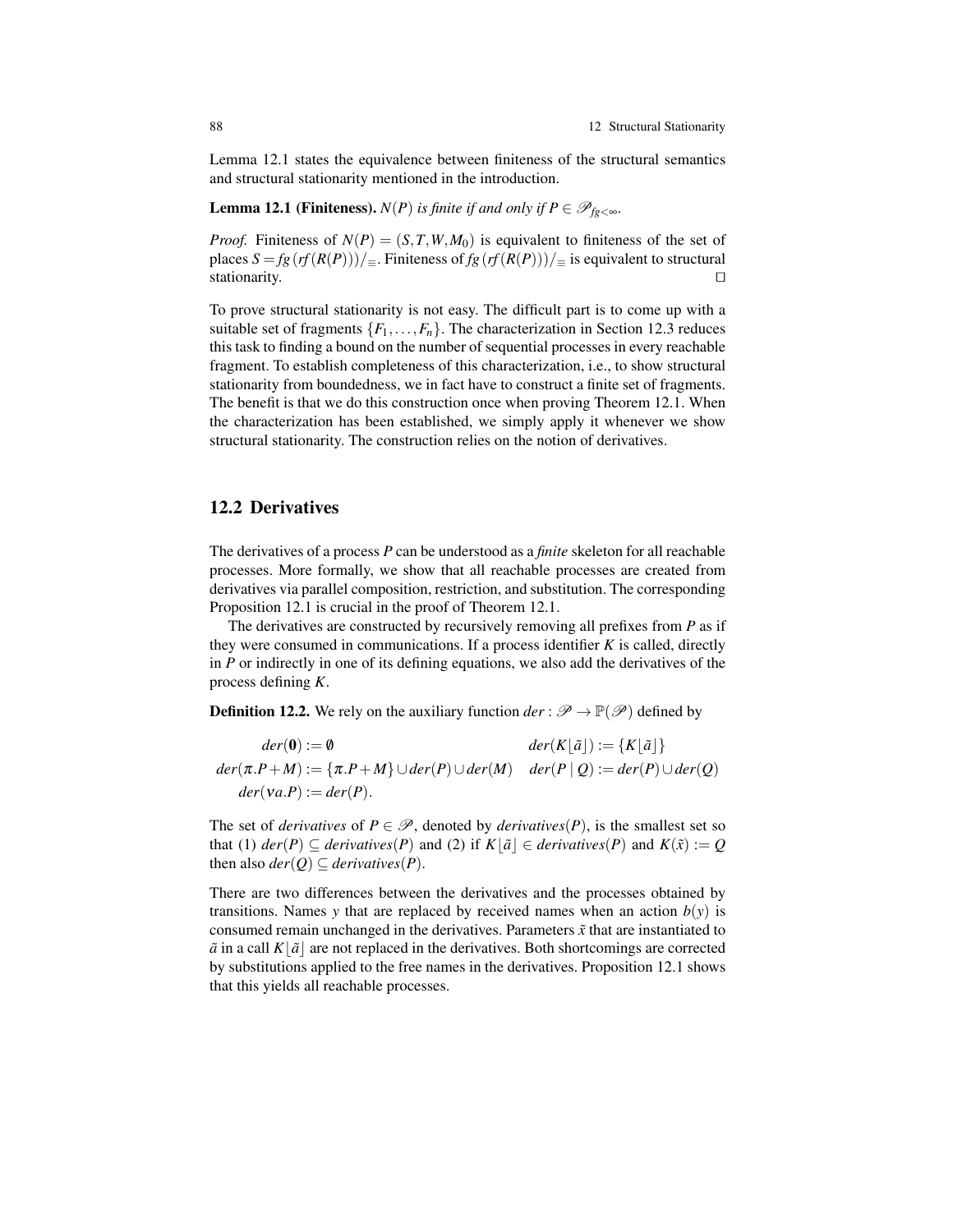12.3 First Characterization of Structural Stationarity 89

**Proposition 12.1.** *Every process*  $Q \in R(P)$  *and every fragment*  $F \in fg(rf(Q))$  *is structurally congruent to a process* ν*a*˜. Π*i*∈*<sup>I</sup> Qi*σ*<sup>i</sup> where Q<sup>i</sup>* ∈ *derivatives*(*P*) *and*  $\sigma_i$ : *fn*(*Qi*) → *fn*(*P*) ∪  $\tilde{a}$ .

The following example provides some intuition to this technical statement.

*Example 12.1.* Consider  $P = \nu b.\overline{a}\langle b \rangle.b(x) | a(y).K|a,y$  with  $K(a, y) := \overline{y}\langle a \rangle$ . The only transition sequence is

$$
vb.\overline{a}\langle b\rangle.b(x) | a(y).K[a,y] \rightarrow vb.(b(x) | K[a,b]) \rightarrow vb.(b(x) | \overline{b}\langle a\rangle) \rightarrow 0.
$$

We compute the set of derivatives:

$$
derivatives(P) = {\overline{a}\langle b \rangle.b(x), b(x), a(y).K[a,y], K[a,y], \overline{y}\langle a \rangle }
$$

The following congruences show that every reachable fragment can be constructed from the derivatives as stated in Proposition 12.1:

$$
\mathbf{v}b.\overline{a}\langle b\rangle.b(x) \equiv \mathbf{v}b.\left((\overline{a}\langle b\rangle.b(x))\{a,b/a,b\}\right)
$$

$$
a(y).K\left[a,y\right] \equiv (a(y).K\left[a,y\right])\{a/a\}
$$

$$
\mathbf{v}b.(b(x) | K\left[a,b\right]) \equiv \mathbf{v}b.(b(x)\{b/b\} | K\left[a,y\right]\{a,b/a,y\})
$$

$$
\mathbf{v}b.(b(x) | \overline{b}\langle a\rangle) \equiv \mathbf{v}b.(b(x)\{b/b\} | \overline{y}\langle a\rangle\{b,a/y,a\}).
$$

In the proof of Theorem 12.1, finiteness of the set of derivatives is important.

**Lemma 12.2.** *The set derivatives*( $P$ ) *is finite for all*  $P \in \mathcal{P}$ *.* 

### 12.3 First Characterization of Structural Stationarity

We characterize structural stationarity as mentioned above: structural stationarity is equivalent to boundedness of all reachable fragments in the number of sequential processes. The *number of sequential processes in*  $P \in \mathcal{P}$  is  $||P||_S \in \mathbb{N}$  defined by  $||0||_S := 0$  and (with  $M \neq 0$ ):

$$
||M||_S := 1 \t ||P||Q||_S := ||P||_S + ||Q||_S
$$
  

$$
||K[\tilde{a}]||_S := 1 \t ||va.P||_S := ||P||_S.
$$

The function is invariant under structural congruence:  $P \equiv Q$  implies  $||P||_S = ||Q||_S$ . Bounding this number means we actually restrict the use of parallel composition. In Section 12.4, we establish a second characterization of structural stationarity, which restricts the use of operator ν instead. While the present characterization provides a handle to proving structural stationarity, the second characterization explains which processes fail to be structurally stationary.

**Definition 12.3.** A process  $P \in \mathcal{P}$  is *bounded in the sequential processes* if there is a bound on the number of sequential processes in all reachable fragments: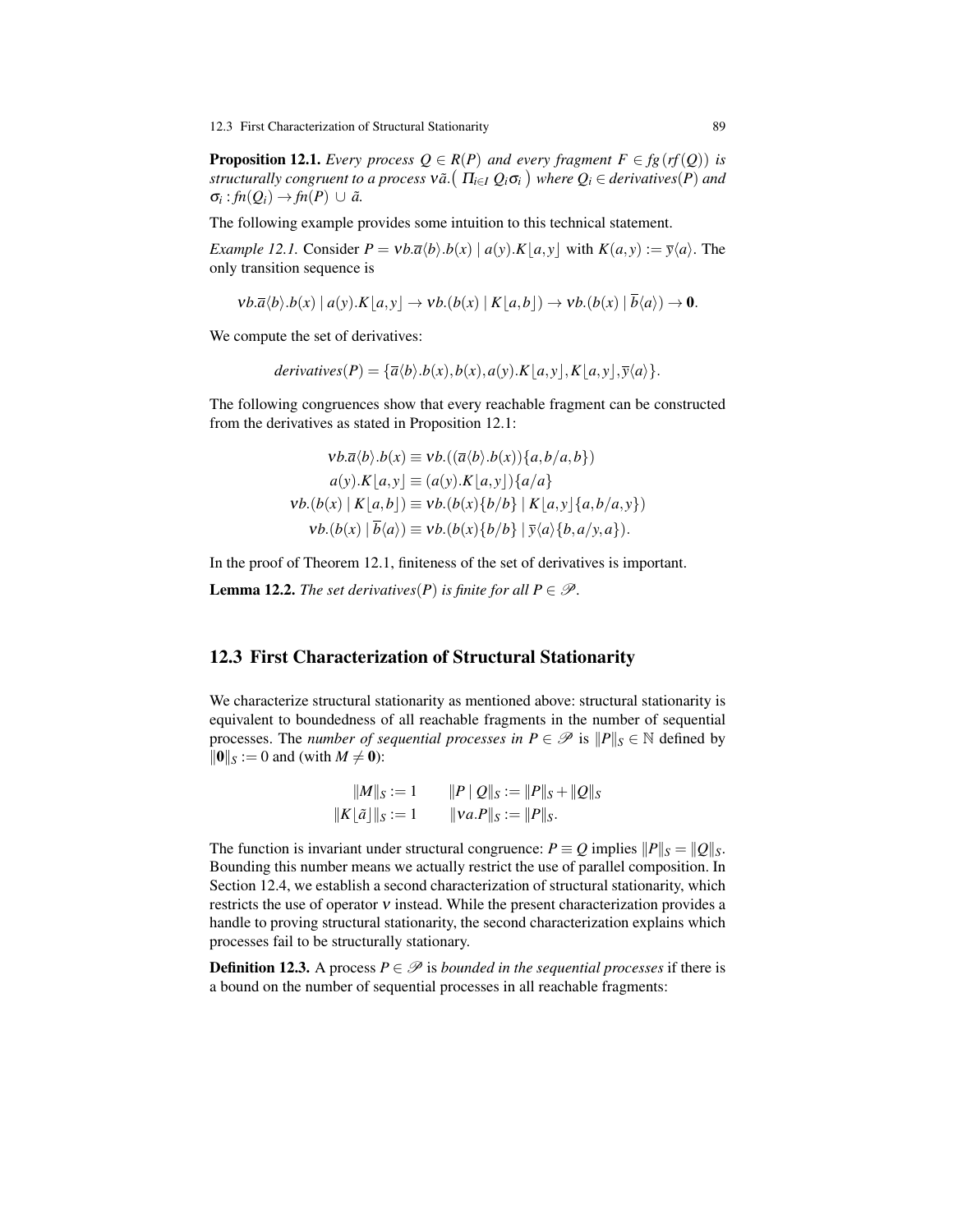90 12 Structural Stationarity

$$
\exists k_S \in \mathbb{N} : \forall Q \in R(P) : \forall F \in fg \left( rf(Q) \right) : \|F\|_S \leq k_S.
$$

The *set of all processes that are bounded in the sequential processes is*  $\mathscr{P}_{S\leq\infty}$ *.* 

**Theorem 12.1.**  $\mathscr{P}_{fg<\infty}=\mathscr{P}_{S<\infty}$ .

*Proof.*  $\Rightarrow$  If  $P \in \mathcal{P}_{fg\lt \infty}$  then all reachable processes are made up of finitely many fragments  $F_1, \ldots, F_n$ . Thus, the number of sequential processes in all reachable fragments is bounded by  $max\{\|F_i\|_S \mid 1 \le i \le n\}.$ 

⇐ Let *P* ∈ P*S*<<sup>∞</sup> where *k<sup>S</sup>* ∈ N is a bound on the number of sequential processes in fragments. We construct a finite set of fragments *FG* that includes up to structural congruence every reachable fragment. The set *FG* is defined as a union

$$
FG := \bigcup_{i=1}^{k_S} FG_i.
$$

The idea is that  $FG_i$  only contains fragments with  $i \in \mathbb{N}$  sequential processes. For the construction of suitable such fragments, we rely on Proposition 12.1. It provides processes  $v\tilde{a}.(\Pi_{j=1}^{i}Q_j\sigma'_j)$  that are sufficient to represent every reachable fragment. To ensure finiteness, we rename  $\tilde{a}$  to distinguished names  $\tilde{u}_i$  that we define below. We add the restricted form of  $v\tilde{u}_i$ .  $(\Pi_{j=1}^i Q_j \sigma_j)$  to  $FG_i$  provided it is a fragment:

$$
FG_i := \left\{ rf(\nu \tilde{u}_i.(\Pi_{j=1}^i Q_j \sigma_j)) \mid Q_j \in derivatives(P), \sigma_j : fn(Q_j) \rightarrow fn(P) \cup \tilde{u}_i, \text{and } rf(\nu \tilde{u}_i.(\Pi_{j=1}^i Q_j \sigma_j)) \text{ is a fragment } \right\}.
$$

We first show that  $FG_i$  is finite for every  $i \in \mathbb{N}$ . The  $Q_j$  are derivatives of P. This set is finite by Lemma 12.2. The same finiteness means that the maximum  $maxFN :=$  $max\{|fn(Q)| \mid Q \in derivatives(P)\}$  exists. A parallel composition of *i* derivatives thus restricts at most *i* ·  $maxFN$  names. Hence, the names  $\tilde{u}_i := u_1, \ldots, u_i$ <sub>*maxFN*</sub> are sufficient to reflect all restrictions. There are finitely many substitutions  $\sigma_j$ : *fn*( $Q_j$ ) → *fn*(*P*) ∪  $\tilde{u}_i$  between the finite sets *fn*( $Q_j$ ) and *fn*(*P*) ∪  $\tilde{u}_i$ . This concludes the proof of finiteness for *FG<sup>i</sup>* . Finiteness of *FG* follows immediately.

It remains to show that up to structural congruence every reachable fragment *F* is included in *FG*. With Proposition 12.1, *F* is structurally congruent with a fragment *rf*( $v\tilde{u}_{|I|}$ .( $\Pi_{i\in I}Q_i\sigma_i$ )) in  $FG_{|I|}$ . The inclusion  $FG_{|I|} \subseteq FG$  then follows from

$$
|I|=\|\mathbf{v}\tilde{u}_{|I|}.( \Pi_{i\in I}Q_i\sigma_i)\|_S=\|F\|_S\leq k_S.
$$

The second equality is due to the invariance of  $\| - \|_S$  under structural congruence. The inequality is the boundedness assumption.  $\Box$ 

We explain the construction of *FG* on an example.

*Example 12.2 (FG).* Reconsider  $P = \nu b.\overline{a}\langle b \rangle b(x) |a(y).K|a, y$  from Example 12.1 with  $K(a, y) := \overline{y}\langle a \rangle$ . The number of sequential processes in all reachable fragments is bounded by  $k_S = 2$ . The set *FG* is therefore defined as  $FG = FG_1 \cup FG_2$ . The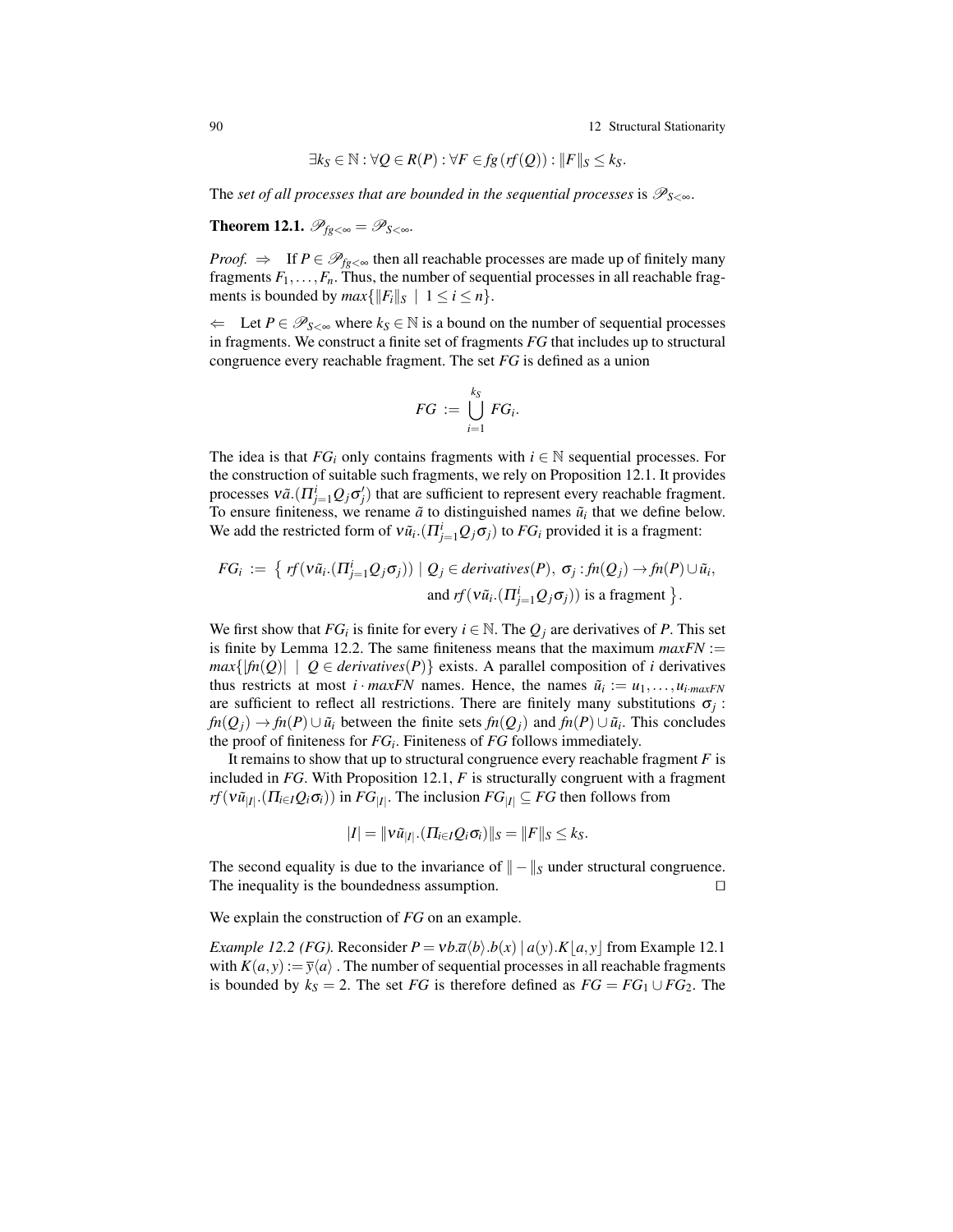maximal number of free names in derivatives is  $maxFN = 2$ . Thus,  $FG_1$  and  $FG_2$ contain fragments

$$
rf(vu_1, u_2.(Q\sigma))
$$
 and  $rf(vu_1,..., u_4.(Q_1\sigma_1 | Q_2\sigma_2)),$ 

where  $Q \in$  *derivatives*(*P*) with  $\sigma : f_n(Q) \to \{u_1, u_2, a\}$  and  $Q_j \in$  *derivatives*(*P*) with  $\sigma_j : f_n(Q_j) \to \{u_1, \ldots, u_4, a\}$ , for  $j = 1, 2$ . As an example, consider process  $Q = \overline{a} \langle b \rangle \cdot b \langle x \rangle \in$  *derivatives*(*P*). Applying the substitutions  $\sigma : \{a, b\} \rightarrow \{u_1, u_2, a\}$ yields amongst others

$$
\mathsf{v} u_1.((\overline{a}\langle b\rangle.b(x))\{a,u_1/a,b\}) = \mathsf{v} u_1.\overline{a}\langle u_1\rangle.u_1(x) \in FG_1.
$$

The process is structurally congruent with the reachable fragment  $v \cdot b \cdot \overline{a} \langle b \rangle \cdot b \langle x \rangle$ .

Several known subclasses of  $\pi$ -Calculus are immediately shown to be structurally stationary with Theorem 12.1. Furthermore, the proof of Theorem 12.2 underlines its importance.

### 12.4 Second Characterization of Structural Stationarity

The characterization of structural stationarity we develop in this section refers to the restriction operator. We observe that a bounded number of restricted names does not imply structural stationarity. In fact, a process with only one restricted name may not be structurally stationary. Consider  $\forall a.K|a|$  with  $K(x) := \overline{x}\langle x \rangle |K|x|$ . It generates processes sending on the restricted channel *a*. The transition sequence

$$
va.K\lfloor a\rfloor \to va.(\overline{a}\langle a\rangle \mid K\lfloor a\rfloor) \to va.(\overline{a}\langle a\rangle \mid \overline{a}\langle a\rangle \mid K\lfloor a\rfloor) \to \dots
$$

forms infinitely many fragments that are pairwise not structurally congruent. In the graph interpretation in Figure 12.1 there is no bound on the number of vertices connected with the hyperedge of name *a*, i.e., the degree of this edge is not bounded.

The degree of a hyperedge is the number of processes that share the name. To imitate this value at process level, we define ||*F*|| <sup>|</sup> the *maximal number of fragments under a restriction*. For example  $||\mathbf{v}a.K[a]||_1 = 1$  and  $||\mathbf{v}a.(\overline{a}\langle a \rangle | K[a])||_1 = 2$ . To reflect the maximum of the edge degrees, we search for the widest representation *F<sup>B</sup>* of a fragment *F*. Widest means that  $||F_B||$  is maximal in the congruence class.

$$
K[\tilde{a}] \longleftarrow a \longrightarrow K[\tilde{a}] \longleftarrow a \longrightarrow K[\tilde{a}] \longrightarrow \begin{array}{c} \downarrow \\ \downarrow \\ \downarrow \\ \bar{a}\langle a \rangle \end{array} \longrightarrow K[\tilde{a}] \longleftarrow a \longrightarrow \bar{a}\langle a \rangle \longrightarrow \cdots
$$

Fig. 12.1 Transition sequence illustrating unbounded breadth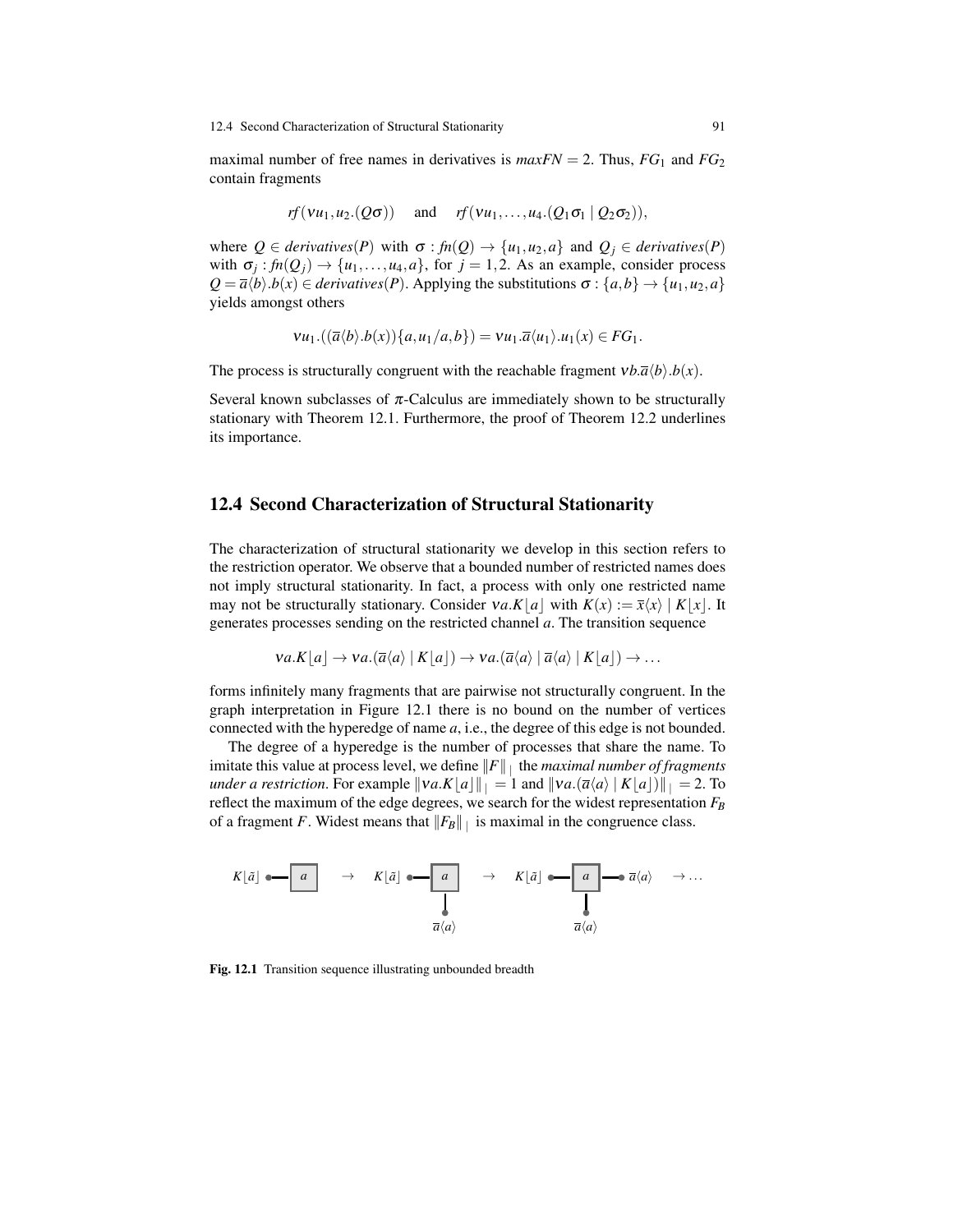Definition 12.4. The *maximal number of fragments under a restriction* is defined inductively by  $||M||_1 := 1$ ,  $||K[\tilde{a}]||_1 := 1$ , and

$$
||\mathbf{v}a.(F_1 \mid \ldots \mid F_n)||_+ := max\{n, ||F_1||_+,\ldots,||F_n||_+\}.
$$

The *breadth* of fragment *F* is  $||F||_B := max{||G||_1 \mid G \equiv F}$ . Process  $P \in \mathcal{P}$  is *bounded in breadth*, denoted by  $P \in \mathcal{P}_{B<\infty}$ , if the breadth of all reachable fragments is bounded:

$$
\exists k_B \in \mathbb{N} : \forall Q \in R(P) : \forall F \in fg \left( rf(Q) \right) : \|F\|_B \leq k_B.
$$

By definition, the breadth is invariant under structural congruence:  $F \equiv G$  implies  $||F||_B = ||G||_B$ . As it refers to all fragments in the congruence class, the notion is hard to grasp. We provide an example that illustrates the definition.

*Example 12.3 (Breadth).* Consider  $va.L|a|$  with  $L(x) := vb.(\bar{x}\langle b\rangle | \bar{x}\langle b\rangle | L|x|)$ . The only transition sequence is

$$
\begin{aligned} \mathsf{v}a.L[a] &\rightarrow \mathsf{v}a.(\mathsf{v}a_1.(\overline{a}\langle a_1\rangle \mid \overline{a}\langle a_1\rangle) \mid L[a]) \\ &\rightarrow \mathsf{v}a.(\mathsf{v}a_1.(\overline{a}\langle a_1\rangle \mid \overline{a}\langle a_1\rangle) \mid \mathsf{v}a_2.(\overline{a}\langle a_2\rangle \mid \overline{a}\langle a_2\rangle) \mid L[a]) \rightarrow \dots \end{aligned}
$$

After *n* ∈ N transitions we have the following fragment  $F_D \equiv F_B$ :

$$
F_D = \nu a. ( \Pi_{i=1}^n \nu a_i. (\overline{a} \langle a_i \rangle | \overline{a} \langle a_i \rangle) | L[a])
$$
  
\n
$$
F_B = \nu a_1. ( \ldots ( \nu a_n. (\nu a. ( \Pi_{i=1}^n ( \overline{a} \langle a_i \rangle | \overline{a} \langle a_i \rangle) | L[a])) ) \ldots ).
$$

We have  $||F_D||_1 = n + 1$  and  $||F_B||_1 = 2n + 1$ . In  $F_B$  the number of fragments under a restriction is maximal in the congruence class of  $F_D \equiv F_B$ . So after *n* transitions we have  $||F_D||_B = ||F_B||_B = ||F_B||_1 = 2n + 1$ . There is no bound on the breadth of the reachable fragments,  $\forall a.L \mid a \mid \notin \mathscr{P}_{B \leq \infty}$ .

*a K*b*a*˜c → *a b*h*a*i *b K*b*b*c → *a b*h*a*i *b c*h*b*i *c K*b*c*c → ...

Fig. 12.2 Transition sequence illustrating unbounded depth

Bounding the breadth of fragments is not sufficient to show structural stationarity. Consider  $\forall a \cdot K[a]$  with  $K(x) := \forall b \cdot (\overline{b}\langle x \rangle \mid K[b])$ . The process generates infinitely many fragments that are pairwise not structurally congruent but have breadth two:

$$
\mathsf{v} a.K\lfloor a\rfloor \to \mathsf{v} a.(\mathsf{v} b.(b\langle a\rangle \mid K\lfloor b\rfloor)) \to \mathsf{v} a.(\mathsf{v} b.(b\langle a\rangle \mid \mathsf{v} c.(\overline{c}\langle b\rangle \mid K\lfloor c\rfloor))) \to \dots
$$

In the graphs in Figure 12.2, the length of the simple paths is not bounded. Recall that a path is simple if it does not repeat hyperedges. At process level, we mimic this length by the nesting of restrictions  $||F||_V$ . In the example,  $||Va.K|a||_V = 1$  and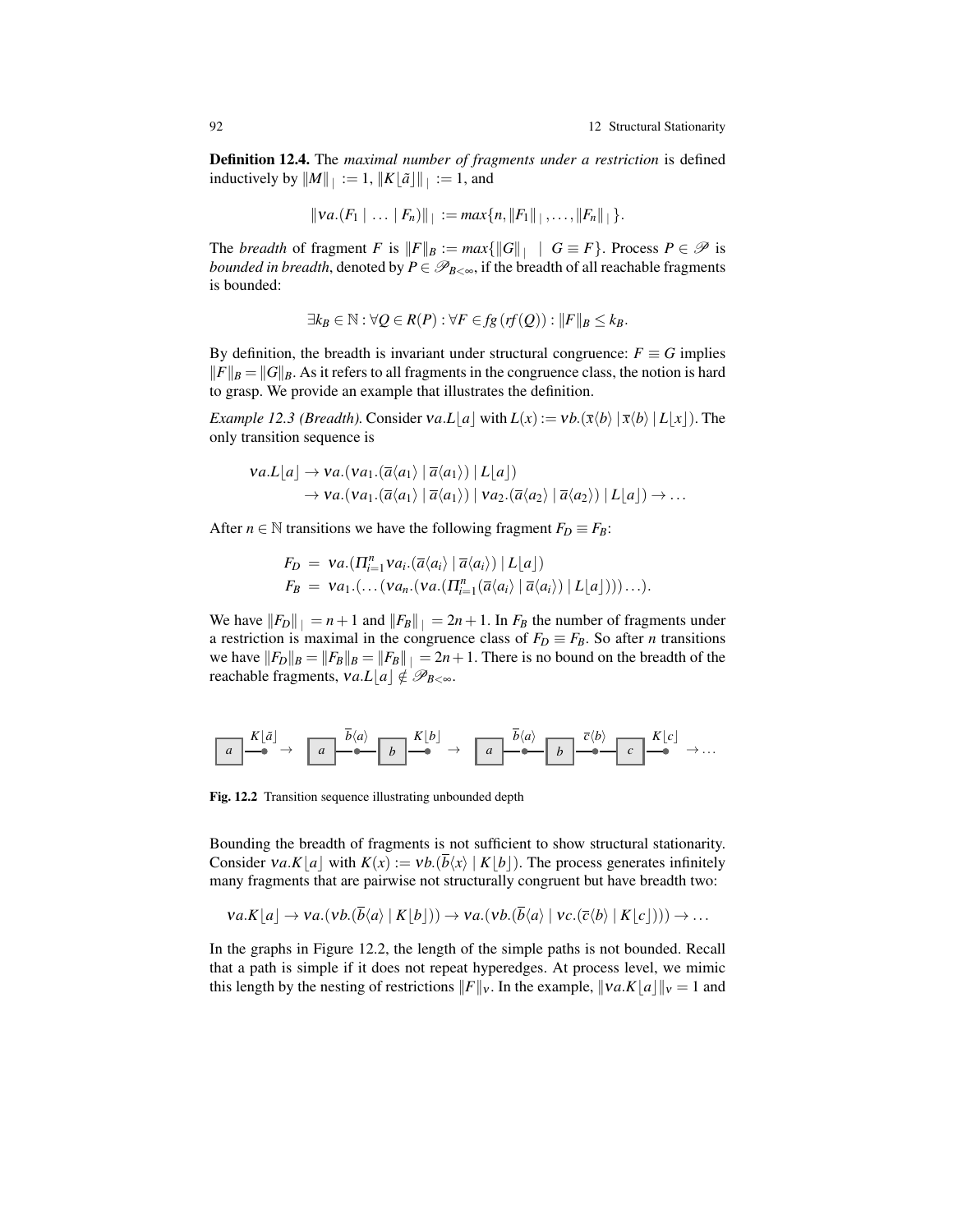12.4 Second Characterization of Structural Stationarity 93

 $||va.(vb.(\overline{b}\langle a \rangle | K|b|))||_v = 2$ . To ensure the restrictions contribute to a simple path, we consider the flattest representation  $F_D$  of  $F$  where  $||F_D||_V$  is minimal.

**Definition 12.5.** The *nesting of restrictions*  $||F||_V$  is defined by  $||M||_V := 0$  where  $M \neq 0$ ,  $||K|\tilde{a}||_{V} := 0$ , and

$$
||\mathbf{v}a.(F_1 \mid \ldots \mid F_n)||_v := 1 + \max\{||F_1||_v, \ldots, ||F_n||_v\}.
$$

With this auxiliary function, the *depth* of *F* is  $||F||_D := min{||G||_V | G \equiv F}$ . Process *P* ∈  $\mathcal{P}$  is *bounded in depth*, *P* ∈  $\mathcal{P}_{D \leq \infty}$ , if

$$
\exists k_D \in \mathbb{N} : \forall Q \in R(P) : \forall F \in fg \left( rf(Q) \right) : ||F||_D \leq k_D.
$$

Also the depth of fragments is invariant under structural congruence,  $||F||_D = ||G||_D$ for fragments  $F \equiv G$ . We continue with process  $\forall a L |a|$  from Example 12.3.

*Example 12.4 (Depth).* After  $n \in \mathbb{N}$  transitions we have  $F_D \equiv F_B$ :

$$
F_D = \nu a. (\Pi_{i=1}^n \nu a_i. (\overline{a} \langle a_i \rangle \mid \overline{a} \langle a_i \rangle) \mid L\lfloor a \rfloor)
$$
  
\n
$$
F_B = \nu a_1. (\ldots (\nu a_n. (\nu a. (\Pi_{i=1}^n (\overline{a} \langle a_i \rangle \mid \overline{a} \langle a_i \rangle) \mid L\lfloor a \rfloor))) \ldots).
$$

We have  $||F_D||_v = 2$  and  $||F_B||_v = n + 1$ . The nesting in  $F_D$  is minimal in the class. Thus,  $||F_B||_D = ||F_D||_D = ||F_D||_V = 2$ . So the depth of all fragments reachable from *va.L*[*a*] is bounded by two,  $va.L[a] \in \mathcal{P}_{D<\infty}$ .

There are at most  $||F||_1$  fragments under a restriction. The nesting of restrictions is at most  $||F||_V$ . Thus, the number of sequential processes in *F* is bounded as follows.

Lemma 12.3.  $||F||_S \leq ||F||_{}^{\Vert F \Vert_V}.$ 

*Proof.* We proceed by an induction on the structure of fragments. In the base case, we have  $F = M \neq 0$  and  $F = K | \tilde{a} |$ . The desired inequality holds with

$$
||F||_S = 1 = 1^0 = ||F||_{}^{|F||_V}.
$$

For the induction step, assume  $||F_i||_S \le ||F_i||^{||F_i||_V}$  for all  $F_i$  with  $1 \le i \le n$ . We then have for  $F = va.(F_1 \mid ... \mid F_n)$ :

$$
||F||_S
$$
  
{ Def.  $||F||_S$ } =  $\sum_{i=1}^n ||F_i||_S$   
{ Hypothesis }  $\leq \sum_{i=1}^n ||F_i||_+^{||F_i||_V}$   
{ Def. max }  $\leq \sum_{i=1}^n max{||F_i||_+ | 1 \leq i \leq n}$   $max{||F_i||_v | 1 \leq i \leq n}$ .

Abbreviate  $max_{i} := max\{\|F_i\| \mid 1 \leq i \leq n\}$  and  $max_{v} := max\{\|F_i\|_{v} \mid 1 \leq i \leq n\}.$ With this, the above term equals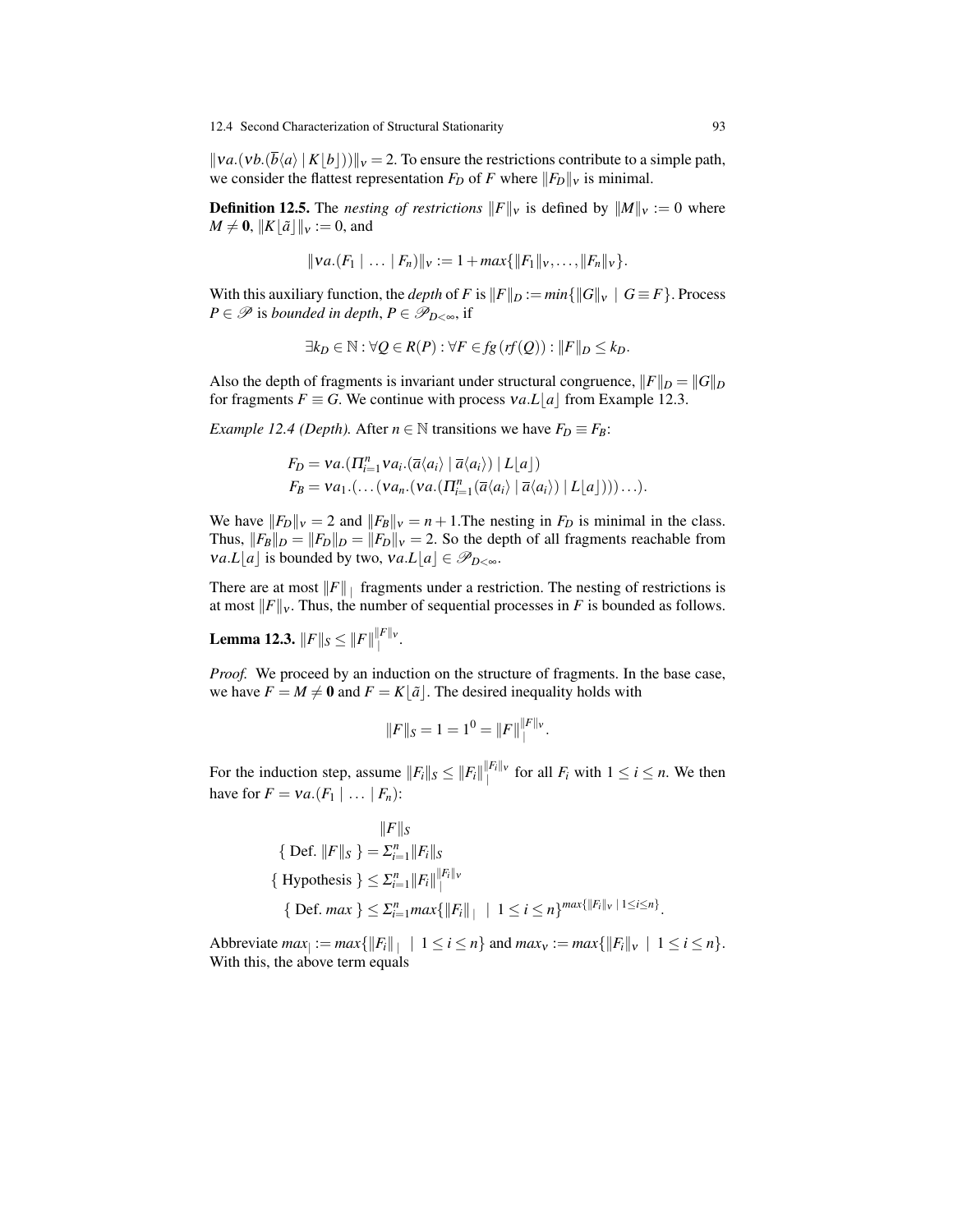94 12 Structural Stationarity

 $\Box$ 

$$
n \cdot max_{\parallel}^{max_{\nu}}
$$
  
{ Def. max }  $\leq max\{n, max_{\parallel}\} \cdot max\{n, max_{\parallel}\}^{max_{\nu}}$   
=  $max\{n, max_{\parallel}\}^{1 + max_{\nu}}$   
{ Def. ||F||<sub>\nu</sub> and ||F||<sub>\parallel</sub> } = ||F||\_{\parallel}^{||F||\_{\nu}}.

Together, boundedness in breadth and in depth yield structural stationarity — the main result in this section. While the previous proof of structural stationarity from boundedness in the sequential processes was direct and cumbersome, Theorem 12.1 now yields an elegant proof of Theorem 12.2: a process is structurally stationary if and only if it is bounded in breadth and bounded in depth.

**Theorem 12.2.**  $\mathscr{P}_{fg<\infty}=\mathscr{P}_{B<\infty}\cap\mathscr{P}_{D<\infty}$ .

*Proof.*  $\Rightarrow$  If the process is structurally stationary, there is a finite set of fragments  ${F_1, \ldots, F_n}$  so that every reachable fragment is structurally congruent with an  $F_i$ . Then the maxima  $max\{\|F_i\|_D \mid 1 \le i \le n\}$  and  $max\{\|F_i\|_B \mid 1 \le i \le n\}$  exist and bound the depth and the breadth of all reachable fragments.

 $\Leftarrow$  If we assume boundedness in breadth and depth there are  $k_B$  and  $k_D$  so that for all  $Q \in R(P)$  and all  $F \in fg(rf(Q))$  we have  $||F||_B \le k_B$  and  $||F||_D \le k_D$ . We show that  $k_B^{k_D}$  is a bound on the number of sequential processes. Consider  $Q \in R(P)$ and  $F \in fg(rf(Q))$ . We determine the flattest representation  $F_D \equiv F$  that satisfies  $||F_D||_v = min{||G||_v | G \equiv F} = ||F||_D$ . We now have

$$
||F||_S
$$
  
\n
$$
\{ || - ||_S \text{ invariant under } \equiv \} = ||F_D||_S
$$
  
\n
$$
\{ \text{ Lemma 12.3 } \} \leq ||F_D||^{|F_D||_V}
$$
  
\n
$$
\{ ||F_D||_1 \leq max\{ ||G||_1 \mid G \equiv F \} = ||F||_B \} \leq ||F||_B^{|F_D||_V}
$$
  
\n
$$
\{ \text{Observation } ||F_D||_V = ||F||_D \} = ||F||_B^{|F||_D}
$$
  
\n
$$
\{ k_B \text{ and } k_D \text{ bounds on breadth and depth } \} \leq k_B^k.
$$

This proves *P* is bounded in the number of sequential processes. With Theorem 12.1, *P* is structurally stationary.

Theorem 12.2 helps disproving structural stationarity. A process is not structurally stationary if and only if it is not bounded in breadth or not bounded in depth. Thus, there are two sources of infinity for the structural semantics.

For processes of bounded depth but unbounded breadth, termination can be shown to be decidable by an instantiation of the WSTS framework. Processes of bounded breadth but unbounded depth are Turing complete. This follows from an encoding of counter machines that we present in the following chapter.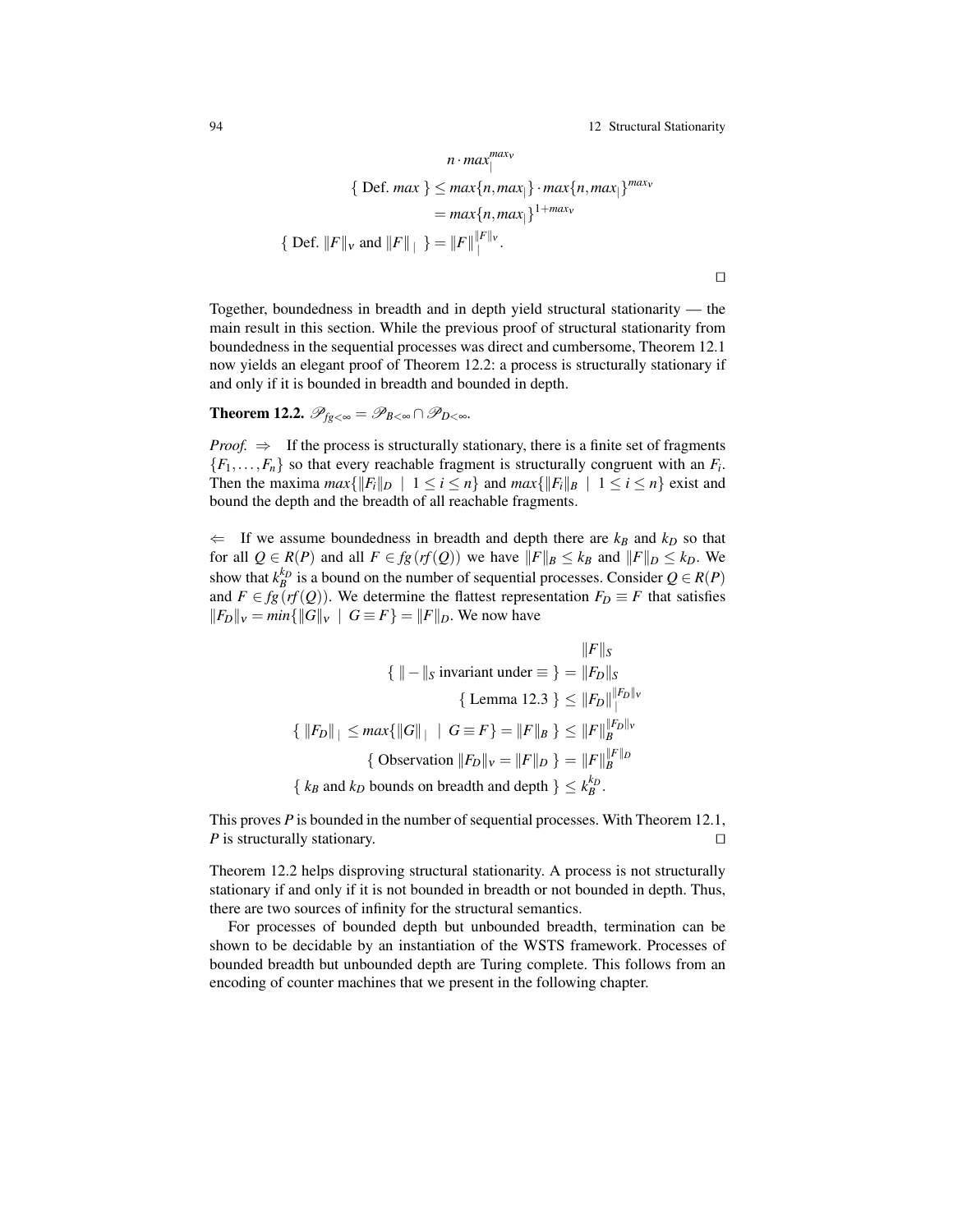# Chapter 13 Undecidability Results

Abstract Undecidability results for  $\pi$ -Calculus

There are several machine models with the ability to perform arithmetic operations on data variables, which are known to be Turing complete. For the undecidability proofs in this chapter, we use a model introduced by Minsky. Although Minsky called his formalism a *program machine* that operates on *registers*, the model is nowadays well-known under the name of *(2-)counter machines* acting on *counter variables*. We exploit Turing completeness of counter machines to show Turing completeness for processes of bounded breadth. As a consequence, we obtain undecidability of structural stationarity, boundedness in depth, and boundedness in breadth. We then change the encoding to establish undecidability of reachability for processes of depth one.

# 13.1 Counter Machines

A counter machine has two *counters c*<sup>1</sup> and *c*<sup>2</sup> that store arbitrarily large natural numbers and a *finite sequence of labelled instructions l* : *op*. There are two kinds of operations *op*. The first increments a counter, say *c*1, by one and then jumps to the instruction labelled by  $l'$ :

$$
c_1 := c_1 + 1 \text{ goto } l' \tag{13.1}
$$

The second operation has the form

if 
$$
c_1 = 0
$$
 then got  $l'$ ; else  $c_1 := c_1 - 1$ ; got  $l''$ ; (13.2)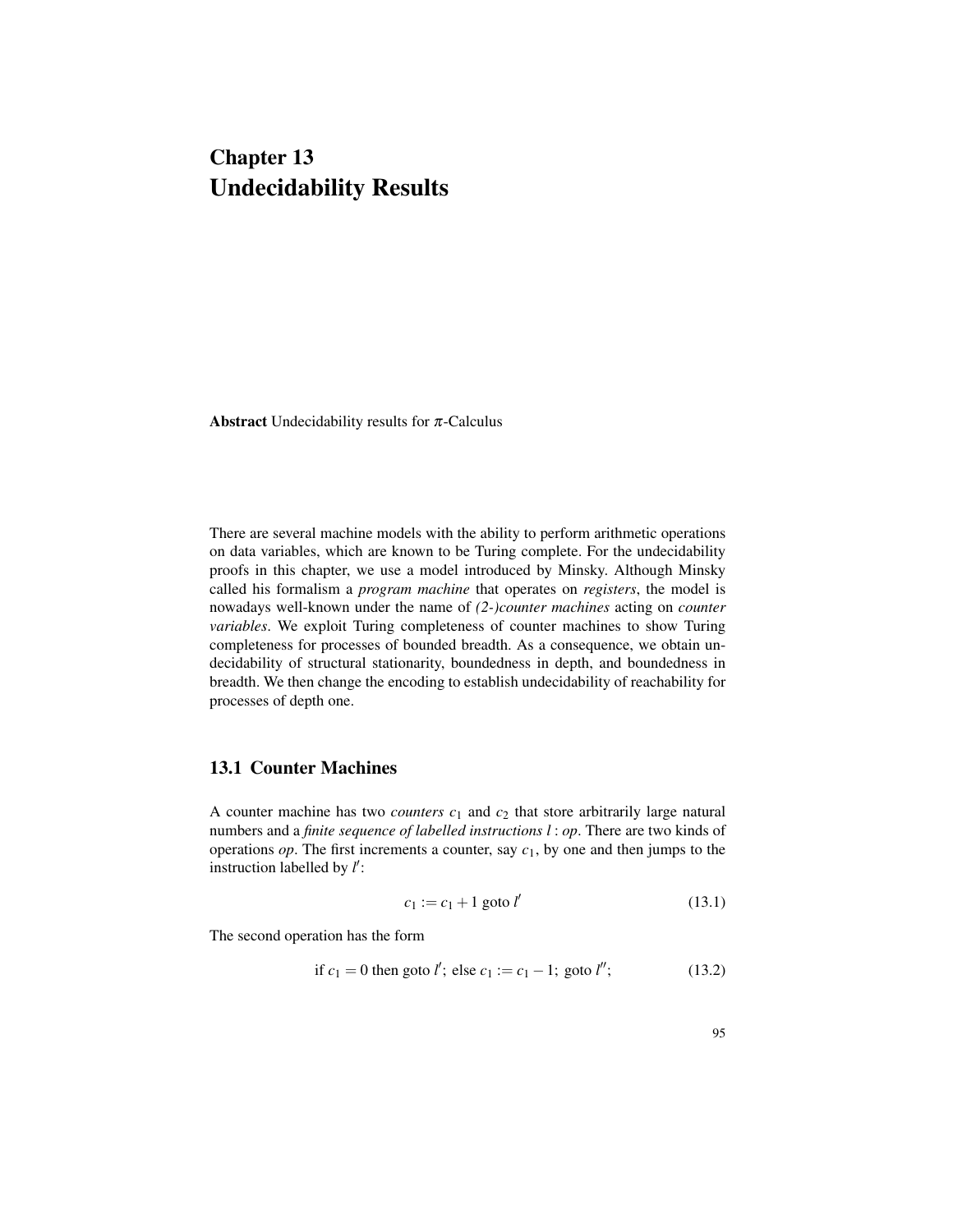It checks counter  $c_1$  for being zero and—if this is the case—jumps to the instruction labelled by  $l'$ . If the value of  $c_1$  is positive, the counter is decremented by one and the machine jumps to  $l''$ .

**Definition 13.1.** A *counter machine* is a triple  $CM = (c_1, c_2, instr)$  where  $c_1, c_2$  are counters and  $instr = l_0 : op_0; \ldots, l_n : op_n; l_{n+1} : halt$  is a finite sequence of the labelled instructions defined above. The sequence ends with operation *halt* to terminate the execution.

To define the operational semantics of a counter machine *CM*, we define the notion of a configuration. A *configuration* of *CM* is a triple  $cf = (v_1, v_2, l)$ , where  $v_i \in \mathbb{N}$ is the current value of counter  $c_i$  with  $i = 1,2$  and  $l \in \{l_0, \ldots, l_{n+1}\}$  is the label of the operation to be executed next. A *run* of *CM* is a finite or infinite sequence of configurations

$$
cf_0 \to cf_1 \to cf_2 \to \dots
$$

subject to the following constraints. Initially, the counter values are zero and  $l_0$  is the next instruction to be executed,  $cf_0 = (0,0,l_0)$ . For every transition  $cf_i \rightarrow cf_{i+1}$  with  $cf_i = (v_1, v_2, l)$  the values of the counters and the instruction are changed according to the current operation *op* with *l* : *op*. In case *op* is an increment operation for the first counter as defined in (13.1), we have  $cf_{i+1} = (v_1 + 1, v_2, l')$ . This means value  $v_1$  is incremented,  $v_2$  is not changed, and the current label is changed to  $l'$ . The decrement operation on  $c_1$  in (13.2) depends on whether  $v_1 = 0$  holds. In this case, we jump to *l'* without modifying the counter values,  $cf_{i+1} = (v_1, v_2, l')$ . If the content of *c*<sub>1</sub> is positive, we decrement it and jump to *l''*, which yields  $cf_{i+1} = (v_1 - 1, v_2, l'')$ . Action *halt* does not yield a transition.

We say *CM terminates* if all its runs are finite. A configuration  $cf = (v_1, v_2, l)$  is *reachable* in *CM* if there is a run  $cf_0 \rightarrow \ldots \rightarrow cf_k = cf$  for some  $k \in \mathbb{N}$ . Since counter machines are Turing complete, termination and reachability are undecidable.

Theorem 13.1 (Minsky 1967). *Counter machines are Turing complete. Hence, for a counter machine CM it is undecidable whether (1) CM terminates and (2) whether a given configuration cf is reachable in CM.*

# 13.2 From Counter Machines to Bounded Breadth

The idea is to encode counters by lists. To fix the terminology, a list consists of *list elements*, namely several *list items* and one *list end*. The number of list items represents the value of the counter. Every list item and the list end has three channels to communicate on—reflecting the three operations on counters. Channel  $i$  is used for *increment* operations. Thus, a communication on *i* appends a list item to the list. Communications on channel *d decrement* the counter value. A message on *t* is a *test for zero*. We first explain the behaviour of a list item. To keep the definition short, we abbreviate  $i, d, t$  by  $\tilde{c}$ . Similarly, the channels  $i', d', t'$  of the following list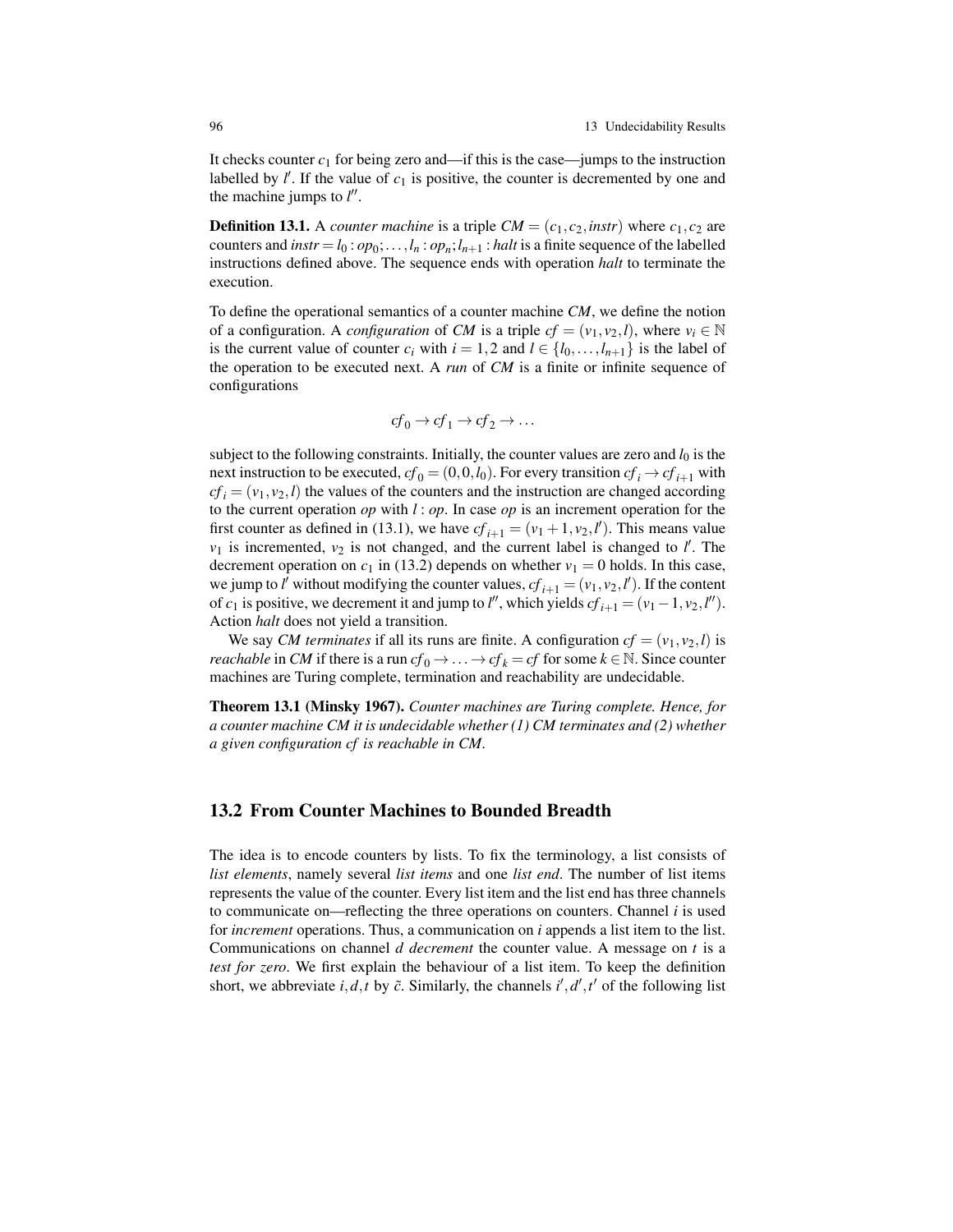#### 13.2 From Counter Machines to Bounded Breadth 97

element are abbreviated by  $\tilde{c}$ . Since we are only interested in the channels, we omit parameters *x* in send and receive actions  $\overline{i}\langle x \rangle$  and  $i(x)$ :

$$
LI(\tilde{c}, \tilde{c}') := i.\overline{i}'.LI[\tilde{c}, \tilde{c}'] + d.(\overline{d}'.LI[\tilde{c}, \tilde{c}'] + \overline{i}'.LE[\tilde{c}]).
$$

An increment operation received on channel *i* is passed to the following list element with the send action  $\overline{i'}$ . As a list item stands for a positive counter value, the test for zero fails. A list item does not communicate on channel *t*. If a list item receives a decrement, it contacts the following list element. Since it is unknown whether this is a list item *LI* or a list end *LE*, the current list item tries to communicate on both channels  $\overline{d}^{\prime}$  and  $\overline{t}^{\prime}$ . If the next element is a list item, it answers the decrement call. A list end receives the  $\bar{t}$ <sup> $\bar{t}$ </sup> message and, as a reaction, terminates. Now the current list item is the last element and therefore calls the defining equation  $LE[\tilde{c}]$ .

A list end answers a test for zero and terminates. As it represents value zero, it does not listen on the decrement channel. If the list end receives an increment, it creates new control channels  $\tilde{c}' = i', d', t'$  and a new list end process  $LE[\tilde{c}']$ . The former list end becomes a list item by calling the defining equation  $LI[\tilde{c}, \tilde{c}$ <sup> $\tilde{c}]$ </sup>:

$$
LE(\tilde{c}) := t + i \cdot V \tilde{c}' \cdot (LI\lfloor \tilde{c}, \tilde{c}' \rfloor \mid LE\lfloor \tilde{c}' \rfloor).
$$

Every instruction *l* : *op* of the counter machine translates into a process identifier  $K_l$  whose defining process is determined by the operation  $op$ . For the increment operation (13.1) on counter  $c_1$ , we get

$$
K_l(\tilde{c}_1,\tilde{c}_2):=\overline{i_1}.K_{l'}\lfloor \tilde{c}_1,\tilde{c}_2\rfloor.
$$

The parameters  $\tilde{c}_1 = i_1, d_1, t_1$  and  $\tilde{c}_2 = i_2, d_2, t_2$  are the control channels of the lists that represent the counters  $c_1$  and  $c_2$ , respectively.

The encoding of the decrement operation in (13.2) contains a subtlety. If the test for zero is successful, we delete the list end of counter *c*<sup>1</sup> and have to create a new one. This yields

$$
K_l(\tilde{c}_1,\tilde{c}_2):=\overline{t_1}.v\tilde{c}'_1.\left(K_{l'}\lfloor \tilde{c}'_1,\tilde{c}_2\rfloor\mid LE\lfloor \tilde{c}'_1\rfloor\right)+\overline{d_1}.K_{l''}\lfloor \tilde{c}_1,\tilde{c}_2\rfloor.
$$

The instruction *l* : *halt* is translated into  $K_l(\tilde{c}_1, \tilde{c}_2) := \overline{halt}$ . The send action will be helpful later to prove undecidability of boundedness in breadth.

To sum up, the counter machine *CM* is translated into the process

$$
P(CM) := v\tilde{c}_1.v\tilde{c}_2.(LE\lfloor \tilde{c}_1 \rfloor |LE\lfloor \tilde{c}_2 \rfloor |K_{l_0}\lfloor \tilde{c}_1,\tilde{c}_2 \rfloor)
$$

*Example 13.1.* Configuration  $(2,0,l)$  of a counter machine is represented by

$$
\tilde{\nu \sigma_1}.\big[\tilde{\nu \sigma'_1}. \big( \tilde{\mathcal{U}} \big[\tilde{c}_1,\tilde{c}'_1\big] \mid \tilde{\nu \sigma''_1}. \big( \tilde{\mathcal{U}} \big[\tilde{c}'_1,\tilde{c}''_1\big] \mid L E\big[\tilde{c}''_1\big]\big)\big)\mid \tilde{\nu \sigma_2}. \big( L E\big[\tilde{c}_2\big] \mid K_l[\tilde{c}_1,\tilde{c}_2\big]\big)\big].
$$

There are two list items in the list for  $c_1$  to represent counter value two. Similarly, the list of counter  $c_2$  consists of a single list end. The label of the current instruction can be deduced from the process identifier *K<sup>l</sup>* .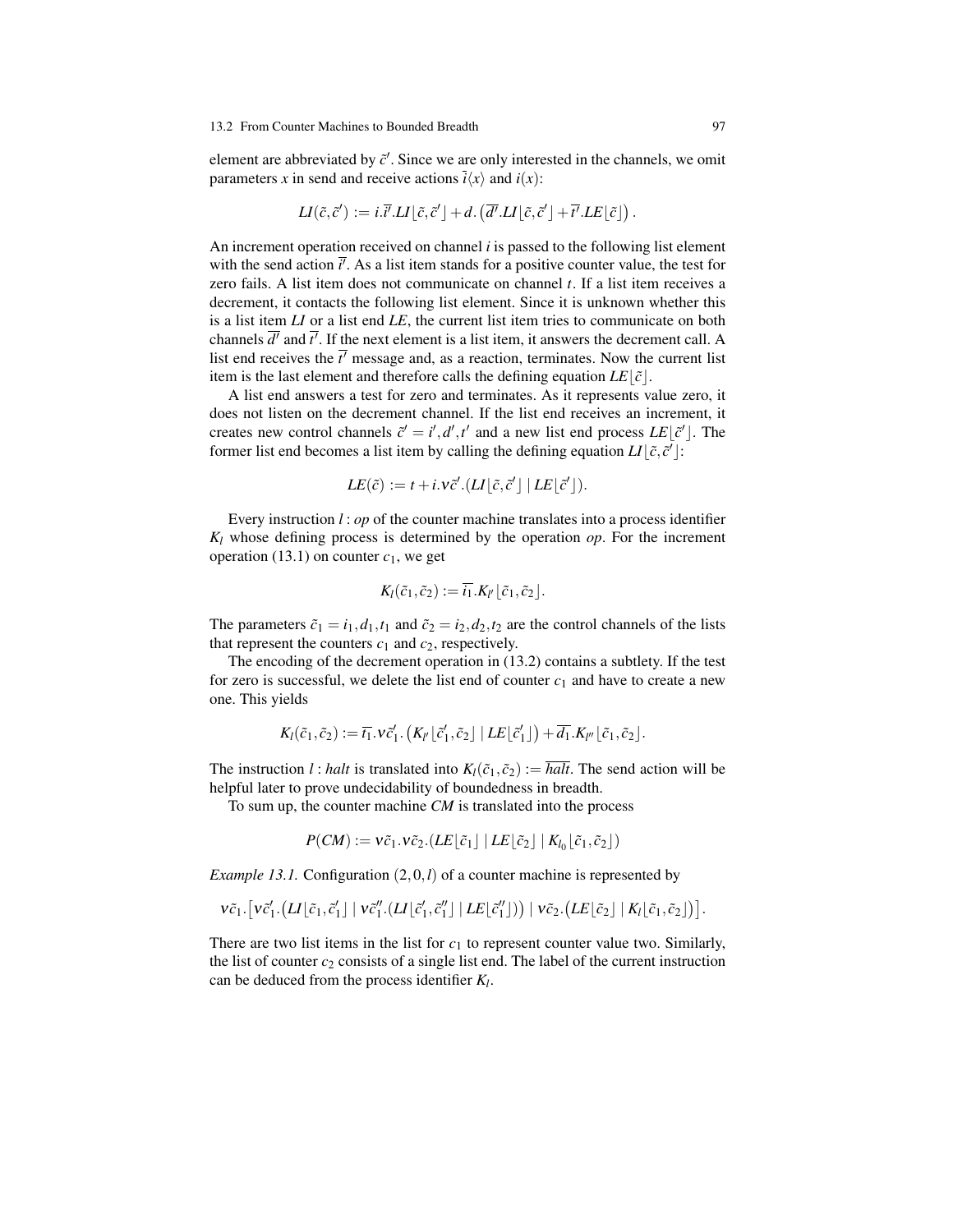Example 13.1 suggests a tight relationship between the configurations reachable in a counter machine *CM* and the processes reachable in its encoding *P*(*CM*). We shall only need that the encoding preserves termination.

Proposition 13.1. *CM terminates if and only if P*(*CM*) *terminates.*

The process representation of a counter machine is bounded in breadth by two. We exploit this observation in the following section to establish undecidability of boundedness in depth and breadth.

**Lemma 13.1.** *For every counter machine CM we have*  $P(CM) \in \mathcal{P}_{B \leq \infty}$ *.* 

With proper synchronization mechanisms, the construction can be modified so that the steps of the counter machine coincide with step sequences of the corresponding process.

*Remark 13.1.* Processes of bounded breadth  $\mathscr{P}_{B<\infty}$  are Turing complete.

# 13.3 Undecidability of Structural Stationarity

To show undecidability of structural stationarity for processes of bounded breadth, we reduce the termination problem for counter machines. This works as terminating processes are structurally stationary or, in contraposition, non-structurally stationary processes do not terminate. For structurally stationary processes we can use the structural semantics to decide termination.

**Proposition 13.2** (Undecidability of Structural Stationarity). *For*  $P \in \mathscr{P}_{B \lt \infty}$  *it is undecidable whether*  $P \in \mathscr{P}_{fg < \infty}$  *holds.* 

```
input : CM a counter machine
begin
    compute P(CM)
    if ¬isStructurallyStationary(P(CM)) then
        return CM does not terminate
    else
        compute N(P(CM))
        return terminates(N(P(CM)))
end
```
Fig. 13.1 Proof of undecidability of structural stationarity. The procedure checks whether a counter machine terminates, assuming *isStructurallyStationary*(−) decides structural stationarity for P*B*<∞. Procedure *terminates*(−) decides termination for Petri nets.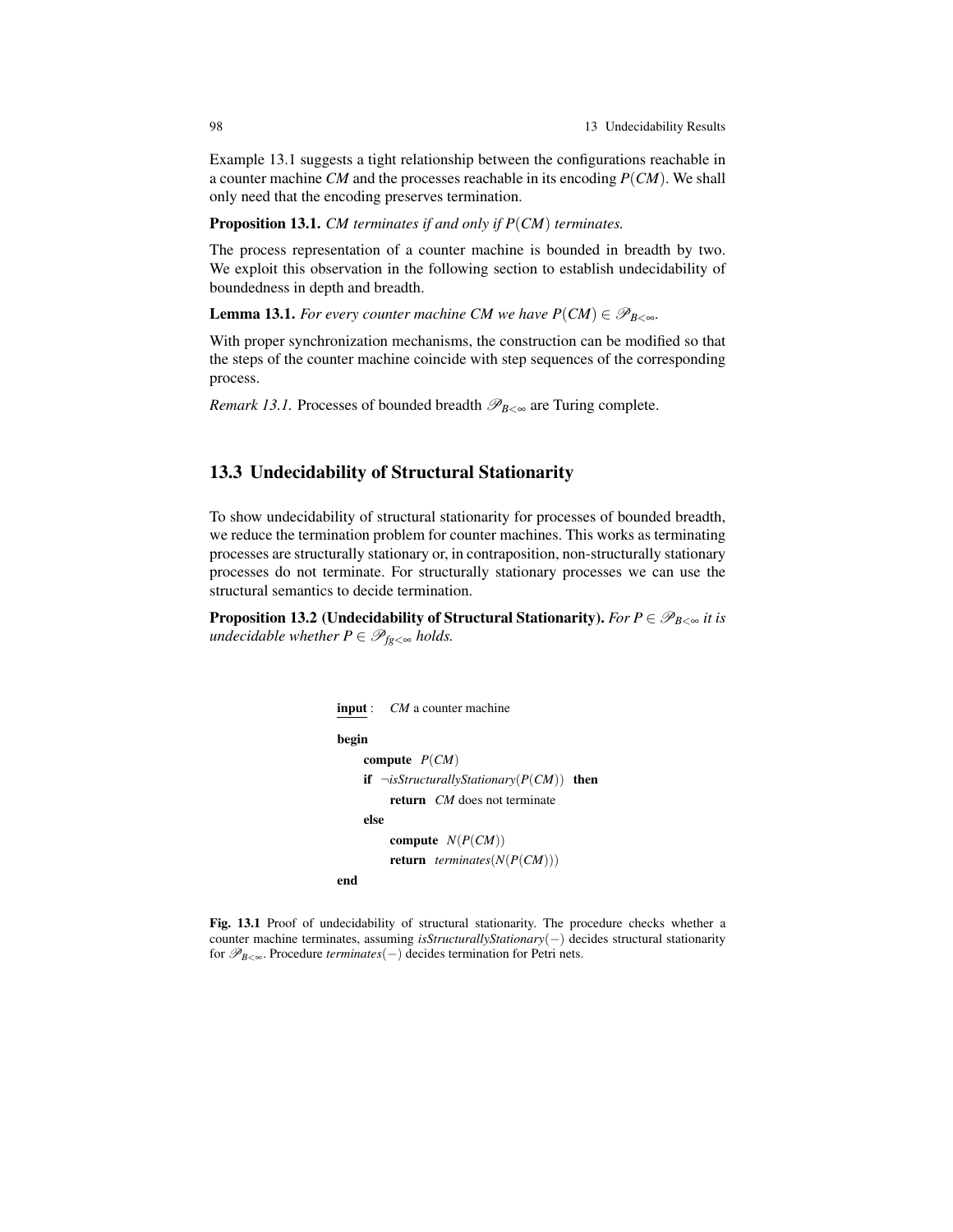*Proof.* Assume structural stationarity is decidable for processes of bounded breadth using the procedure *isStructurallyStationary*(−). Figure 13.1 gives an algorithm that then decides termination of a given counter machine *CM* as follows. We compute the process  $P(CM) \in \mathscr{P}_{B<\infty}$ . If the process is not structurally stationary it does not terminate. By Proposition 13.1, *CM* does not terminate.

If  $P(CM)$  is a structurally stationary process, the structural semantics  $N(P(CM))$ is a finite Petri net by Lemma 12.1. For finite Petri nets, termination is decidable. Moreover, the net terminates if and only if the counter machine does:

> *CM* terminates  $\{$  Proposition 13.1  $\} \Leftrightarrow P(CM)$  terminates { Theorem 11.1 }  $\Leftrightarrow N(P(CM))$  terminates.

Since termination of counter machines is undecidable, the assumption that structural stationarity is decidable for  $\mathscr{P}_{B<\infty}$  has to be false.

For a process of bounded breadth the condition of structural stationarity is equivalent to boundedness in depth according to Theorem 12.2. Since structural stationarity is undecidable, boundedness in depth is.

Corollary 13.1 (Undecidability of Boundedness in Depth). *Consider P*  $\in \mathscr{P}_{B<\infty}$ . *It is undecidable whether*  $P \in \mathscr{P}_{D \leq \infty}$  *holds.* 

To conclude the section, we reduce termination of *CM* to deciding boundedness in breadth. We again exploit the fact that our process representation *P*(*CM*) of counter machines is bounded in breadth. The idea of the reduction is to compose *P*(*CM*) in parallel with

*halt.va.K<sub>B=∞</sub>* 
$$
\lfloor a \rfloor
$$
*.*

When this process consumes *halt* it generates fragments of unbounded breadth. Consequently, *CM* terminates if and only if the parallel composition is not bounded in breadth.

Lemma 13.2 (Undecidability of Boundedness in Breadth). *For a process P*  $\in \mathscr{P}$ *it is undecidable whether*  $P \in \mathscr{P}_{B \leq \infty}$  holds.

*Proof.* Consider the counter machine *CM* and the process

$$
P(CM) | halt.va.K_{B=\infty}[a]
$$

with  $K_{B=\infty}(a) := \overline{a}\langle a \rangle \mid K_{B=\infty}[a]$ . The counter machine terminates if and only if it reaches its *halt* operation. This is the case if and only if process *P*(*CM*) sends *halt*. Since *P*(*CM*) is bounded in breadth, reachability of *halt* is equivalent to unboundedness in breadth for  $P(CM) | halt.va.K_{B=\infty} | a].$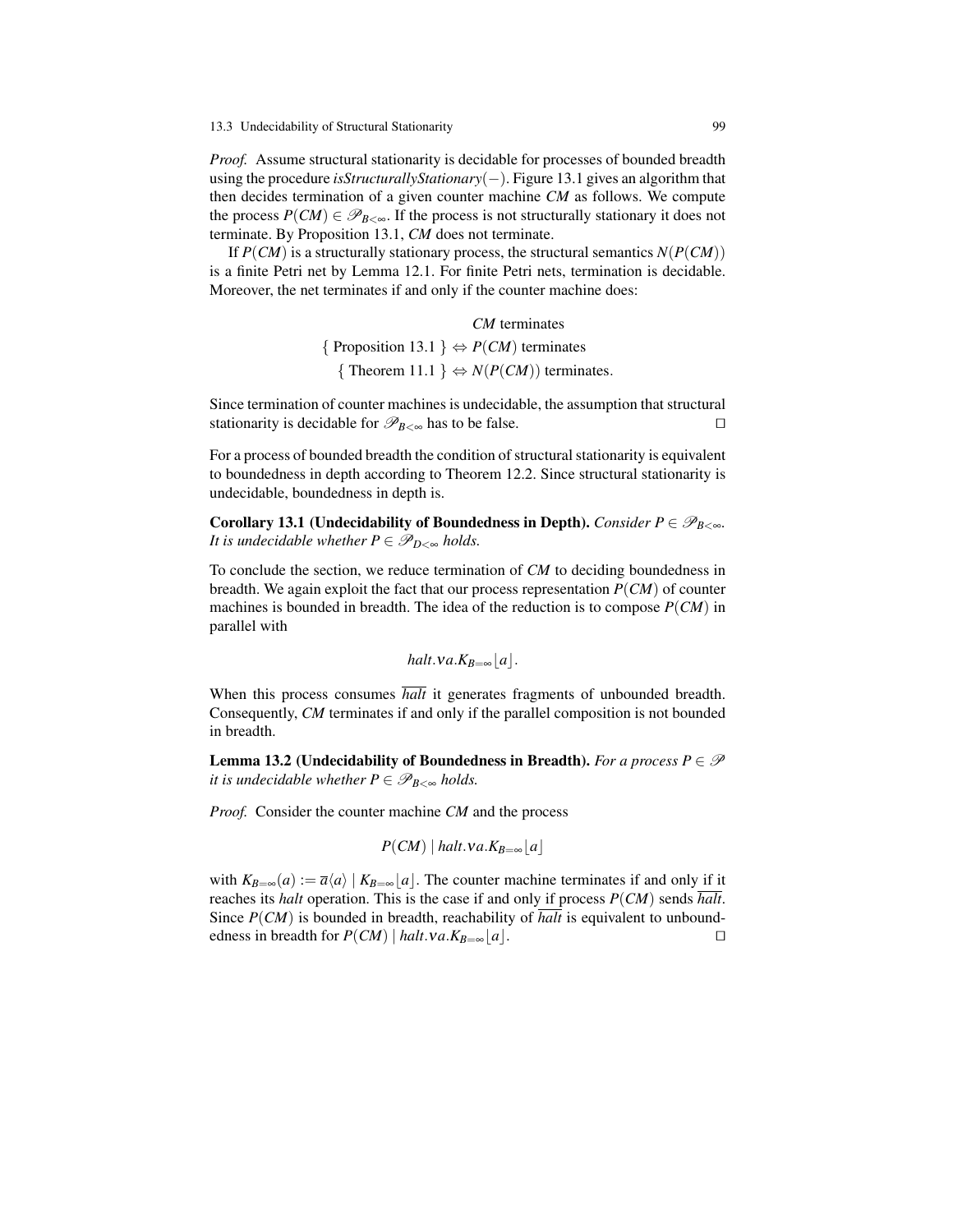# 13.4 Undecidability of Reachability in Depth 1

To establish undecidability of reachability for processes of depth one, we reduce the corresponding problem for counter machines. Since the resulting processes have to be bounded in depth, we can no longer represent counter values by lists. Instead, we use a different encoding that reflects counter values by parallel composition. For example,  $c_1 = 3$  yields  $\overline{a} | \overline{a} | \overline{a}$ .

The problem with this representation is that parallel compositions, very similar to Petri nets, cannot faithfully model a test for zero:

$$
l
$$
: if  $c_1 = 0$  then got  $l'$ ; else  $c_1 := c_1 - 1$  got  $l''$ ;

To overcome this problem, we use the following trick. We implement a test for zero by a nondeterministic choice between a decrement and a test operation. If the test was done incorrectly (we branch to  $l'$  although  $c_1 > 0$ ), we reach an error process. From an error process we can never get back to a counter machine configuration. Technically, an error process leaves garbage  $va.(\bar{a} | \bar{a} | \bar{a})$  that cannot be removed. We turn to the construction.

We attach the processes  $\bar{a}$  to a so-called *process bunch PB* $[a, i_c, d_{c_1}, t_{c_1}]$ . To set up this link, we simply restrict the name *a*. For counter value  $c_1 = 3$ , this gives

$$
va.(PB\lfloor a, i_{c_1}, d_{c_1}, t_{c_1}\rfloor \mid \overline{a} \mid \overline{a} \mid \overline{a}).
$$

Due to the restriction, the process bunch  $PB[a, i_{c_1}, d_{c_1}, t_{c_1}]$  has exclusive access to its processes  $\bar{a}$ . It offers three operations to modify their numbers:  $i_{c_1}$ ,  $d_{c_1}$ , and  $t_{c_1}$ . Communications on  $i_{c_1}$  stand for *increment* and create a new process  $\overline{a}$ . Similarly, a message on  $d_{c_1}$  *decrements* the process number by consuming a process  $\overline{a}$ . A *test for zero* on  $t_{c_1}$  creates a new and empty process bunch for counter  $c_1$ . The old process bunch terminates. A term  $va$ .( $\bar{a} | \bar{a} | \bar{a}$ ) without process bunch is the garbage that was mentioned above. The names  $i_{c_1}$ ,  $d_{c_1}$ , and  $t_{c_1}$  are free. Their index  $c_1$  indicates that the process bunch models counter  $c_1$ . We abbreviate the parameter list by  $\tilde{c}_x = i_{c_x}, d_{c_x}, t_{c_x}$  for  $x \in \{1, 2\}$  and define

$$
PB(a,\tilde{c}_x) := i_x.(PB\lfloor a,\tilde{c}_x\rfloor \mid \overline{a}) + d_x.a.PB\lfloor a,\tilde{c}_x\rfloor + t_x.vb.PB\lfloor b,\tilde{c}_x\rfloor.
$$

The computational strength in this construction is in the process bunch deletion. This changes the linkage of an arbitrary number of processes  $\bar{a}$  with a single transition.

The translation of the labelled instructions is similar to the one in Section 13.2. An increment operation  $l: c_1 := c_1 + 1$  goto  $l'$  yields a process identifier

$$
K_l(\tilde{c}_1,\tilde{c}_2) := \overline{i_{c_1}}.K_{l'}[\tilde{c}_1,\tilde{c}_2].
$$

The test for zero discussed above yields a nondeterministic choice

$$
K_l(\tilde{c}_1,\tilde{c}_2) := \overline{t_{c_1}}.K_{l'}[\tilde{c}_1,\tilde{c}_2] + \overline{d_{c_1}}.K_{l''}[\tilde{c}_1,\tilde{c}_2].
$$